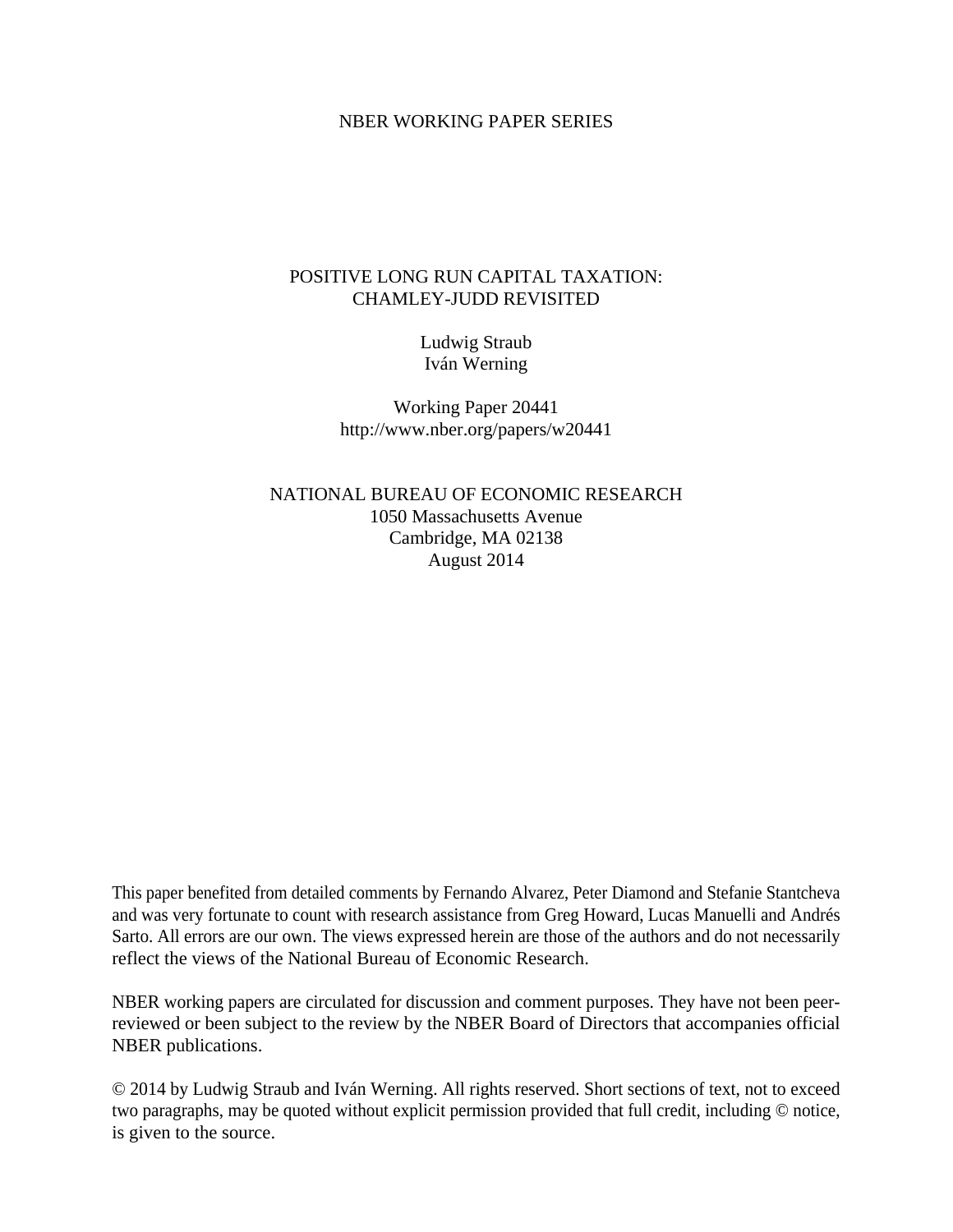Positive Long Run Capital Taxation: Chamley-Judd Revisited Ludwig Straub and Iván Werning NBER Working Paper No. 20441 August 2014 JEL No. H2,H63

#### **ABSTRACT**

According to the Chamley-Judd result, capital should not be taxed in the long run. In this paper, we overturn this conclusion, showing that it does not follow from the very models used to derive them. For the model in Judd (1985), we prove that the long run tax on capital is positive and significant, whenever the intertemporal elasticity of substitution is below one. For higher elasticities, the tax converges to zero but may do so at a slow rate, after centuries of high capital taxation. The model in Chamley (1986) imposes an upper bound on capital taxation and we prove that the tax rate may end up at this bound indefinitely. When, instead, the bounds do not bind forever, the long run tax is indeed zero; however, when preferences are recursive but non-additive across time, the zero-capital-tax limit comes accompanied by zero private wealth (zero tax base) or by zero labor taxes (first best). Finally, we explain why the equivalence of a positive capital tax with ever rising consumption taxes does not provide a firm rationale against capital taxation.

Ludwig Straub Department of Economics, MIT 77 Massachusetts Avenue Cambridge, MA 02139 straub@mit.edu

Iván Werning Department of Economics, E17-234 MIT 77 Massachusetts Avenue Cambridge, MA 02139 and NBER iwerning@mit.edu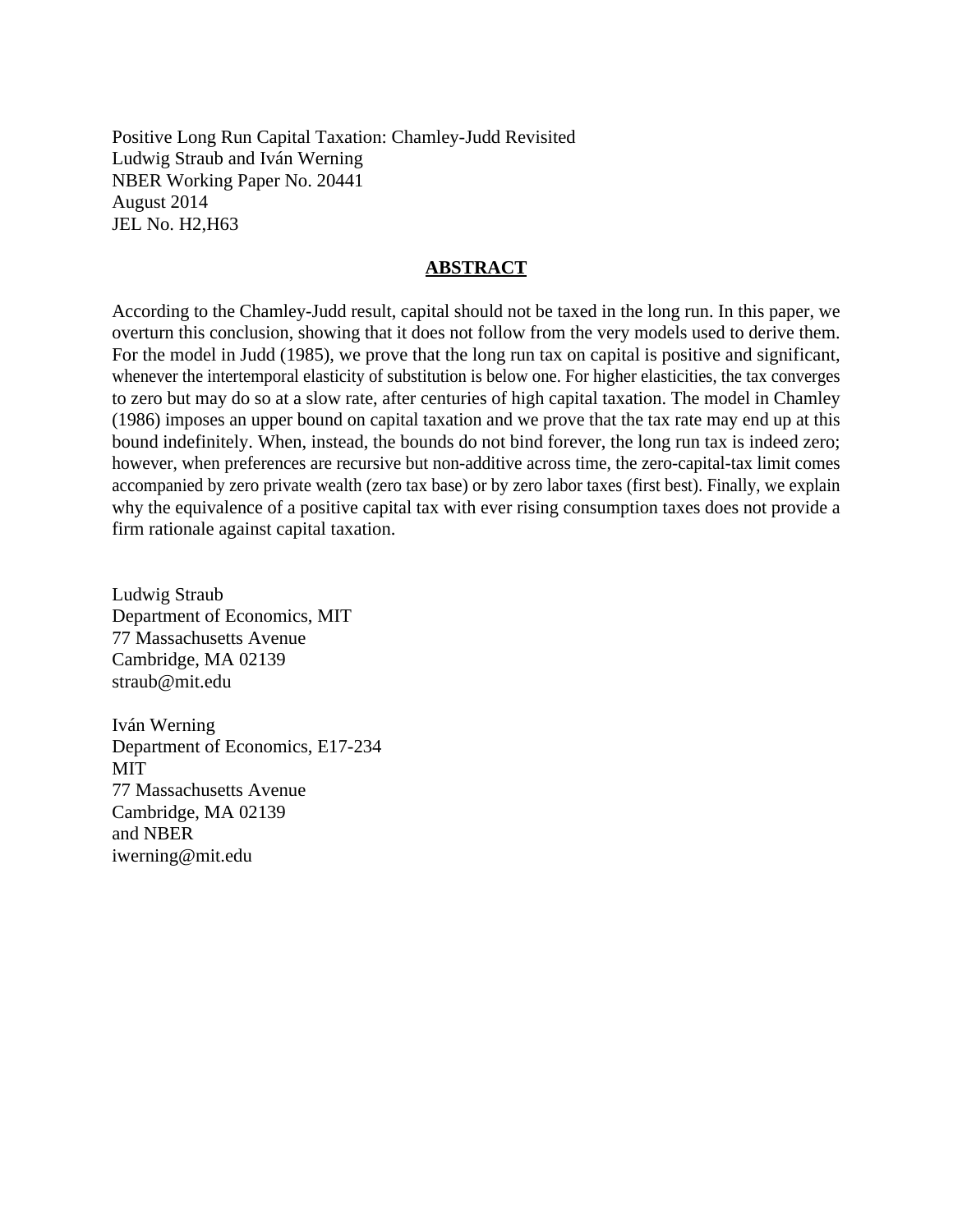# **Positive Long Run Capital Taxation: Chamley-Judd Revisited**∗

**Ludwig Straub** MIT **Iván Werning** MIT

August 2014

According to the Chamley-Judd result, capital should not be taxed in the long run. In this paper, we overturn this conclusion, showing that it does not follow from the very models used to derive them. For the model in Judd (1985), we prove that the long run tax on capital is positive and significant, whenever the intertemporal elasticity of substitution is below one. For higher elasticities, the tax converges to zero but may do so at a slow rate, after centuries of high capital taxation. The model in Chamley (1986) imposes an upper bound on capital taxation and we prove that the tax rate may end up at this bound indefinitely. When, instead, the bounds do not bind forever, the long run tax is indeed zero; however, when preferences are recursive but non-additive across time, the zero-capital-tax limit comes accompanied by zero private wealth (zero tax base) or by zero labor taxes (first best). Finally, we explain why the equivalence of a positive capital tax with ever rising consumption taxes does not provide a firm rationale against capital taxation.

## **1 Introduction**

One of the most startling results in optimal tax theory is the famous finding by [Judd](#page-34-0) [\(1985\)](#page-34-0) and [Chamley](#page-34-1) [\(1986\)](#page-34-1). Although working independently, in somewhat different settings and, thus, complementing each other, their conclusions were strikingly similar: capital should go untaxed in any steady state. This implication, dubbed the Chamley-Judd result, is commonly interpreted as applying in the long run, since convergence to a

<sup>∗</sup>This paper benefited from detailed comments by Fernando Alvarez, Peter Diamond, Mike Golosov and Stefanie Stantcheva and was very fortunate to count with research assistance from Greg Howard, Lucas Manuelli and Andrés Sarto. All errors are our own.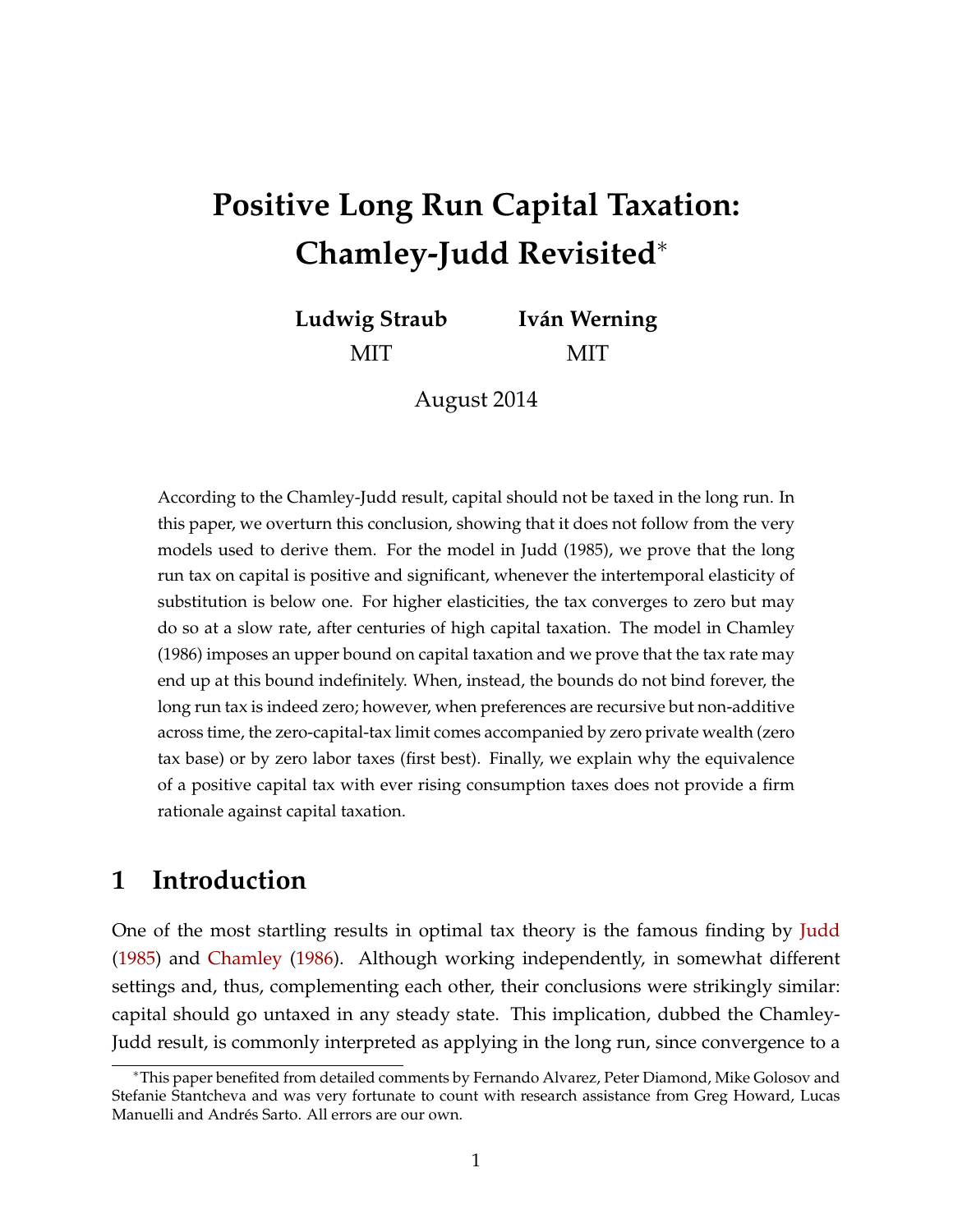steady state is quite naturally taken for granted.<sup>[1](#page-3-0)</sup> The takeaway is that taxes on capital should be zero, at least eventually.

Economic reasoning sometimes holds its surprises. The Chamley-Judd result is not at all obvious and was not anticipated by economists' intuition, despite a large body of work at the time on the incidence of capital taxation and on optimal tax theory more generally. It represented a major watershed from a theoretical standpoint. One may even say that the result is downright puzzling, as witnessed by the fact that economists have since then taken turns putting forth differing intuitions to interpret it, none definitive nor universally accepted to date.

Theoretical wonder aside, a crucial issue is the result's applicability. Many have questioned the model's assumptions, especially that of infinitely-lived agents (e.g. [Banks and](#page-34-2) [Diamond,](#page-34-2) [2010\)](#page-34-2). Still others have set up alternative models, searching for different conclusions. These efforts notwithstanding, opponents and proponents alike acknowledge Chamley-Judd as one of the most important benchmarks in the optimal tax literature.

Here we question the Chamley-Judd results directly, on their own ground and argue that, even within the logic of these models, a zero long-run tax result does not follow. For both the models in [Judd](#page-34-0) [\(1985\)](#page-34-0) and [Chamley](#page-34-1) [\(1986\)](#page-34-1), we provide results showing a positive long-run tax when the intertemporal elasticity of substitution is less than or equal to one. We conclude that these models do not actually provide a coherent argument against capital taxation, quite the contrary. We briefly discuss what went wrong with the original results, their interpretations and proofs—which are deceivingly straightforward, but, unfortunately, are just as deceiving as they are straightforward.

Before summarizing our results in greater detail, it is useful to briefly recall the setups in [Judd](#page-34-0) [\(1985\)](#page-34-0) and [Chamley](#page-34-1) [\(1986\)](#page-34-1). Start with the similarities. Both papers studied infinitely-lived agents. The models take as given an initial stock of capital and restrict tax instruments to proportional taxes on capital and labor. Lump-sum taxes are limited or excluded, as are capital levies or other forms of capital expropriation. The tax rate is constrained by an upper bound.<sup>2</sup>

Turning to differences, [Chamley](#page-34-1) [\(1986\)](#page-34-1) focused on a representative agent and assumed

<span id="page-3-0"></span><sup>&</sup>lt;sup>1</sup>To quote from a few examples, [Judd](#page-34-3) [\(2002\)](#page-34-3): "[...] setting  $\tau_k$  equal to zero in the long run [...] various results arguing for zero long-run taxation of capital; see Judd (1985, 1999) for formal statements and analyses." [Atkeson et al.](#page-34-4) [\(1999\)](#page-34-4): "By formally describing and extending Chamley's (1986) result [...] This approach has produced a substantive lesson for policymakers: In the long run, in a broad class of environments, the optimal tax on capital income is zero." [Phelan and Stacchetti](#page-35-0) [\(2001\)](#page-35-0): "A celebrated result of Chamley (1986) and Judd (1985) states that with full commitment, the optimal capital tax rate converges to zero in the steady state." [Saez](#page-35-1) [\(2013\)](#page-35-1): "The influential studies by Chamley (1986) and Judd (1985) show that, in the long-run, optimal linear capital income tax should be zero."

<span id="page-3-1"></span><sup>&</sup>lt;sup>2</sup>Neither consumption taxes that mimic the effects of an initial wealth expropriation [\(Coleman II,](#page-34-5) [2000\)](#page-34-5), nor dividend taxes with capital expenditure (investment) deductions [\(Abel,](#page-33-0) [2007\)](#page-33-0) are allowed.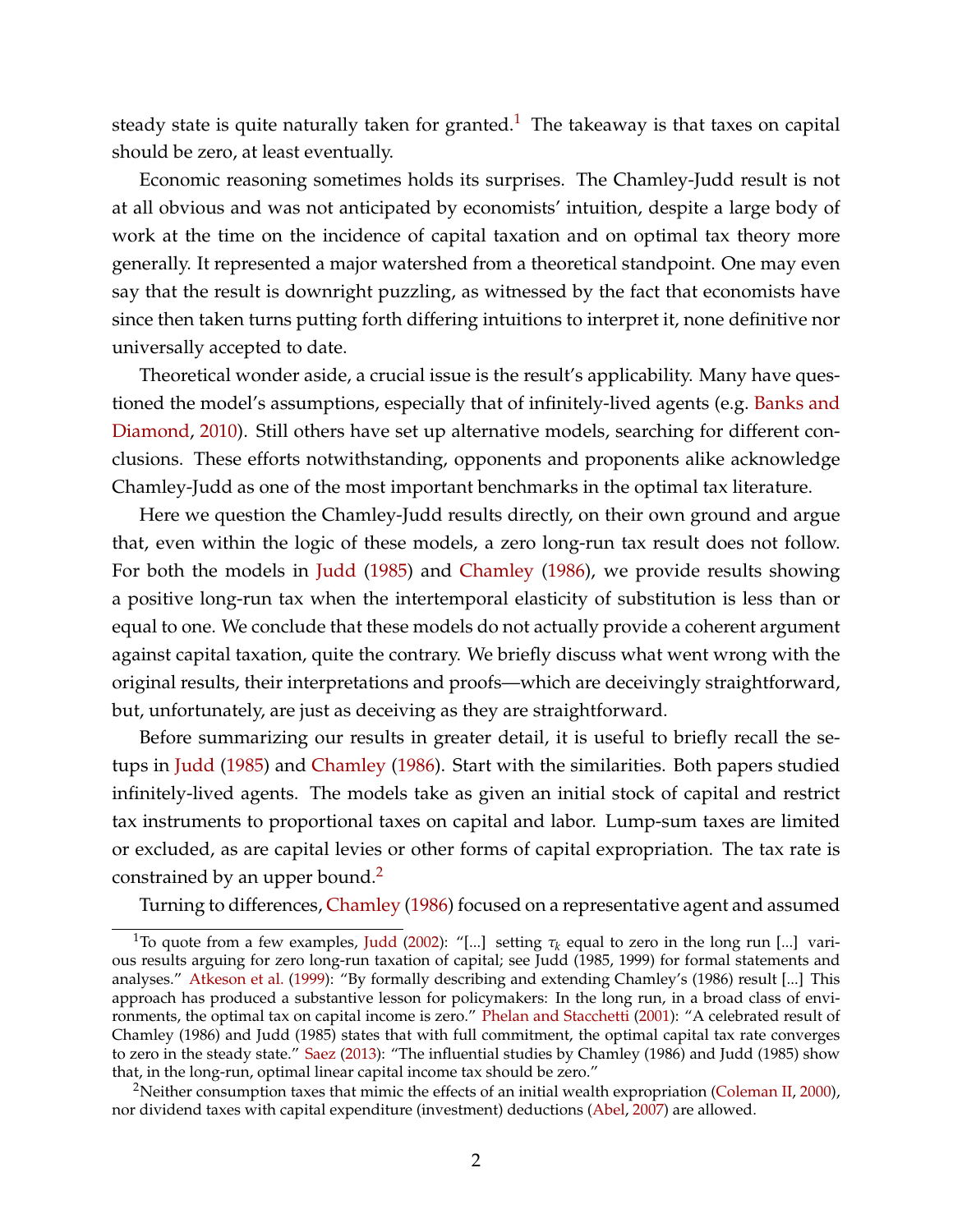perfect financial markets, with unconstrained government debt. [Judd](#page-34-0) [\(1985\)](#page-34-0) emphasizes heterogeneity and redistribution in a two-class economy, with workers and capitalists. In addition, the model features financial market imperfections: workers do not save and the government balances its budget, i.e. debt is restricted to zero.<sup>3</sup> As discussed in [Judd](#page-34-0) [\(1985\)](#page-34-0), it is most remarkable that a zero long-run tax result obtains despite the restriction to budget balance.<sup>[4](#page-4-1)</sup> Although extreme, imperfections of this kind may capture relevant aspects of reality, such as the limited participation in financial markets, the skewed distributions of wealth and the problems one that may accompany high levels of government debt or asset levels..<sup>5</sup>

We begin with the model in [Judd](#page-34-0) [\(1985\)](#page-34-0). We show that taxes may remain positive even in the long run. When the intertemporal elasticity of substitution (IES) is below one, taxes rise and converge towards a positive limit tax, instead of declining towards zero. This limit tax is significant and drives capital to its lowest feasible level. Indeed, as government spending falls, the lowest feasible capital stock approaches zero, and, the limit tax rate goes to infinity. The long run tax is not zero, far from it: it is large and potentially unbounded.

When the IES is above one, we verify numerically that the solution converges to the zero-tax steady state. However, we show that this convergence may be very slow, sometimes taking centuries for wealth taxes to drop below 1%. Indeed, in the neighborhood of a unitary IES, the speed of convergence is not bounded away from zero. Thus, even when the long-run tax on capital is zero, this property provides a misleading summary of the model's full implications.

We then turn to the representative agent Ramsey model studied by [Chamley](#page-34-1) [\(1986\)](#page-34-1). As is well appreciated, in this setting, upper bounds on the taxation of capital are imposed in order to avoid the trivial solution involving expropriatory levels of initial taxation of capital. We provide two sets of results. First, we show that if the bounds on capital taxation are not binding in the long run, then the tax is indeed zero. However, we show that for recursive nonadditive utility, this zero tax limit is necessarily accompanied by either zero private wealth converging to zero—in which case the tax base is zero—or the labor tax converging to zero—in which case the first best is achieved. This suggests that

<span id="page-4-0"></span> $3$ Chamley [\(1986\)](#page-34-1) offered a few extensions to heterogeneous agents and [Judd](#page-34-0) [\(1985\)](#page-34-0) also considered another model where workers, just as capitalists, can also save in capital.

<span id="page-4-1"></span><sup>&</sup>lt;sup>4</sup>Because of the presence of financial restrictions and imperfections, [Judd](#page-34-0) [\(1985\)](#page-34-0) model does not fit the standard Arrow-Debreu framework, nor the optimal tax theory developed around it such as [Diamond and](#page-34-6) [Mirrlees](#page-34-6) [\(1971\)](#page-34-6).

<span id="page-4-2"></span> $5$ Without constraints on debt, capitalists may become highly indebted or not own the capital they manage. This idea that investment requires "skin in the game" is popular in the finance literature and macroeconomic models with financial frictions (see [Brunnermeier et al.,](#page-34-7) [2012;](#page-34-7) [Gertler and Kiyotaki,](#page-34-8) [2010,](#page-34-8) for surveys).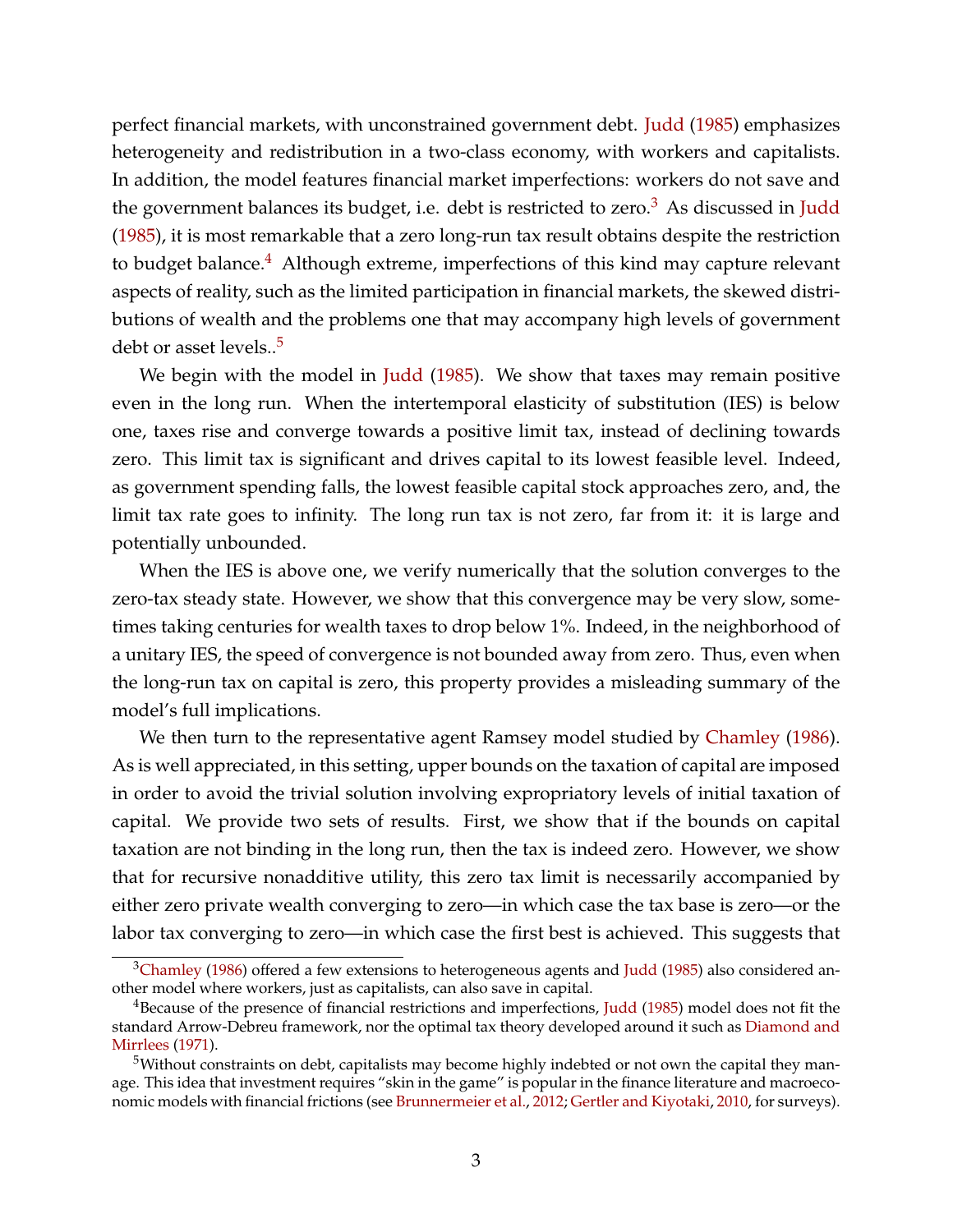zero taxes are only attained after high taxation that either obliterates private wealth or allows the government to proceed without any distortionary taxation. Needless to say, these are not the scenarios envisioned by proponents of zero capital taxation.

Second, we show that the upper bounds imposed on the tax rate may bind forever, when the intertemporal elasticity of substitution is below one, implying a positive longrun tax on capital. We prove that this is guaranteed whenever debt is high enough. Importantly, the debt level required is below the peak of the Laffer curve, so this result is not driven by budgetary necessity. Intuitively, elevated levels of debt ensure high labor taxes, making capital taxation relatively attractive, helping to ease a high tax burden.

In a setting very close to that of [Chamley](#page-34-1) [\(1986\)](#page-34-1), [Judd](#page-34-9) [\(1999\)](#page-34-9) presents an argument against positive capital taxation without requiring convergence to a steady state. However, we show that these arguments fail, because they involve assumptions on endogenous multipliers that are actually violated at the optimum. We also explain why the observation discussed in that paper that capital taxation amounts to ever increasing consumption taxes, does not provide a rationale against indefinite capital taxation.

To conclude, we present a hybrid model that combines heterogeneity and redistribution, as in [Judd](#page-34-0) [\(1985\)](#page-34-0), but allowing for government debt, as in [Chamley](#page-34-1) [\(1986\)](#page-34-1). Capital taxation is especially potent in this setting. When upper bounds are imposed, the optimum indefinite taxation at the bound. This suggests that positive long run taxation may be expected in a wide range of models that are descendants of [Chamley](#page-34-1) [\(1986\)](#page-34-1) and [Judd](#page-34-0) [\(1985\)](#page-34-0).

# **2 Capitalists and Workers: Judd (1985) Revisited**

We start with the two-class economy laid out in [Judd](#page-34-0) [\(1985\)](#page-34-0) without government debt. There are two types of agents, workers and capitalists. Capitalists save and derive all their income from the returns to capital. Workers supply one unit of labor inelastically and live hand to mouth, consuming their entire wage income plus transfers. The government taxes the return to capital to pay for transfers targeted at workers.

**Preferences.** Capitalists have utility

$$
\sum_{t=0}^{\infty} \beta^t U(C_t) \qquad \text{with} \qquad U(C) = \frac{C^{1-\sigma}}{1-\sigma}
$$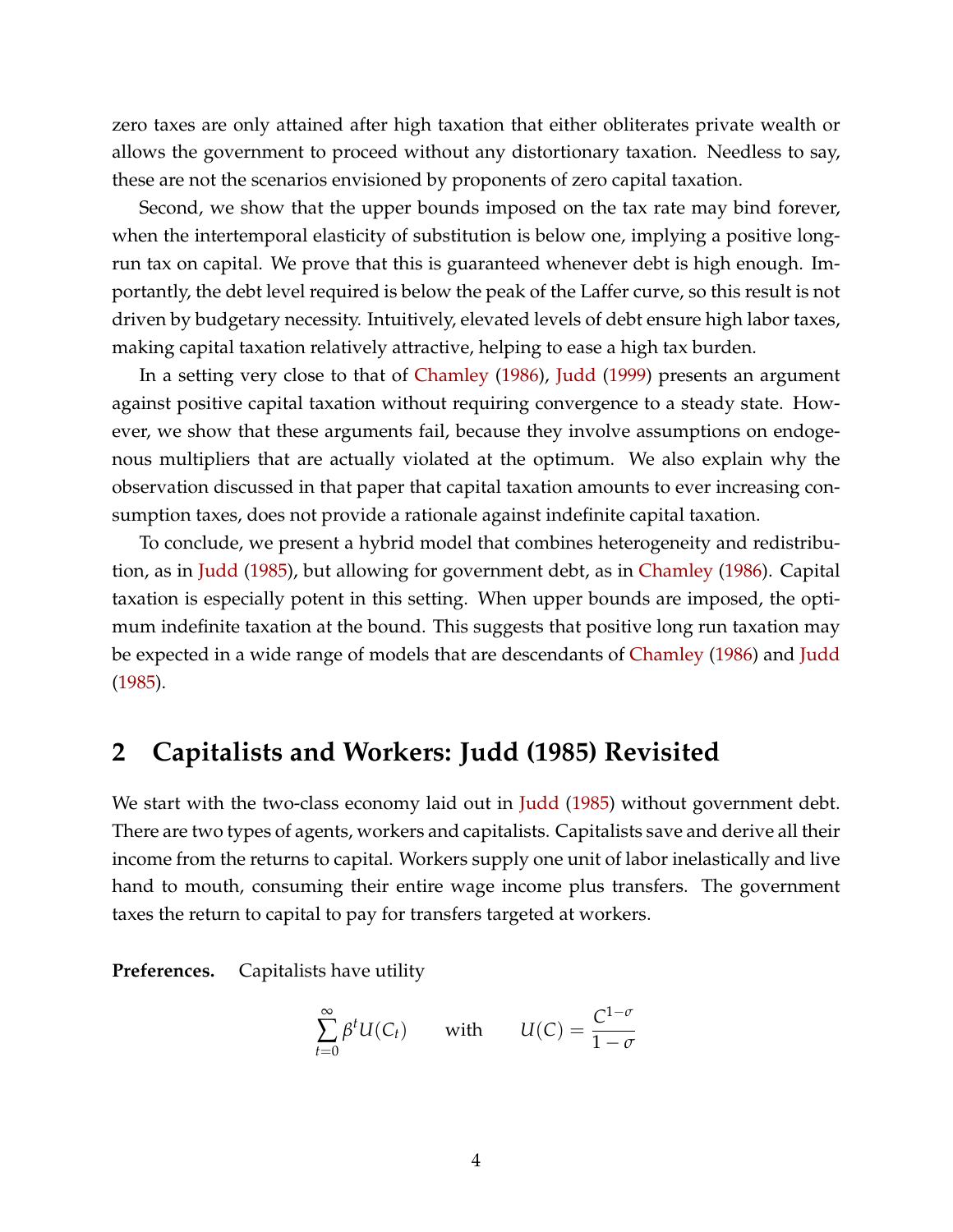for  $\sigma > 0$  and  $\sigma \neq 1$ , and  $U(C) = \log C$  for  $\sigma = 1$ . Here  $1/\sigma$  denotes the (constant) intertemporal elasticity of substitution. Workers consumption paths are valued according to the utility

$$
\sum_{t=0}^{\infty} \beta^t u(c_t)
$$

for some concave, continuously differentiable function *u*. Both agents discount the future with a common discount factor *β* < 1. Workers have a constant labor endowment *n* = 1; capitalists do not work. Consumption by workers will be denoted by lowercase *c*, consumption by capitalists by uppercase *C*.

**Technology.** Output is obtained from capital and labor using a neoclassical constant returns production function  $F(k_t, n_t)$  satisfying standard conditions.<sup>6</sup> Capital depreciates at rate  $\delta > 0$ . In equilibrium  $n_t = 1$ , so define  $f(k) = F(k, 1)$ . The government consumes a constant flow of goods  $g \geq 0$ . We normalize both populations to unity and abstract from technological progress and population growth. The resource constraint in period *t* is then

$$
c_t + C_t + g + k_{t+1} \le f(k_t) + (1 - \delta)k_t.
$$

**Markets and Taxes.** Markets are perfectly competitive, with labor paid wage  $F_L(k_t, n_t)$ and the before-tax return on capital

$$
R_t^* = f'(k_t) + 1 - \delta.
$$

The after-tax return equals  $R_t$  and can be parameterized as

$$
R_t = (1 - \tau_t)(f'(k_t) - \delta) + 1,
$$

where  $\tau_t$  denotes a tax rate on net returns. This parameterization for  $R_t$  is somewhat arbitrary and we often take  $R_t$  as a direct policy variable and say that capital is taxed whenever  $R_t < R_t^*$  and subsidized if  $R_t > R_t^*$ .

<span id="page-6-0"></span><sup>&</sup>lt;sup>6</sup>Increasing in both arguments, strictly concave, continuously differentiable, with the INADA conditions  $F_k(k, L) \to \infty$  as  $k \to 0$  and  $F_k(k, L) \to 0$  as  $k \to \infty$ .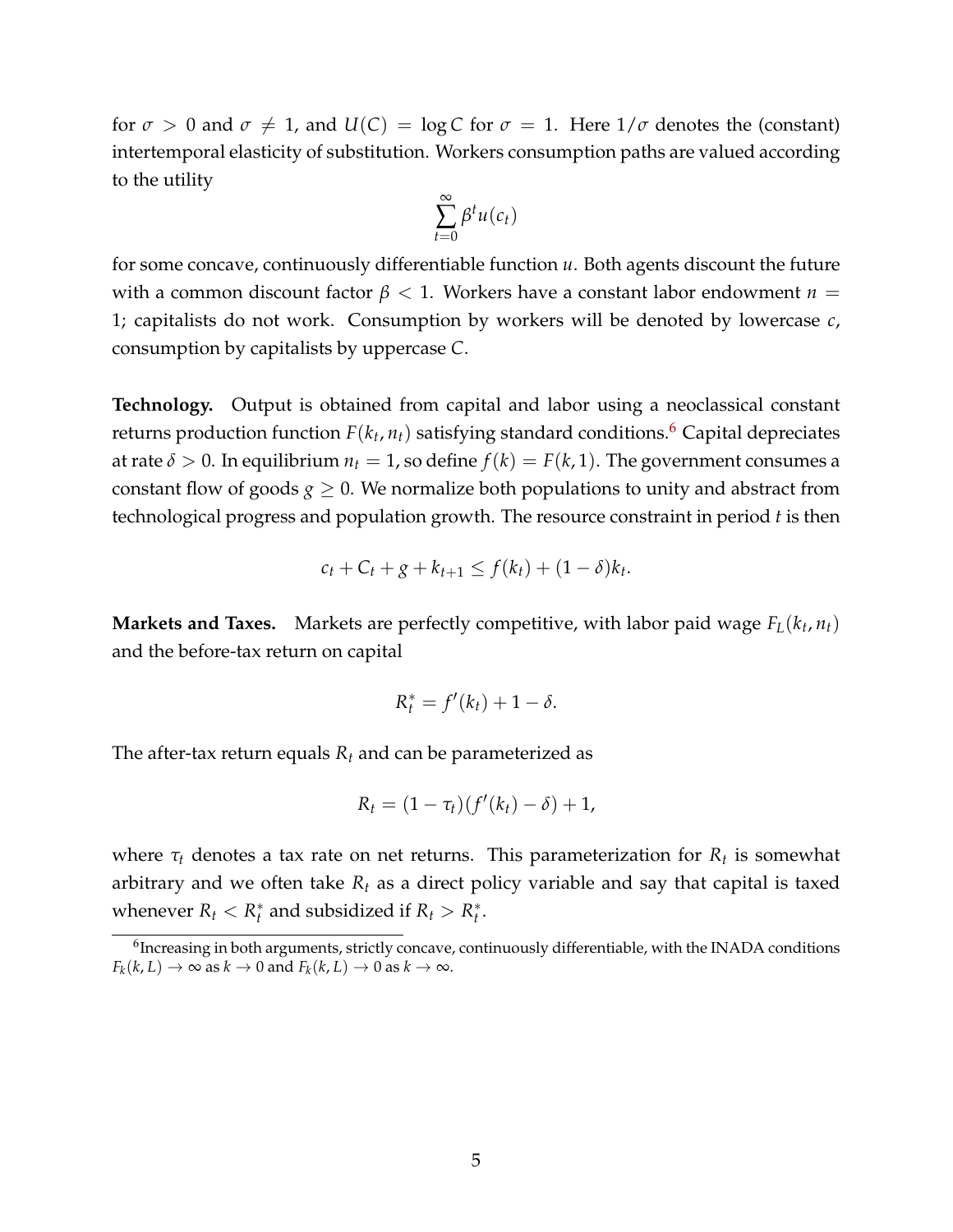**Agent Behavior.** Capitalists solve

$$
\max_{\{C_t, a_{t+1}\}} \sum_{t=0}^{\infty} \beta^t U(C_t),
$$
  
s.t.  $C_t + a_{t+1} = R_t a_t,$   
 $a_{t+1} \ge 0.$ 

for some given initial wealth  $a_0$ . The associated Euler equation and transversality conditions,

$$
U'(C_t) = \beta R_{t+1} U'(C_{t+1}),
$$
  

$$
\beta^t U'(C_t) a_{t+1} \to 0,
$$

are necessary and sufficient for optimality.

Workers live hand to mouth, their consumption equals their disposable income

$$
c_t = f(k_t) - f'(k_t)k_t + T_t,
$$

which uses the fact that  $F_n = F - F_k k$ . Here  $T_t$  represent government transfers to workers.

**Government Budget Constraint.** As in [Judd](#page-34-0) [\(1985\)](#page-34-0), the government cannot issue bonds and runs a balanced budget. This implies that total wealth equals the capital stock  $a_t = k_t$  and that the government budget constraint is

$$
g+T_t=(R_t^*-R_t)k_t.
$$

<span id="page-7-2"></span>**Planning Problem.** Using the Euler equation to substitute out *Rt*, the planning problem can be written as<sup>7</sup>

<span id="page-7-3"></span><span id="page-7-1"></span>
$$
\max_{\{c_t, C_t, k_{t+1}\}} \sum_{t=0}^{\infty} \beta^t (u(c_t) + \gamma U(C_t)),
$$
\n(1a)

<span id="page-7-0"></span> $<sup>7</sup>$ Judd [\(1985\)](#page-34-0) includes upper bounds on the taxation of capital, which we have omitted because they</sup> do not play any important role. As we shall see, positive long run taxation is possible even without these constraints; adding them would only reinforce this conclusion. Upper bounds on taxation play a more crucial role in [Chamley](#page-34-1) [\(1986\)](#page-34-1). Also, note that [Judd](#page-34-0) [\(1985\)](#page-34-0) formulates the model in continuous time while we prefer discrete time to facilitate numerical computations. The continuous time model can be understood as a simple limit of our discrete time model.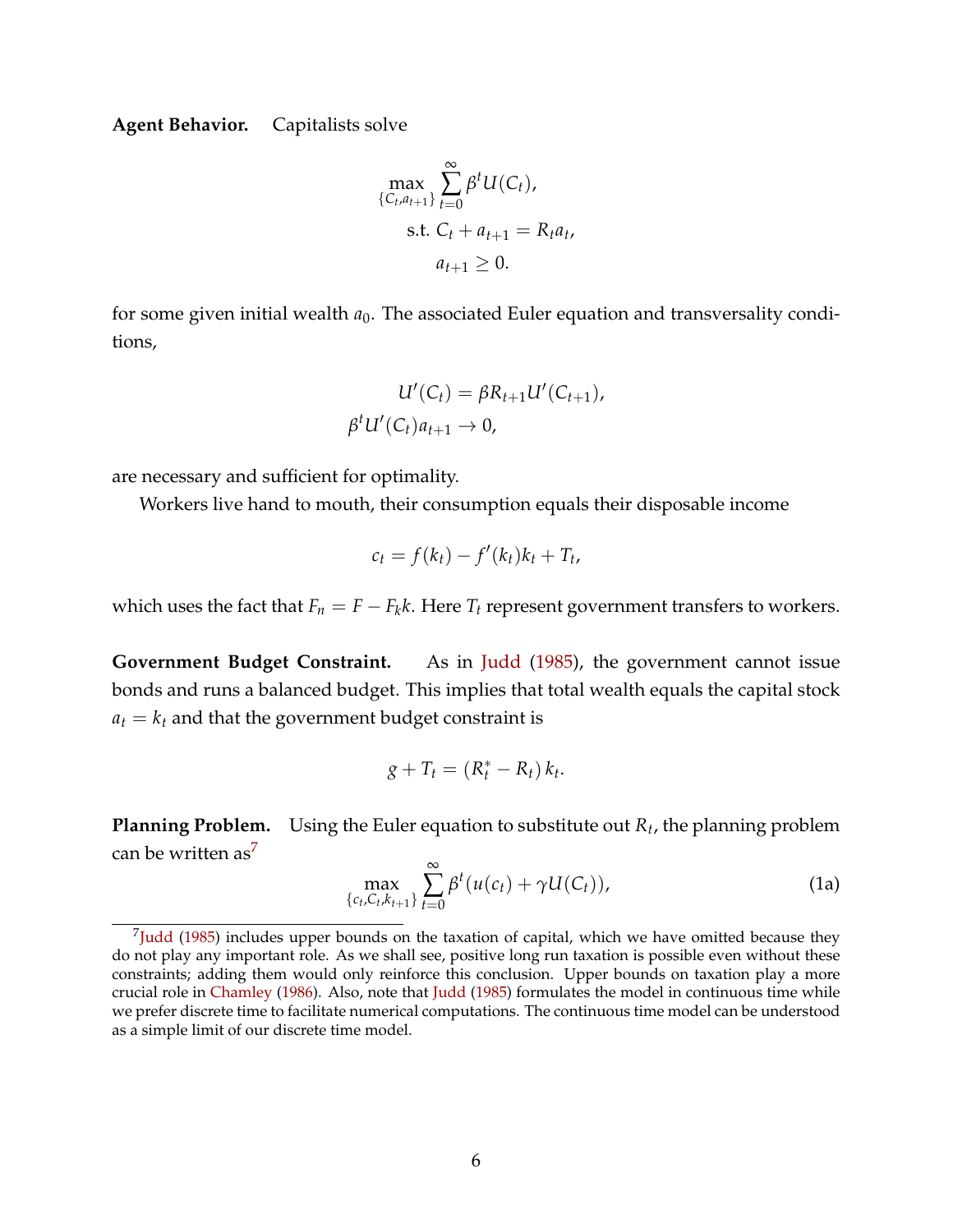subject to

$$
c_t + C_t + g + k_{t+1} = f(k_t) + (1 - \delta)k_t,
$$
 (1b)

$$
\beta U'(C_t)(C_t + k_{t+1}) = U'(C_{t-1})k_t, \tag{1c}
$$

<span id="page-8-2"></span><span id="page-8-1"></span><span id="page-8-0"></span>
$$
\beta^t U'(C_t) k_{t+1} \to 0. \tag{1d}
$$

The government maximizes a weighted sum of utilities with weight *γ* on capitalists. By varying *γ* one can trace out points on the constrained Pareto frontier and isolate constrained efficient policies. We sometimes focus on the case with no weight on capitalists  $\gamma = 0$ , which ensures that desired redistribution runs from capitalists towards workers. Constraint [\(1b\)](#page-8-0) is simply the resource constraint, or market clearing condition. Constraint [\(1c\)](#page-8-1) combines the capitalists' first-order condition and budget constraint, [\(1d\)](#page-8-2) then imposes the transversality condition; together both conditions ensure the optimality of the capitalists' saving decision.

The necessary first-order conditions are

<span id="page-8-7"></span><span id="page-8-6"></span>
$$
\mu_0 = 0,\tag{2a}
$$

<span id="page-8-5"></span><span id="page-8-3"></span>
$$
\lambda_t = u'(c_t), \tag{2b}
$$

$$
\mu_{t+1} = \mu_t \left( \frac{\sigma - 1}{\sigma \kappa_{t+1}} + 1 \right) + \frac{1}{\beta \sigma \kappa_{t+1} v_t} \left( 1 - \gamma v_t \right), \tag{2c}
$$

$$
\frac{u'(c_{t+1})}{u'(c_t)}(f'(k_{t+1})+1-\delta)=\frac{1}{\beta}+v_t(\mu_{t+1}-\mu_t),
$$
\n(2d)

where  $\kappa_t \equiv k_t/C_{t-1}$ ,  $v_t \equiv U'(C_t)/u'(c_t)$  and the multipliers on constraints [\(1b\)](#page-8-0) and [\(1c\)](#page-8-1) are  $\lambda_t \beta^t$  and  $\mu_t \beta^t$ , respectively.

**Previous Steady State Results.** [Judd](#page-34-0) [\(1985,](#page-34-0) pg. 72, Theorem 2) provided a zero-tax result, which we adjust in the following theorem to make explicit the need for the steady state to be interior and for multipliers to converge.

<span id="page-8-4"></span>**Theorem 1** (*[Judd,](#page-34-0) [1985](#page-34-0)*)**.** *Suppose quantities and multipliers converge to an interior steady state, i.e.*  $c_t$ ,  $C_t$ ,  $k_{t+1}$  converge to positive values, and  $\mu_t$  converges. Then the tax on capital is zero in the  $limit: R_t^* / R_t \to 1.$ 

The proof is immediate: from equation [\(2d\)](#page-8-3) we obtain  $R_t^* \to 1/\beta$ , while from the capitalists' Euler equation we require  $R_t \to 1/\beta$ . The simplicity of the argument follows from strong assumptions placed on endogenous outcomes. This raises obvious concerns. By adopting assumptions that are close relatives of the conclusions, one may wonder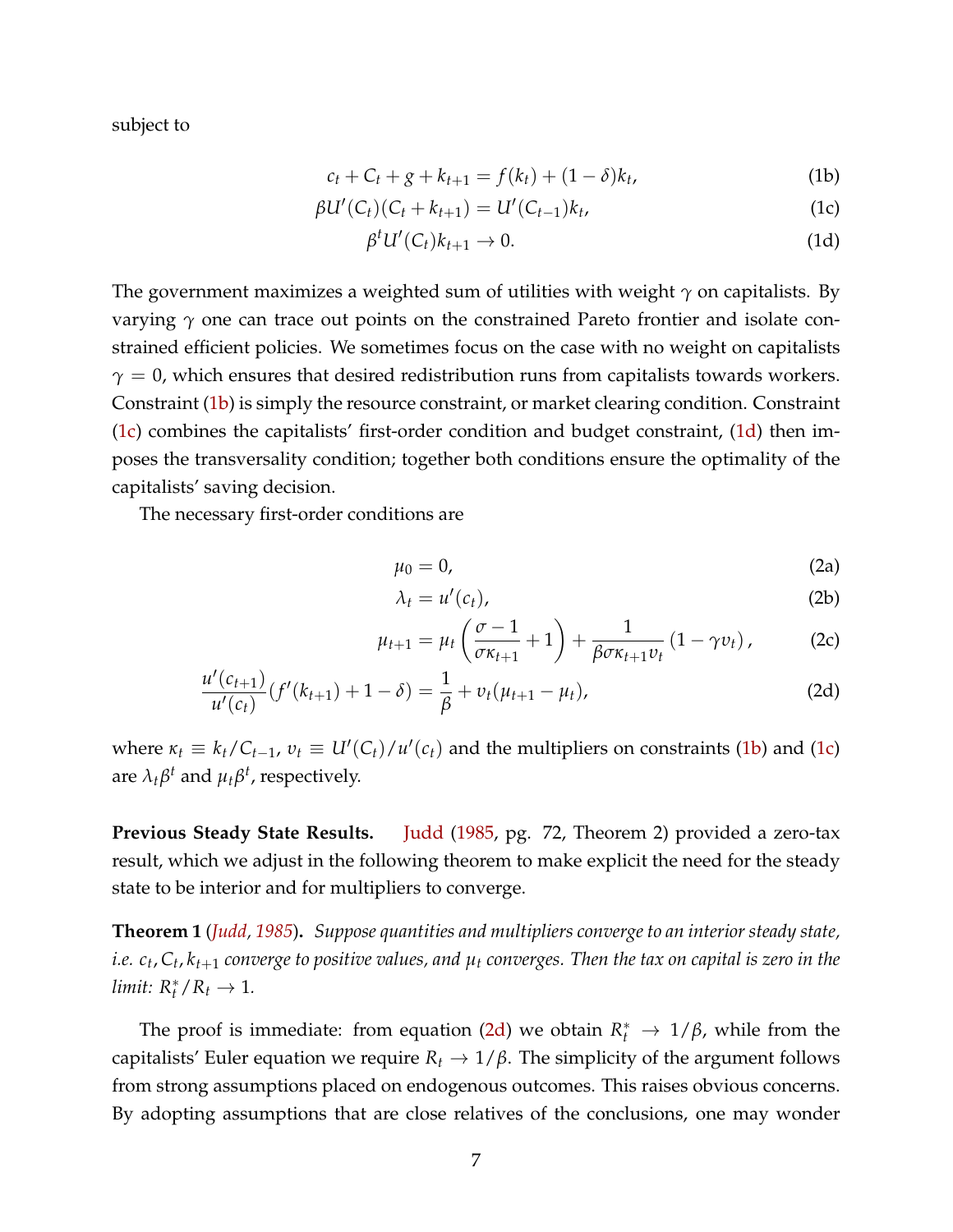if anything of use has been shown, rather than assumed. We postpone this discussion. Section [3.3](#page-27-0) elaborates on this point.

In our rendering of Theorem [1,](#page-8-4) the requirement that the steady state be interior is important, otherwise, if  $c_t \to 0$ , one cannot guarantee that  $u'(c_{t+1})/u'(c_t) \to 1$  in equation [\(2d\)](#page-8-3). Likewise, if the allocation converges but  $\mu_t$  does not, then  $v_t(\mu_{t+1} - \mu_t)$  may not vanish in equation  $(2d)$ . Thus, the two situations that prevent the theorem's application are: (i) non-convergence to an interior steady state; or (ii) non-convergence of multipliers. In general, one expects that (i) implies (ii). The literature has provided an example of (ii) where the allocation does converge to an interior steady state.

<span id="page-9-1"></span>**Theorem 2.** [\(Lansing,](#page-35-2) [1999;](#page-35-2) [Reinhorn,](#page-35-3) [2002 and 2013\)](#page-35-3) *Suppose the allocation converges to an interior steady state, so that c<sub>t</sub>,*  $C_t$ *,*  $k_{t+1}$  *converge to positive values. Then, if and only if*  $\sigma = 1$ , *multipliers do not converge and*

$$
\frac{R_t^*}{R_t} \to \frac{1}{\beta} (1 - \gamma (1 - \beta) v^*),
$$

*where υ*∗ = lim *υt. This implies a positive long-run tax on capital if redistribution towards workers is desirable,*  $1 - \gamma v > 0$ *.* 

The result follows easily by combining [\(2c\)](#page-8-5) and [\(2d\)](#page-8-3) for the case with  $\sigma = 1$  and comparing it to the capitalist's Euler equation, which requires  $R_t = \frac{1}{\beta}$  at a steady state. [Lansing](#page-35-2) [\(1999\)](#page-35-2) first presented the logarithmic case as a counterexample to [Judd](#page-34-0) [\(1985\)](#page-34-0). [Reinhorn](#page-35-3) [\(2002 and 2013\)](#page-35-3) correctly clarified that in the logarithmic case the Lagrange multipliers explode, explaining the difference in results.<sup>8</sup>

[Lansing](#page-35-2) [\(1999\)](#page-35-2) depicts the result for  $\sigma = 1$  as a knife-edged case: "the standard approach to solving the dynamic optimal tax problem yields the wrong answer in this (knife-edge) case [...]" (from the Abstract, page 423) and "The counterexample turns out to be a knife-edge result. Any small change in the capitalists' intertemporal elasticity of substitution away from one (the log case) will create anticipation effects [...] As capitalists' intertemporal elasticity of substitution in consumption crosses one, the trajectory of the optimal capital tax in this model undergoes an abrupt change." (page 427) This suggests that for  $\sigma \neq 1$  the long-run tax on capital is zero. We shall show that this is not the case.

<span id="page-9-0"></span><sup>8</sup>Instead, [Lansing](#page-35-2) [\(1999\)](#page-35-2) suggests there may be a technical problem with the argument in [Judd](#page-34-0) [\(1985\)](#page-34-0) specific to  $\sigma = 1$ . We see no technical difficulty in applying optimal control to the logarithmic case. We believe the issue is exactly what [Reinhorn](#page-35-3) [\(2002 and 2013\)](#page-35-3) pointed out.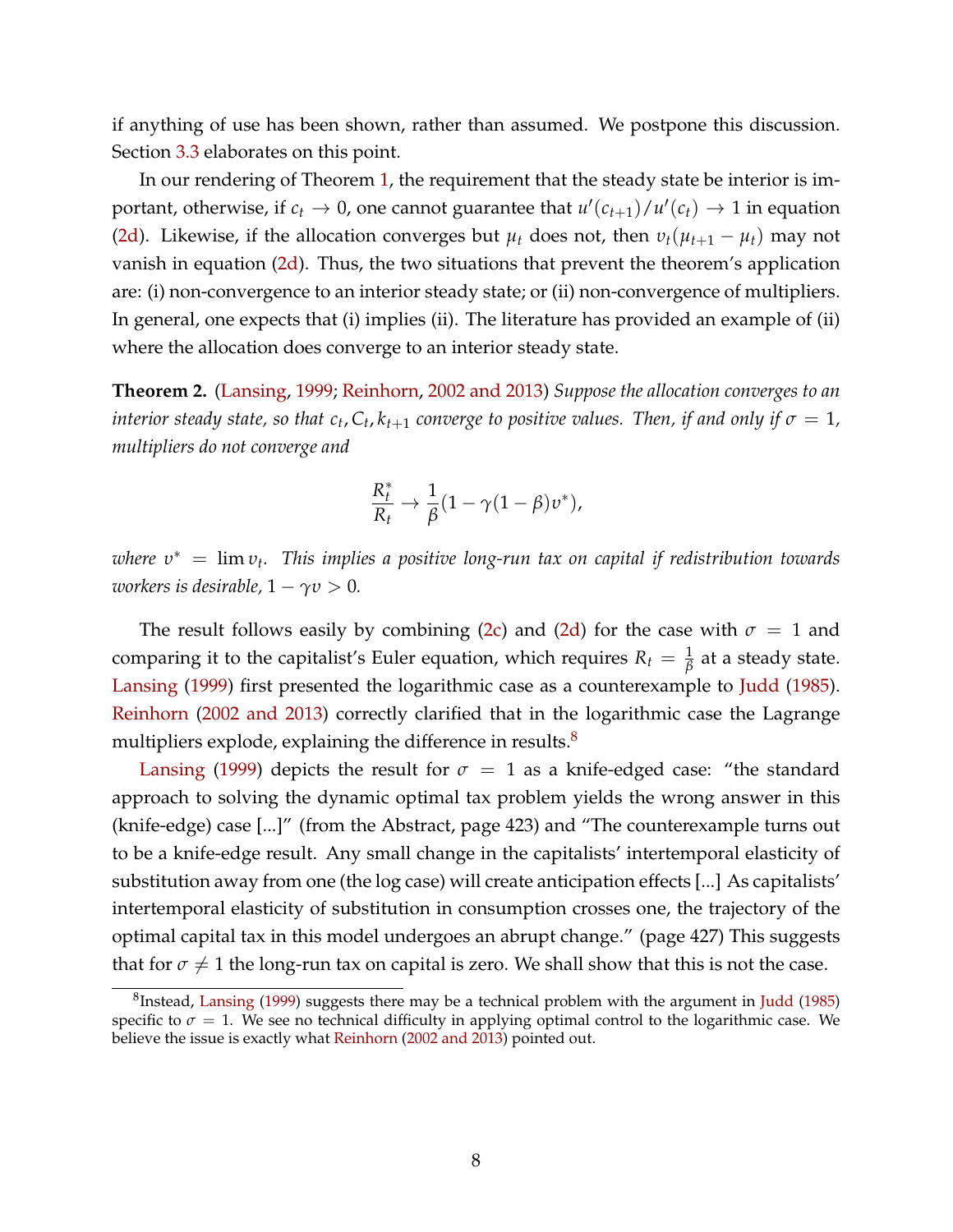### **2.1 The Logarithmic Case: IES equal to one**

Before studying  $\sigma > 1$ , it is useful to review the logarithmic case in greater detail. For convenience, we will assume  $\gamma = 0$ . This guarantees that desired redistribution runs from capitalists to workers.

With logarithmic utility,  $\sigma = 1$ , capitalists save at a constant rate

$$
C_t = (1 - s)R_t k_t,
$$
  

$$
k_{t+1} = sR_t k_t.
$$

Although  $s = \beta$  with log preferences, it is worth noting that nothing depends on this fact, and we could start the analysis postulating a constant savings rate *s* divorced from *β*. [9](#page-10-0)

The planning problem becomes

$$
\max_{\{c_t, k_{t+1}\}} \sum_{t=0}^{\infty} \beta^t u(c_t),
$$

subject to

$$
c_t + \frac{1}{s}k_{t+1} + g = f(k_{t+1}) + (1 - \delta)k_t,
$$

with  $k_0$  given. This is equivalent to an optimal growth problem with the price of capital set to  $\frac{1}{s} > 1$ , instead of its true unitary cost. The difference is due to capitalists keeping a fraction 1 − *s* for consumption. The government and workers can only save indirectly through capitalists, by giving them more resources today and extracting more tomorrow. From their point of view, technology is less productive because capitalists must be "fed" a fraction of the investment. Note that higher savings rates *s* imply higher efficiency[.10](#page-10-1)

The Euler equation is

$$
u'(c_t) = s\beta u'(c_{t+1})R_{t+1}^*.
$$

Since the problem is equivalent to a standard optimal growth problem there is a unique interior steady state and it is globally stable. At this steady state the Euler equation becomes

$$
R^* = \frac{1}{\beta s}.
$$

<span id="page-10-0"></span><sup>&</sup>lt;sup>9</sup>This could capture different discount factors between capitalists and workers or an ad hoc behavioral assumption of constant savings, as in the standard Solow growth model.

<span id="page-10-1"></span> $10$ This kind of wedge in rates of return is similar to that found in countless models where there are financial frictions between "experts" able to produce capital investments and "savers". Often, these models are set up with a moral hazard problem, whereby some fraction of the investment *returns* must be kept by experts, as "skin in the game" to ensure good behavior.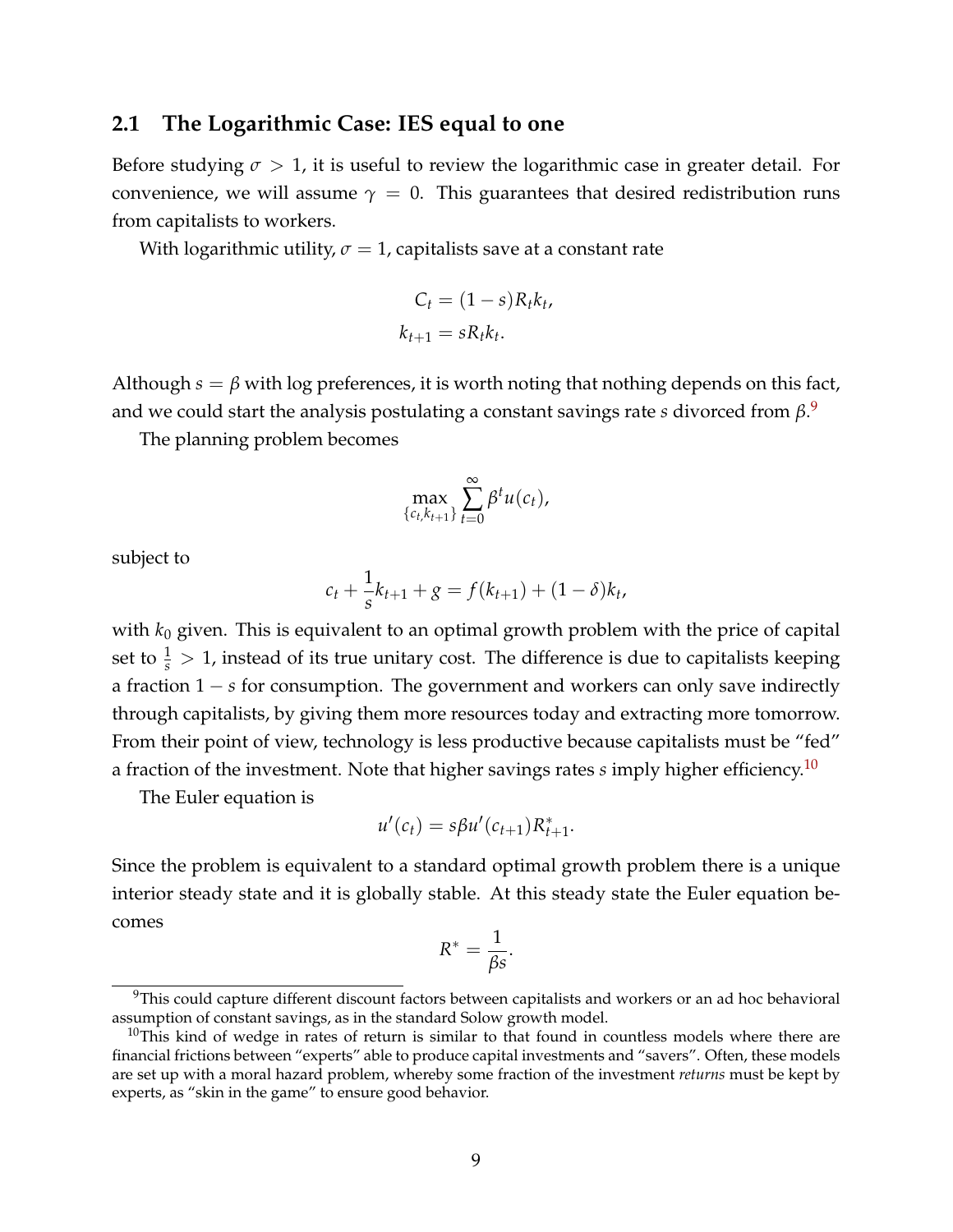A steady state also requires  $k = sRk$ , or  $R = 1/s$ , implying

$$
\frac{R^*}{R} = \frac{1}{\beta} > 1.
$$

<span id="page-11-0"></span>**Proposition 1.** *Suppose logarithmic utility for capitalists,*  $U(c) = \log c$ . *The solution to the planning problem converges monotonically to a unique steady state with a positive tax on capital,*  $1 - \frac{R}{R^*} = 1 - \beta.$ 

This proposition echoes the result in [Lansing](#page-35-2) [\(1999\)](#page-35-2) specialized to  $\gamma = 0$ , which we summarized in Theorem [2,](#page-9-1) with the added conclusion regarding the global stability of the steady state. Capitalists face a positive tax at the steady state. Interestingly, the tax rate depends only on *β*, not on *s* or other parameters. In terms of magnitudes, the tax rate on wealth equals  $1 - \beta$ , since  $R = \beta R^*$ .

We shall argue that positive long run taxes are not special to logarithmic utility, that these results are not knife edged. One way to proceed would be to exploit continuity of the planning problem with respect to  $\sigma$  to establish that for any fixed time *t* the solution is continuous in  $\sigma$ , so that  $\tau_t(\sigma)$  converges as  $\sigma \to 1$  to the positive tax rate in the logarithmic case. While arguing by continuity in this way may be enough to dispel the notion that the logarithmic utility case is irrelevant for  $\sigma \neq 1$ , it has its limitations. As we shall see, the convergence is not uniform and one cannot invert the order of limits:  $\lim_{t\to\infty}$  lim<sub> $\sigma\to 1$ </sub>  $\tau_t(\sigma)$  will not equal  $\lim_{\sigma\to 1}$  lim $_{t\to\infty}$   $\tau_t(\sigma)$ . Therefore, this approach cannot address how the limit tax rate  $\lim_{t\to\infty} \tau_t(\sigma)$  behaves as a function of  $\sigma$ . We shall proceed more globally by tackling the problem with  $\sigma \neq 1$  directly, which allows us to study the limit tax rate  $\lim_{t\to\infty} \tau_t(\sigma)$ .

### **2.2 Positive Long-Run Taxation: IES below one**

We now consider the case with  $\sigma > 1$  so that the intertemporal elasticity of substitution  $\frac{1}{\sigma}$  is below unity. We continue to focus on the situation where no weight is placed on capitalists,  $\gamma = 0$ , ensuring that redistribution runs from capitalists to workers.

Suppose the allocation converges to an interior steady state  $k_t \rightarrow k$ ,  $C_t \rightarrow C$ ,  $c_t \rightarrow c$ with  $k, C, c > 0$ . This implies that  $\kappa_t$  and  $\nu_t$  also converge to positive values,  $\kappa$  and  $\nu$ . In the limit, the first-order conditions imply

$$
f'(k)+1-\delta=\frac{1}{\beta}+v(\mu_t-\mu_{t-1})=\frac{1}{\beta}+\mu_t\frac{\sigma-1}{\sigma\kappa}v+\frac{1}{\beta\sigma\kappa}.
$$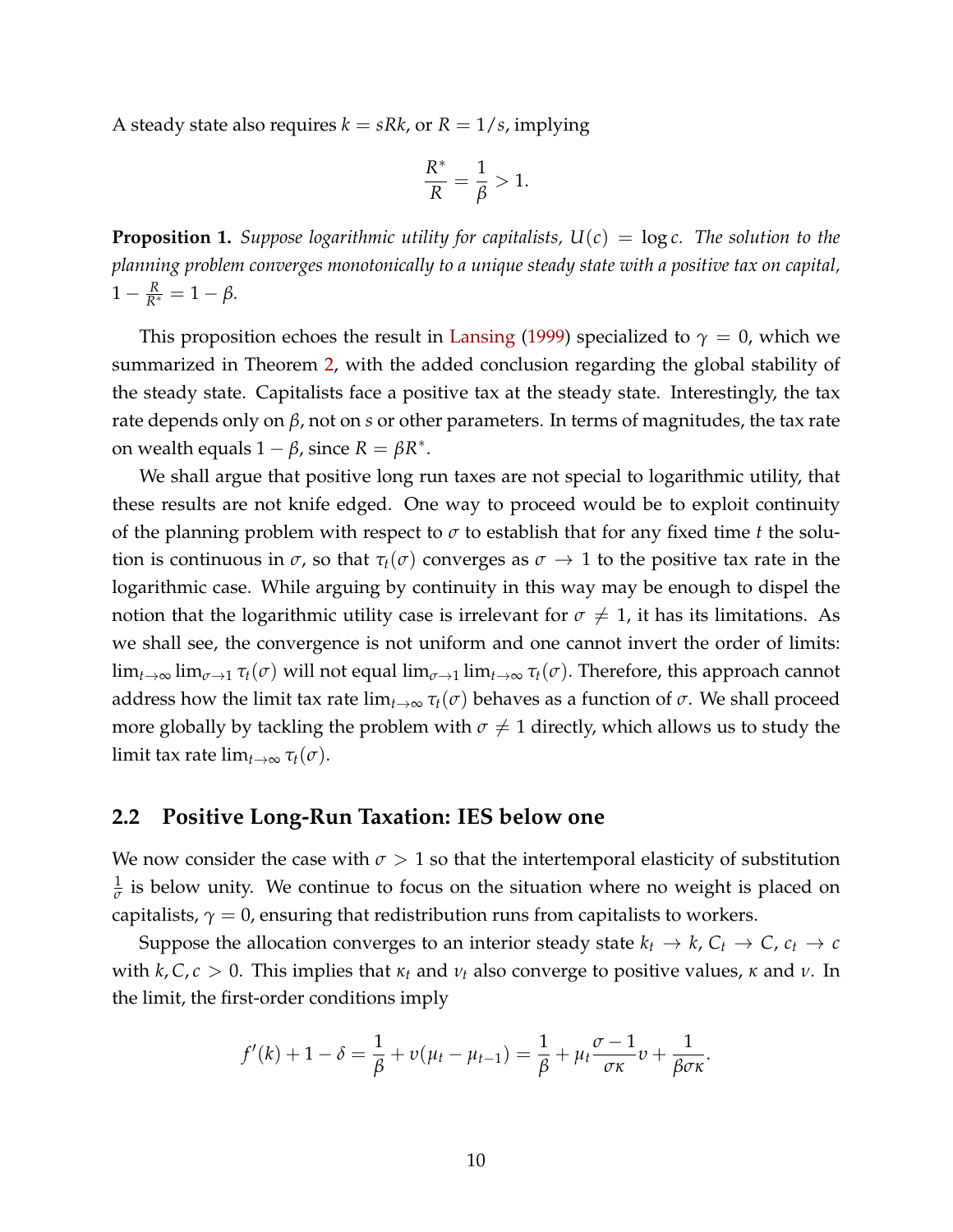Since  $\sigma > 1$ , this implies that  $\mu_t$  must converge to

$$
\mu = -\frac{1}{(\sigma - 1)\beta v} < 0,\tag{3}
$$

and so the long-run tax on capital is zero,  $f'(k) + 1 - \delta = \frac{1}{\beta}$ .

Now consider whether  $\mu_t \to \mu < 0$  is possible. From the first-order condition [\(2a\)](#page-8-6) we have  $\mu_0 = 0$ . Also, from equation [\(2c\)](#page-8-5) it follow that whenever  $\mu_t \geq 0$  then  $\mu_{t+1} \geq 0$ . Thus,  $\mu_t \geq 0$  for all  $t = 0, 1, \ldots$  implying that  $\mu_t \to \mu < 0$  is impossible. This shows that the solution cannot converge to the zero-tax steady state. Indeed, it actually proves the solution cannot converge to any interior steady state, since, we argued, the only possible interior steady state is the zero tax steady state. We have shown the following.

<span id="page-12-1"></span>**Proposition 2.** *If*  $\sigma > 1$  *and*  $\gamma = 0$  *then for any initial*  $k_0$  *the solution to the planning problem does not converge to the zero-tax steady state, or any interior steady state.*

It follows that *if the optimum converges,* then either  $k_t \to 0$ ,  $C_t \to 0$  or  $c_t \to 0$ . With positive spending  $g > 0$ , then  $k_t \to 0$  is not feasible; this then rules out  $C_t \to 0$ , since capitalists cannot be starved while owning positive wealth.

We have shown that, provided the solution converges,  $c_t\to 0.$  This in turn implies that  $\epsilon$  either  $k_t\to k_g$  or  $k_t\to k^g$  where  $k_g < k^g$  are the two solutions to  $\frac{1}{\beta}k+g=f(k)+(1-\delta)k,$ which uses the fact that  $C = \frac{1-\beta}{\beta}k$  at any steady state. We next show that the solution does indeed converge towards *kg* and that the long-run tax on capital is strictly positive. The proof uses the fact that  $\mu_t \to \infty$  as argued above, but requires many other steps detailed in the appendix.

<span id="page-12-0"></span>**Proposition 3.** *If*  $\sigma > 1$  *and*  $\gamma = 0$  *then for any initial*  $k_0$  *the solution to the planning problem converges to c<sub>t</sub>*  $\to$  0,  $k_t$   $\to$   $k_g$ ,  $C_t$   $\to$   $\frac{1-\beta}{\beta}k_g$ , with a positive limit tax on wealth:  $1-\frac{R_t}{R_t^*}$   $\to$   $\tau_g$   $>$ 0*. The limit tax*  $\tau_t$  *is decreasing in spending g, with*  $\tau_g \rightarrow 1$  *as*  $g \rightarrow 0$ *.* 

The tax on wealth does not fall towards zero, indeed, the opposite is true. As we illustrate below the tax can be quite sizable and rise over time. The solution does not converge to an interior allocation and multipliers do not converge, invalidating the application [Judd](#page-34-0) [\(1985\)](#page-34-0), as we summarized here in Theorem [1.](#page-8-4)

Perhaps counterintuitively, the long-run tax on capital is inversely related to the level of government spending. The reason for this is that the solution drives capital to its lowest feasible value *kg*, which is increasing in spending *g*. Thus, a lower level of spending allows the planner to take long run capital to a lower level. This emphasizes that positive long-run taxation of wealth is not being driven by a budgetary necessity.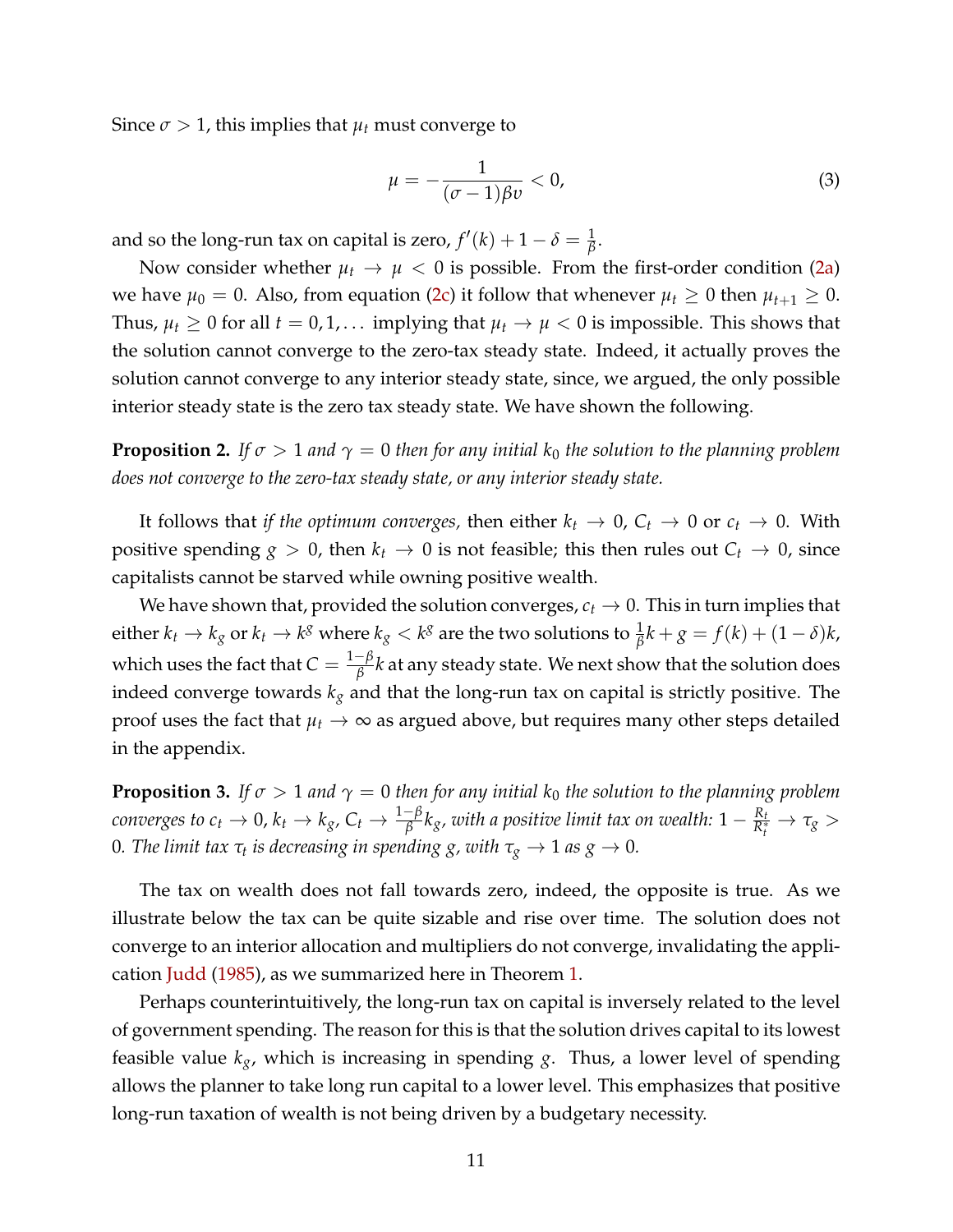**A Bellman Equation.** The two constraints in the planning problem feature the variables  $C_{t-1}$ ,  $k_t$ ,  $C_t$ ,  $k_{t+1}$  and  $c_t$ . This suggests a recursive formulation with  $(k_t, C_{t-1})$  as the state and  $c_t$  as a control. The associated Bellman equation is then

<span id="page-13-1"></span>
$$
V(k, C_{-}) = \max_{c \ge 0, (k', C) \in A} \{ u(c) + \gamma U(C) + \beta V(k', C) \}
$$
  
\n
$$
c + C + k' + g = f(k) + (1 - \delta)k
$$
  
\n
$$
\beta U'(C)(C + k') = U'(C_{-})k
$$
  
\n
$$
c, C, k' \ge 0.
$$
  
\n(4)

for all  $(k, C_+)$  ∈ *A*, where *A* is the largest set of points  $(k_0, C_{-1})$  such that there exists a sequence  $\{k_{t+1}, C_t\}$  satisfying all the constraints in [\(1\)](#page-7-1) including the transversality condition. Associated with this Bellman equation are policy functions  $c = h^c(k, C_+)$ ,  $k' = h^k(k, C_-)$  and  $C = h^C(k, C_-)$ .

 $At t = 0$  capital  $k_0$  is given, but there is no need to impose  $βU'(C_0)(C_0 + k_1) =$  $U'(C_{-1})k_0$ . Thus, the planner maximizes  $V(k_0, C_{-1})$  with respect to  $C_{-1}$  and the first order condition is

$$
V_C(k_0, C_{-1}) = 0.
$$

Since  $\mu_t = V_C(k_t, C_{t-1})U''(C_{t-1})k_t$  this is akin to the condition  $\mu_0 = 0$  in equation [\(2a\)](#page-8-6).<sup>11</sup>

This recursive approach is useful for a number of reasons. First, it allows us to solve the model numerically. Second, the policy functions allow us to consider the dynamics in the space  $(k_t, C_{t-1})$ , which we discuss towards the end of this subsection.

**Solution near**  $\sigma = 1$  $\sigma = 1$ . Figure 1 displays the time path for the capital stock and the tax rate on wealth,  $1 - R_t/R_t^*$ , for a range of  $\sigma$  near 1 that straddle the logarithmic case. We set  $\beta = 0.95$ ,  $\delta = 0.1$ ,  $f(k) = k^{\alpha}$  with  $\alpha = 0.3$  and  $u(c) = U(c)$ . Spending *g* is chosen so that  $\frac{g}{f(k)} = 20\%$  at the zero-tax steady state. The initial value of capital,  $k_0$ , is set at the

$$
\max_{k_1,c_0,c_0} \{ u(c_0) + \gamma U(C_0) + \beta V(k_1,C_0) \}
$$

subject to

$$
C_0 + k_1 = R_0 k_0
$$
  

$$
c_0 + C_0 + k_1 = f(k_0) + (1 - \delta)k_0
$$
  

$$
c_0, C_0, k_1 \ge 0.
$$

This alternative gives rise to similar results.

<span id="page-13-0"></span><sup>&</sup>lt;sup>11</sup>Alternatively, we may can impose that  $R_0$  is taken as given, with  $R_0 = R_0^*$  for example, to exclude an initial capital tax. In that case we solve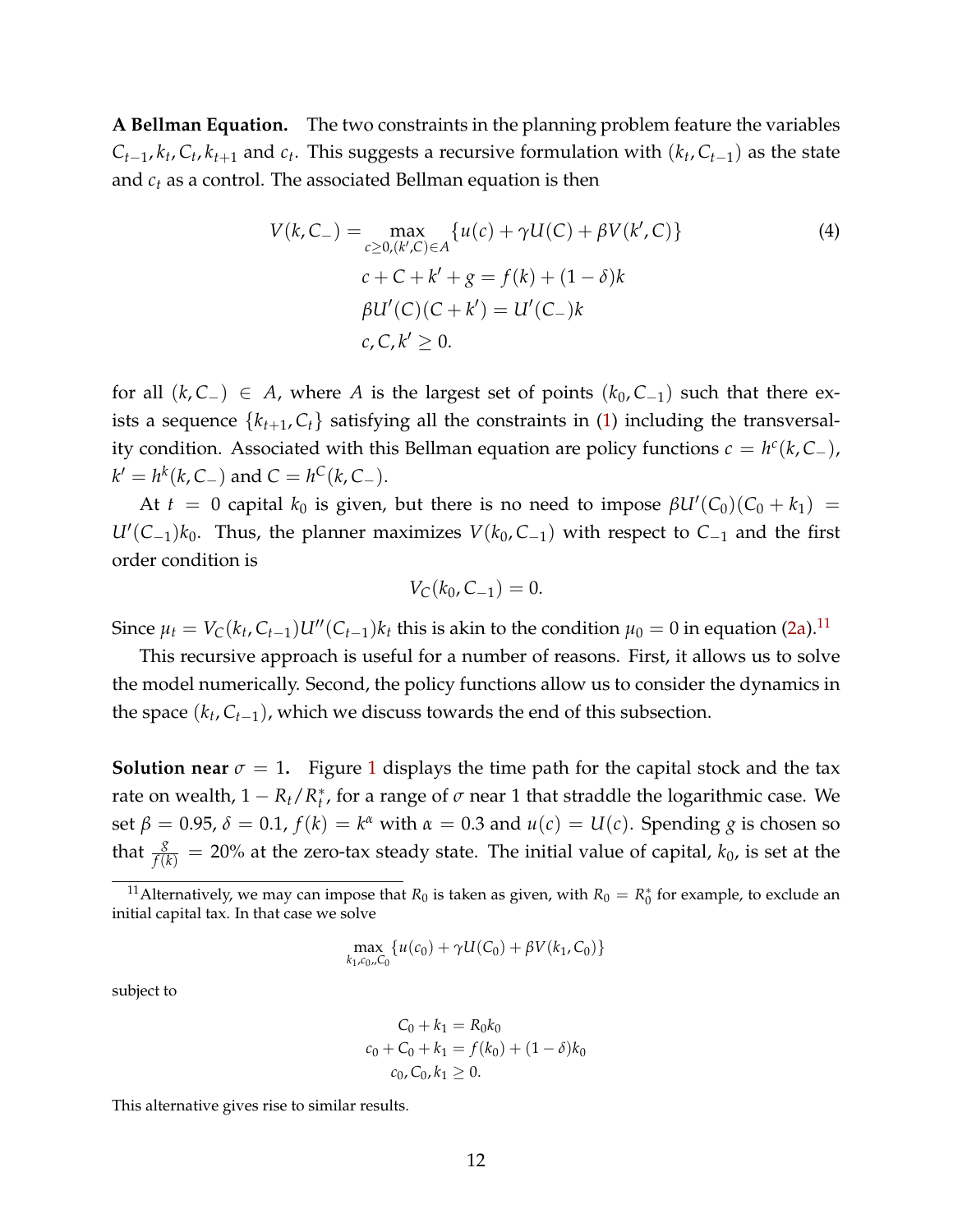

<span id="page-14-0"></span>Figure 1: Optimal time paths over 300 years for capital stock (left panel) and wealth taxes (right panel) for various value of *σ*. Note: tax rates apply to gross returns not net returns, i.e. they represent an annual wealth tax.

zero-tax steady state. Our numerical method is based on the Bellman equation [\(4\)](#page-13-1) and is described in the appendix.

To clarify the magnitudes of the tax on wealth, consider an example: if  $R^* = 1.04$  s so that the before-tax net return is 4%, then a tax on wealth of 1% represents a 25% tax on the net return, a tax of 4% represents a tax rate of 100% on net returns, etcetera.

A few things stand out in Figure [1.](#page-14-0) First, the results confirm what we showed theoret-ically in Proposition [3,](#page-12-0) that for  $\sigma > 1$  capital converges to  $k_g = 0.0126$ . In the figure this convergence is monotone<sup>12</sup> and relatively steady, taking around 200 years for  $\sigma = 1.25$ . The asymptotic tax rate is very high, approximately  $1 - R/R^* = 85\%$ , and outside the figure's range. Of course, this implies that the before-tax return  $R^* = f'(k_g) + 1 - \delta$  at  $k_g$ is exorbitant, because the after-tax return is still  $R = 1/\beta$ .

Second, for  $\sigma$  < 1, the path for capital is not monotonic<sup>13</sup> and eventually converges to the zero-tax steady state and the tax rate converges to zero. However, the convergence is relatively slow, especially for values of  $\sigma$  near 1. This makes sense, since, by continuity, for any period *t*, the solution should converge to that of the logarithmic utility case as  $\sigma \to 1.^{14}$  By implication, for  $\sigma < 1$  the rate of convergence to the zero-tax steady state must be zero as  $\sigma \uparrow 1$ . To further punctuate this point, Figure [2](#page-15-0) shows the number of years it takes for the tax on wealth to drop below 1% as a function of  $\sigma \in (\frac{1}{2}, 1)$ . As  $\sigma$  rises it takes longer and longer and as  $\sigma \uparrow 1$  it takes an eternity.

The logarithmic case leaves other imprints on the solutions for  $\sigma \neq 1$ . Returning to

<span id="page-14-2"></span><span id="page-14-1"></span> $12$ This depends on the level of initial capital. For lower levels of capital the path first rises then falls.

<sup>&</sup>lt;sup>13</sup>This is possible because the state variable has two dimensions,  $(k_t, C_{t-1})$ . At the optimum, for the same capital *k*, consumption *C* is initially higher on the way down than it is on the way up.

<span id="page-14-3"></span><sup>&</sup>lt;sup>14</sup>Recall that, by Proposition [1,](#page-11-0) the logarithmic solution converges to positive taxation as  $t \to \infty$ .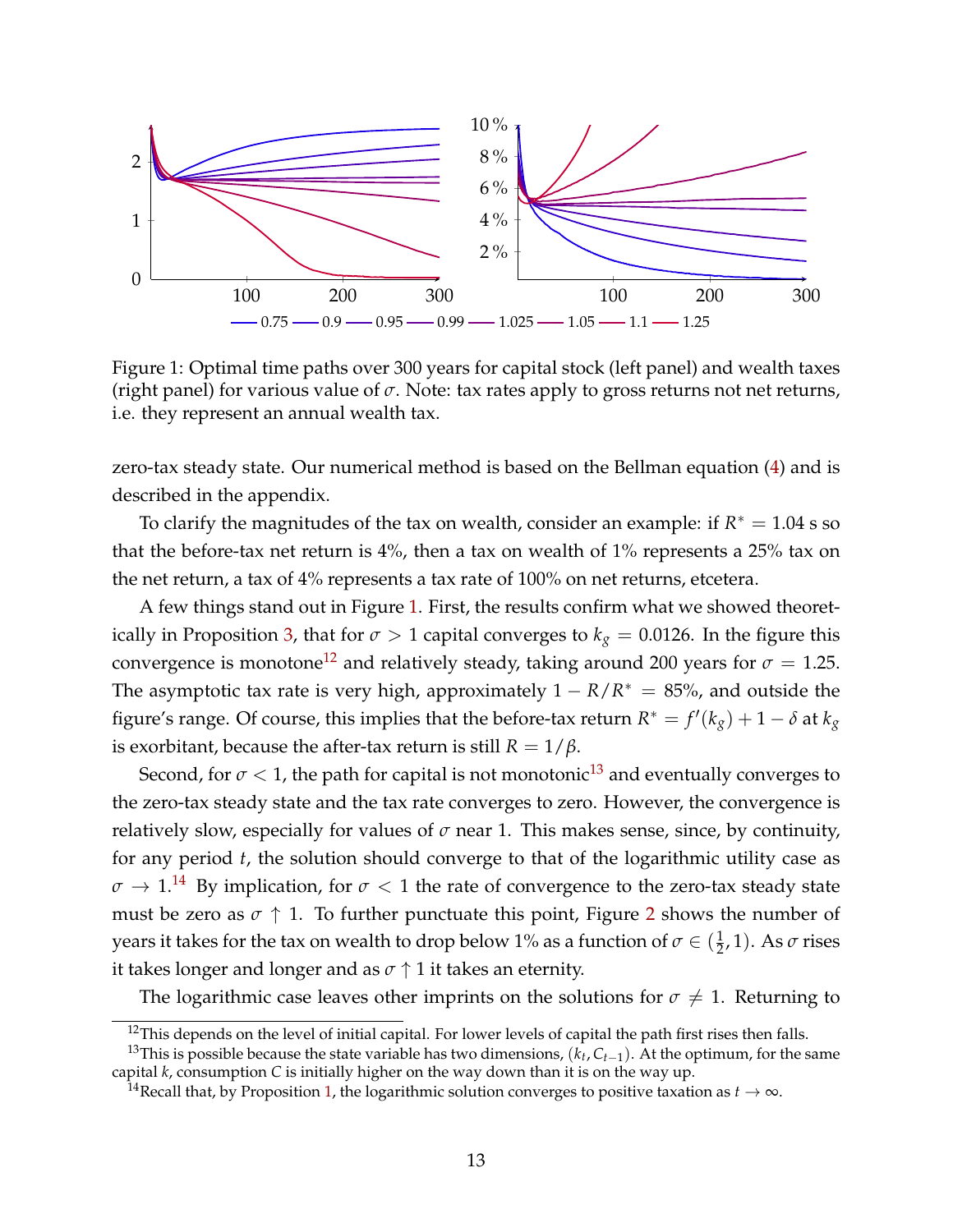

<span id="page-15-0"></span>Figure 2: Time elapsed (in years) until tax on wealth falls below 1% for  $\sigma \in (\frac{1}{2}, 1)$ . The solid line uses the solution of the nonlinear model, the dashed line uses an approximation from the linearized model below.

Figure [1,](#page-14-0) for both  $\sigma$  < 1 and  $\sigma$  > 1 we see that over the first 20-30 years, the path approaches the steady state of the logarithmic utility case, associated with a tax rate around  $1 - \frac{R}{R^*} = 1 - \beta = 5$ %. The speed at which this takes place is relatively quick, which is explained by the fact that for  $\sigma = 1$  it is driven by the standard rate of convergence in the neoclassical growth model. The solution path then transitions much more slowly either upwards or downwards, depending on whether  $\sigma < 1$  or  $\sigma > 1$ .

**An Intuition based on the Intertemporal Manipulation of Saving Incentives.** Why does the tax rise for  $\sigma > 1$  and fall for  $\sigma < 1$ ? Why are these dynamics relatively slow for *σ* near 1?

To address these questions about normative results, it helps to back up and review differences in the following positive exercise. Start from a constant tax on wealth and imagine an unexpected announcement for higher future taxation. How do capitalists react today? There are substitution and income effects pulling in opposite directions. When  $\sigma > 1$  the substitution effect is weaker and capitalists increase present savings, to partially offset the drop in future consumption.<sup>15</sup> When  $\sigma$  < 1 the substitution effect is stronger and capitalists decrease present savings, substituting towards current consumption. In the logarithmic case,  $\sigma = 1$ , the two effects cancel out, so that present consumption and savings are unaffected.

Returning to the normative questions, increasing savings is desirable when capital is currently being taxed, so as to augment the tax base. When  $\sigma < 1$ , this can be accom-

<span id="page-15-1"></span><sup>&</sup>lt;sup>15</sup>This does not imply that the supply for savings "bends backward". For instance, if the interest rate were lowered permanently then wealth would rises over time, even with *σ* > 1. Higher values of *σ* are simply associated with a less elastic savings response. Although there is no consensus, the case with *σ* > 1 is usually considered the empirically plausible one.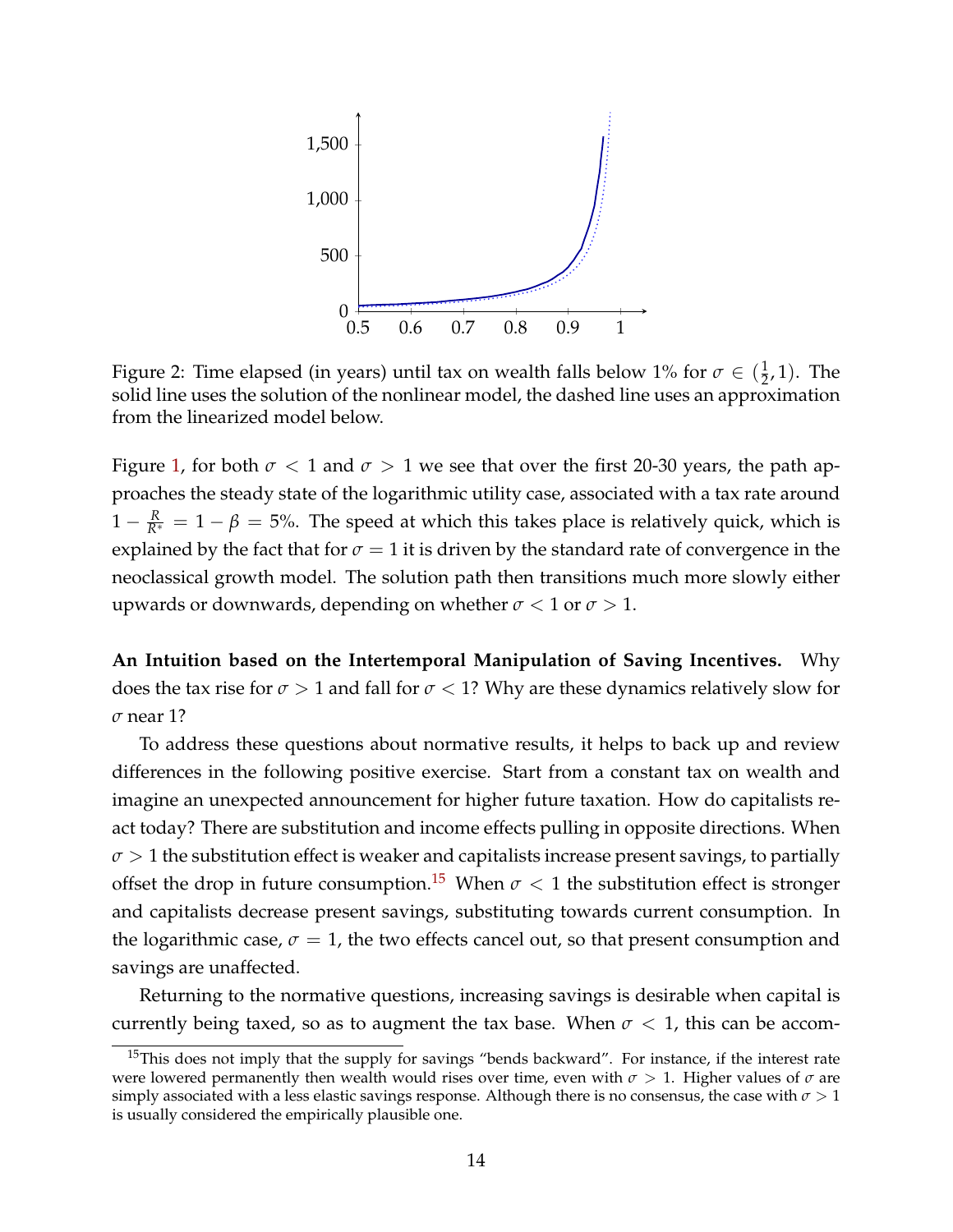plished by promising lower tax rates in the future; the optimum leans in this direction explaining the declining path for taxes. In contrast, when  $\sigma > 1$ , the same is accomplished by promising higher future tax rates; this leads to an increasing path for taxes. These incentives are absent in the logarithmic,  $\sigma = 1$ , case, explaining why the tax rate converges to a constant.

When  $\sigma$  < 1, the rate of convergence to the zero-tax steady state is driven by these considerations to manipulate savings intertemporally. With  $\sigma$  near 1, the potency and benefit of these manipulations is small, explaining why the rate of convergence is low.

**Positive weight on capitalists**  $\gamma > 0$ . At least with  $g = 0$ , a desire for redistribution is crucial to make the question of wealth taxing nontrivial. Proposition [3](#page-12-0) assumes no weight on capitalists,  $\gamma = 0$ , ensuring that redistribution is desired from capitalists to workers.

When the desire for redistribution is present but weak, so that *γ* is positive but low, it is natural to expect the same qualitatively results as Proposition [3.](#page-12-0) When  $\gamma$  is very high, however, desired redistribution may flip and run from workers to capitalists. It is then natural to expect subsidies on wealth, rather than taxes. Figure [3](#page-17-0) verifies all of these points*,* fixing  $\sigma = 1.25$  and varying the weight  $\gamma^{16}$  $\gamma^{16}$  $\gamma^{16}$ 

**Nonlinear and Linearized Dynamics.** The policy functions associated with the Bellman equation [\(4\)](#page-13-1) map  $(k_t, C_{t-1})$  into  $(k_{t+1}, C_t)$ . It is useful to consider the resulting dynamics.

Numerically, when  $\sigma < 1$  we find that the zero-tax steady state is globally stable:  $(k_t, C_{t-1})$  converges from any initial condition, even those not satisfying the initial condition  $V_C = 0$ . When  $\sigma > 1$  there are three relevant steady states: two corners, at  $k_g$  and *kg*, and the zero-tax interior steady state. We find that the latter is saddle path stable. We find that the state  $(k_t, C_{t-1})$  converges to the corners  $k_g$  or  $k^g$  except on a measure zero of initial conditions given by the stable saddle arms of the zero-tax steady state. The loci  $V_C(k, C_+) = 0$  and the stable saddle arm intersect at a single value of *k*. This point is comparable to the tipping point value of  $\gamma$  in Figure [3,](#page-17-0) separating solutions with convergence towards  $k_g$  from those with convergence towards  $k^g$ .

Theoretically, we can verify the local version of these properties. The constraints in [\(1\)](#page-7-1) and first-order conditions in [\(2\)](#page-8-7) define a dynamical system for  $(k_t, C_{t-1}, \mu_t, \lambda_t)$ . We linearize this system around the zero-tax steady state (*k*∗, *C*∗, *µ*∗, *λ*∗). Transversality con-

<span id="page-16-0"></span><sup>16</sup>Once again, initial capital is set to its zero-tax level. In the legend, rather than displaying *γ*, we perform a transformation that makes it more easily interpretable: we report the proportional change in consumption for capitalists that would be desired at the steady state, e.g. −0.4 represents that the planner's ideal allocation of the zero-tax output would feature a 40% reduction in the consumption of capitalists, relative to the steady state value  $C = \frac{1-\beta}{\beta}k$ .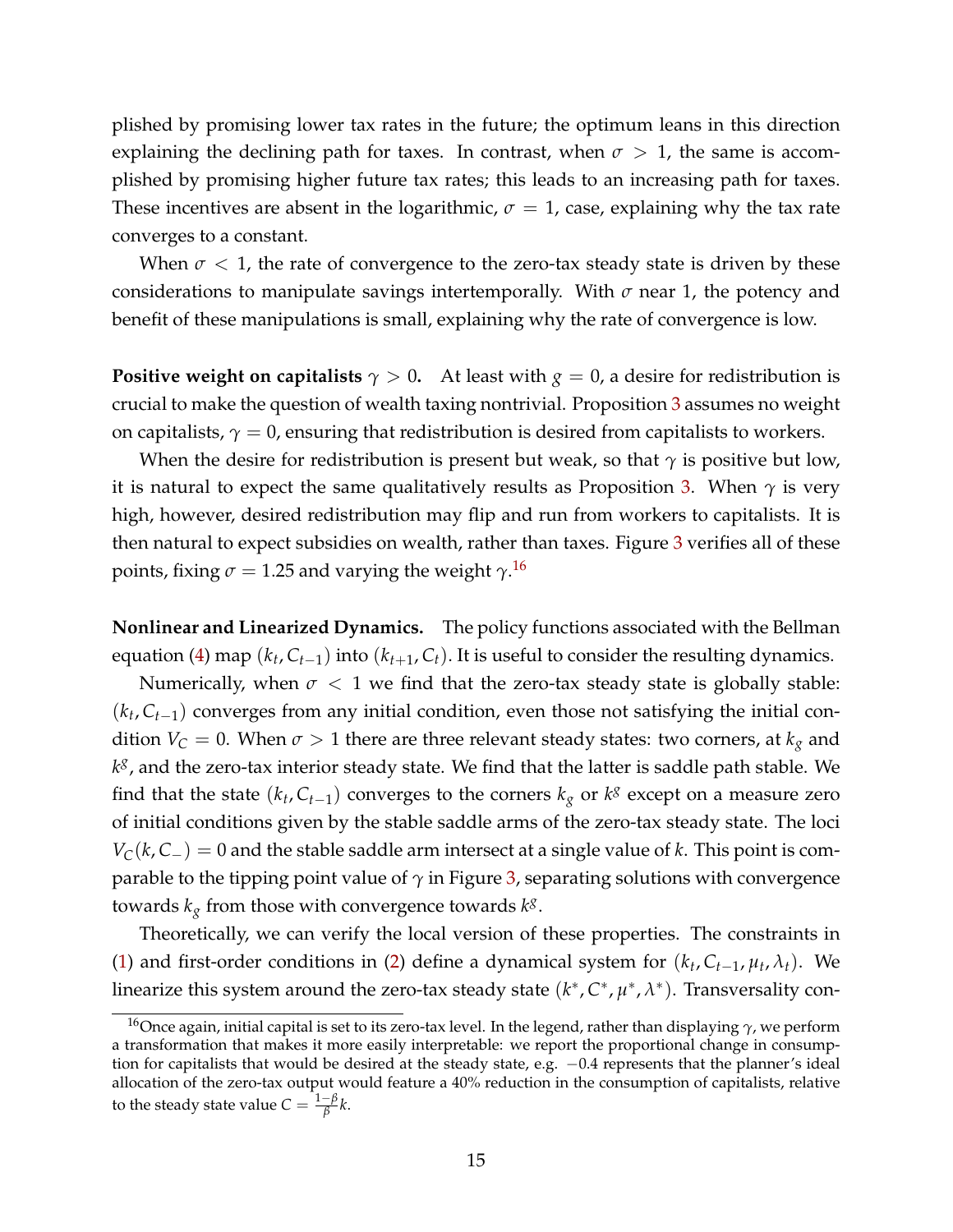

<span id="page-17-1"></span><span id="page-17-0"></span>Figure 3: Optimal time paths over 300 years for capital stock (left panel) and wealth taxes (right panel) for various redistribution preferences (zero represents no desire for redistribution; see footnote [16\)](#page-16-0).

ditions then pin down  $\mu_t$  and  $\lambda_t$  uniquely as a function of  $(k_t, C_{t-1})$ . This implies a linearized dynamical system for  $(k_t, C_{t-1})$  of the form

$$
\left(\begin{array}{c}k_{t+1}\\C_t\end{array}\right)-\left(\begin{array}{c}k_t\\C_{t-1}\end{array}\right)=\hat{J}\left(\begin{array}{c}k_t-k^*\\C_{t-1}-C^*\end{array}\right)
$$

for some  $\hat{J}$ . We take the continuous-time limit to make our results comparable to those in [Kemp et al.](#page-35-4) [\(1993\)](#page-35-4) and study

<span id="page-17-2"></span>
$$
\begin{pmatrix}\n\dot{k} \\
\dot{C}\n\end{pmatrix} = J \begin{pmatrix}\nk - k^* \\
C - C^*\n\end{pmatrix}
$$
\n(5)

for some *J*. The details are found in the appendix. The following properties can be shown.

<span id="page-17-3"></span>**Proposition 4.** *Consider the linearized system* [\(5\)](#page-17-2)*,*

- *(a)* If  $\sigma > 1$ , the zero-tax steady state is saddle-path stable.
- *(b) If*  $\sigma$  < 1 *and*  $\gamma \leq \gamma^*$ *, the zero-tax steady state is stable.*
- *(c) If*  $\sigma$  < 1 *and*  $\gamma$  >  $\gamma^*$ *, the zero-tax steady state may be stable or unstable and the dynamics may feature cycles.*

*Here,*  $\gamma^* = u'(c^*)/U'(C^*)$  is the weight on capitalists which makes the planner indifferent *between redistributing towards workers or capitalists at the zero-tax steady state.*

The first two points confirm our theoretical and numerical observations for the nonlinear dynamical system. For  $\sigma$  < 1 the zero tax steady state is locally stable, while for  $\sigma$  > 1 it is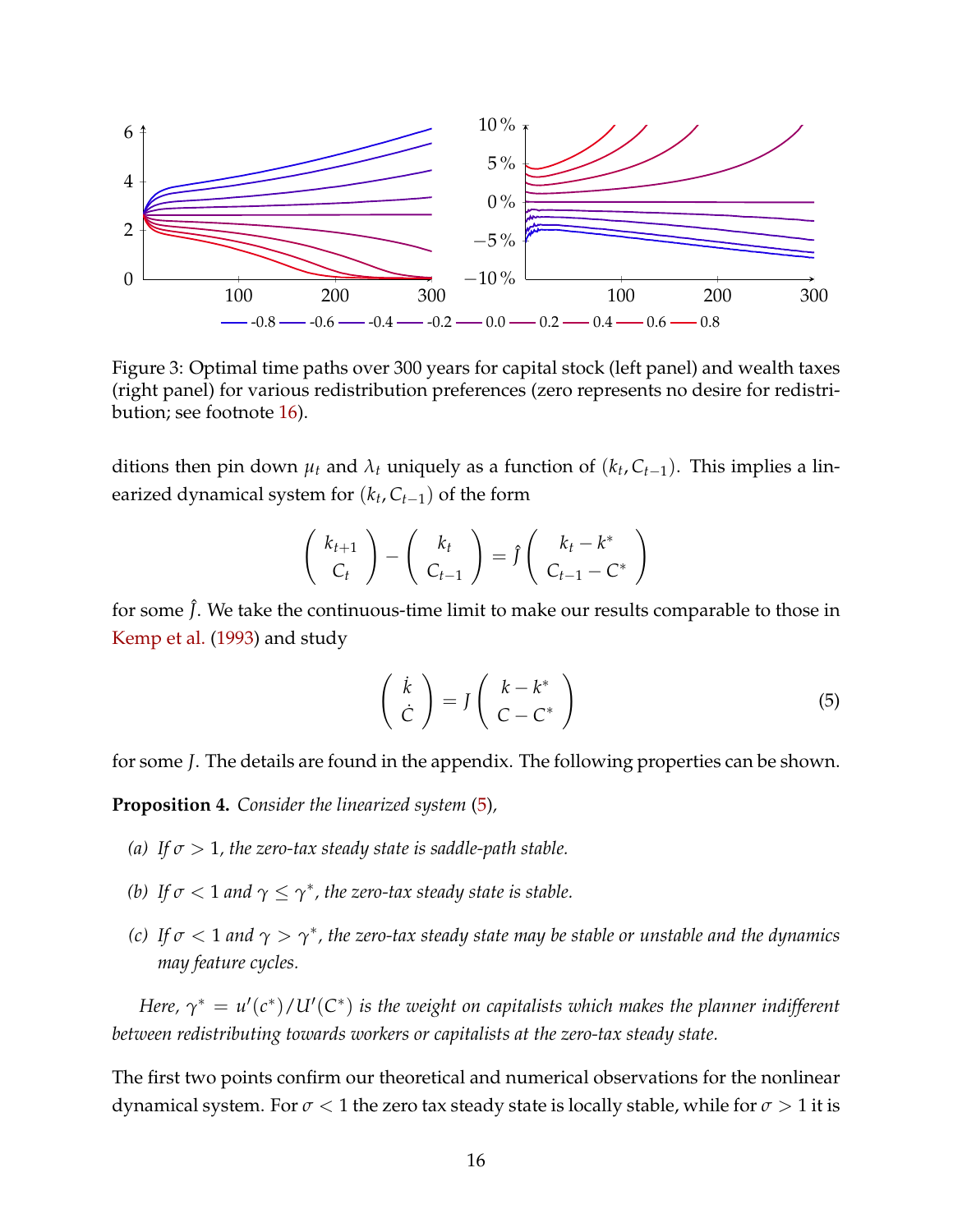locally saddle-path stable, which explains why the solution does not generally converge to this steady state, as discussed above.<sup>17</sup>

The third point shows that for high  $\gamma$  the system may become unstable or feature cyclical dynamics. This is consistent with [Kemp et al.](#page-35-4) [\(1993\)](#page-35-4), which studied the linear dynamics around the zero-tax steady state and reported the potential for instability and cycles. Our proposition clarifies that a necessary condition for their results is an assumed desire to redistribute away from workers towards capitalists,  $\gamma > \gamma^*$ . Instead, when desired redistribution runs from capitalists to workers, so that *γ* < *γ*∗ (or when *σ* > 1 for any *γ*) the linearized dynamics cannot feature cycles. Our paper focuses on low values of *γ*, to ensure redistribution from capitalists to workers. Thus, our results are completely unrelated to those in [Kemp et al.](#page-35-4) [\(1993\)](#page-35-4).

### **2.3 Ad Hoc Saving Rules for Capitalists**

Up to this point, in keeping with [Judd](#page-34-0) [\(1985\)](#page-34-0), capitalists have been modeled as infinitelylived optimizing savers. In addition, we specialized to additively separable utility functions. We now relax both assumptions in one fell swoop.

Assume capitalists save according to an "ad-hoc" savings rule,

$$
k_{t+1}=S(R_t k_t; R_{t+1}, R_{t+2}, \dots),
$$

where  $S(I; R_1, R_2, ...)$  is some given savings function, taking as arguments current wealth  $I = R_t k_t$  and all future interest rates  $\{R_{t+1}, R_{t+2}, \ldots\}$ . This encompasses the case where capitalists maximize an additively separable utility function, but is more general. For example, the savings function may be derived from the maximization of a recursive utility function, or even represent behavior that cannot be captured by optimization, such as hyperbolic discounting or self-control and temptation. This generality will help us discern the key economic mechanism involved in our non-convergence result.

The planning problem is

$$
\max_{\{c_t, C_t, k_{t+1}\}} \sum_{t=0}^{\infty} \beta^t \left( u(c_t) + \gamma U(C_t) \right),
$$

<span id="page-18-0"></span><sup>&</sup>lt;sup>17</sup>One can employ the linear system to compute the number of years before the tax rate falls below 1%, a calculation comparable to that performed earlier for the nonlinear model. The dotted line in Figure [2](#page-15-0) displays the result, which comes out very close to the nonlinear model. By this measure, for  $\sigma < 1$ , the dynamics appear to be well approximated by the linearized system.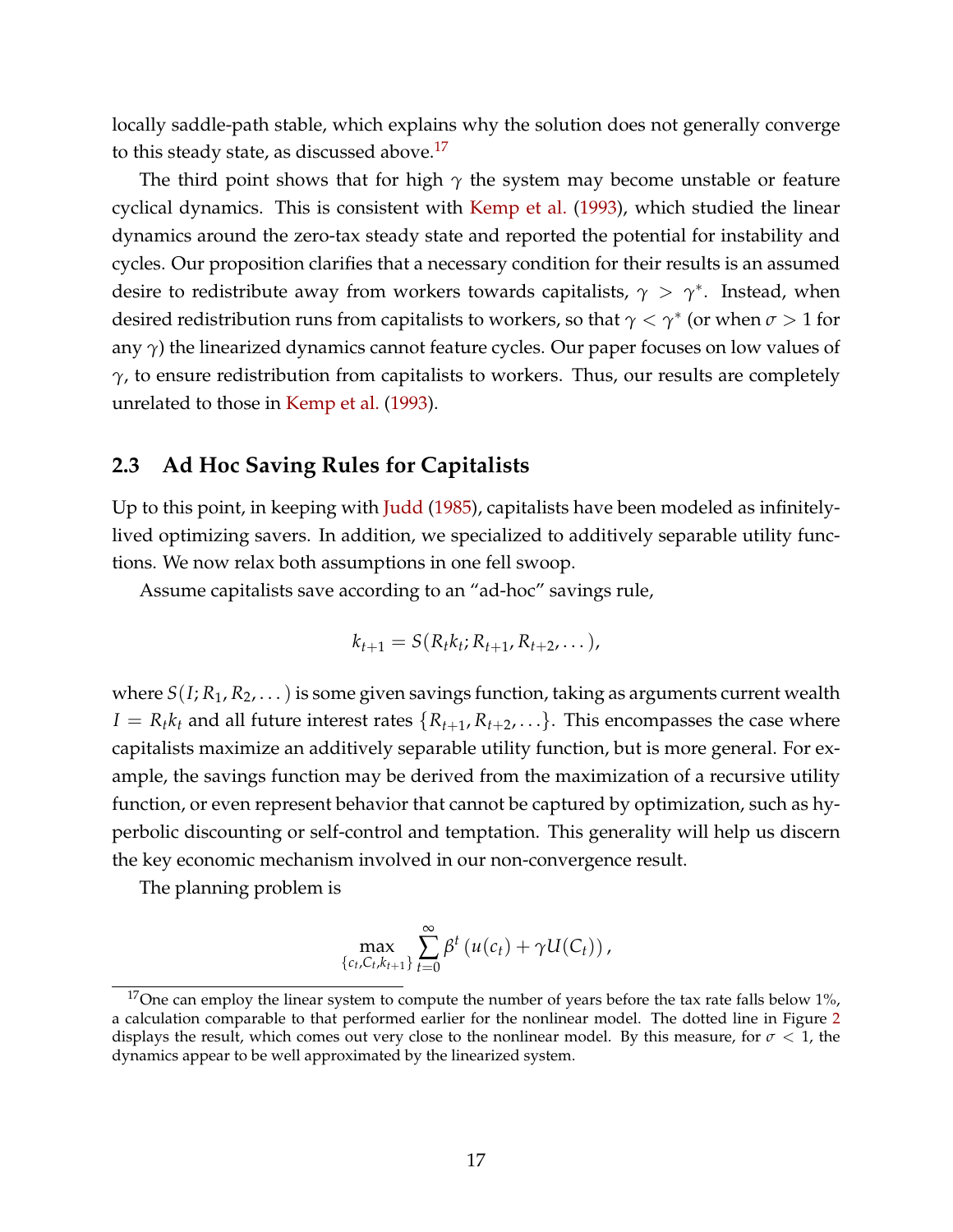subject to

$$
c_{t} + R_{t}k_{t} + g = f(k_{t}) + (1 - \delta)k_{t},
$$
  
\n
$$
C_{t} + S_{t} = R_{t}k_{t},
$$
  
\n
$$
k_{t+1} = S(R_{t}k_{t}; R_{t+1}, R_{t+2}, ...),
$$

with  $k_0$  given.

**Non Convergence.** Our next result provides a generalization of the negative conclusion in Proposition [2](#page-12-1) to our current ad hoc savings setting.

<span id="page-19-0"></span>**Proposition 5.** *Suppose*  $\gamma = 0$  *and assume the savings function is increasing in income, so that*  $S_I(I, R_1, R_2,...) \geq 0$ , and decreasing in future rates, so that  $S_{R_{\tau}}(I, R_1, R_2,...) \leq 0$  for all *τ* = 1, 2, . . . *Then the optimum does not converge to the zero-tax steady state.*

The requirement that savings increase with wealth,  $S_I \geq 0$ , amounts to a standard normality condition. When in addition higher future interest rates lower current savings,  $S_{R_{\tau}} \leq 0$ , the economy cannot converge to the zero-tax steady state. The case with separable isoelastic utility with  $\sigma > 1$  is a special case satisfying these properties.

As before, the intuition is that the anticipatory effects create the potential to manipulate savings. The planner makes use of these incentives, creating a destabilizing force away from zero taxation.

**Elasticities and Taxation.** Propositions [2](#page-12-1) and [5](#page-19-0) show that an interior steady state is not something one can take for granted. Casting these important warnings aside, let us now proceed assuming we do reach an interior steady state for quantities and multipliers.

 $A$ t a steady state the interest rate  $R$  satisfies  $k = S(kR; R, R, ...)$  and let  $v \equiv U'(C)/u'(c)$ . Combining the first-order conditions for the above planning problem one can show that

<span id="page-19-1"></span>
$$
\frac{R^*}{R} - 1 = \left(\frac{1}{\beta} - RS_I\right) \frac{1 - \gamma v}{RS_I + \sum_{\tau=1}^{\infty} \beta^{-\tau} \epsilon_{S,\tau}} + \left(\frac{1}{\beta R} - 1\right) \gamma v,
$$
\n(6)

where  $\epsilon_{S,\tau} \equiv \frac{R_{\tau}}{S}$ *∂S <sup>∂</sup>R<sup>τ</sup>* (*R*0*k*0; *R*1, *R*2,...) evaluated at a steady state (*kR*; *R*, *R*,...). Note that with additively separable utility the last term in equation [\(6\)](#page-19-1) is zero, since  $\beta R = 1$  at any steady state. This equation is nearly identical to a condition derived by [Piketty and](#page-35-5) [Saez](#page-35-5) [\(2013,](#page-35-5) see their Section 3.3, equation 16), although they worked a slightly different model with unlimited government debt, closer to [Chamley](#page-34-1) [\(1986\)](#page-34-1) in that sense, and also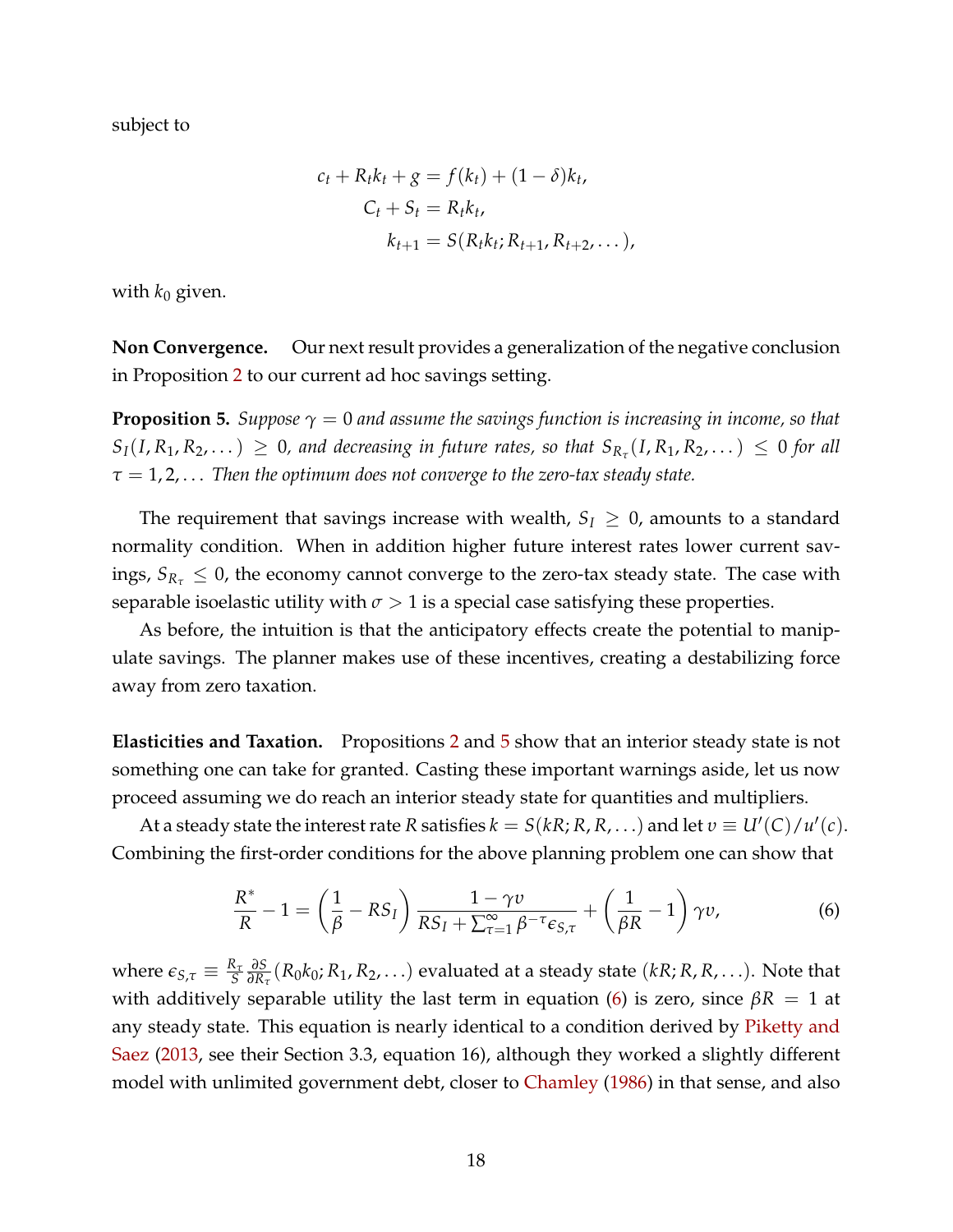assumed additively separable utility functions.<sup>[18](#page-20-0)</sup> Our derivation shows that these particulars are not essential and allows for an ad hoc savings function.

For simplicity, assume that either  $\gamma = 0$  or that preferences are additively separable, so that we can ignore the last term in equation [\(6\)](#page-19-1). The key implication is then that, assuming  $\frac{1}{\beta}-RS_I\neq 0$ , an infinite total elasticity  $\sum_{\tau=1}^{\infty}\beta^{-\tau}\epsilon_{S,\tau}$  is required for zero taxation.

As our derivation emphasizes, one virtue of equation [\(6\)](#page-19-1) is that it does not require optimizing behavior on the part of capitalists. However, when capitalists maximize a recursive utility function—including the special case with additive utility—we can show directly that the total elasticity in the denominator of equation [\(6\)](#page-19-1) diverges.

<span id="page-20-1"></span>**Proposition 6.** *Suppose capitalists have recursive preferences represented by* [\(7\)](#page-22-0) *(see Section [3.1](#page-21-0) below) then at any zero tax steady state*

$$
\sum_{\tau=1}^T \beta^{-\tau} \epsilon_{S,\tau}
$$

*diverges to*  $+\infty$  *or*  $-\infty$  *as*  $T \to \infty$ *.* 

With additive separable utility, the long run elasticity of savings is often characterized as being infinite, in the sense that at any steady state  $R = \frac{1}{\beta}$  and  $\beta$  is a fixed parameter. Away from the additive case, with recursive utility, the elasticity of long-run savings may be finite, in that various values for steady state *R* are possible. It may then seem natural to expect  $\sum_{\tau=1}^{\infty}\beta^{-\tau}\epsilon_{S,\tau}$  to also be finite, yet our proposition shows that this is not possible.

Thus, with recursive utility, if the allocation converges to the interior steady state this proposition combined with equation [\(6\)](#page-19-1), anticipates a zero tax. Both [Judd](#page-34-0) [\(1985\)](#page-34-0) and [Chamley](#page-34-1) [\(1986\)](#page-34-1) made efforts to state results with recursive non-additive utility, so as to avoid assuming an infinite elasticity for long-run savings. However, Proposition [6](#page-20-1) verifies that the relevant long-run elasticity is infinite even when preferences are not additively separable. In this sense, despite their efforts, [Judd](#page-34-0) [\(1985\)](#page-34-0) and [Chamley](#page-34-1) [\(1986\)](#page-34-1) did not completely avoid an infinite elasticity.

It is absolutely crucial to understand that any reliance on equation [\(6\)](#page-19-1) and the total elasticity  $\sum_{\tau=1}^\infty \beta^{-\tau}\epsilon_{S,\tau}$  to discuss long run taxation must be qualified: an infinite elasticity is only necessary, not sufficient for zero long run taxation. For example, in the additively separable iso-elastic utility case, when  $\sigma < 1$  one can show that  $\sum_{\tau=1}^{\infty} \beta^{-\tau} \epsilon_{S,\tau} = \infty$ ; we also found numerically that the solution converges to the zero-tax steady state. This is

<span id="page-20-0"></span><sup>&</sup>lt;sup>18</sup>For example, because of additive separability, in their condition  $RS_I = 1$ . There are other minor difference, for example, they express the formula in terms of changes in the path for capital, whereas [\(6\)](#page-19-1) is expressed in terms of the derivatives of our ad-hoc savings function.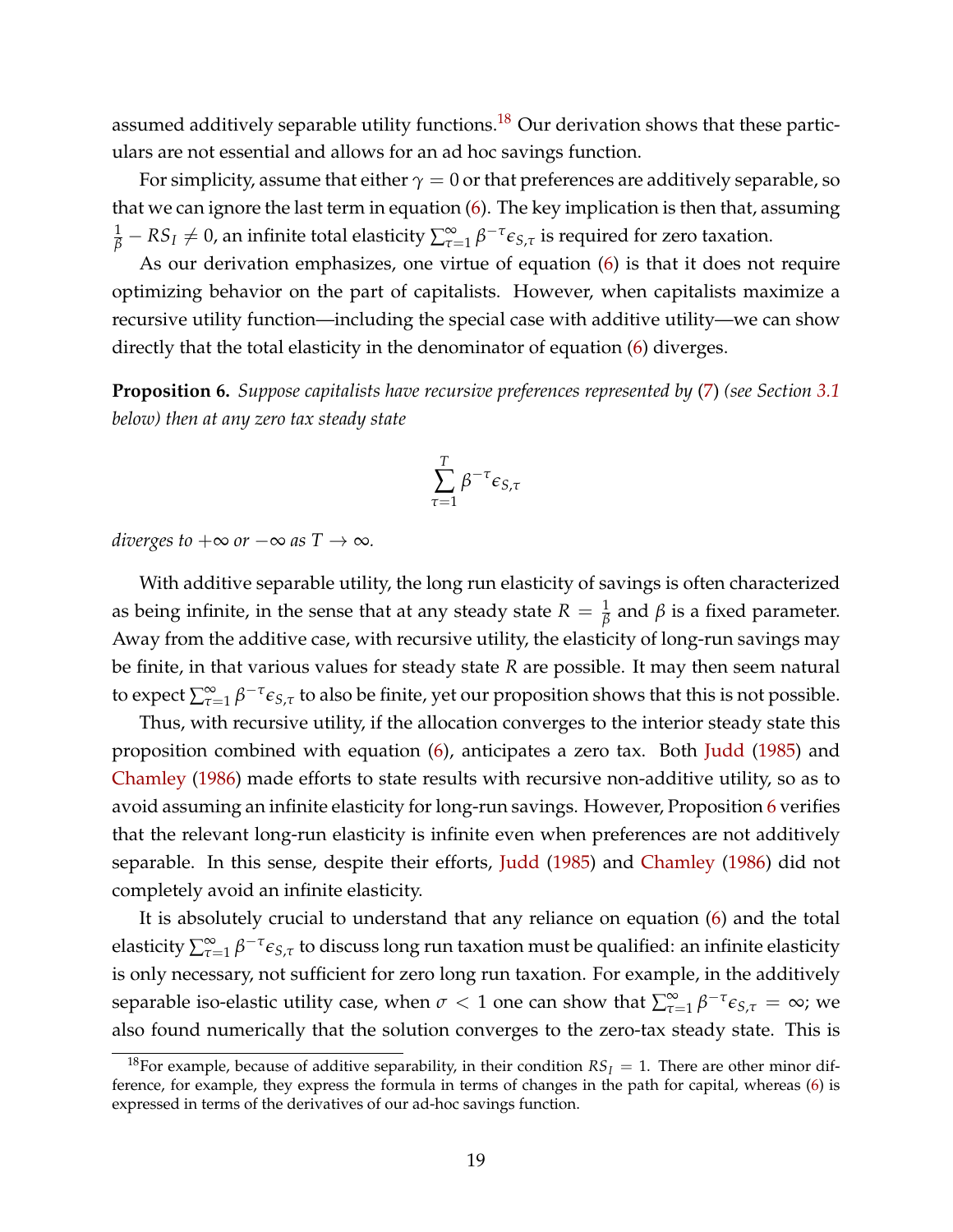consistent with equation [\(6\)](#page-19-1). In contrast, when  $\sigma > 1$  one has  $\sum_{\tau=1}^{\infty} \beta^{-\tau} \epsilon_{S,\tau} = -\infty$ , and if one were to consult equation [\(6\)](#page-19-1) it would still indicates a zero tax. However, we have shown that the solution does not converge to an interior steady state and that taxation is nonzero. More generally, Proposition [5](#page-19-0) shows that even if  $\sum_{\tau=1}^{\infty}\beta^{-\tau}\epsilon_{S,\tau}$  does not diverge, whenever  $\epsilon_{S,\tau}$  < 0, we cannot converge to an interior steady state. It follows that equation [\(6\)](#page-19-1) is not helpful and, indeed, often misleading. The pitfall is that an interior steady state, for quantities and multipliers, required for its derivation, cannot be assumed.<sup>19</sup>

# **3 Representative Agent Ramsey Model: Chamley (1986) and Judd (1999) Revisited**

Up to this point we worked within the two-class model introduced by [Judd](#page-34-0) [\(1985\)](#page-34-0), without government debt. [Chamley](#page-34-1) [\(1986\)](#page-34-1) worked with a representative agent Ramsey model with unconstrained government debt. [Judd](#page-34-9) [\(1999\)](#page-34-9) adopts the same assumptions. This section presents results using a representative agent model, directly comparable to these two papers.

We first discuss the solution when the bounds on capital taxation do not bind in the long run. We then discuss the possibility of bounds binding indefinitely.

### <span id="page-21-0"></span>**3.1 First Best or Zero Taxation of Zero Wealth?**

Just as [Judd](#page-34-0) [\(1985\)](#page-34-0), [Chamley](#page-34-1) [\(1986\)](#page-34-1) considered non-additively separable utility to avoid an "infinite long-run elasticity of savings", as the additively separable utility case is com-monly characterized.<sup>[20](#page-21-2)</sup> Unlike additively separable utility, recursive preferences allows the rate of impatience to vary with consumption levels. We will show that, if the optimum converges to a steady state where bounds on taxation are not binding, then the tax on capital is indeed zero. However, the model yields other, hitherto unnoticed, implications as long as the rate of impatience is not constant.

To distinguish this subsection from the next, we focus here on situations where the bounds on capital taxation are not binding in the long run. The next subsection addresses the important possibility of indefinitely binding bounds.

<span id="page-21-1"></span> $19$ The derivation also assumes there are no bounds on capital taxation. As we shall see, this is crucial in the context of the [Chamley](#page-34-1) [\(1986\)](#page-34-1) model.

<span id="page-21-2"></span><sup>&</sup>lt;sup>20</sup>At any steady state with additive utility one must have  $R = 1/\beta$  for a fixed parameter  $\beta \in (0,1)$ . This is true regardless of the wealth or consumption level. In this sense, the supply of savings is infinitely elastic at this rate of interest.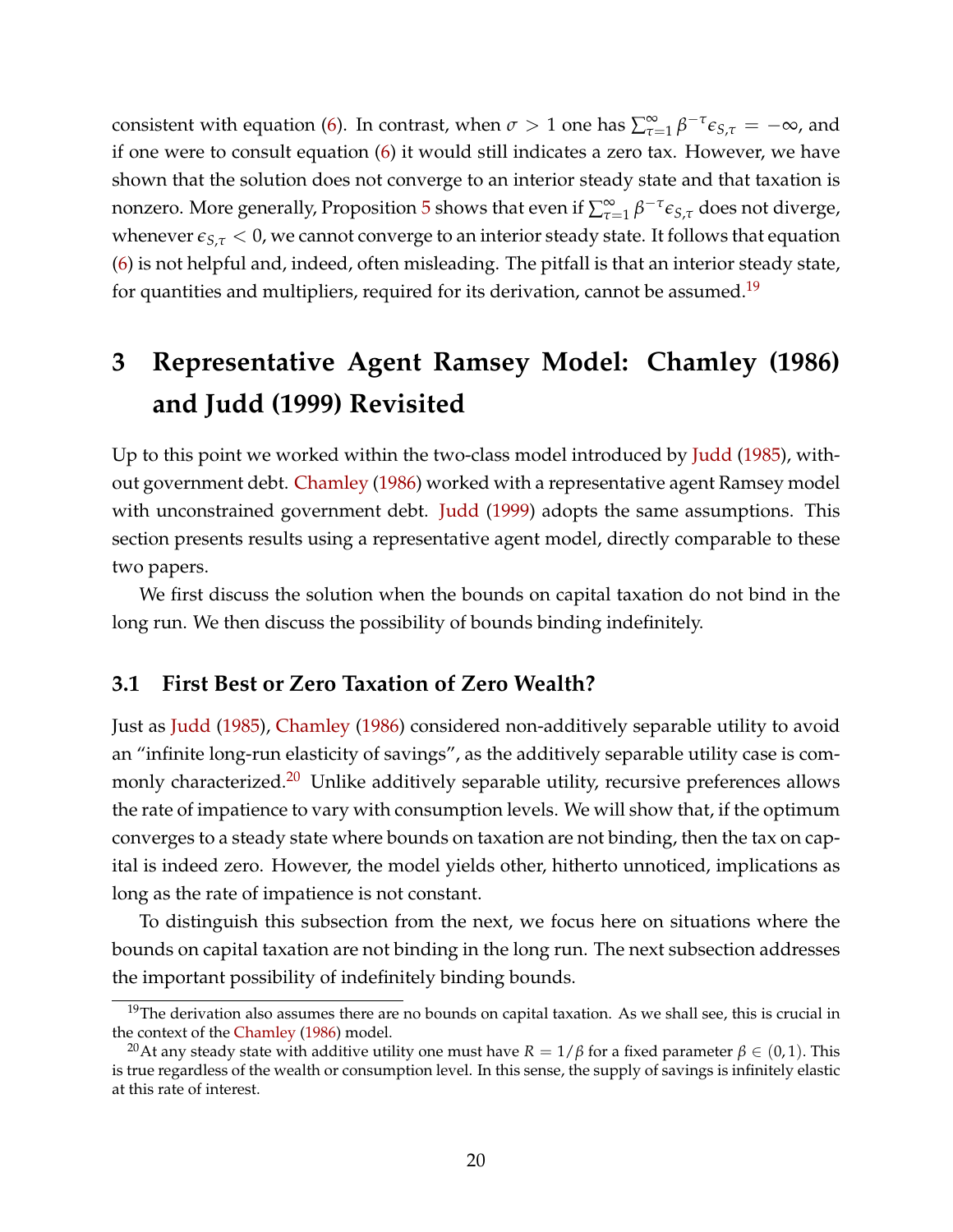**Preferences.** Utility satisfies a [Koopmans](#page-35-6) [\(1960\)](#page-35-6) recursion

<span id="page-22-0"></span>
$$
V_t = W(U_t, V_{t+1}) \qquad \text{where} \qquad U_t = U(c_t, n_t). \tag{7}
$$

Here  $U(c, n)$  is the period utility function and  $W(U, V')$  is an aggregator function; both functions are taken to be twice continuously differentiable. We assume consumption and leisure are normal goods,

$$
\frac{U_{cc}}{U_c} - \frac{U_{nc}}{U_n} \le 0 \quad \text{and} \quad \frac{U_{cn}}{U_c} - \frac{U_{nn}}{U_n} \le 0,
$$

with at least one strict inequality.

Regarding the aggregator function, the additively separable utility case amounts to the particular linear choice  $W(U, V') = U + \beta V'$  with  $\beta \in (0, 1)$ . Nonlinear aggregators allow local discounting to vary with *U* and *V'*, as in [Koopmans](#page-35-6) [\(1960\)](#page-35-6), [Uzawa](#page-35-7) [\(1968\)](#page-35-7) and [Lucas and Stokey](#page-35-8) [\(1984\)](#page-35-8). Of particular interest is how the discount factor varies across potential steady states. Define  $\overline{U}(V)$  as the solution to  $V = W(\overline{U}(V), V)$  and let  $\bar{\beta}(V) \equiv W_{V'}(\bar{U}(V), V)$  denote the steady state discount factor.

**Planning problem.** The *implementability condition* for this economy is<sup>21</sup>

<span id="page-22-2"></span>
$$
\sum_{t=0}^{\infty} \beta_t W_{Ut} (U_{ct}c_t + U_{nt}n_t) = W_{U0} U_{c0} R_0 a_0,
$$
\n(8)

where  $\beta_t = \prod_{s=0}^{t-1} W_{V's}$ . The derivation is standard. In the additive separable utility case  $\beta_t W_{t,U} = \beta^t$  and expression [\(8\)](#page-22-2) reduces to the standard implementability condition popularized by [Lucas and Stokey](#page-35-9) [\(1983\)](#page-35-9) and [Chari et al.](#page-34-10) [\(1994\)](#page-34-10). Given *R*0, any allocation satisfying the implementability condition and the resource constraint

<span id="page-22-4"></span>
$$
c_t + k_{t+1} + g_t = F(k_t, n_t) + (1 - \delta)k_t \qquad t = 0, 1, ... \qquad (9)
$$

can be sustained as a competitive equilibrium for some sequence of prices and taxes. $^{22}$ 

<span id="page-22-1"></span><sup>&</sup>lt;sup>21</sup>We use the shorthand notation  $W_{U_t}$  to represent  $W_U(U_t, V_{t+1})$ , etc.

<span id="page-22-3"></span> $22$ The argument is identical to that in [Lucas and Stokey](#page-35-9) [\(1983\)](#page-35-9) and [Chari et al.](#page-34-10) [\(1994\)](#page-34-10).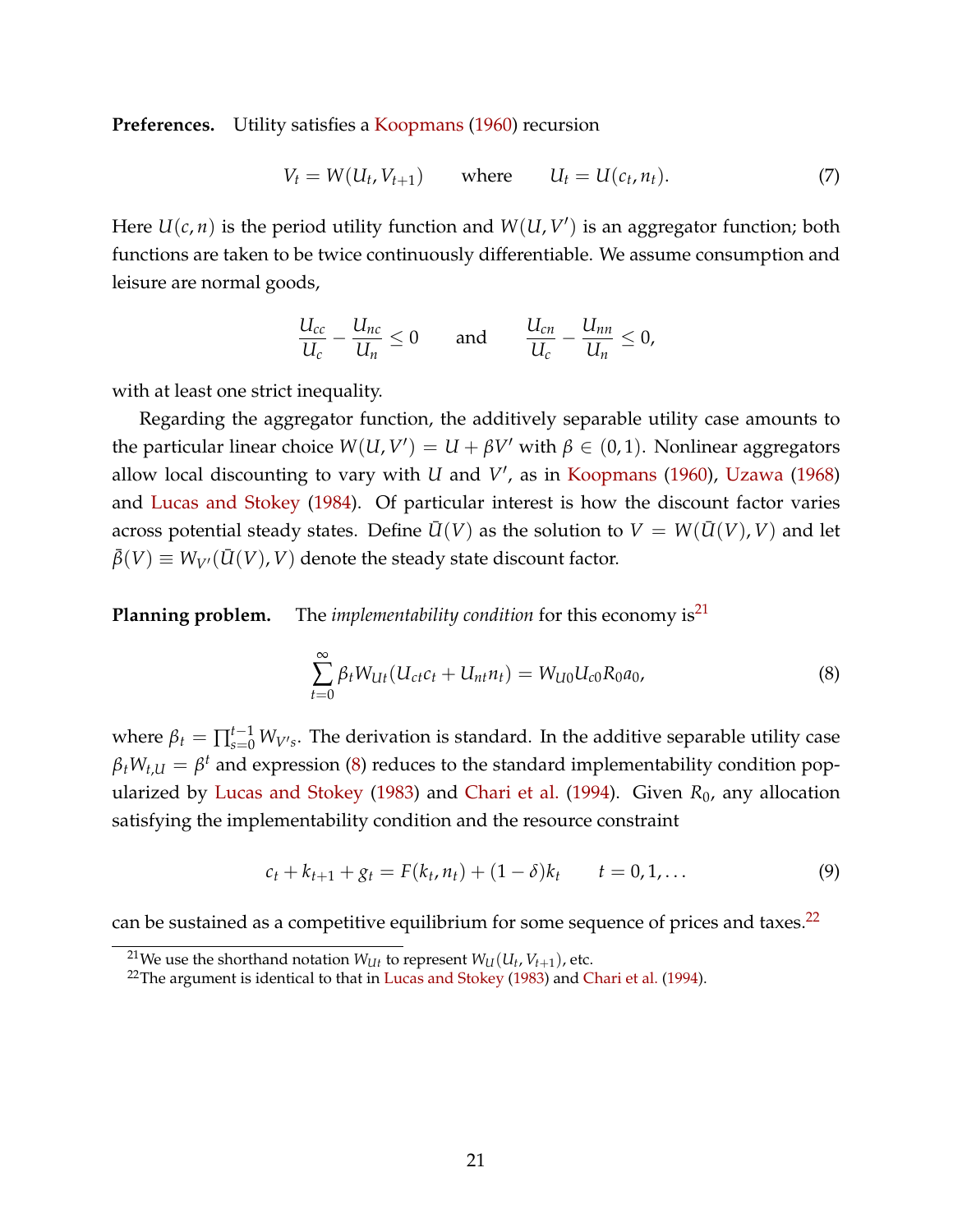To enforce upper bounds on the taxation of capital in period  $t = 1, 2, \ldots$  we impose

$$
W_{Ut}U_{ct} = R_{t+1}W_{V't}W_{Ut+1}U_{ct+1},
$$
\n(10a)

$$
R_{t+1} = (1 - \tau_t) (F_{kt+1} - \delta) + 1,
$$
 (10b)

<span id="page-23-0"></span>
$$
\tau_t \leq \bar{\tau}.\tag{10c}
$$

The planning problem maximizes *V*<sub>0</sub> subject to [\(7\)](#page-22-0), [\(8\)](#page-22-2), [\(9\)](#page-22-4) and [\(10\)](#page-23-0). The bounds  $\tau_t \leq \bar{\tau}$ may or may not bind forever. In this subsection we are interested in situations where the bounds do not bind asymptotically, i.e. they are slack after some date  $T < \infty$ . In the next subsection we discuss the possibility of the bounds binding forever.

[Chamley](#page-34-1) [\(1986\)](#page-34-1) provided the following result, slightly adjusted here to make explicit the need for the steady state to be interior, for multipliers to converge and for the bounds on taxation to be asymptotically slack.

<span id="page-23-2"></span>**Theorem 3** [\(Chamley,](#page-34-1) [1986\)](#page-34-1). Let  $\hat{\Lambda}_t = \beta_t W_{U_t} U_{c} \Lambda_t$  denote the multiplier on the resource *constraint in period t. Suppose the optimum converges to an interior steady state where the constraints on capital taxation are asymptotically slack. Suppose further that the multiplier* Λ*<sup>t</sup>*  $i$  *converges to an interior point*  $\Lambda_t\to\bar\Lambda>0.$  *Then the tax on capital converges to zero*  $\frac{R_t}{R^*_t}\to 1.$ 

[Chamley](#page-34-1) [\(1986\)](#page-34-1) actually worked with the particular bound  $\bar{\tau}=1$ , implying a constraint  $r_t \geq 0$ , but stated "the net rate of return [...] is constrained, and assumed to be greater than some arbitrary value, *M*. Without loss of generality, *M* can be chosen to be equal to zero".<sup>23</sup>

The main result of this subsection is stated in the next proposition. Relative to Theorem [3,](#page-23-2) we make no assumptions on multipliers. More importantly, we derive new steady state conclusions.

<span id="page-23-3"></span>**Proposition 7.** *Suppose the planning problem converges to an interior steady state and assume that asymptotically the constraints on capital taxation are slack. Then the tax on capital is zero.* In addition, if the discount factor is locally sensitive, so that  $\bar{\beta}'(V) \neq 0$ , then either

- *(a) private wealth converges to zero:*  $a_t \rightarrow 0$ *; or*
- *(b) the allocation converges to the first-best, with zero taxation of labor.*

<span id="page-23-1"></span><sup>&</sup>lt;sup>23</sup>For  $\bar{\tau}=1$  it is enough to assume that the multiplier converges to state this result and there is no need to qualify that the bounds on capital taxation are not binding. Thus, this is the form that Theorem 1 in [Chamley](#page-34-1) [\(1986\)](#page-34-1) takes. Although, the assumption of converging multipliers is not stated, but imposed within the proof.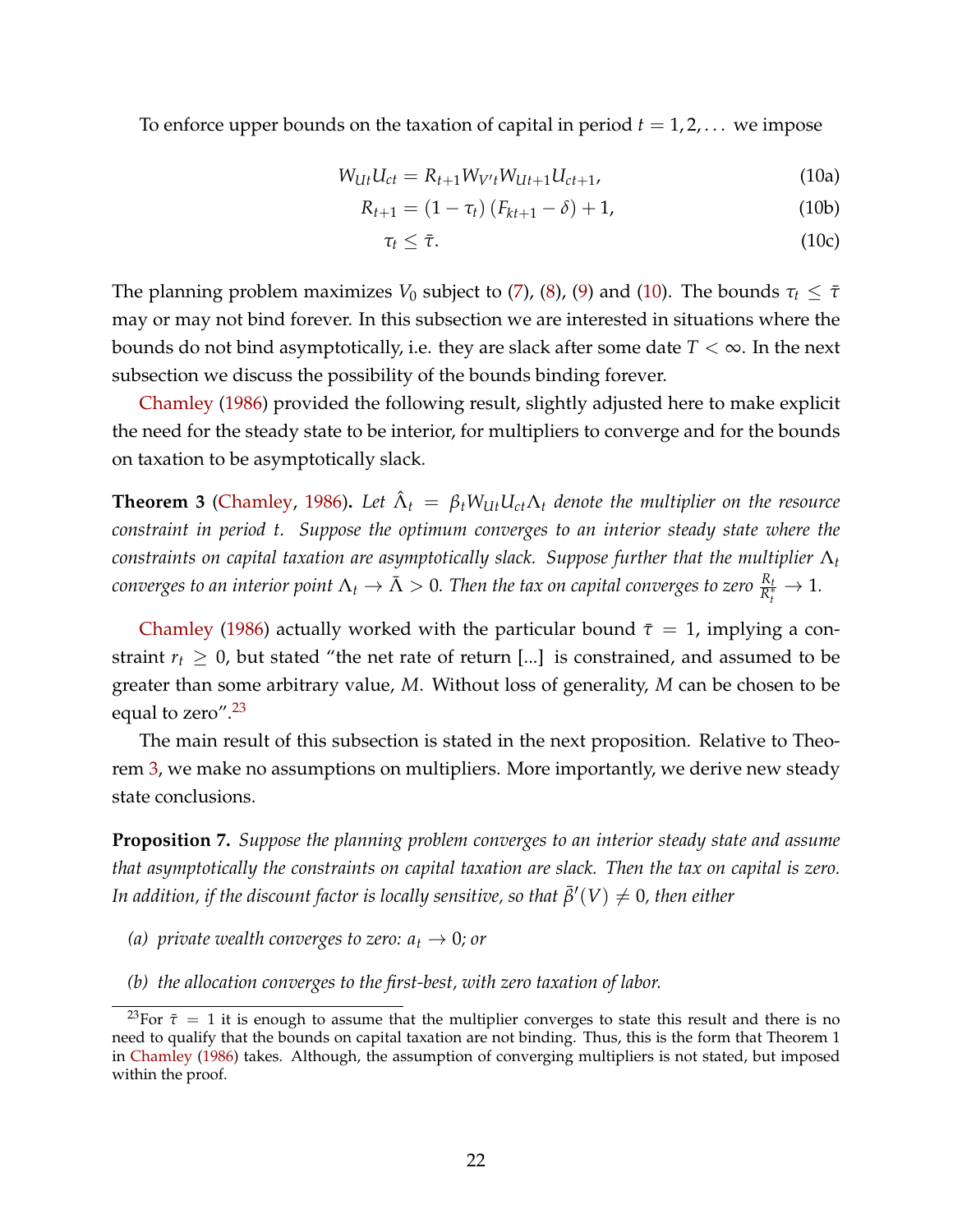At any interior steady state, if the bounds on capital taxation are not binding, the tax on capital is zero; this much echoes [Chamley](#page-34-1) [\(1986\)](#page-34-1), or our rendering of the result in Theorem [3.](#page-23-2) However, as long as the rate of impatience is not locally constant,  $\bar{\beta}'(V) \neq 0$ , the proposition shows that a zero tax on capital must be accompanied by a zero tax on labor or with zero private wealth. In other words, if taxation of capital is sufficiently unconstrained so that the solution approaches a steady state where the bounds do not bind, there are two possibilities. In the first, the tax base for capital taxation must have been driven to zero, perhaps due to its heavy taxation in the transition to the steady state. The second possibility is that the government accumulate enough wealth against the private sector, perhaps aided by heavy taxation of capital, to finance itself without the distortionary taxation, achieving the first best.

Both scenarios require the government to accumulate a significant positive assets position, i.e. negative debt. In the first case, since  $a_t = k_t + b_t \rightarrow 0$ , the government must own the entire capital stock. In the second, the government must accumulate enough assets to finance government spending, forgoing labor and capital taxation. Quantitatively, the second scenario is likely to require greater asset accumulation than the first.

Both these scenarios are markedly different from the usual interpretation of the zero long-run tax result, which implies that we should forego obtaining revenue from capital taxation but not from labor taxation—relatively unfriendly to capital taxation. Instead, here both labor and capital are either treated symmetrically or nothing remains to be taxed in the case of capital—a scenario that is downright friendly to capital taxation, more symmetrical with labor.

To be sure, in the special, but commonly assumed, case with additive separable utility, positive private wealth, a zero tax on wealth and a positive tax on labor coexist at a steady state. However, this is not possible whenever the rate of impatience is locally not constant. In this sense, the usual interpretation—where labor bears the entire burden of taxation and private wealth is spared—is a knife edge case.

### <span id="page-24-0"></span>**3.2 Long Run Capital Taxes with Constraints**

As is well understood, without constraints on capital taxation the problem of capital taxation becomes trivial: the solution involves extraordinarily high initial capital taxation, typically complete expropriation, unless the first best is achieved first. Taxing the given initial capital stock mimics the missing lump-sum tax, which has no distortionary effects.

This motivated [Chamley](#page-34-1) [\(1986\)](#page-34-1) and the subsequent literature to impose upper bounds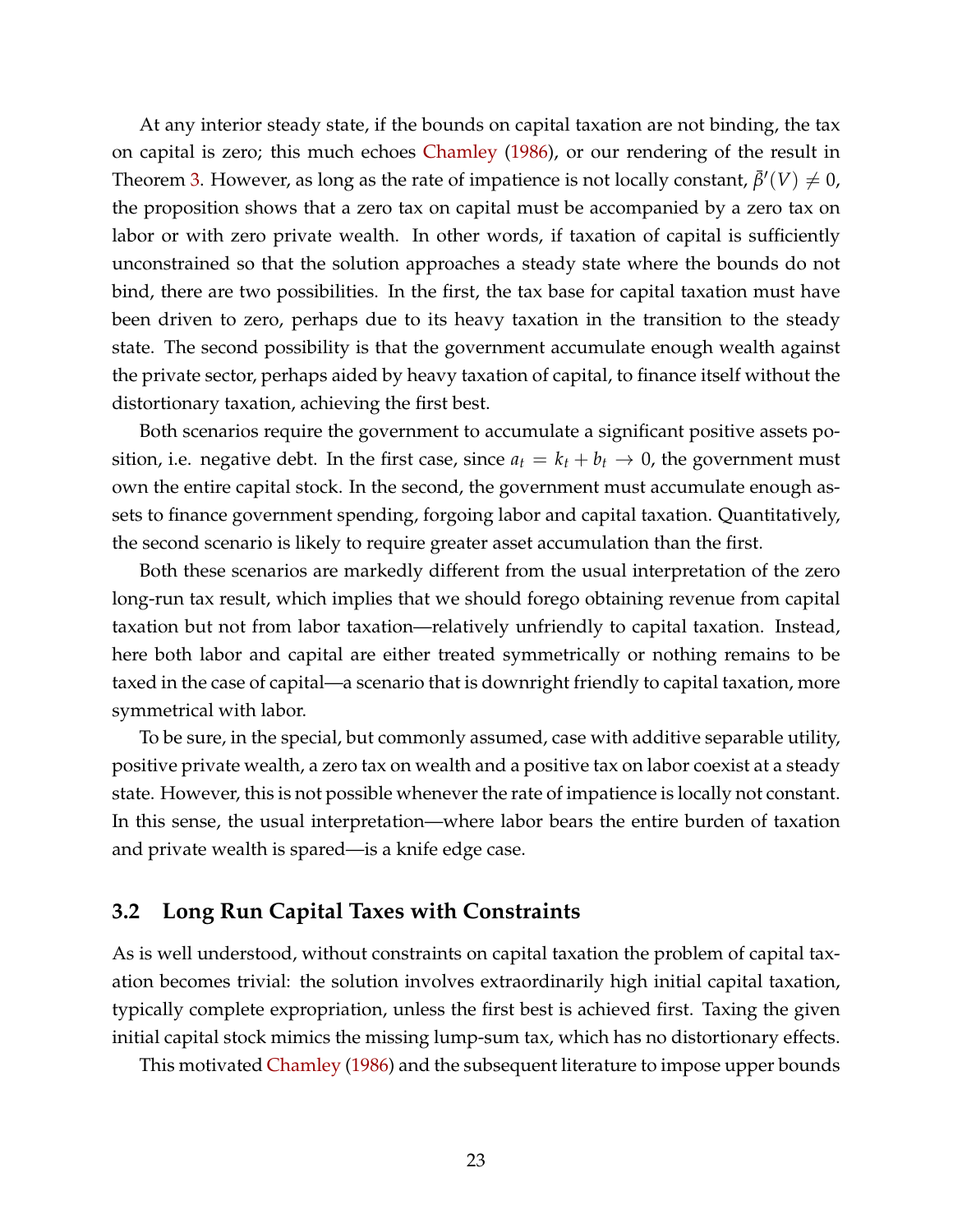on taxation,  $\tau_t \leq \bar{\tau}.^{24}$  $\tau_t \leq \bar{\tau}.^{24}$  $\tau_t \leq \bar{\tau}.^{24}$  We now show that these bounds on capital taxes may bind forever, contradicting a claim by [Chamley](#page-34-1) [\(1986\)](#page-34-1). This claim has been echoed throughout the literature, e.g. [Judd](#page-34-9) [\(1999\)](#page-34-9), [Atkeson et al.](#page-34-4) [\(1999\)](#page-34-4) and others.

For our present purposes, and following [Chamley](#page-34-1) [\(1986\)](#page-34-1), as well as [Judd](#page-34-9) [\(1999\)](#page-34-9), it is convenient to work with a continuous-time version of the model and restrict attention to additively separable preferences, $25$ 

<span id="page-25-6"></span><span id="page-25-2"></span>
$$
\int_0^\infty e^{-\rho t} u(c_t, n_t) dt.
$$
 (11a)

$$
u(c,n) = U(c) - v(n)
$$
 with  $U(c) = \frac{c^{1-\sigma}}{1-\sigma}$ ,  $v(n) = \frac{n^{1+\zeta}}{1+\zeta}$ , (11b)

where  $\sigma$ ,  $\zeta > 0$ . Following [Chamley](#page-34-1) [\(1986\)](#page-34-1), we adopt an iso-elastic utility function over consumption; this is important because it ensures the bang-bang nature of the solution. For convenience, we also assume iso-elastic disutility from labor; this assumption is not crucial. The resource constraint is

<span id="page-25-3"></span>
$$
c_t + \dot{k}_t + g = f(k_t, n_t) - \delta k_t.
$$
\n
$$
(12)
$$

where *f* is concave, homogeneous of degree one and differentiable. The implementability condition is

<span id="page-25-4"></span>
$$
\int_0^\infty e^{-\rho t} \left( u_c(c_t, n_t)c_t + u_n(c_t, n_t)n_t \right) = u_c(c_0, n_0)a_0, \tag{13}
$$

where  $a_0 = k_0 + b_0$  denotes initial private wealth, consisting of capital  $k_0$  and bonds  $b_0$ . To enforce bounds on capital taxation we further impose

<span id="page-25-8"></span><span id="page-25-7"></span><span id="page-25-5"></span>
$$
\theta_t = u_c(c_t, n_t), \tag{14a}
$$

$$
\dot{\theta}_t = \theta_t(\rho - r_t), \tag{14b}
$$

$$
r_t = (1 - \tau_t)r_t^*,\tag{14c}
$$

$$
r_t^* = f_k(k_t, n_t) - \delta,\tag{14d}
$$

<span id="page-25-9"></span>
$$
\tau_t \leq \bar{\tau},\tag{14e}
$$

<span id="page-25-0"></span> $24A$  typical story for the bounds is tax compliance constraints—capital owners would hide capital or mask its returns if taxation were too onerous. Another motivation, although outside the present scope of the representative agent [Chamley](#page-34-1) [\(1986\)](#page-34-1) model, are political economy constraints on redistribution from capital owners, a point made by [Saez](#page-35-1) [\(2013\)](#page-35-1). Finally, another possibility is that bounds on capital taxation reflect self-imposed institutional constraints introduced to mitigate the time inconsistency problem.

<span id="page-25-1"></span><sup>&</sup>lt;sup>25</sup>Continuous time allowed [Chamley](#page-34-1) [\(1986\)](#page-34-1) to exploit the bang-bang nature of the optimal solution. Since we focus on cases where this is not the case it is less crucial for our results. However, we prefer to keep the analyses comparable.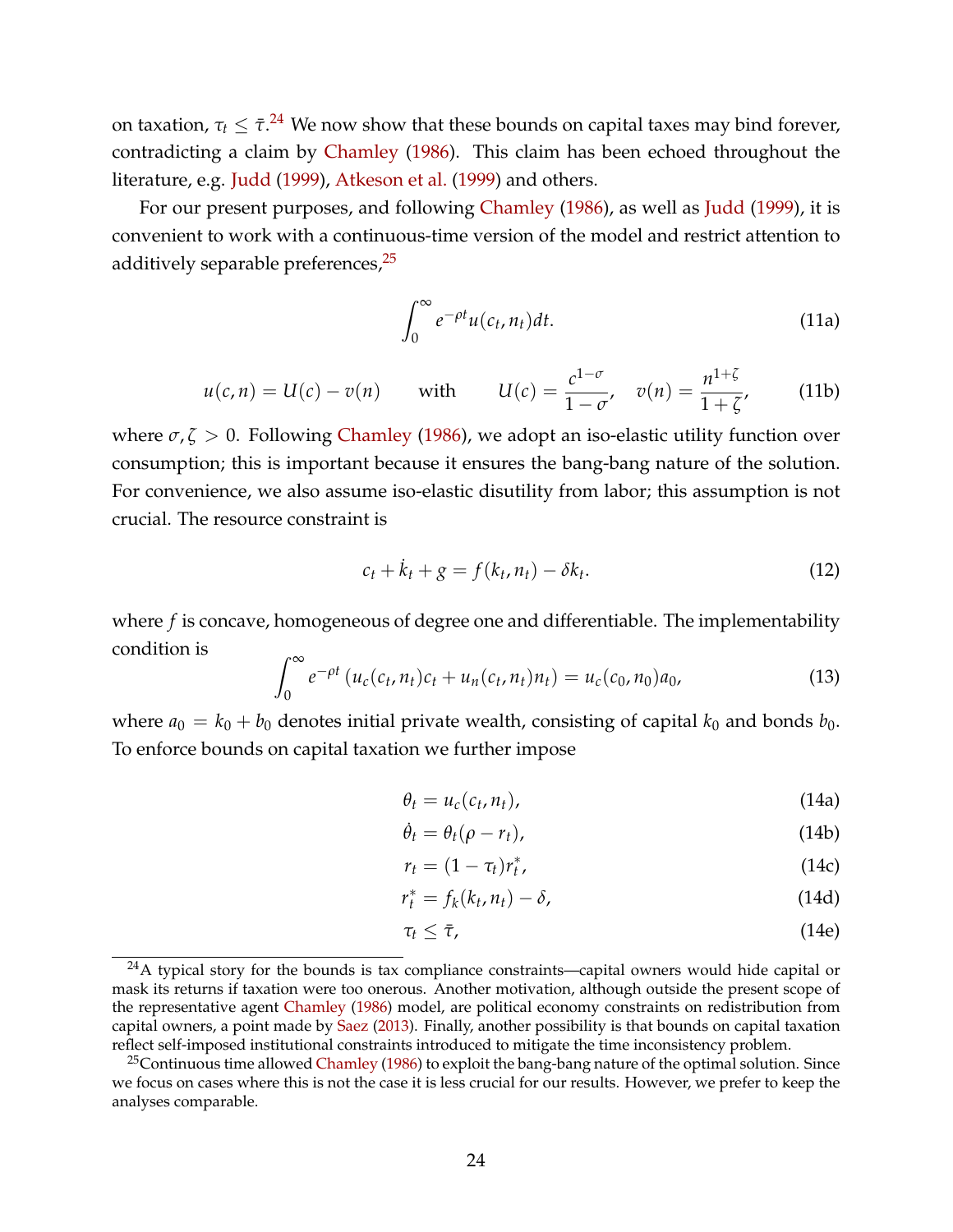for some bound  $\bar{\tau} > 0$ . The planning problem maximizes [\(11a\)](#page-25-2) subject to [\(12\)](#page-25-3), [\(13\)](#page-25-4) and [\(14\)](#page-25-5).

[Chamley](#page-34-1) [\(1986,](#page-34-1) Theorem 2, pg. 615) formulated the following claim regarding the dynamic path of capital taxation[.26](#page-26-0)

**Claim.** *Suppose*  $\bar{\tau} = 1$  *and that preferences are given by* [\(11\)](#page-25-6). *Then there exists a time T with the following three properties:*

- *(a) for*  $t < T$ *, the constraint*  $\tau_t \leq \overline{\tau}$  *is binding;*
- *(b) for t*  $>$  *T capital income is untaxed:*  $r_t = r_t^*$  *and*  $\tau_t = 0$ ;
- $(c)$  *T* < ∞*.*

At a crucial juncture in the proof of this claim, [Chamley](#page-34-1) [\(1986\)](#page-34-1) states in support of part (c) that "The constraint  $r_t \geq 0$  cannot be binding forever (the marginal utility of private consumption [...] would grow to infinity [...] which is absurd)."<sup>27</sup> Our next proposition establishes that there is nothing absurd about this within the logic of the model and that, quite to the contrary, part (c) of the above claim is incorrect: indefinite taxation,  $T = \infty$ , may be optimal.

<span id="page-26-2"></span>**Proposition 8.** *Suppose*  $\bar{\tau} = 1$  *and that preferences are given by* [\(11\)](#page-25-6) *with*  $\sigma > 1$ *. Fix any initial*  $a$  capital stock  $k_0$ . There exists  $\underline{b} < \bar{b}$  such that for  $b_0 \in [\underline{b},\bar{b}]$  the optimum has  $\tau_t = \bar{\tau}$  for all  $t \geq 0$ , *i.e. the bound on capital taxation binds forever, and there is no equilibrium with b*  $> \bar{b}.$ 

Here  $\bar{b}$  represents the peak of a "Laffer curve", above which there is no equilibrium. The proposition states that for intermediate debt levels it is optimal to tax capital indefinitely. Since these points are below the peak of the Laffer curve, indefinite taxation is not driven by budgetary need—there are feasible plans with  $T < \infty$ , however, the plan with  $T = \infty$  is simply better. This is illustrated in figure [4](#page-27-1) with a qualitative plot of the set of states  $(k_0, b_0)$  for which indefinite capital taxation is optimal. Although this proposition only considers  $\bar{\tau}=1$ , as in [Chamley](#page-34-1) [\(1986\)](#page-34-1), it is natural to conjecture that lower values of  $\bar{\tau}$  make the optimality of  $T = \infty$  more likely.

Our next result assumes  $g = 0$  and constructs the solution for a set of initial conditions that allow us to guess and verify its form.

<span id="page-26-1"></span><span id="page-26-0"></span><sup>&</sup>lt;sup>26</sup>Similar claims are made in [Atkeson et al.](#page-34-4) [\(1999\)](#page-34-9), [Judd](#page-34-9) (1999) and many other papers.

<sup>&</sup>lt;sup>27</sup>It is worth pointing out, however that although [Chamley](#page-34-1) [\(1986\)](#page-34-1) claims  $T < \infty$  it never states that *T* is small. Indeed, it cautions to the possibility that it is quite large saying "the length of the period with capital income taxation at the 100 per cent rate can be significant."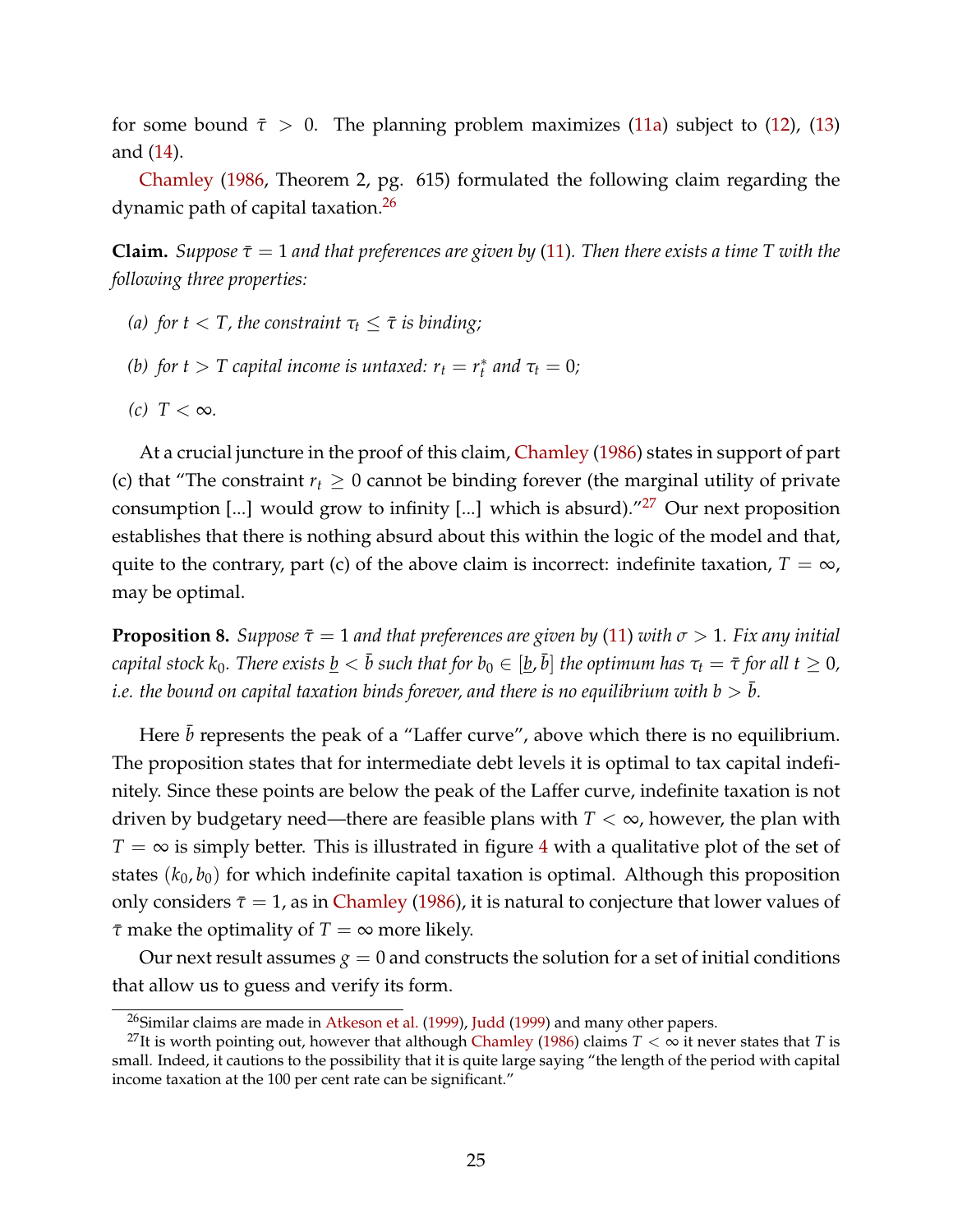

<span id="page-27-1"></span>Figure 4: Graphical representation of Proposition [8.](#page-26-2)

<span id="page-27-2"></span>**Proposition 9.** *Suppose that*  $\bar{\tau} = 1$ *, that preferences are given by* [\(11\)](#page-25-6) *with*  $\sigma > 1$ *, and that*  $g = 0$ . There exists  $\underline{k} < \bar{k}$  and  $b_0(k_0)$  such that: for any  $k_0 \in (\underline{k}, \bar{k}]$  and initial debt  $b_0(k_0)$  the *optimum satisfies*  $\tau_t = \bar{\tau}$  *for all t*  $\geq 0$  *and*  $c_t$ ,  $k_t$ ,  $n_t \to 0$  *exponentially with constant*  $n_t / k_t$  *and ct*/*kt.*

This proposition shows that for well chosen initial conditions and no government spending, the solution path converges to zero in an homogenous, constant growth rate fashion. This feature is certainly special, yet helpful in constructing the appropriate guess explicitly.

This explicit example illustrates that convergence takes place, but not to an interior steady state. Indeed, with additive separable utility no interior steady state exists when  $T = \infty$ . With  $\bar{\tau} = 1$  the after tax interest rate is zero when the bound is binding, but the agent discounts the future positively, preventing a steady state. Instead, with  $\bar{\tau}$  < 1 the interest rate may be positive and the after tax interest could equal the discount rate *ρ*. With additive separable utility, this ensures constant consumption, but does not ensure constant labor. If the tax on labor is not constant then labor is generally not constant. Indeed, this appears to be a feature of the optimum, with the planner neutralizing the intertemporal substitution of labor, induced by the capital tax, with an ever increasing labor tax. We conjecture that a steady state with  $T = \infty$  may be possible if the tax on \ labor is also constrained by an upper bound.

### <span id="page-27-0"></span>**3.3 Revisiting Judd (1999)**

Up to this point we have focused on the Chamley-Judd zero-tax results. A followup literature has offered both extensions and interpretations. One notable case doing both is [Judd](#page-34-9) [\(1999\)](#page-34-9). This paper follows [Chamley](#page-34-1) [\(1986\)](#page-34-1) closely, setting up a representative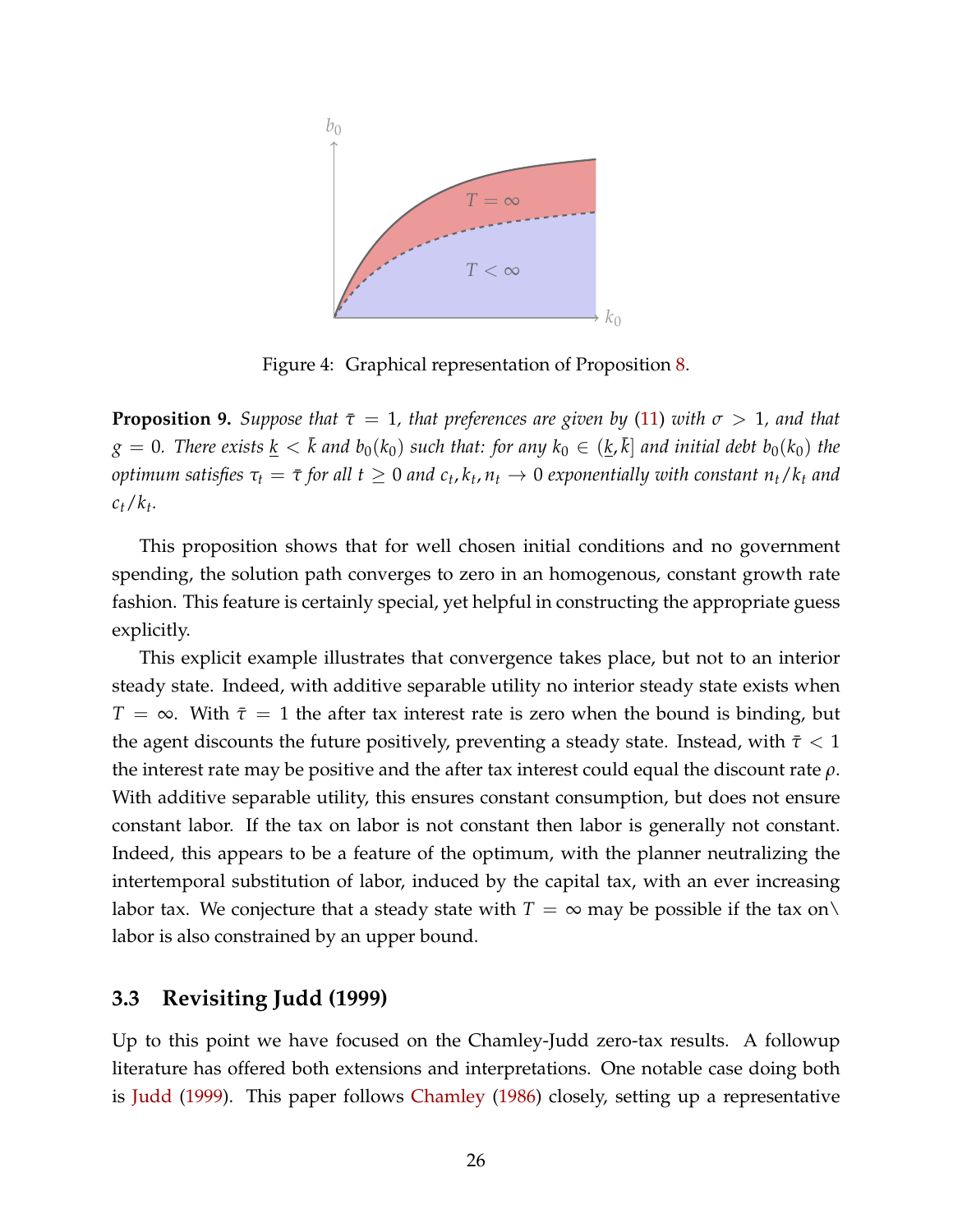agent economy with perfect financial markets and unrestricted government bonds. More specifically, the paper does two things. First, it provides a variant of the result in [Chamley](#page-34-1) [\(1986\)](#page-34-1) which does not require the allocation nor multipliers to converge to a steady state. Instead, the paper postulates that an endogenous multiplier lies within an interval and shows that this implies that capital taxation must be zero on average. Second, the paper offers a connection between capital taxation and rising consumption taxes to provides intuition for these results. Let us consider each point in turn.

**Bounded Multipliers and Zero Average Capital Taxes.** Using our setup from Section [3.2](#page-24-0) the main result can be restated as follows. Assuming  $\bar{\tau}=1$ , then the planning problem maximizes [\(11a\)](#page-25-2) subject to [\(12\)](#page-25-3), [\(13\)](#page-25-4), [\(14a\)](#page-25-7), [\(14b\)](#page-25-8), and  $r_t\geq 0.$  Let  $\hat{\Lambda}_t=e^{-\rho t}\theta_t\Lambda_t$  denote the co-state for capital, i.e. the multiplier on equation [\(12\)](#page-25-3), satisfying  $\hat{\Lambda}_t=\rho\hat{\Lambda}_t-r_t^*\hat{\Lambda}_t.$  Using that  $\frac{\hat{\Lambda}_t}{\hat{\lambda}}$  $\frac{\hat{\Delta}_t}{\hat{\Delta}_t} = -\rho + \frac{\dot{\theta}_t}{\theta_t}$  $\frac{\dot{\theta}_t}{\theta_t} + \frac{\dot{\Lambda}_t}{\Lambda_t}$  and  $\frac{\dot{\theta}_t}{\theta_t} = \rho - r_t$  this is equivalent to

$$
\frac{\dot{\Lambda}_t}{\Lambda_t}=r_t-r_t^*.
$$

By the very construction of  $\Lambda_t$ , if one were to assume that  $\Lambda_t$  converges, it would immediately follow that  $r_t = r_t^*$  in the long run. This is one way to restate the [Chamley](#page-34-1) [\(1986\)](#page-34-1) steady state result,<sup>[28](#page-28-0)</sup> which, due to the power of the assumption on  $\Lambda_t$ , even makes any assumptions on the long-run behavior of the allocation unnecessary. [Judd](#page-34-9) [\(1999,](#page-34-9) pg. 13, Theorem 6) goes down this route but instead of assuming convergence of Λ*t*, he hypothesizes that the endogenous multiplier  $\Lambda_t$  never leaves a certain interval.

<span id="page-28-1"></span>**Theorem 4** [\(Judd,](#page-34-9) [1999\)](#page-34-9)**.** *Let e*−*ρ<sup>t</sup> θt*Λ*<sup>t</sup> denote the capital co-state on equation* [\(12\)](#page-25-3) *and assume*

$$
\Lambda_t\in[\underline{\Lambda},\bar{\Lambda}],
$$

*for*  $0 < \underline{\Lambda} \leq \overline{\Lambda} < \infty$ *. Then the cumulative distortion up to t is bounded,* 

$$
\log\left(\frac{\Lambda_0}{\bar{\Lambda}}\right)\leq \int_0^t (r_s-r_s^*)ds\leq \log\left(\frac{\Lambda_0}{\underline{\Lambda}}\right),
$$

*and the average distortion converges to zero,*

$$
\frac{1}{t}\int_0^t (r_s - r_s^*) ds \to 0.
$$

<span id="page-28-0"></span><sup>28</sup>See our Theorem [3.](#page-23-2)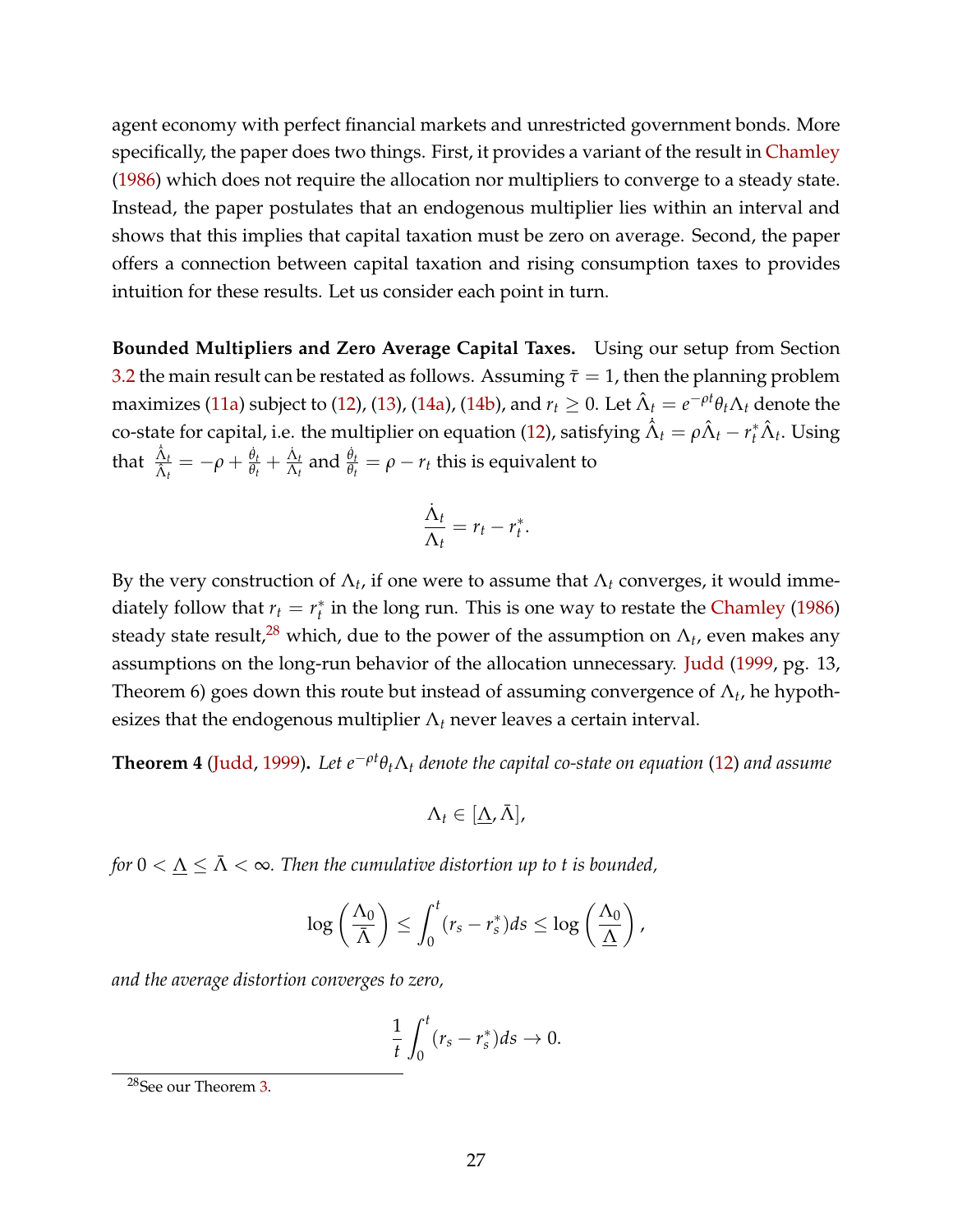In particular, under the conditions of this theorem, the optimum cannot converge to a steady state with a positive tax on capital. More generally, the condition requires departures of *rt* from *r*∗ *<sup>t</sup>* to average zero. As stated, the result is somewhat sensitive to the assumption that  $\bar{\tau}=1$ ; when  $\bar{\tau}\neq 1$  and technology is nonlinear, the co-state equation acquires other terms, associated with the bounds on capital taxation.

It is important to note that the proof above proceeded without using any other optimality condition other than that for capital  $k_t$ .<sup>[29](#page-29-0)</sup> In particular, it does not invoke the first-order condition for the interest rate  $r_t$  or tax rate  $\tau_t$ . A result on optimal capital taxation is derived without the optimality condition for the tax rate on capital. Naturally, this poses two questions. How is this possible unless the bounds on  $\Lambda_t$  essentially assume the result? And are these bounds on  $\Lambda_t$  consistent with an optimum?

Regarding the first question, the multiplier  $\hat{\Lambda}_t$  represents the social marginal value to the planner of resources at time *t*; thus, its growth rate,  $\frac{\hat{\Lambda}_t}{\hat{\lambda}}$  $\frac{\Delta_t}{\hat{\Lambda}_t}$ , should represents the social marginal rate of intertemporal substitution (MRS). When Λ*<sup>t</sup>* is constant, social and private MRSs coincide:  $\frac{\hat{\Lambda}_t}{\hat{\lambda}}$  $\frac{\hat{\Lambda}_t}{\hat{\Lambda}_t} = \frac{\dot{\theta}_t}{\theta_t} - \rho$ . Without a conflict between social and private MRS, there is no need to introduce an intertemporal wedge. Therefore, imposing bounds on  $\Lambda_t$  is tantamount to assuming the result.

We already have an answer to the second question, in the form of Proposition [8,](#page-26-2) showing that indefinite taxation may be optimal.

**Corollary.** At the optimum described in Proposition [8](#page-26-2) we have that  $\Lambda_t \to 0$  as  $t \to \infty$ . Thus, the *hypothesis in [Judd](#page-34-9) [\(1999\)](#page-34-9) is violated.*

In other words, at the optimum there is no guarantee that the endogenous object Λ*<sup>t</sup>* remains bounded away from zero, as postulated by [Judd](#page-34-9) [\(1999\)](#page-34-9). Theorem [4](#page-28-1) is inapplicable.

**Exploding Consumption Taxes.** [Judd](#page-34-9) [\(1999\)](#page-34-9) also offers an intuitive interpretation for the Chamley-Judd result pointing out that a tax on capital is equivalent to an increasing tax on consumption. This casts indefinite taxation of capital as a villain, since increasing and unbounded taxes on consumption do not seem intuitively reasonable and seemingly contradict standard commodity tax principles, as enunciated by [Diamond and Mirrlees](#page-34-6) [\(1971\)](#page-34-6), [Atkinson and Stiglitz](#page-34-11) [\(1972\)](#page-34-11) and others.

We believe the equivalence between capital taxation and a rising path for consumption taxes is accurate and useful. It does explain why prolonging capital taxation comes

<span id="page-29-0"></span> $29$ In this continuous time optimal control formulation, the costate equation for capital is the counterpart to the first-order condition with respect to capital in a discrete time formulation. Indeed, the same result can be easily formulated in a discrete time setting.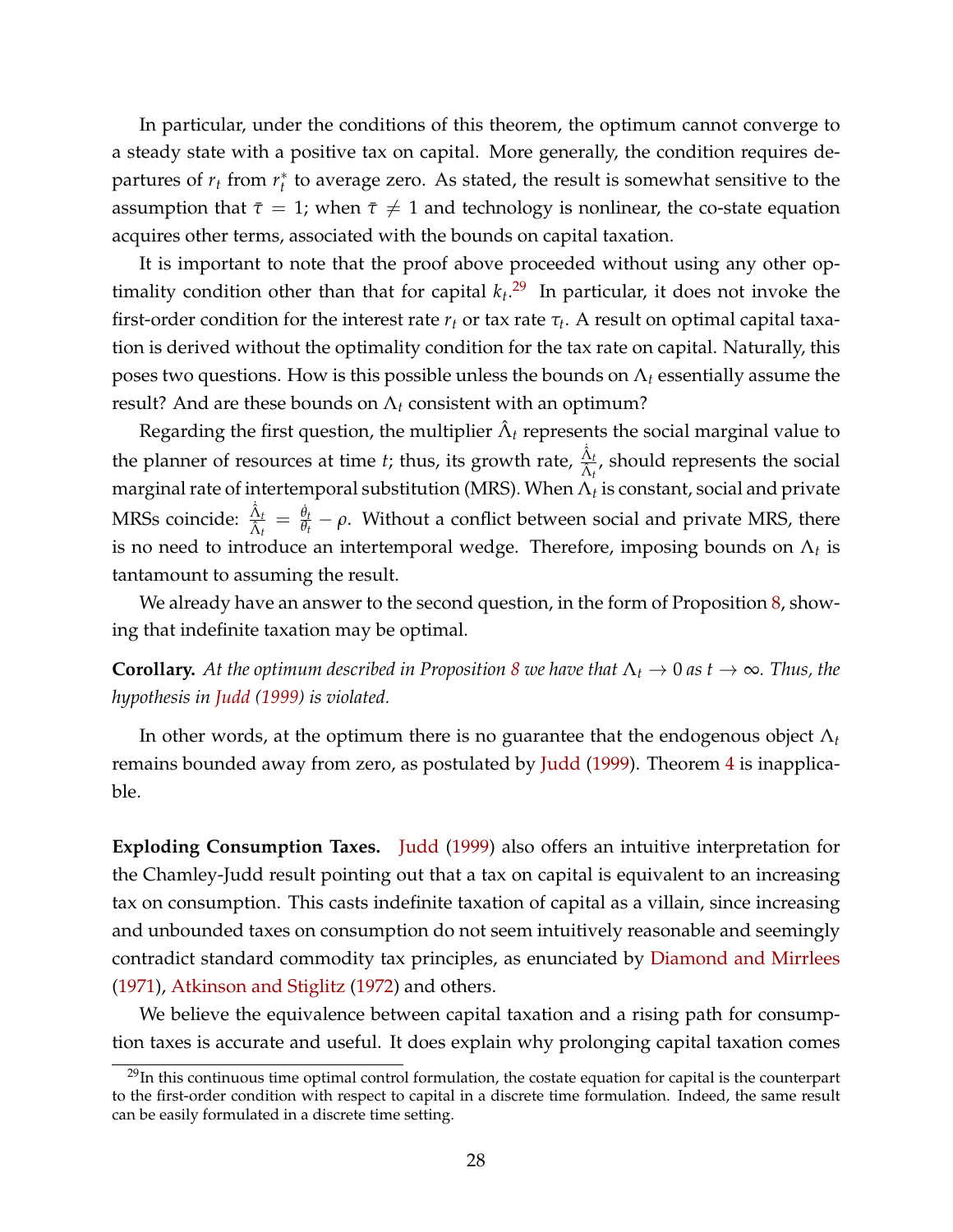at an efficiency cost by distorting the consumption path. If the marginal cost from this distortion were increasing in *T* and approached infinity at  $T = \infty$  this would indeed imply insurmountable costs and provide a strong argument against indefinite taxation of capital. An instinctive aversion to consumption taxes that rise without bound is perhaps based on an intuition for this possibility.

We next formalize the efficiency costs of capital taxation generated by the intertemporal distortions to the consumption path. However, despite the connection with ever increasing consumption taxes, we show that the marginal cost of these distortions remains bounded, even as  $T \to \infty$ , so that there are no insurmountable costs. These bounded marginal costs must be traded off against the marginal benefits, explaining why the corner solution  $T = \infty$  is potentially optimal. The intuitive argument against capital taxation based on a connection with ever increasing consumption taxes does not deliver.

We proceed with a constructive argument and assume, for simplicity, that technology is linear, so that  $f(k, n) - \delta k = r^*k + w^*n$  for fixed parameters  $r^*$  and  $n^*$ .

<span id="page-30-0"></span>**Proposition 10.** *Suppose utility is given by* [\(11\)](#page-25-6), with  $\sigma > 1$ . *Suppose technology is linear. Then the solution to the planning problem can be obtained by solving to the following static problem:*

$$
\max_{T,c,n} \quad u(c) - v(n),
$$
\n
$$
s.t. \quad (1 + \psi(T)) c + G = k_0 + \omega n,
$$
\n
$$
c - \frac{v'(n)}{u'(c)} n = (1 - \tau(T)) a_0,
$$
\n(15)

*where c and n are measures of lifetime consumption and labor supply, respectively, G is the present value of government consumption and ωn is the present value of labor income, for some fixed*  $ω > 0$ . The functions  $ψ$  *and*  $τ$  *are increasing with*  $ψ(0) = τ(0) = 0$  *and* 

<span id="page-30-1"></span>
$$
\frac{d\psi}{d\tau} = \frac{\psi'(T)}{\tau'(T)}
$$

*is bounded away from infinity.*

Given  $c$ ,  $n$  and  $T$  we can compute the paths for consumption  $c_t$  and labor  $n_t$ . Behind the scenes, the static problem solves the dynamic problem. In particular, it optimizes over the path for labor taxes. In this static representation,  $1 + \psi(T)$  is akin to a production cost of consumption and *τ*(*T*) to a non-distortionary capital levy. On the one hand, higher *T* increases the efficiency cost from the consumption path. On the other hand, it increases revenue in proportion to the level of initial capital. Prolonging capital taxation requires trading off these costs and benefits.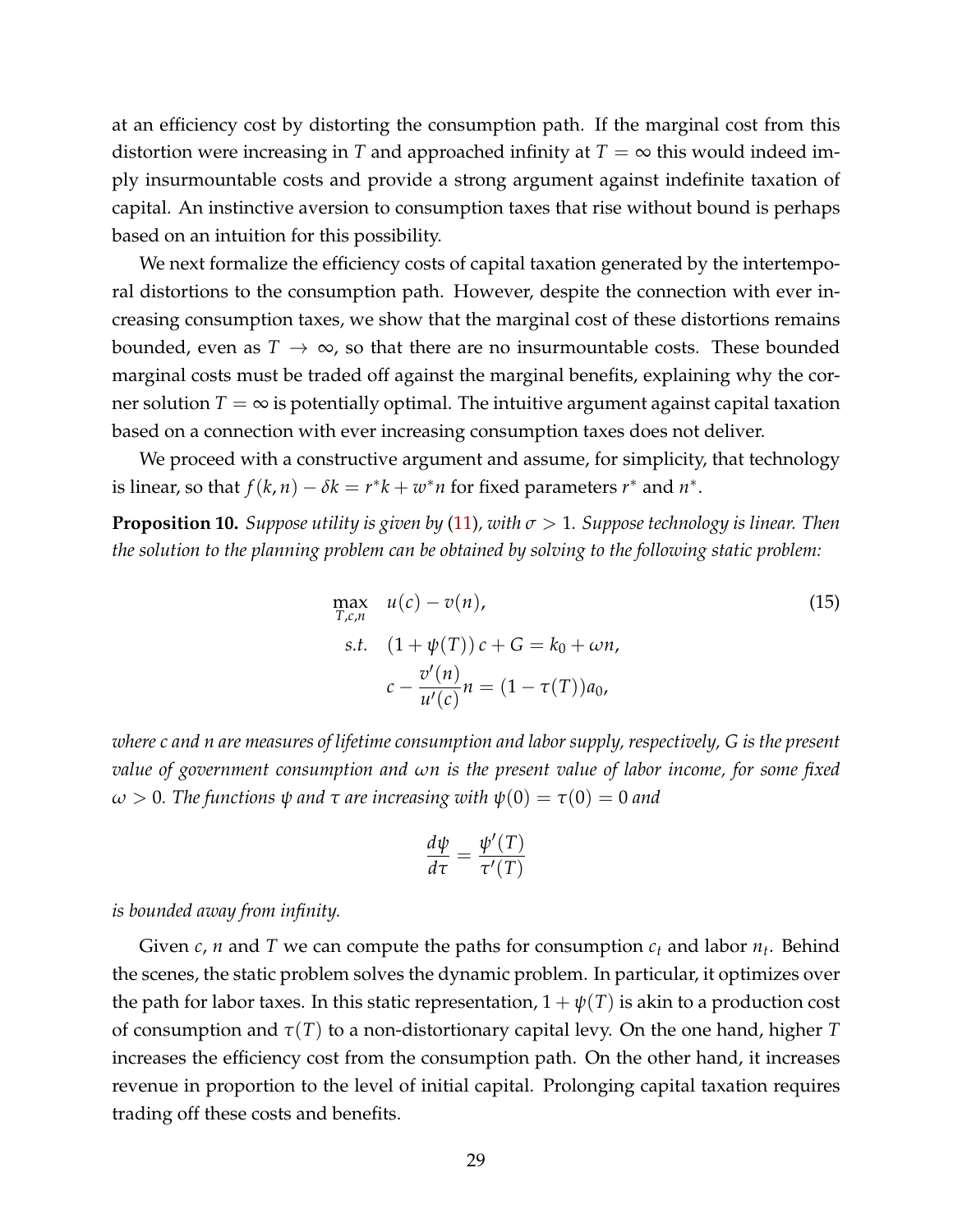Importantly, despite the connection between capital taxation and an ever increasing, unbounded tax on consumption, the proposition shows that the tradeoff between costs and benefits is bounded,  $\frac{d\psi}{d\tau}<\infty$ , even as  $T\to\infty.$  In other words, indefinite taxation does not come at an infinite marginal cost and helps explain why this may be optimal.

Should we be surprised that these results contradict commodity tax principles, as enunciated by [Diamond and Mirrlees](#page-34-6) [\(1971\)](#page-34-6), [Atkinson and Stiglitz](#page-34-11) [\(1972\)](#page-34-11) and others? No, not at all. As general as these frameworks may be they do not consider upper bounds on taxation, the crucial ingredient in [Chamley](#page-34-1) [\(1986\)](#page-34-1) and [Judd](#page-34-9) [\(1999\)](#page-34-9). Thus, their guiding principles are ill adapted to these settings. In particular, formulas based on local elasticities do not apply, without further modification. When bounds are introduced, this constrains taxation to be lower in the short run, but spreads it over a longer, possibly infinite, horizon.

## **4 A Hybrid: Redistribution and Debt**

Throughout this paper we have strived to stay on target and remain faithful to the original models supporting the Chamley-Judd result. This is important so that our own results are easily comparable to those in [Judd](#page-34-0) [\(1985\)](#page-34-0) and [Chamley](#page-34-1) [\(1986\)](#page-34-1). However, many contributions since then offer modifications and extensions of the original Chamley-Judd models and results. In this section we depart briefly from our main focus to show that our results transcend their original boundaries and are relevant to this broader literature.

To make this point with a relevant example, we consider a hybrid model, with redistribution between capitalists and workers as in [Judd](#page-34-0) [\(1985\)](#page-34-0), but sharing the essential feature in [Chamley](#page-34-1) [\(1986\)](#page-34-1) of unrestricted government debt. It is very simple to modify the model in Section [2](#page-7-2) in this way. We add bonds to the wealth of capitalists  $a_t = k_t + b_t$ , modifying equation [\(1c\)](#page-8-1) to

$$
\beta U'(C_t)(C_t + k_{t+1} + b_{t+1}) = U'(C_{t-1})(k_t + b_t)
$$

and the transversality condition to  $\beta^t U'(C_t)(k_{t+1} + b_{t+1}) \to 0$ . Equivalently, we have the present value *implementability condition*,

$$
\sum_{t=0}^{\infty} \beta^t U'(C_t) C_t = U'(C_0) R_0(k_0 + b_0),
$$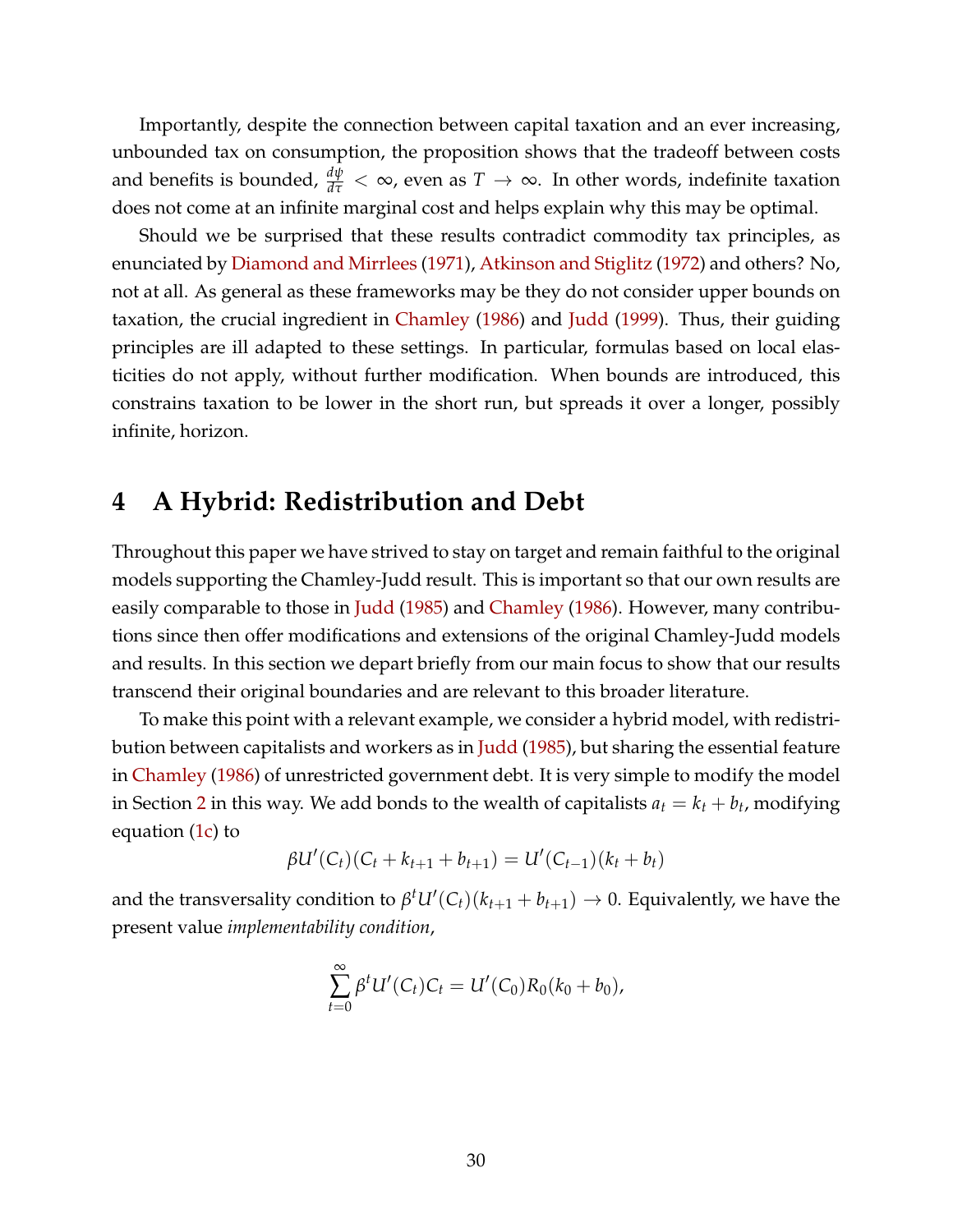With  $U(C) = C^{1-\sigma}/(1-\sigma)$  this is

<span id="page-32-0"></span>
$$
(1 - \sigma) \sum_{t=0}^{\infty} \beta^t U(C_t) = U'(C_0) R_0(k_0 + b_0).
$$
 (16)

**Anticipated Confiscatory Taxation.** For  $\sigma > 1$  the left hand side in equation [\(16\)](#page-32-0) is decreasing in  $C_t$  and the right hand side is decreasing in  $C_0$ . It follows that one can take a limit with the property that  $C_t \rightarrow 0$  for all  $t = 0, 1, \ldots$ , which is optimal for  $\gamma = 0$ . Along this limit  $R_1 \rightarrow 0$ , so the tax on capital is exploding to infinity. This same logic applies if the tax is temporarily restricted for periods  $t \leq T-1$  for some given *T*, but is unrestricted in period *T*.

**Proposition 11.** *Consider the two-class model from Section [2](#page-7-2) but with unrestricted government bonds. Suppose*  $\sigma > 1$  *and*  $\gamma = 0$ . If capital taxation is unrestricted in at least one period, then *the optimum features an infinite tax in some period and*  $C_t \rightarrow 0$  *for all*  $t = 0, 1, \ldots$ 

This result exemplifies how extreme the tax on capital may be without bounds. In addition to this result and even when  $\sigma < 1$ , if no constraints are imposed on taxation, except at  $t = 0$ , then in the continuous time limit as the length of time periods shrinks to zero, taxation tends to infinity. This point was also raised in [Chamley](#page-34-1) [\(1986\)](#page-34-1) for the representative agent Ramsey model, and served as a motivation for imposing stationary upper bounds,  $τ_t ≤ τ$ .

**Long Run Taxation with Constraints.** We now impose upper bounds on capital taxation and show that these constraints may bind forever, just as in Section [3.2.](#page-24-0) As we did there, it is convenient to switch to a continuous-time version of the model.

<span id="page-32-1"></span>**Proposition 12.** *Consider the two-class model from Section [2](#page-7-2) but with unrestricted government bonds. Suppose*  $\sigma > 1$  *and*  $\gamma = 0$ . If capital taxation is restricted by  $\tau_t \leq \tau$  *for some*  $\tau > 0$ *, then at the optimum*  $\tau_t = \bar{\tau}$ , *i.e. capital should be taxed indefinitely.* 

These results hold for any value of  $\bar{\tau} > 0$ , not just  $\bar{\tau} = 1$ . Intuitively,  $\sigma > 1$  is enough to ensure indefinite taxation of capital because  $\gamma = 0$  makes it optimal to tax capitalists as much as possible. Similar results hold for positive but low enough levels of *γ*, so that redistribution from capitalists to workers is desired.

This proposition assumes that transfers are perfectly targeted to workers. However, indefinite taxation,  $T = \infty$ , remains optimal when this assumption is relaxed, so that transfers are also received by capitalists.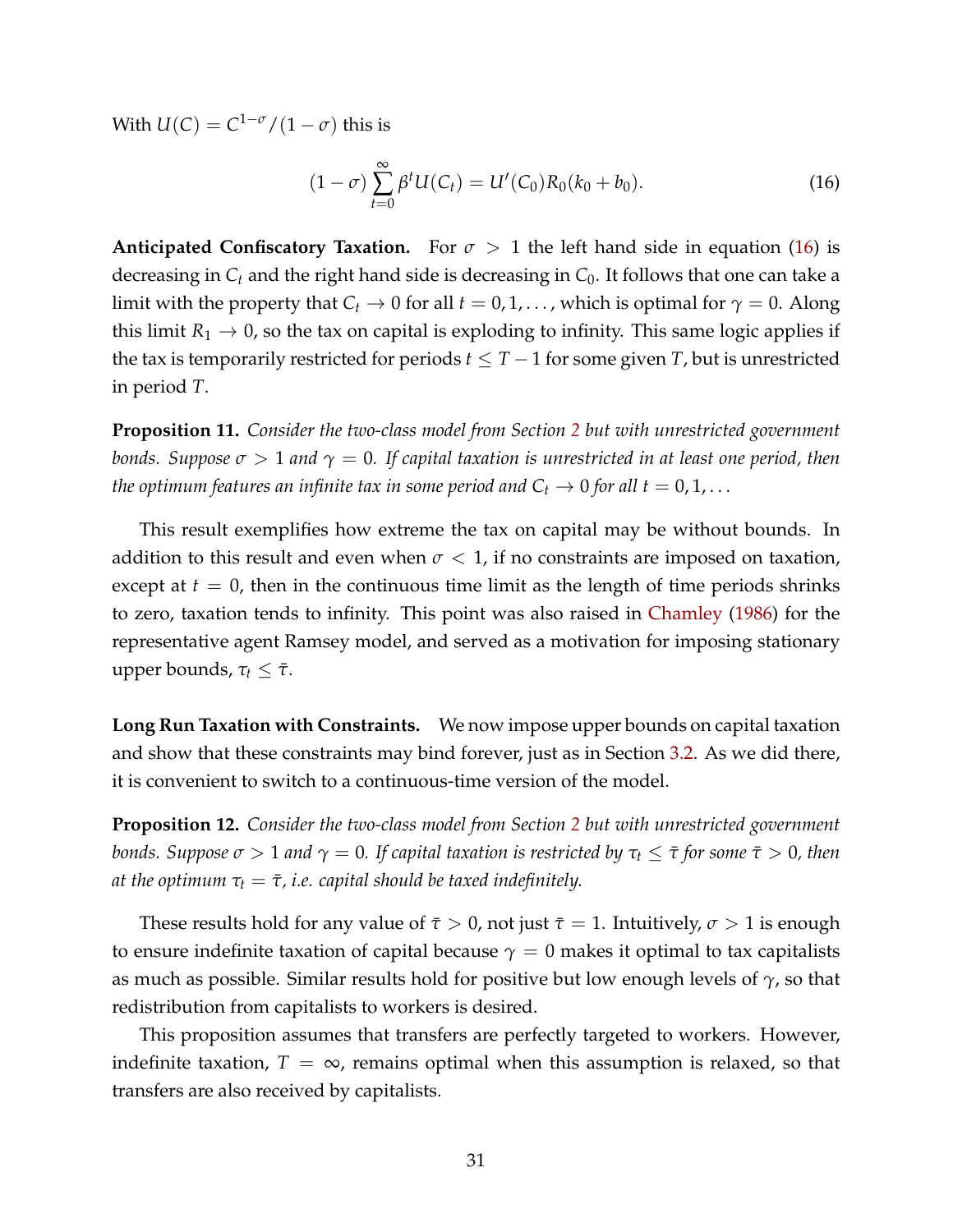We have also maintained the assumption from [Judd](#page-34-0) [\(1985\)](#page-34-0) that workers do not save. In a political economy context, [Bassetto and Benhabib](#page-34-12) [\(2006\)](#page-34-12) study a situation where all agents save (in our context, both workers and capitalists) and are taxed linearly at the same rate. Indeed, they report the possibility that indefinite taxation is optimal for the median voter.

Overall, these results suggest that indefinite taxation is optimal in a range of models that are descendants of Chamley-Judd, with a wide range of assumptions regarding the environment, heterogeneity, social objectives and policy instruments.

# **5 Conclusions**

This study revisited two closely related models and results, [Judd](#page-34-0) [\(1985\)](#page-34-0) and [Chamley](#page-34-1) [\(1986\)](#page-34-1). Our own results contradict the standard results and their interpretation, revealing that the long run tax on capital is not necessarily zero in these models.

Why were the proper conclusions missed by [Judd](#page-34-0) [\(1985\)](#page-34-0), [Chamley](#page-34-1) [\(1986\)](#page-34-1) and others? These papers assume that endogenous multipliers associated with the planning problem converge. We have shown that this is not necessarily the case. In fact, as we argued, postulating convergence for endogenous multipliers is equivalent to postulating that the planner's marginal rate of substitution equals the planner's, so that no intertemporal distortion is required. In this sense, assuming this convergence amounts to little more than assuming zero long-run taxes. The original proofs are magically so simple that they almost feel too good to be true. And indeed, they are.

In quantitative evaluations it may well be the case that one finds a zero long-run tax on capital, e.g. for the model in [Judd](#page-34-0) [\(1985\)](#page-34-0) one may set  $\sigma$  < 1, and in [Chamley](#page-34-1) [\(1986\)](#page-34-1) the bounds may not bind forever, depending on parameters. $30$  In this paper we stay away from making any such claim, one way or another. We confined attention to the original theoretical results, widely perceived as delivering zero long-run taxation as an ironclad conclusion, independent of parameter values. Based on our analysis, we find little basis for such an interpretation.

### **References**

<span id="page-33-0"></span>**Abel, Andrew B.**, "Optimal Capital Income Taxation," Working Paper 13354, National

<span id="page-33-1"></span><sup>&</sup>lt;sup>30</sup>Any quantitative exercise may also evaluate the welfare gains, not just the optimum. Even when  $T < \infty$ is optimal, the value of *T* may be high and it is possible that indefinite taxation provides a good approximation to the optimum.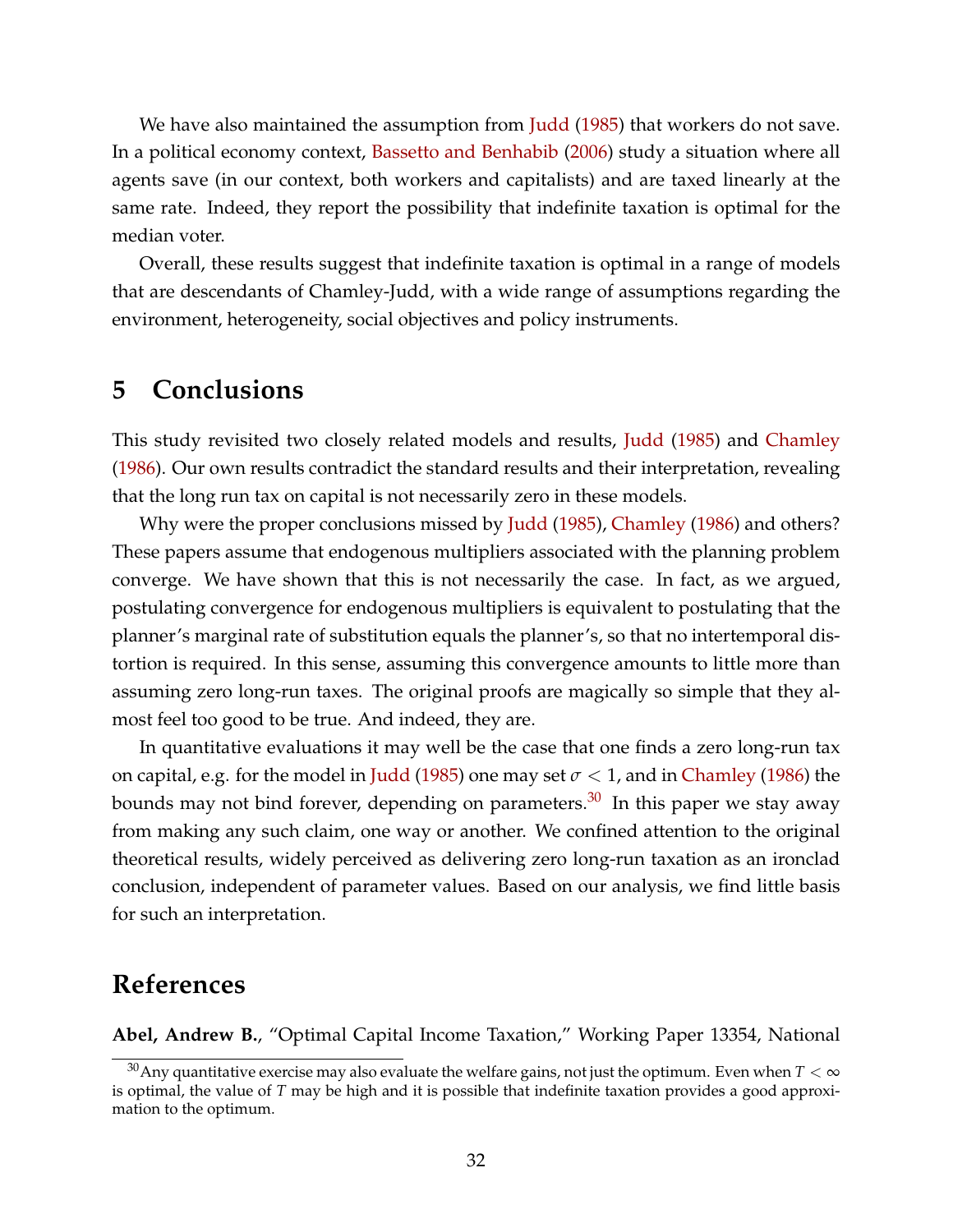Bureau of Economic Research 2007.

- <span id="page-34-4"></span>**Atkeson, Andrew, Varadarajan V Chari, and Patrick J Kehoe**, "Taxing capital income: a bad idea," *Federal Reserve Bank of Minneapolis Quarterly Review*, 1999, *23*, 3–18.
- <span id="page-34-11"></span>**Atkinson, Anthony B and Joseph E Stiglitz**, "The structure of indirect taxation and economic efficiency," *Journal of Public Economics*, 1972, *1* (1), 97–119.
- <span id="page-34-2"></span>**Banks, James and Peter A Diamond**, "The base for direct taxation," in "Dimensions of Tax Design: The Mirrlees Review," Oxford University Press for The Institute for Fiscal Studies, 2010, chapter 6, pp. 548–648.
- <span id="page-34-12"></span>**Bassetto, Marco and Jess Benhabib**, "Redistribution, taxes, and the median voter," *Review of Economic Dynamics*, 2006, *9* (2), 211–223.
- <span id="page-34-7"></span>**Brunnermeier, Markus K, Thomas M Eisenbach, and Yuliy Sannikov**, "Macroeconomics with financial frictions: A survey," Technical Report, National Bureau of Economic Research 2012.
- <span id="page-34-1"></span>**Chamley, Christophe**, "Optimal Taxation of Capital Income in General Equilibrium with Infinite Lives," *Econometrica*, 1986, *54* (3), pp. 607–622.
- <span id="page-34-10"></span>**Chari, V.V., Lawrence J. Christiano, and Patrick J. Kehoe**, "Optimal Fiscal Policy in a Business Cycle Model," *Journal of Political Economy*, 1994, *102* (4), 617–52.
- <span id="page-34-5"></span>**Coleman II, Wilbur John**, "Welfare and optimum dynamic taxation of consumption and income," *Journal of Public Economics*, 2000, *76* (1), 1–39.
- <span id="page-34-6"></span>**Diamond, Peter A and James A Mirrlees**, "Optimal Taxation and Public Production: I– Production Efficiency," *American Economic Review*, March 1971, *61* (1), 8–27.
- <span id="page-34-8"></span>**Gertler, Mark and Nobuhiro Kiyotaki**, "Chapter 11 - Financial Intermediation and Credit Policy in Business Cycle Analysis," in Benjamin M. Friedman and Michael Woodford, eds., *Handbook of Monetary Economics*, Vol. 3, Elsevier, 2010, pp. 547 – 599.
- <span id="page-34-0"></span>**Judd, Kenneth L.**, "Redistributive taxation in a simple perfect foresight model," *Journal of Public Economics*, 1985, *28* (1), 59 – 83.
- <span id="page-34-9"></span>, "Optimal taxation and spending in general competitive growth models," *Journal of Public Economics*, 1999, *71* (1), 1–26.
- <span id="page-34-3"></span>, "Capital-Income Taxation with Imperfect Competition," *American Economic Review Papers and Proceedings*, 2002, *92* (2), pp. 417–421.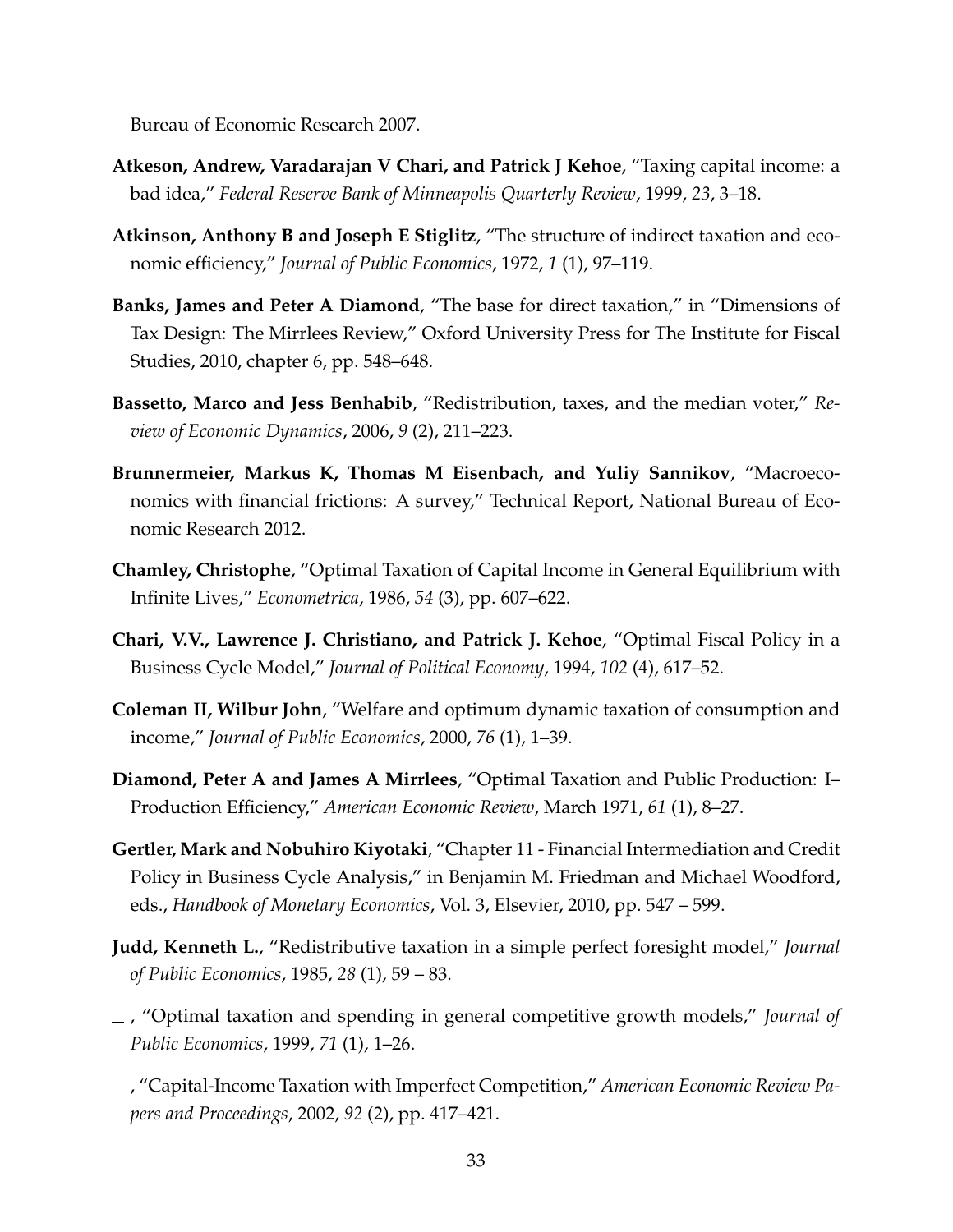- <span id="page-35-4"></span>**Kemp, Murray C, Ngo Van Long, and Koji Shimomura**, "Cyclical and Noncyclical Redistributive Taxation," *International Economic Review*, May 1993, *34* (2), 415–29.
- <span id="page-35-6"></span>**Koopmans, Tjalling C**, "Stationary ordinal utility and impatience," *Econometrica: Journal of the Econometric Society*, 1960, pp. 287–309.
- <span id="page-35-2"></span>Lansing, Kevin J., "Optimal redistributive capital taxation in a neoclassical growth model," *Journal of Public Economics*, 1999, *73* (3), 423 – 453.
- <span id="page-35-9"></span>**Lucas, Robert E., Jr. and Nancy L. Stokey**, "Optimal Fiscal and Monetary Policy in an Economy without Capital," *Journal of Monetary Economics*, 1983, *12*, 55–93.
- <span id="page-35-8"></span>**and** , "Optimal growth with many consumers," *Journal of Economic Theory*, 1984, *32* (1), 139 – 171.
- <span id="page-35-0"></span>**Phelan, Christopher and Ennio Stacchetti**, "Sequential Equilibria in a Ramsey Tax Model," *Econometrica*, 2001, *69* (6), 1491–1518.
- <span id="page-35-5"></span>**Piketty, Thomas and Emmanuel Saez**, "A Theory of Optimal Inheritance Taxation," *Econometrica*, 2013, *81* (5), 1851–1886.
- <span id="page-35-3"></span>**Reinhorn, Leslie J**, "On optimal redistributive capital taxation," *mimeo*, 2002 and 2013.
- <span id="page-35-1"></span>**Saez, Emmanuel**, "Optimal progressive capital income taxes in the infinite horizon model," *Journal of Public Economics*, 2013, *97*, 61–74.
- <span id="page-35-7"></span>**Uzawa, Hirofumi**, "Time preference, the consumption function, and optimum asset holdings," *Value, Capital, and Growth: Papers in Honour of Sir John Hicks (University of Edinburgh Press, Edinburgh)*, 1968, pp. 485–504.

# **Appendix**

### **A Proof of Proposition [3](#page-12-0)**

The proof of Proposition [3](#page-12-0) consists of three parts. In the first part, we provide a few definitions that are necessary for the proof. In particular, we define the *feasible* set of states. In the second part, we characterize the feasible set of states geometrically. The proofs for the results are somewhat cumbersome and lengthy, so they are relegated to the end of this section to ensure greater readability. Finally, in the third part, we use these results to prove Proposition [3.](#page-12-0) Readers interested only in the main steps of the proof are advised to jump straight to the third part.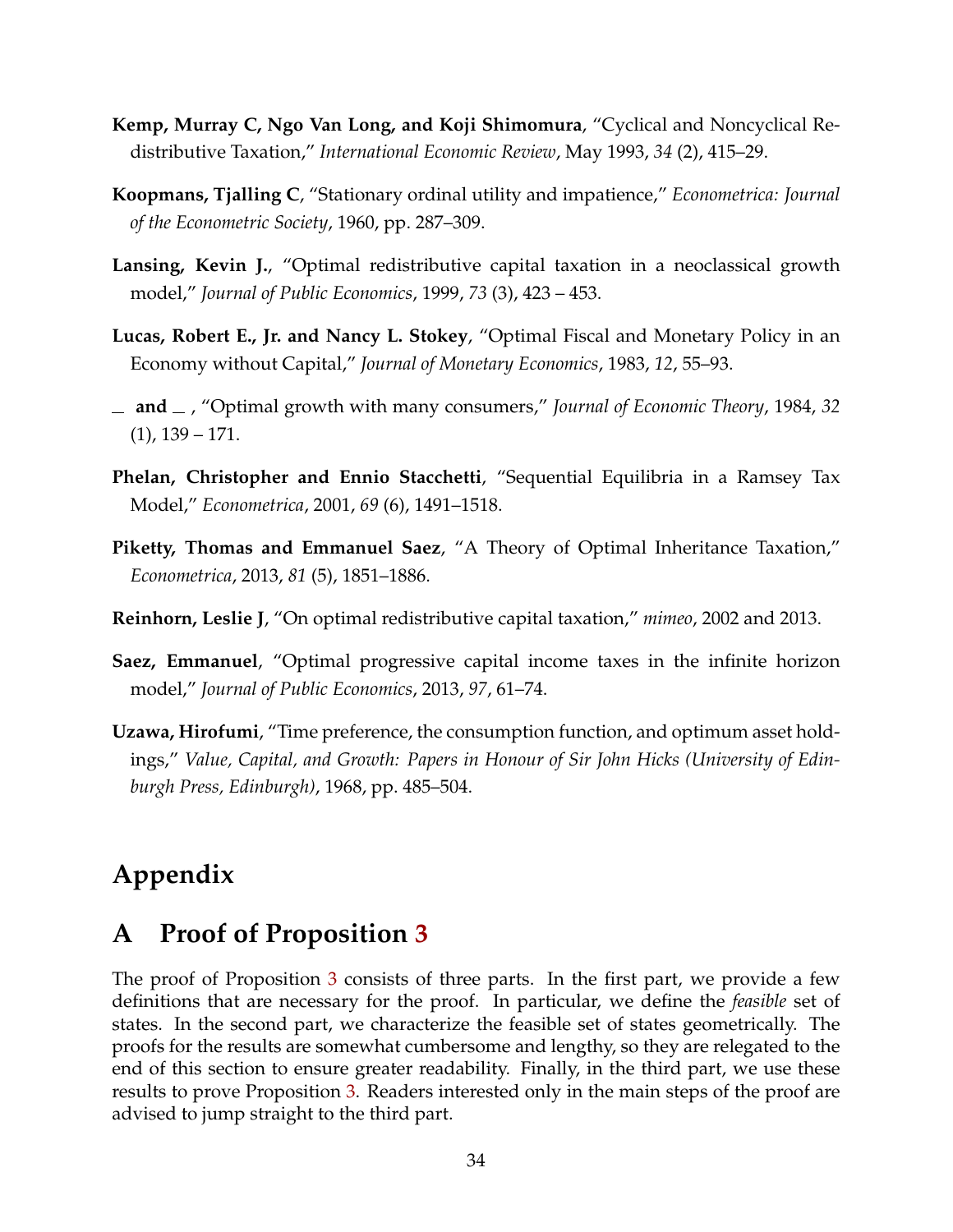#### **A.1 Definitions**

For the proof of Proposition [3](#page-12-0) we make a number of definitions, designed to simplify the exposition. A state (*k*, *C*−) as in the recursive statement [\(4\)](#page-13-1) of problem [\(1a\)](#page-7-3) will sometimes be abbreviated by *z*, and a set of states by *Z*. The total state space is denoted by *Z*all. It will prove useful at times to express the set of constraints in [\(4\)](#page-13-1) as

<span id="page-36-1"></span>
$$
k' = x - C_{-} \left(\frac{\beta x}{k}\right)^{1/\sigma}
$$
 (17a)

<span id="page-36-3"></span><span id="page-36-2"></span>
$$
C = C_{-} \left(\frac{\beta x}{k}\right)^{1/\sigma} \tag{17b}
$$

$$
C_{-}^{\sigma/(\sigma-1)}\left(\frac{\beta}{k}\right)^{1/(\sigma-1)} \leq x \leq f(k) + (1-\delta)k - g,\tag{17c}
$$

where  $x = k' + C$  replaces *c* as control. In the last equation, the first inequality ensures non-negativity of k' while the second inequality is merely the resource constraint. Substituting out *x*, we can also write the law of motion for capital as  $k' = \frac{1}{\beta}$  $\frac{k}{C_{-}^{\sigma}} C^{\sigma} - C$ , which we will be using below.

The whole set of future states  $z'$  which can follow a given state  $z = (k, C_{-})$  is denoted by  $\Gamma(z)$ , which can be the empty set. We will call a path  $\{z_t\}$  *feasible* if (a)  $z_{t+1} \in \Gamma(z_t)$ , which precludes  $\Gamma(z_t)$  from being empty; and (b) if the transversality condition holds along the path,  $C_t^{-\sigma} k_{t+1} \to 0$ . Similarly, a state *z* will be called *feasible*, if there exists a feasible (infinite) path  $\{z_t\}$  starting at  $z_0 = z$ . In this case, *z* is *generated by*  $\{z_t\}$ . Because *z*<sub>1</sub> ∈  $\Gamma(z)$ , we also say *z* is *generated by z*<sub>1</sub>. A *steady state z* = (*k*, *C*−) ∈ *Z* is defined to be a state with *C*<sup>−</sup> = (1 − *β*)/*βk*. Not all steady states turn out to be feasible, hence a *feasible steady state z* is a steady state that is *self-generating*,  $z \in \Gamma(z)$ . Denote by  $Z^*$  the set of all feasible states. An integral part of the proof will be to characterize *Z*∗.

It will be important to specify between which capital stocks the economy is moving. For this purpose, define  $k_g$  and  $k^g > k_g$  to be the two roots to the equation

<span id="page-36-0"></span>
$$
k = \underbrace{f(k) + (1 - \delta)k - g}_{\equiv F(k)} - \frac{1 - \beta}{\beta}k.
$$
 (18)

Demanding that  $k^g > k_g$  is tantamount to specifying  $F'(k^g) < 1/\beta < F'(k_g)$ . Equation [\(18\)](#page-36-0) was derived from the resource constraint, demanding that capitalists' consumption is at the steady state level of  $C = \frac{1-\beta}{\beta}k$  and workers' consumption is equal to zero. Equation [\(18\)](#page-36-0) need not have two solutions, not even a single one, in which case government consumption is unsustainably high for *any* capital stock. Such values for *g* are uninteresting and therefore ruled out. Corresponding to  $k_g$  and  $k^g$ , we define  $C_g \equiv (1 - \beta)/\beta k_g$  and  $C^g \equiv (1 - \beta)/\beta k^g$  as the respective steady state consumption of capitalists. The steady states ( $k_g$ ,  $C_g$ ) and ( $k^g$ ,  $C_g$ ) represent the lowest and highest feasible steady states, respectively. The reason for this is that the steady state resource constraint [\(18\)](#page-36-0) is violated for any  $k \notin [k_g, k^g]$ .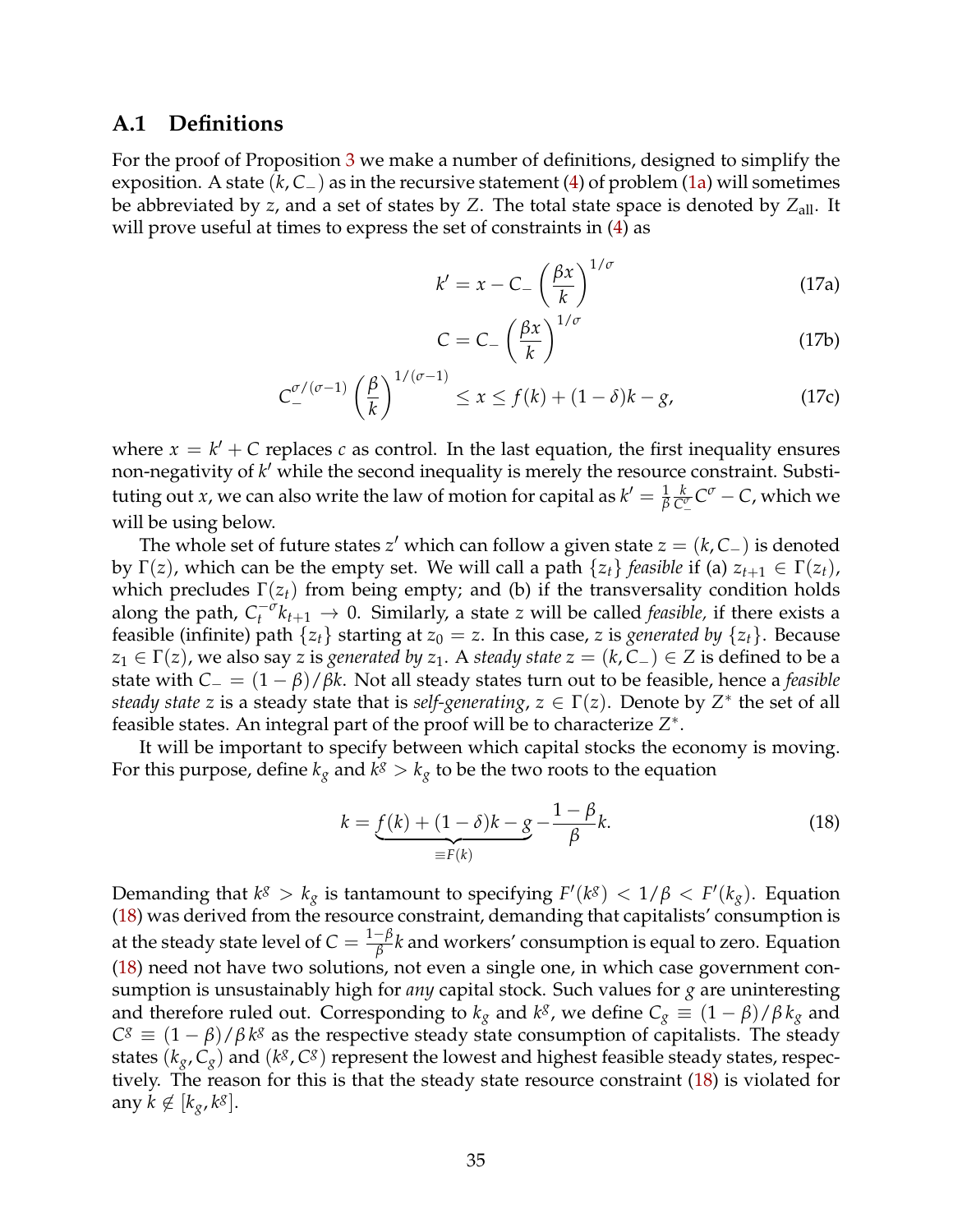

<span id="page-37-2"></span>Figure 5: The state space  $Z_{all}$ , including the feasible set  $Z^*$  (between the two red curves), and all sets  $Z_i$  (separated by the blue curves). The point  $(k^*, C^*)$  is the zero-tax steady state. Showing that this is the qualitative shape of the feasible set *Z*∗ is an integral part of the proof.

As in the Neoclassical Growth Model, the set of feasible states of this model is easily seen to allow for arbitrarily large capital stocks. This is why we cap the state space for high values of capital, and we take the total state space to be  $Z_{all} = [0, \bar{k}] \times \mathbb{R}_{+}$  for states  $(k, C<sub>−</sub>)$ , where  $\bar{k}$  ≡ max{ $k_{\text{max}}$ ,  $k_0$ } and  $k = k_{\text{max}}$  solves  $k = f(k) + (1 - \delta)k - g$ . This way, the set of capital stocks that are resource feasible given an initial capital stock of  $k_0$  must necessarily lie in the interval  $[0,\bar{k}]$ , so the restriction for  $\bar{k}$  is without loss of generality for any given initial capital stock  $k_0$ . Note that with this state space, the set of feasible states  $Z^*$  is also capped at  $\bar{k}$  in its *k*-component.

The regularity conditions we impose for this proof are Inada conditions on *f* and *u*, [31](#page-37-0)  $f'(0)=\infty$ ,  $f'(\infty)=0$  and  $u'(0)=\infty$ ,  $u'(\infty)=0$ .

The outline of this proof is as follows. In section [A.2](#page-37-1) we characterize the geometry of the set of feasible states *Z*∗. The results derived there are essential for the actual proof of Proposition [3](#page-12-0) in section [A.3.](#page-39-0)

### <span id="page-37-1"></span>**A.2 Geometry of** *Z*∗

For better guidance through this section, we refer the reader to figure [5,](#page-37-2) which shows the typical shape of *Z*∗. The main results in this section are characterizations of the bottom and top boundaries of  $Z^*$ . We proceed by splitting up the state space,  $Z_{all} = [0, \bar{k}] \times \mathbb{R}_+$ , into four pieces and characterizing the feasible states in each of the four pieces.

Define

$$
w_g(k) \equiv \begin{cases} \frac{1-\beta}{\beta}k & \text{for } 0 \le k \le k_g\\ C_g \left(\frac{k}{k_g}\right)^{1/\sigma} & \text{for } k_g \le k \le \bar{k} \end{cases}
$$

<span id="page-37-0"></span><sup>&</sup>lt;sup>31</sup>In addition we make standard assumptions throughout, such as  $f(0) = 0$ , and  $f$ , *u* strictly increasing and concave.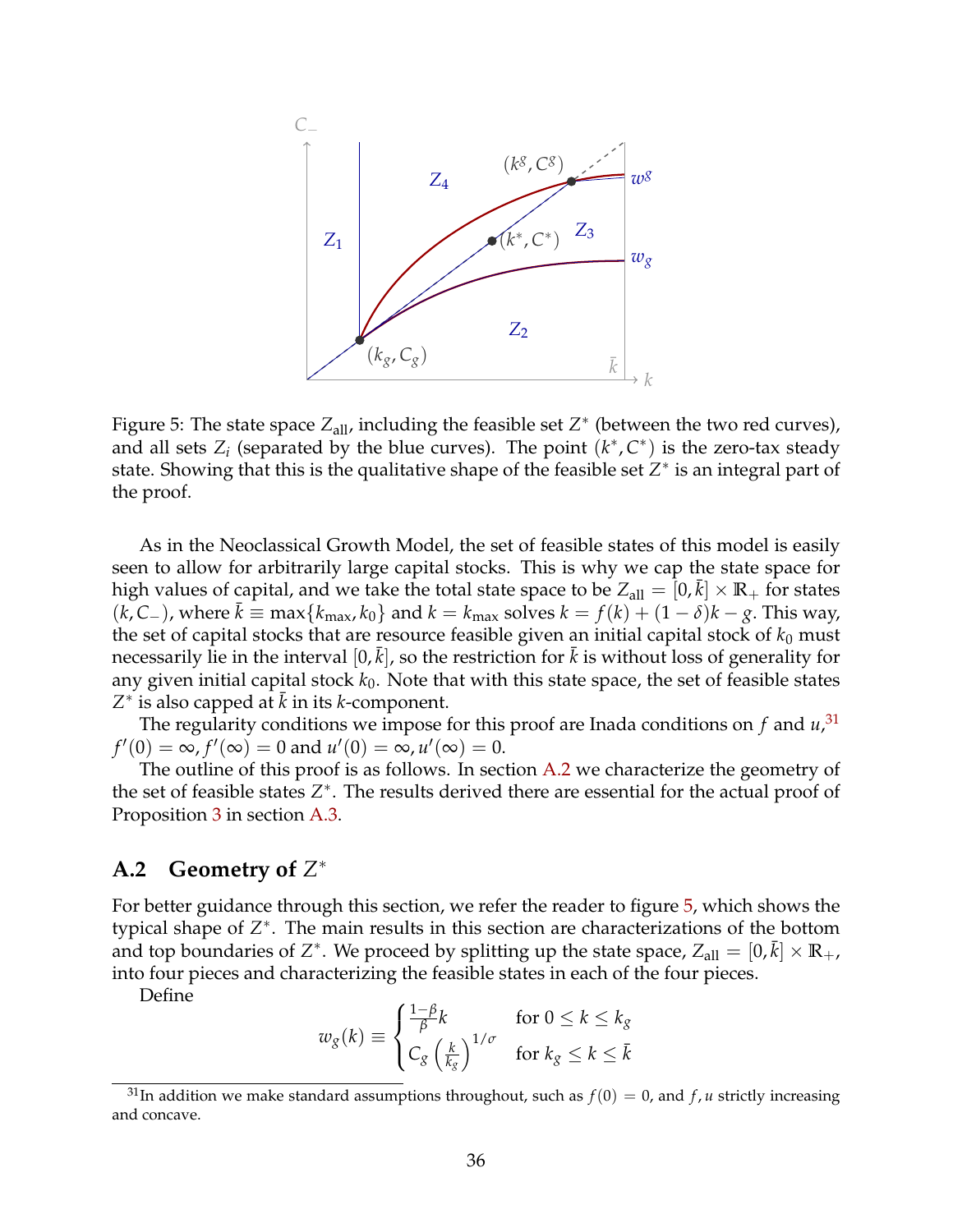$$
w^{g}(k) \equiv \begin{cases} \frac{1-\beta}{\beta}k & \text{for } 0 \leq k \leq k^{g} \\ C^{g}\left(\frac{k}{k^{g}}\right)^{1/\sigma} & \text{for } k^{g} \leq k \leq \bar{k}, \end{cases}
$$

and split up the state space as follows (see figure [5\)](#page-37-2)

$$
Z_{\text{all}} = \underbrace{\left\{k < k_g, C_{-} \geq \frac{1-\beta}{\beta}k\right\}}_{Z_1} \cup \underbrace{\left\{C_{-} < w_g(k)\right\}}_{Z_2}
$$
\n
$$
\cup \underbrace{\left\{k \geq k_g, w_g(k) \leq C_{-} \leq w^g(k)\right\}}_{Z_3} \cup \underbrace{\left\{k \geq k_g, C_{-} \geq w^g(k)\right\}}_{Z_4}.
$$

Lemma [1](#page-38-0) characterizes the feasible states in sets  $Z_1$  and  $Z_2$ .

<span id="page-38-0"></span>**Lemma 1.**  $Z^* ∩ Z_1 = Z^* ∩ Z_2 = ∅$ . All states with  $k < k_g$  or  $C − < w_g(k)$  are infeasible. *Proof.* See subsection [A.4.1.](#page-42-0)

In particular, Lemma [1](#page-38-0) showed that all states with *C*<sup>−</sup> < *wg*(*k*) are infeasible. Lemma [2](#page-38-1) below complements this result stating that all states with  $w_g(k) \leq C_-\leq w^g(k)$  (and *k* ≥ *kg*) in fact are feasible, that is, lie in *Z*∗. This means, {*C*<sup>−</sup> = *wg*(*k*), *k* ≥ *kg*} constitutes the lower boundary of the feasible set *Z*∗.

 $\Box$ 

<span id="page-38-1"></span>**Lemma 2.**  $Z_3 \subseteq Z^*$ , or equivalently, all states with  $w_g(k) \leq C_− ≤ w_g(k)$  and  $k ≥ k_g$  are *feasible. Moreover, states on the boundary* {*C*<sup>−</sup> = *wg*(*k*), *k* > *kg*} *can only be generated by a single feasible state,*  $(k_g, C_g)$ *. Thus, there is only a single "feasible" control for those states,*  $c > 0$ *. Proof.* See subsection [A.4.2.](#page-43-0)

Lemma [2](#page-38-1) finishes the characterization of all feasible states with *<sup>C</sup>*<sup>−</sup> <sup>≤</sup> *<sup>w</sup>g*(*k*). What remains is a characterization of feasible states with  $C_$  >  $w^g(k)$ , or in terms of the  $k$  − *C*<sup>−</sup> diagram of figure [5,](#page-37-2) the characterization of the red top boundary. This boundary is inherently more difficult than the bottom boundary because it involves states that are not merely one step away from a steady state. Rather, paths might not reach a steady state at all in finite time. The goal of the next set of lemmas is an iterative construction to show that the boundary takes the form of an increasing function  $\bar{w}(k)$  such that states with  $C_{-}$  > *w<sup>g</sup>*(*k*) are feasible if and only if  $C_{-} \leq w(k)$ .

For this purpose, we need to make a number of new definitions: Let  $\psi(k, C_{-}) \equiv (k +$ *C*−)/*C<sup>* $\sigma$ *</sup>*. Applying the  $\psi$  function to the successor ( $k'$ , *C*) of a state ( $k$ , *C*−) and using the IC constraint [\(1c\)](#page-8-1) gives  $\psi(k', C) = \beta^{-1}k/C_{-}^{\sigma}$ , a number that is *independent of the control x*. Hence, for every state (*k*, *C*−) there exists an iso-*ψ* curve containing all its potential successor states.

In some situations it will be convenient to abbreviate the laws of motion for capitalists' consumption and capital, equations [\(17a\)](#page-36-1) and [\(17b\)](#page-36-2), as  $k'(x, k, C_{-})$  and  $C(x, k, C_{-})$ .

Finally, define an operator *T* on the space of continuous, increasing functions *v* :  $[k_g, \bar{k}] \rightarrow \mathbb{R}_+$ , as,

<span id="page-38-2"></span>
$$
Tv(k) = \sup\{C_- \mid \exists x \in (0, F(k)] : v(k'(x, k, C_-)) \ge C(x, k, C_-)\}.
$$
 (19)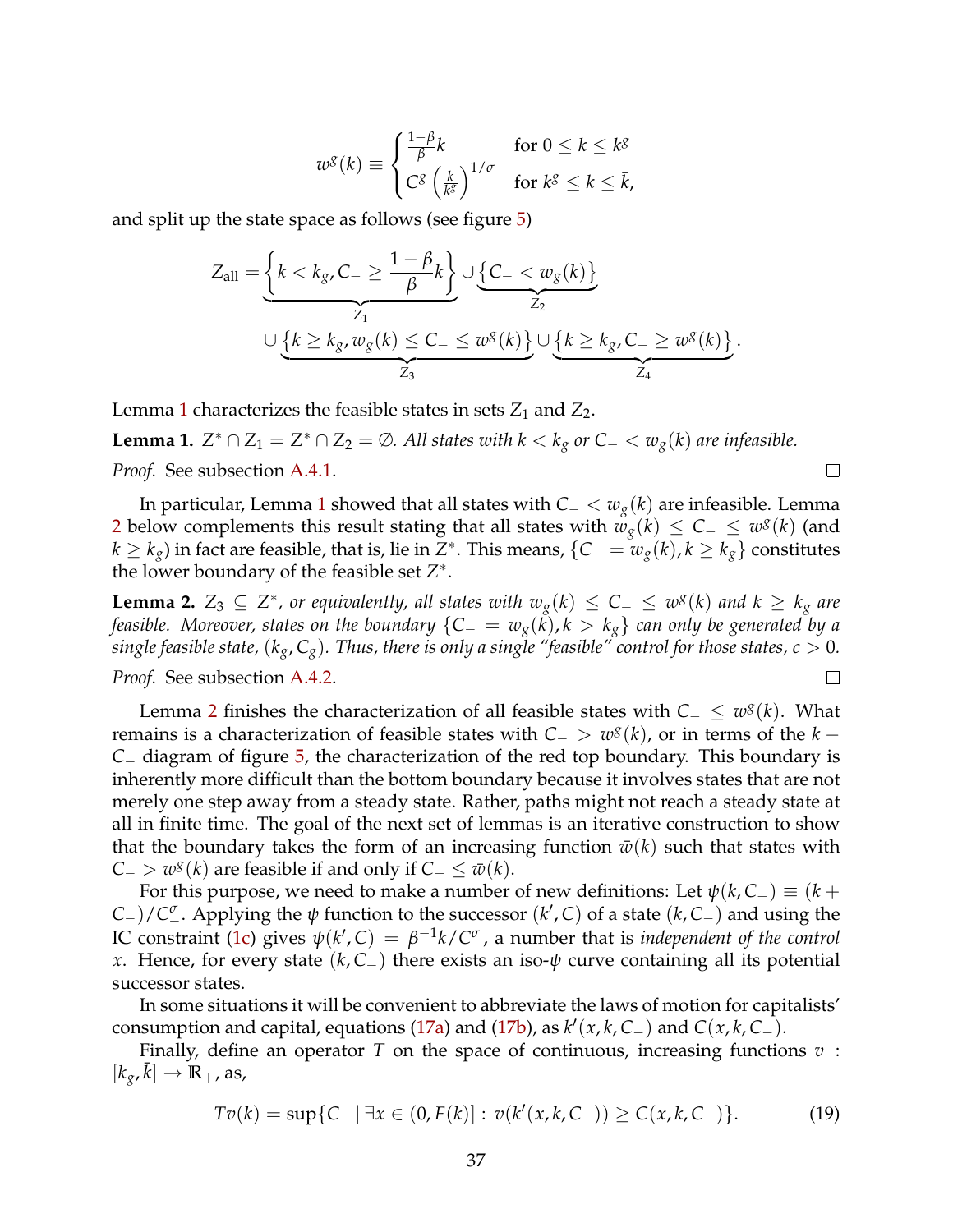The operator is designed to extend a candidate top boundary of the set of feasible states by one iteration. To make this formal, let  $Z^{(i)}$  be the set of states with  $C_-\geq w^g(k)$  which are *i* steps away from reaching  $C_ - = w^g(k)$ . For example,  $Z^{(0)} = \{C_- = w^g(k)\}\.$  Lemma [3](#page-39-1) proves some basic properties of the operator *T*.

<span id="page-39-1"></span>**Lemma 3.** *T* maps the space of continuous, strictly increasing functions  $v : [k_g, \bar{k}] \to \mathbb{R}_+$  with  $\psi(k, v(k))$  *strictly decreasing in k and*  $v(k_g) = C_g$ *,*  $v(k^g) = C^g$ *, into itself.* 

*Proof.* See subsection [A.4.3.](#page-44-0)

Lemma [4](#page-39-2) uses the operator *T* to describe the sets  $Z^{(i)}$ .

<span id="page-39-2"></span>**Lemma 4.**  $Z^{(i)} = \{w^g(k) \le C_- \le T^i w^g(k)\}\$ . In particular  $T^i w^g(k) \ge T^j w^g(k) \ge w^g(k)$  for  $i \geq j$ .

*Proof.* See subsection [A.4.4.](#page-46-0)

The next lemma characterizes the limit function  $\bar{w}(k)$  whose graph will describe the top boundary of the set of feasible states.

<span id="page-39-5"></span>**Lemma 5.** *There exists a continuous limit function*  $\bar{w}(k) \equiv \lim_{i \to \infty} T^i w^g(k)$ *, with*  $\bar{w}(k_g) = C_g$ *and*  $\bar{w}(k^g) = C^g$ . All states with  $C_ − = \bar{w}(k)$  are feasible, but only with policy  $c = 0$ .

*Proof.* See subsection [A.4.5.](#page-46-1)

<span id="page-39-4"></span>**Lemma 6.** *No state with*  $C_−$   $>$   $\bar{w}(k)$  *(and*  $k_g \leq k \leq \bar{k}$ ) *is feasible.* 

*Proof.* See subsection [A.4.6.](#page-47-0)

Finally, Lemma [7](#page-39-3) shows an auxiliary result which is both used in the proof of Lemma [6](#page-39-4) and in Lemma [9](#page-40-0) below.

<span id="page-39-3"></span>**Lemma 7.** Let  $(k_{t+1}, C_t)$  be a path starting at  $(k_0, C_{-1})$  with controls  $c_t = 0$ . Let  $k_g < k_0 \leq \bar{k}$ . *Then:*

- *(a) If*  $C_{-1} = \bar{w}(k_0)$ ,  $(k_{t+1}, C_t)$  →  $(k^g, C^g)$ .
- *(b) If*  $C_{-1} > \bar{w}(k_0)$ ,  $(k_{t+1}, C_t) \not\rightarrow (k^g, C^g)$ .

*Proof.* See subsection [A.4.7.](#page-48-0)

### <span id="page-39-0"></span>**A.3 Proof of Proposition [3](#page-12-0)**

Armed with the results from section [A.2](#page-37-1) we now prove Proposition [3](#page-12-0) in a series of intermediate results. For all statements in this section, we consider an economy with an initial capital stock of  $k_0 \in [k_g, \bar{k}]$ . We call a path  $(k_{t+1}, C_t)$  *globally optimal path*, if initial  $C_{-1}$  was optimized over given the initial capital stock  $k_0$ . Analogously, we call a path  $(k_{t+1}, C_t)$ *locally optimal path*, if initial *C*−<sup>1</sup> was not optimized over but rather taken as given at a certain level, respecting the constraint that  $(k_0, C_{-1})$  be feasible.

The first lemma proves that the multiplier on capitalists' IC constraint explodes along an optimal path, and at the same time, workers' consumption drops to zero.

 $\Box$ 

 $\Box$ 

 $\Box$ 

 $\Box$ 

 $\Box$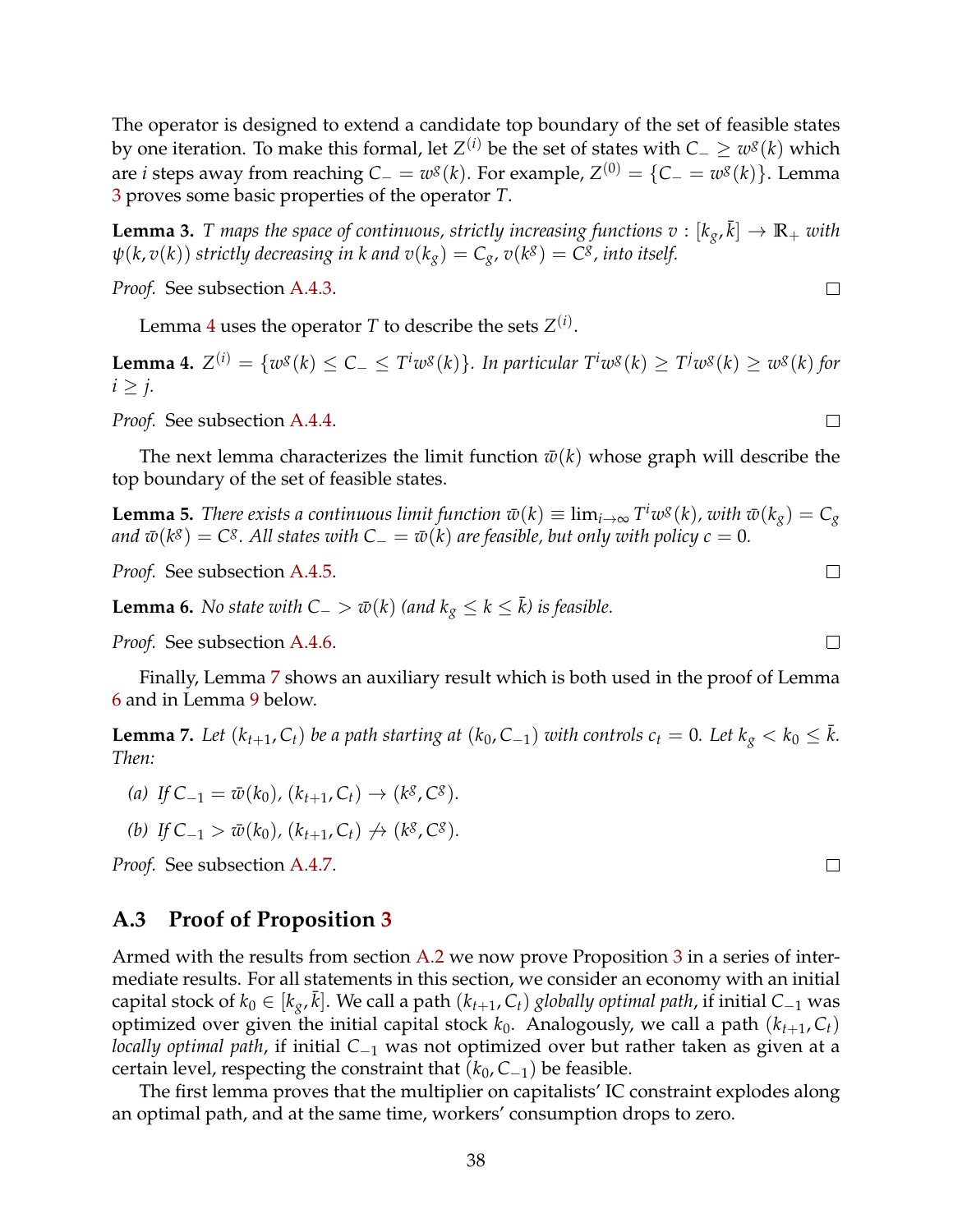<span id="page-40-1"></span>**Lemma 8.** Along an optimal path,  $\mu_t \geq 0$ ,  $\mu_t \to \infty$  and  $c_t \to 0$ , where  $\mu_t$ ,  $c_t$  are as in problem *[\(1a\)](#page-7-3).*

*Proof.* Consider the law of motion for *µt*,

$$
\mu_{t+1} = \mu_t \left( \frac{\sigma - 1}{\sigma \kappa_{t+1}} + 1 \right) + \frac{1}{\beta \sigma \kappa_{t+1} v_t}.
$$

From section [A.2](#page-37-1) we know that  $\kappa_{t+1} = k_{t+1}/C_t$  is bounded away from  $\infty$ . Since  $\mu_0 = 0$ and  $\sigma > 1$ , it follows that  $\mu_t \geq 0$  and  $\mu_t \to \infty$ .

Suppose  $c_t \nrightarrow 0$ . In this case, there exists  $c > 0$  and an infinite sequence of indices  $(t_s)$  such that  $c_{t_s+1} \geq c$  and  $c_{t_s+1} \geq c_{t_s}$  for all *s*. Along these indices, the FOC for capital implies

$$
\underbrace{u'_{t_s+1}}_{\leq u'(\underline{c})}(f'_{t_s+1}+(1-\delta))=\frac{1}{\beta}u'_{t_s}+\underbrace{U'_{t_s}}_{\text{bounded}}\cdot\underbrace{(u_{t+1}-\mu_t)}_{\geq \text{const}\cdot\mu_t\to\infty},
$$

and so  $k_{t_s+1} \to 0$  for  $s \to \infty$ , which is impossible within a s-g set because it violates  $k > k_o$ .  $k \geq k_g$ .

Lemma [8](#page-40-1) is mainly important because it shows that workers' consumption drops to zero. Together with the following lemma, this gives us a crucial geometric restriction of where an optimal path goes in the long run.

<span id="page-40-0"></span>**Lemma 9.** In the interior of  $Z^*$ , the optimal control policy is always  $c > 0$ . It follows that a *globally optimal path approaches either*  $(k_g, C_g)$  *or*  $(k^g, C^g)$ *.* 

*Proof.* Note that any point in the interior of  $Z^*$  is element of some  $Z^{(i)}$ ,  $i < \infty$ , and can thus reach the set  $\{C_-\leq w^g(k)\}\setminus\{(k_g,C_g),(k^g,C^g)\}\$ in finite time. From there, at most two steps are necessary to reach a interior steady state  $(k_{ss}, C_{ss})$  with  $k_g < k_{ss} < k^g$  and hence positive consumption  $c_{ss} > 0$ . By continuity, such an interior steady state can be reached without leaving the interior of the feasible set.

Now take an interior state (*k*, *C*−) and suppose the optimal control was *c* = 0. Then, by the Euler equation<sup>32</sup>, it would have to stay at zero for the whole (locally) optimal path, and so the value of this path would be  $u(0)/(1 - \beta)$ . Clearly, this is less than the value of a path converging to an interior steady state with positive workers' consumption along the whole path.

We conclude that the set  $\{c = 0\}$  lies in the boundary of  $Z^*$ . By Lemmas [2](#page-38-1) and [5](#page-39-5) this means that  ${c = 0}$  is exactly equal to the top boundary  ${C_ - = \bar{w}(k)}$ . A globally optimal path which approaches  $\{c = 0\}$  must then share the same limiting behavior as states in the set  $\{c = 0\}$ . By virtue of Lemma 7, it must either converge to  $(k_{\alpha}, C_{\alpha})$  or  $(k^g, C^g)$ . the set  $\{c = 0\}$ . By virtue of Lemma [7,](#page-39-3) it must either converge to  $(k_g, C_g)$  or  $(k^g, C^g)$ .

Lemma [9](#page-40-0) gives a sharp prediction for the behavior of an optimal path: It converges to one of two  $c = 0$  steady states: One with little capital or one with abundant capital. Which one that is, will be clear from the next lemma.

<span id="page-40-2"></span><sup>&</sup>lt;sup>32</sup>Note that the  $c \ge 0$  restriction need not be imposed due to Inada conditions for *u*.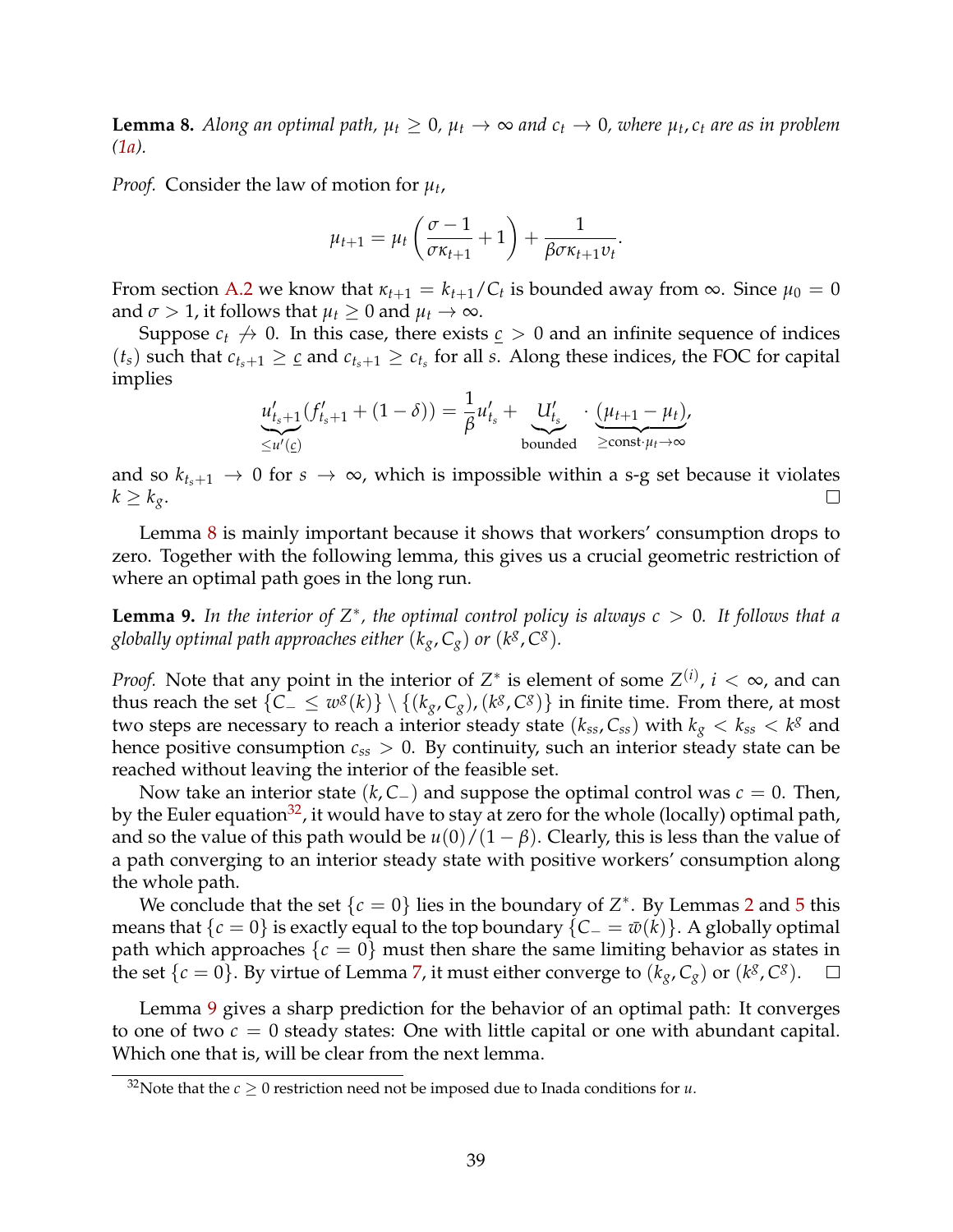<span id="page-41-1"></span>**Lemma 10.** *If a locally optimal path*  $(k_{t+1}, C_t)$  *converges to*  $(k^g, C^g)$ *, then the value function V is locally decreasing in C at point*  $(k_{t+1}, C_t)$  *for all t* > *T with T large enough.* 

*Proof.* Let  $x_t \equiv F(k_t) - c_t$  and consider the following variation: Suppose that at a point *T*,  $(k_{T+1}, C_T)$  is not at the lower boundary (in which case it cannot converge to  $(k^g, C^g)$ ) anyway) and that  $c_t < F(k_t) - F'(k_t)k_t$  for all  $t \geq T$ .<sup>[33](#page-41-0)</sup> For simplicity, call this  $T = -1$ . Do the perturbation  $\hat{C}_{-1} \equiv C_{-1} - \epsilon$ ,  $\hat{k}_0 = k_0$ , but keep the controls  $c_t$  at their optimal level for  $(k_0, C_{-1})$ , that is  $\hat{c}_t = c_t$ . Denote the perturbed capital stock and capitalists' consumption by  $\hat{k}_{t+1} = k_{t+1} + dk_{t+1}$  and  $\hat{C}_t = C_t + dC_t$ . Then the control *x* changes by  $dx_t = F_t'dk_t$ to first order. We want to show that  $dk_{t+1} > 0$  and  $dC_t < 0$  for all  $t \ge 0$ , knowing that  $dC_{-1} = -\epsilon$  and  $dk_0 = 0$ .

From the constraints we find,

$$
dk_{t+1} = \underbrace{F'(k_t)dk_t}_{\geq 0} - \underbrace{\frac{C_t}{C_{t-1}}dC_{t-1}}_{>0} + \underbrace{\frac{1}{\sigma}\frac{C_t}{x_t}\frac{F(k_t) - F'(k_t)k_t - c_t}{k_t}dk_t}_{\geq 0} > 0
$$
  

$$
dC_t = \underbrace{\frac{C_t}{C_{t-1}}dC_{t-1}}_{\leq 0} - \underbrace{\frac{1}{\sigma}\frac{C_t}{x_t}\frac{F(k_t) - F'(k_t)k_t - c_t}{k_t}dk_t}_{\leq 0} < 0.
$$

Using matrix notation, this local law of motion can be written as

$$
\left(\begin{array}{c} dk_{t+1} \\ dC_t \end{array}\right) = \left(\begin{array}{cc} a_t + b_t & -d_t \\ -b_t & d_t \end{array}\right) \left(\begin{array}{c} dk_t \\ dC_{t-1} \end{array}\right),
$$

with  $a_t = F'(k_t)$ ,  $d_t = C_t/C_{t-1}$ ,  $b_t = \frac{1}{\sigma}$ *Ct xt F*( $k_t$ )−*F*'( $k_t$ ) $k_t$ − $c_t$  $\frac{K(k+1)K_k-C_t}{K_k}$ . Close to  $(k^g,C^g)$ , this matrix has  $d \approx 1$ . Suppose for one moment that *a* was zero; the fact that  $a > 0$  only works in favor of the following argument. With  $a = 0$ , the matrix has a single nontrivial eigenvalue of  $b + d$ , which exceeds 1 strictly in the limit, and the associated eigenspace is spanned by (1, −1). The trivial eigenvalue's eigenspace is spanned by (*d*, *b*). Notice that the latter eigenvector is not collinear with the initial perturbation  $(0, -1)$ , implying that  $dk_{\infty} > 0$ and  $dC_{\infty} < 0$ . Hence,  $\hat{k}_{\infty} > k_{\infty} = k^g$  and  $\hat{C}_{\infty} < C_{\infty} = C^g$ .

But notice that to the bottom right of  $(k^g, C^g)$ , the new point is interior, which implies a continuation value of  $u(0)/(1 - \beta)$ . More formally, this means there must exist a time  $T' > 0$  for which the continuation value of  $(k_{T'+1}, C_{T'})$  is strictly dominated by the one for  $(\hat k_{T'+1},\hat C_{T'})$ , that is,  $V(k_{T'+1},C_{T'}) < V(\hat k_{T'+1},\hat C_{T'})$ . Because all controls were equal up until time *T'*, this implies that  $V(k_{T+1}, C_T) < V(k_{T+1}, C_T - \epsilon)$  for  $\epsilon$  small (Recall that we had set  $T = -1$  during the proof). Thus, the value function must increase if  $C_T$  is lowered, for a path starting at  $(k_{T+1}, C_T)$ , for large enough *T*. This proves that the value function is locally decreasing in *C* at that point.  $\Box$ 

And finally, Lemma [11](#page-42-1) proves Proposition [3.](#page-12-0)

<span id="page-41-0"></span><sup>33</sup>Such a finite *T* > 0 exists for two reasons: (a) because  $c_t$  → 0; and (b) because  $F(k) - F'(k)k$  which is positive in a neighborhood around  $k = k^g$  since  $k^g$  was defined by  $F(k^g) = k^g / \beta$  and  $F'(k^g) < 1/\beta$ .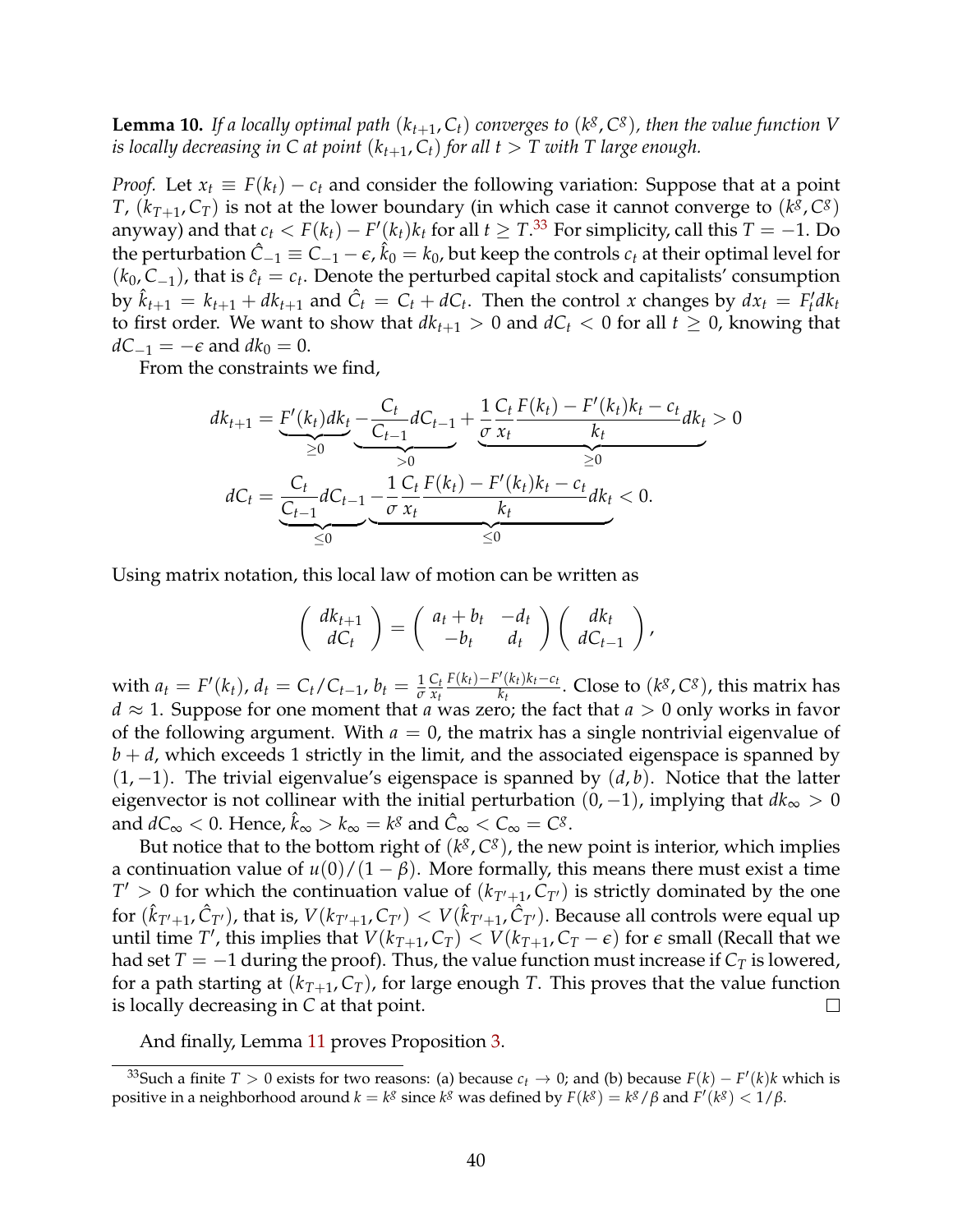<span id="page-42-1"></span>**Lemma 11.** *A* (globally) optimal path converges to  $(k_g, C_g)$ .

*Proof.* By Lemma [9](#page-40-0) it is sufficient to prove that a globally optimal path does not converge to (*kg*, *Cg*). Suppose the contrary held and there was a globally optimal path converging to (*kg*, *Cg*). By Lemma [10,](#page-41-1) this means that the value function is locally decreasing around the optimal path  $(k_{t+1}, C_t)$  for  $t \geq T$ , with  $T > 0$  sufficiently large. Consider the following feasible variation for  $t = -1, 0, \ldots, T$ ,  $\hat{C}_t = C_t(1 - d\epsilon_t)$ ,  $\hat{k}_{t+1} = \hat{k}_{t+1}$ ,  $\hat{x}_t = x_t - C_t d\epsilon_t$  where

<span id="page-42-2"></span>
$$
d\epsilon_t = \left(1 - \frac{1}{\sigma} \frac{C_t}{x_t}\right)^{-1} d\epsilon_{t-1}.
$$
 (20)

Observe that [\(20\)](#page-42-2) is precisely the relation which ensures that the variation satisfies all the constraints of the system (in particular [\(17b\)](#page-36-2) of which [\(20\)](#page-42-2) is the linearized version). Workers' consumption increases with this variation by $dc_t = C_t d\epsilon_t > 0$ . Therefore, the value of this path changes by

$$
dV = \underbrace{\sum_{t=0}^{T} \beta^{t} u'(c_{t}) dc_{t}}_{>0} + \beta^{t+1} \underbrace{(V(k_{t+1}, C_{t} - C_{t} d\epsilon_{t}) - V(k_{t+1}, C_{t}))}_{>0, \text{by Lemma 10}} > 0,
$$

which is contradicting the optimality of  $(k_{t+1}, C_t)$ . Ergo, a globally optimal path converges to  $(k_g, C_g)$ .  $\Box$ 

### **A.4 Proofs of Auxiliary Lemmas**

#### <span id="page-42-0"></span>**A.4.1 Proof of Lemma [1](#page-38-0)**

*Proof.* Focus on  $Z_1$  first and consider a state  $(k, C_-)$  with  $k < k_g$  and  $C_- \geq \frac{1-\beta}{\beta}k$ . Then,  $x \equiv k' + C \le f(k) + (1 - \delta)k - g = \frac{1}{\beta}k(1 - \epsilon(k))$ , where  $\epsilon(k_g) = 0$  and  $\epsilon(k) > 0$  for all  $k < k_g$ , by definition of  $k_g$  and Inada conditions for f. Also, by  $g > 0$  there is a capital stock  $\tilde{k} \in (0, k_g)$  where  $\epsilon(\tilde{k}) = 1$  (namely when  $f(\tilde{k}) + (1 - \delta)\tilde{k} - g = 0$ ). The highest  $k'$ which can generate a state  $(k, C_+)$  ∈  $Z_1$  is then bounded by

$$
k' = x - C_{-}\left(\frac{\beta x}{k}\right)^{1/\sigma} \leq \frac{1}{\beta}k(1-\epsilon(k)) - \frac{1-\beta}{\beta}k\underbrace{(1-\epsilon(k))}^{1/\sigma} \leq k(1-\epsilon(k)),
$$
  

$$
\geq 1-\epsilon(k)
$$

where in the first inequality we used the fact that  $k'$  is increasing in  $x$  in the relevant range for *x*, as specified in [\(17c\)](#page-36-3). This implies that *k* always strictly falls in that range, and after a finite number of periods crosses  $\tilde{k}$ . For  $k < \tilde{k}$ , the constraint set is empty because then *f*(*k*) + (1 − *δ*)*k* − *g* < 0. Therefore, no state in  $\left\{k < k_g, C_-\geq \frac{1-\beta}{\beta}k\right\}$  can be generated by an infinite path and so  $Z^* \cap Z_1 = \emptyset$ .

Now consider a state (*k*, *<sup>C</sup>*−) with *<sup>C</sup>*<sup>−</sup> <sup>&</sup>lt; *wg*(*k*), thus, in particular (*C*−/*Cg*)*<sup>σ</sup>* <sup>&</sup>lt; *<sup>k</sup>*/*kg*. [34](#page-42-3)

<span id="page-42-3"></span><sup>&</sup>lt;sup>34</sup>This inequality even holds if  $k < k_g$  because there,  $C_g(k/k_g)^{1/\sigma} > (1-\beta)/\beta k$ . To see this recall that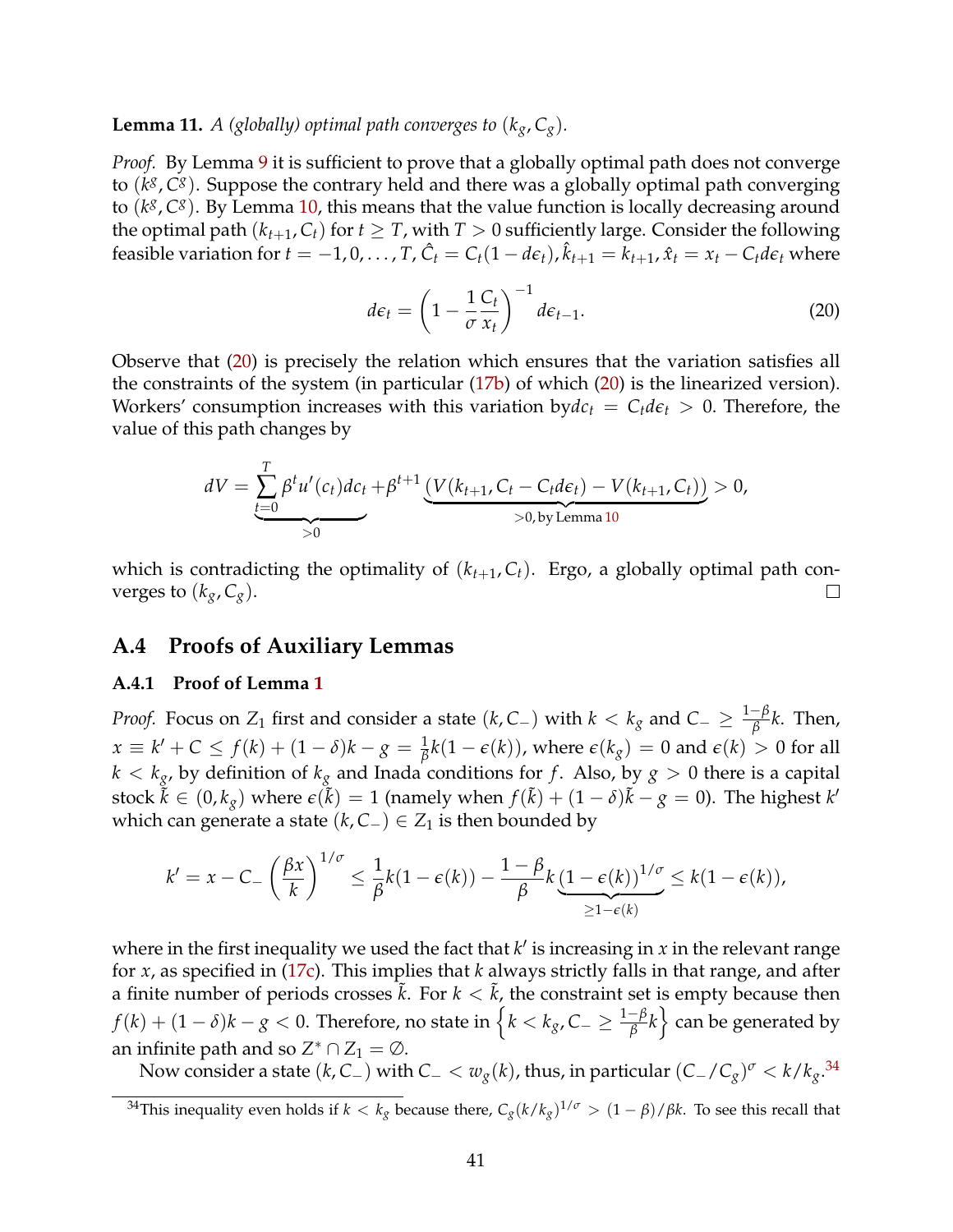Define  $h(k, C_{-}) \equiv k/C_{-}^{\sigma}$ . Suppose next period's state satisfies  $C < \frac{1-\beta}{\beta}k'$ , or else  $C \ge$  $\frac{1-\beta}{\beta}$ *k'* which we already know leads to an empty constraint set in finite time.<sup>35</sup> Then,

<span id="page-43-2"></span>
$$
h(k', C) = \frac{k'}{C^{\sigma}} = \frac{k'}{C^{\sigma}_{-} \beta x / k} = \frac{k}{C^{\sigma}_{-}} \underbrace{\frac{k'}{\beta(k' + C)}}_{>1} > h(k, C_{-}).
$$
 (21)

This implies that, along any feasible path, *h* is strictly increasing. Suppose  $h \nrightarrow \infty$ . Then, by the monotone sequence convergence theorem, there exists an  $H > 0$  such that  $h \to H$ along the path. Using [\(21\)](#page-43-2) this implies that  $k_{t+1}/(\beta(k_{t+1} + C_t)) \rightarrow 1$ , or equivalently that  $k_{t+1}/C_t \rightarrow \beta/(1-\beta)$ . If  $k_{t+1} \not\rightarrow 0$  (in the case  $k_{t+1} \rightarrow 0$  we are done because for any *k* <  $\tilde{k}$  the constraint set is empty, as before), then this means the state ( $k_t$ ,  $C_{t-1}$ ) converges to a feasible steady state.<sup>36</sup> However, the lowest feasible steady state is  $(k_g, C_g)$  and since (*C*−/*Cg*)*<sup>σ</sup>* <sup>&</sup>lt; *<sup>k</sup>*/*kg*,

$$
h > h(k_g, C_g) = \sup_{k_g \le k \le k^g} h(k, (1 - \beta) / \beta k),
$$

which follows because  $k/((1 - \beta)/\beta k)^{\sigma}$  is decreasing in *k*. This is a contradiction to (*kt*, *Ct*−1) converging to a feasible steady state. Therefore, *h* → ∞, and thus *Ct* → 0 because *k* is bounded from above by the resource constraint. Again, if  $k_{t+1}$  eventually drops below  $\tilde{k}$ , the constraint set is empty. Assume  $k_{t+1} \geq \underline{k}$  for some  $\underline{k} > 0$ . Then,  $U'(C_t)k_{t+1} \to \infty$ , contradicting the transversality condition. We conclude that no state (*k*, *C*−) with  $(C_$ -/ $C_g$ )<sup> $\sigma$ </sup> < *k*/*k<sub>g</sub>* can be generated by an infinite path satisfying the necessary constraints. Hence,  $Z_2^* = \emptyset$ . sary constraints. Hence,  $Z_2^* = \emptyset$ .

#### <span id="page-43-0"></span>**A.4.2 Proof of Lemma [2](#page-38-1)**

*Proof.* Consider a state  $(k, C_{-})$  with  $w_g(k) \leq C_{-} \leq w^g(k)$  and  $k \geq k_g$ . In particular, *<sup>C</sup>*<sup>−</sup> <sup>≤</sup> (<sup>1</sup> <sup>−</sup> *<sup>β</sup>*)/*βk*, (*C*−/*Cg*)*<sup>σ</sup>* <sup>≥</sup> *<sup>k</sup>*/*kg* and (*C*−/*Cg*)*<sup>σ</sup>* <sup>≤</sup> *<sup>k</sup>*/*kg*. [37](#page-43-4) The idea of the proof is to show that in fact such a state can be generated by a steady state  $(k_{ss}, C_{ss})$  (with  $C_{ss} = (1 - \beta)/\beta k_{ss}$  and  $k_g \leq k_{ss} \leq k^g$ ). By definition of  $k_g$  and  $k^g$ , such a steady state is always self-generating.

Guess that the right steady state has  $k_{ss} = (\beta C_-/(1-\beta))^{\sigma/(\sigma-1)} k^{-1/(\sigma-1)}$  and  $C_{ss} =$  $(1 - \beta)/\beta k_{ss}$ . It is straightforward to check that this steady state can be attained with control  $x = (C_{ss}/C_{-})^{\sigma}k/\beta$ . This steady state is self-generating because  $k_{g} \leq k_{ss} \leq k^g$ , which follows from  $(C_-/C_g)^\sigma \ge k/k_g$  and  $(C_-/C^g)^\sigma \le k/k^g$ . Finally, the control *x* is

<span id="page-43-3"></span> $^{36}$ Notice that, if  $k_{t+1}/C_t^{\sigma} \to H > 0$  and  $k_{t+1}/C_t \to \beta/(1-\beta)$  then convergence of  $k_{t+1}$  and  $C_{t+1}$  themselves immediately follow.

 $C_g = (1 - \beta)/\beta k_g$  and so  $C_g(k/k_g)^{1/\sigma}/((1 - \beta)/\beta k) = (k/k_g)^{1/\sigma - 1} > 1$ , where we used  $\sigma > 1$ .

<span id="page-43-1"></span> $^{35}$ Note that if  $\check{C} \ge (1-\beta)/\beta k'$ , then  $k' < k_g$ . The reason is as follows: The constraints [\(17a\)](#page-36-1) and [\(17b\)](#page-36-2) can be rewritten as  $k' = (C/C_{-})^{\sigma} k/\beta - C$ . Because  $(C_{-}/C_{g})^{\sigma} < k/k_{g}$ , this implies that  $k' > (C/C_{g})^{\sigma} k_{g}/\beta - C$ . Note that the right hand side of this inequality is increasing in *C* as long as it is positive (which is the only interesting case here). Substituting in  $C \ge (1 - \beta)/\beta k'$ , this gives  $k' > (k'/k_g)^{\sigma} k_g/\beta - (1 - \beta)/\beta k'$ . Rearranging,  $k'/k_g > (k'/k_g)^\sigma$ , a condition which can only be satisfied if  $k'/k_g < 1$  (recall that  $\sigma > 1$ ).

<span id="page-43-4"></span><sup>&</sup>lt;sup>37</sup>These inequalities hold for all  $k \geq k_g$ . The proofs are analogous to the proofs in footnotes [34](#page-42-3) and [38.](#page-44-1)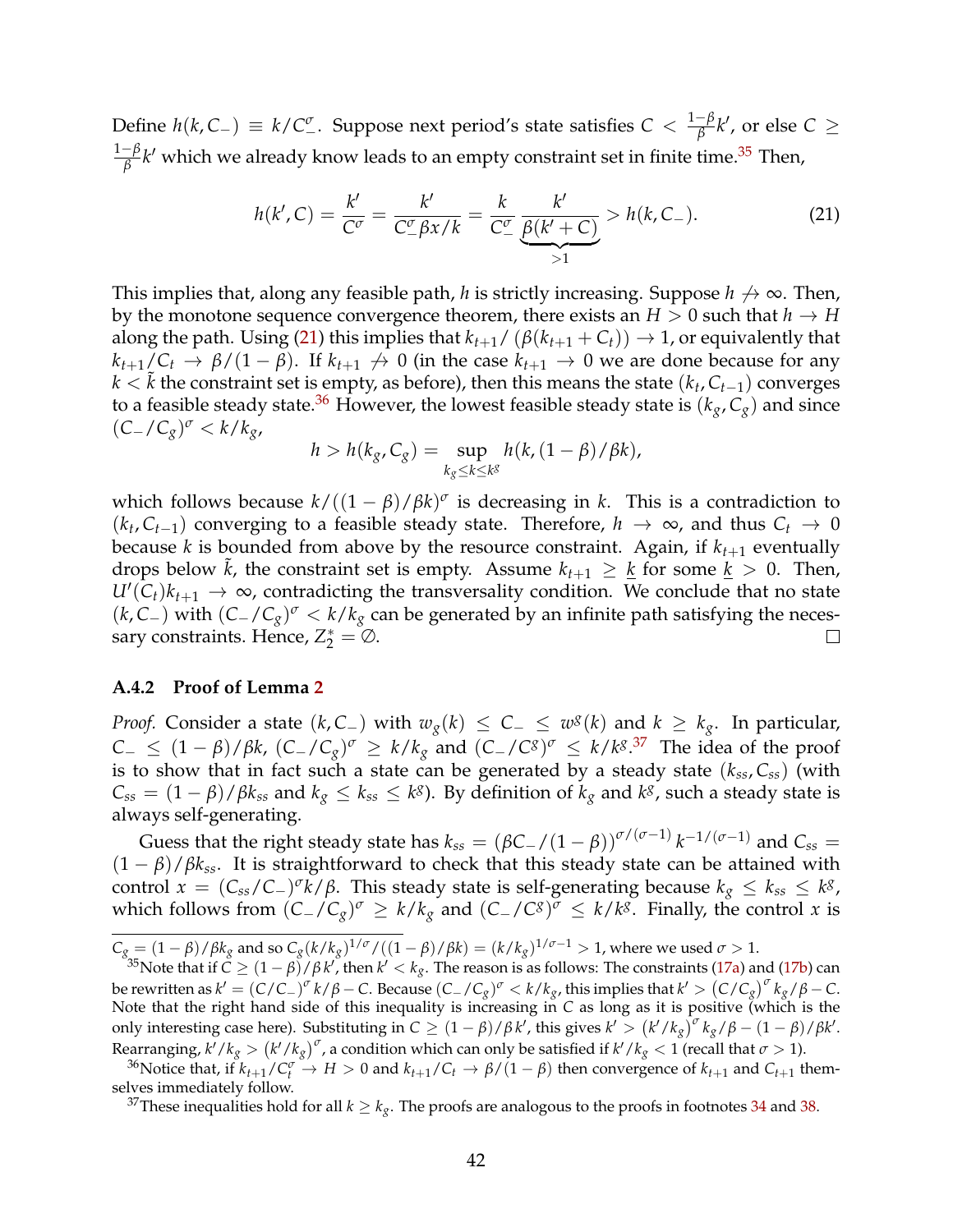resource-feasible because  $C_-\leq (1-\beta)/\beta k$  and thus,

$$
x = \frac{1}{\beta} \left[ \frac{\left(\frac{\beta}{1-\beta}C_{-}\right)^{\sigma}}{k} \right]^{1/(\sigma-1)} \leq \frac{k}{\beta} \leq f(k) + (1-\delta)k - g,
$$

where the latter inequality follows from the fact that  $k_g \leq k \leq k^g$  and the definition of  $k_g$ and *k<sup><i>g*</sup>. This concludes the proof that all states with  $w_g(k) \leq C_-\leq w^g(k)$  and  $k \geq k_g$  are feasible.

Now regard a state on the boundary  ${C_ - = w_g(k), k > k_g}$ , so we also have that  $C_$  <  $(1 - \beta)/\beta k$ .<sup>[38](#page-44-1)</sup> For such a state,  $k_{ss} = k_g$  and  $C_{ss} = C_g$ , and so such a state is generated by  $(k_g, C_g)$ . Moreover, the unique control which moves  $(k, C_+)$  to  $(k_g, C_g)$  is *x* < *k* /  $\beta$  ≤ *f*(*k*) + (1 − *δ*)*k* − *g*, or in terms of *c*, *c* > 0.

To show that  $(k_g, C_g)$  is in fact the only feasible state generating  $(k, C<sub>-</sub>)$ , let  $(k', C)$ be a state generating  $(k, C_{-})$ . If  $k' < k_g$ , then  $(k', C)$  is not feasible by Lemma [1,](#page-38-0) and *k*<sup> $′$ </sup> = *k<sub>g</sub>* is exactly the case where ( $k_g$ ,  $\tilde{C_g}$ ) generates ( $k$ ,  $C_$ ). Suppose  $k' > k_g$ . Then,  $C < (1 - \beta)/\beta k^{\prime}$ ,<sup>[39](#page-44-2)</sup> and so we can recycle equation [\(21\)](#page-43-2) to see  $h(k^{\prime}, C) > h(k, C_{-})$ . Because *h*(*k*, *C*<sub>−</sub>) = *h*(*k<sub>g</sub>*, *C<sub>g</sub>*) however, this implies that *h*(*k'*, *C*) > *h*(*k<sub>g</sub>*, *C<sub>g</sub>*), or put differently,  $C < w_g(k')$ . Again by Lemma [1](#page-38-0) such a  $(k', C)$  is not feasible. Therefore, the only state that can generate a state on the boundary {*C*− =  $w_g(k)$ ,  $k > k_g$ } is ( $k_g$ ,  $C_g$ ), and the associated unique control involves positive *c*. unique control involves positive *c*.

#### <span id="page-44-0"></span>**A.4.3 Proof of Lemma [3](#page-39-1)**

*Proof.* First note that *T* can be rewritten as

<span id="page-44-3"></span>
$$
Tv(k) = \max\{C_- | v(k'(F(k), k, C_-)) = C(F(k), k, C_-)\}.
$$
 (22)

There are two ways in which [\(22\)](#page-44-3) differs from [\(19\)](#page-38-2):

• Suppose that the supremum in [\(19\)](#page-38-2) is attained with  $x_0 < F(k)$ . Because  $\psi(k, v(k))$  is strictly decreasing in *k* and  $\psi(k'(\ldots),C(\ldots))$  is constant in *x*, there can at most be a single crossing between the graph of *v* and  $\{(k', C) | x \in (0, F(k)]\}$ . Further, notice that the function

<span id="page-44-4"></span>
$$
\Phi: x \mapsto \underbrace{\psi\left(k'(x,k,C_-),C(x,k,C_-)\right)}_{\text{constant in } x} - \underbrace{\psi\left(k'(x,k,C_-),v(k'(x,k,C_-))\right)}_{\text{decreasing in } x}
$$
(23)

is strictly increasing in *x* with  $\Phi(x_0) \geq 0$ . Therefore,  $\Phi(F(k)) > 0$ , or, in other  $j$  words,  $v(k'(F(k), k, C_{-})) > C(F(k), k, C_{-})$ . Since *v* is continuous, this means that

<span id="page-44-2"></span><span id="page-44-1"></span>38This holds because  $C_ - = w_g(k) = C_g(k/k_g)^{1/\sigma}$  and thus  $C_ - / ((1 - \beta)/\beta k) = (k/k_g)^{1/\sigma - 1} < 1$ .

 $^{39}$ This holds because by the IC constraint (??),  $β(k'+C)/C<sup>σ</sup> = k<sub>g</sub>/C<sup>σ</sup><sub>g</sub>$  or equivalently  $(k'+C)/C =$  $1/(1-\beta) (C/C_g)^\sigma$ . Thus, letting  $\kappa = k'/C$ ,  $(\kappa + 1)\kappa^\sigma = (1-\beta)^{-1} \cdot (\beta/(1-\beta))^\sigma \cdot (k'/k_g)^\sigma$ . Since the right hand side is increasing in  $\kappa$ , the fact that  $k' > k_g$  tells us that  $\kappa > \beta/(1-\beta)$ , which is what we set out to show.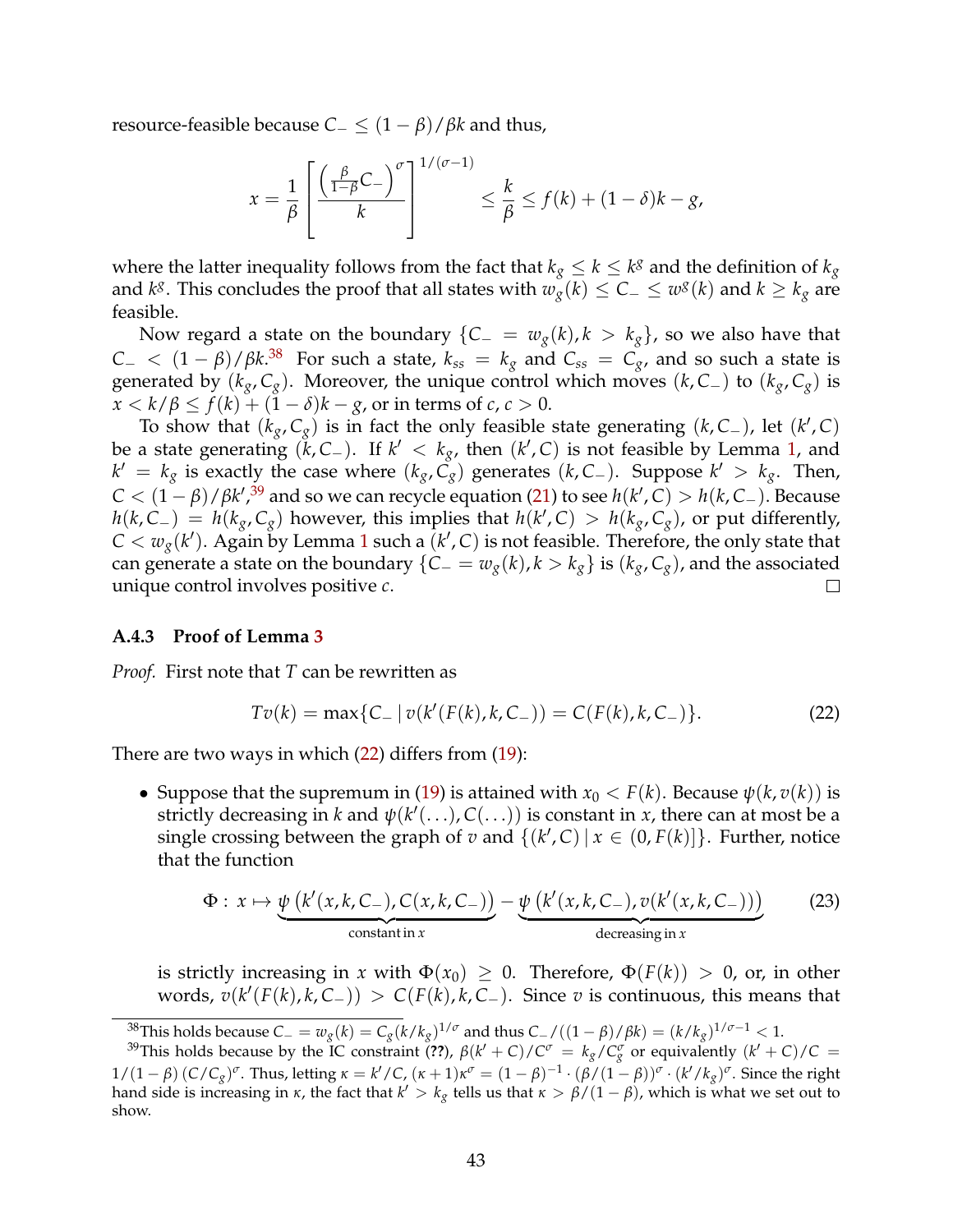*C* – can be increased without violating  $v(k') \ge C$  — a contradiction to *C* – attaining the supremum.

• Suppose that the supremum in [\(19\)](#page-38-2) is attained with  $x = F(k)$  but  $v(k'(F(k), k, C_{-})) >$ *C*(*F*(*k*), *k*, *C*−). Again, this means increasing *C*<sup>−</sup> does not violate the condition that  $v(k'(x, k, C_{-}))$  ≥  $C(x, k, C_{-})$ .

These two arguments prove that  $(22)$  is a valid way to write  $Tv(k)$ . Now pick a continuous, increasing function  $v : [k_g, \bar{k}] \to \mathbb{R}_+$  with  $\psi(k, v(k))$  strictly decreasing in *k* and  $v(k_g) = C_g$ ,  $v(k^g) = C^g$  and check the claimed properties in turn:

- $Tv(k_g) = C_g$  because  $k'(F(k_g), k_g, C_g) = k_g$  and  $C(F(k_g), k_g, C_g) = C_g$ . However,  $k'(F(k_g), k_g, C_{-})$  is strictly decreasing in  $C_{-}$  and so  $k'(F(k_g), k_g, C_{-}) < k_g$  for  $C_{-} >$  $C_g$  (for  $k < k_g$ ,  $v(k)$  is not even defined).
- Note that  $v(k'(F(k), k, C_{-})) = C(F(k), k, C_{-})$  has exactly one solution  $C^*(k)$  for  $C_{-}$ since *v*(*k*<sup> $\prime$ </sup>) is increasing in *k*<sup> $\prime$ </sup> but *k*<sup> $\prime$ </sup> is strictly decreasing in *C*− and *C* strictly increasing in *<sup>C</sup>*−. Also, it is easy to see that for *<sup>C</sup>*<sup>−</sup> <sup>&</sup>lt; *Cg*(*k*/(*βF*(*k*)))1/*<sup>σ</sup>* , *<sup>C</sup>*(*F*(*k*), *<sup>k</sup>*, *<sup>C</sup>*−) <sup>&</sup>lt;  $C_g$  and so  $v(k'(F(k), k, C_-)) > C(F(k), k, C_-)$ . Similarly, for  $C_-$  sufficiently high,  $k'=k_g$  but  $C>C_g$ .<sup>[40](#page-45-0)</sup>
- To show that  $Tv(k)$  is increasing note that  $\psi(k'(\ldots), C(\ldots)) = \beta^{-1}k/C^{\sigma}$  is strictly increasing in *k* and strictly decreasing in *C*−. Further, recall that

$$
k'(F(k),k,C_{-}) = F(k)\left(1 - C_{-}\left(\frac{\beta}{kF(k)^{\sigma-1}}\right)^{1/\sigma}\right)
$$

is strictly increasing in *k* and strictly decreasing in *C*−, and that *v* was such that  $\psi(k, v(k))$  is strictly decreasing in *k*. Then, the function

$$
\Psi : (k, -C_{-}) \mapsto \underbrace{\psi(k'(F(k), k, C_{-}), C(F(k), k, C_{-}))}_{\nearrow \text{in } k \text{ and } (-C_{-})} - \underbrace{\psi(k'(F(k), k, C_{-}), v(k'(F(k), k, C_{-})))}_{\searrow \text{in } k \text{ and } (-C_{-})}
$$

is strictly increasing in *k* and  $-C_$ . Because the  $\{\Psi = 0\}$  locus is exactly the graph of  $Tv(k)$ , it follows that  $Tv(k)$  is strictly increasing.

• Then, it also easily follows that  $Tv(k)$  is continuous because  $\Psi$  is strictly increasing and continuous, and has exactly one zero for each value of  $k \in [k_g, \bar{k}].^41$  $k \in [k_g, \bar{k}].^41$ 

<span id="page-45-0"></span> $^{40}C > C_g$  must hold if  $k' = k_g$ , and  $k > k_g$  because: From  $k > k_g$  it follows that  $k'(F(k), k, (1 − β)/βk) > k_g$ and  $C(F(k), k, (1 - \beta)/\beta k) > C_g$ . Since  $k'(\ldots)$  is decreasing in *C*−, it follows that  $C_>$   $(1 - \beta)/\beta k$  is necessary to achieve  $k' = k_g$ . Because  $C(\ldots)$  is increasing in  $C_{-}$ , it follows that  $C > C_g$ .<br><sup>41</sup>This is a fact that holds more generally: If  $f(x, y)$  is a strictly increasing two-dimensional function and

<span id="page-45-1"></span>for each *x* there exists a unique  $y^*(x)$  s.t.  $f(x, y^*(x)) = 0$ , then  $y^*(x)$  must be continuous in *x*.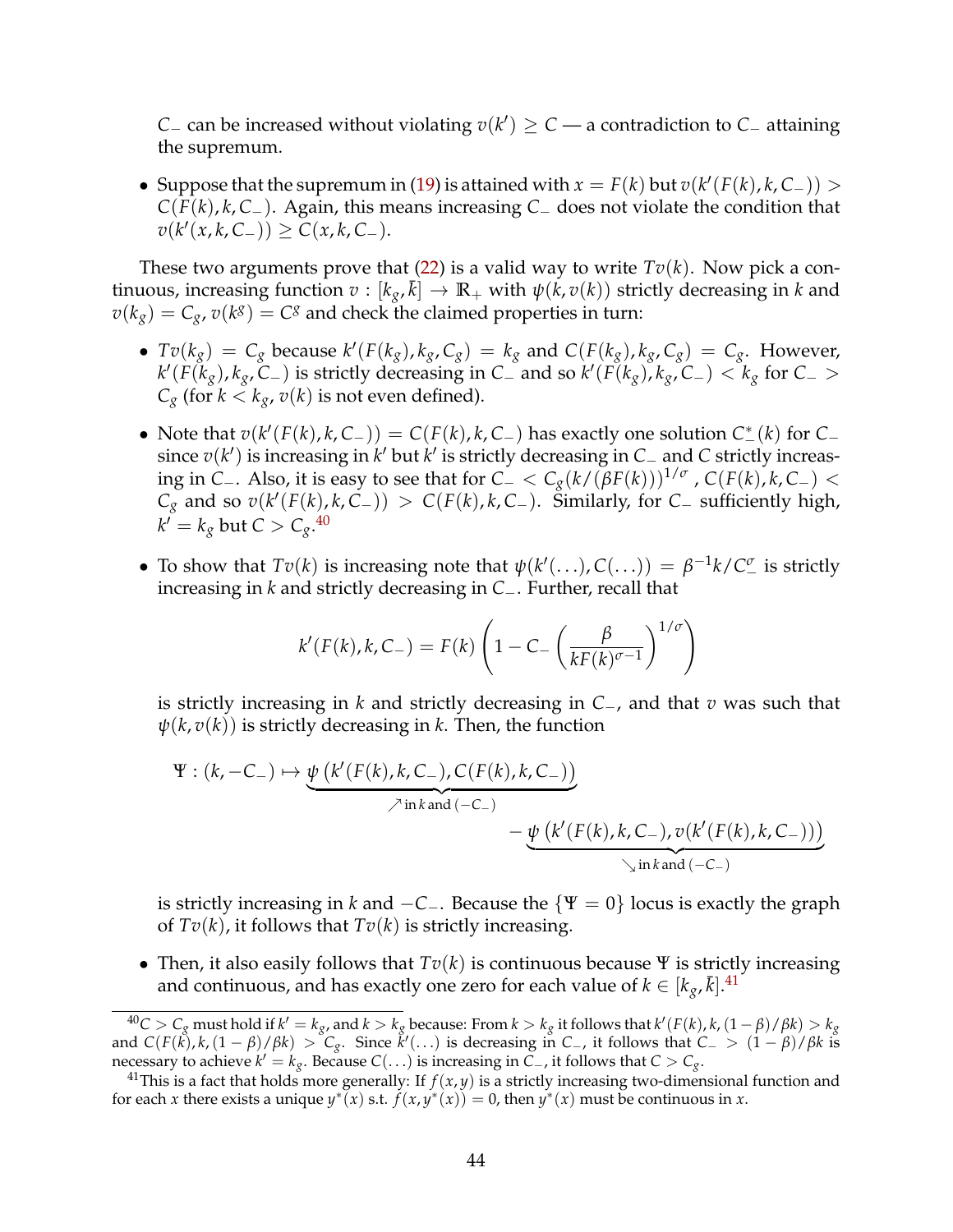• For  $\psi(k, Tv(k))$  decreasing in *k*, pick  $k_1 < k_2$ . Suppose  $\psi(k_1, Tv(k_1)) \leq \psi(k_2, Tv(k_2))$ . Since  $Tv(k)$  is strictly increasing, it follows that

$$
\frac{k_1}{Tv(k_1)^{\sigma}} - \frac{k_2}{Tv(k_2)^{\sigma}} < \underbrace{\frac{k_1}{Tv(k_1)^{\sigma}} + Tv(k_1)^{1-\sigma}}_{\psi(k_1, Tv(k_1))} - \underbrace{\frac{k_2}{Tv(k_2)^{\sigma}} - Tv(k_2)^{1-\sigma}}_{-\psi(k_2, Tv(k_2))} \leq 0,
$$

and so

<span id="page-46-2"></span>
$$
\psi(k'_1, C_1) = \beta^{-1} \frac{k_1}{T v(k_1)^{\sigma}} < \beta^{-1} \frac{k_2}{T v(k_2)^{\sigma}} = \psi(k'_2, C_2). \tag{24}
$$

This, however, implies that  $Tv(k_2)$  cannot have been optimal: Pick an alternative consumption level *C*<sub>2,−</sub> as *C*<sub>2,−</sub> =  $Tv(k_1)(k_2/k_1)^{1/\sigma}$ , which exceeds  $Tv(k_2)$  by [\(24\)](#page-46-2). Moreover, denoting by  $x_1$  the policy to take state  $(k_1, Tv(k_1))$  to state  $(k'_1, C_1)$ , pick  $x_1$ as alternative policy for  $(k_2, C_{2,-})$ . Note that  $x_1$  is feasible in state  $(k_2, C_{2,-})$  because  $x_1 \leq F(k_1) \leq F(k_2)$ . Since  $k_1/Tv(k_1)^\sigma = k_2/C_{2,-}^\sigma$  by construction, it follows that the state succeeding  $(k_2, C_{2,-})$  is  $(k'(x_1, k_2, C_{2,-})$ ,  $C(x_1, k_2, C_{2,-})) = (k'_1, C_1)$ , which lies on the graph of *v*. Hence  $Tv(k_2)$  cannot have been optimal and so  $\psi(k, Tv(k))$  is decreasing in *k*.

• Finally,  $Tv(k^g) = C^g$ . The reason for this is that one the one hand,  $k'(F(k^g), k^g, C^g) =$  $k^g$  and  $C(F(k^g), k^g, C^g) = C^g$ . On the other hand, because  $k'(\ldots)$  is decreasing and *C*(...) is increasing in *C*−, it follows that  $k'(F(k<sup>g</sup>), k<sup>g</sup>, C<sub>-</sub>) < k<sup>g</sup>$  but *C*(*F*( $k<sup>g</sup>$ ),  $k<sup>g</sup>, C<sub>-</sub>) >$ *C*<sup>*g*</sup> for *C*− > *C*<sup>*g*</sup>. Such a state can never lie on the graph of *v* given  $v(k^{g}) = C^{g}$  and its monotonicity.

#### <span id="page-46-0"></span>**A.4.4 Proof of Lemma [4](#page-39-2)**

*Proof.* Note that any state (*k*, *C*−) reaches the space {*C*− ≤ *v*(*k*)} in one step if and only if *C*<sup>−</sup> ≤ *Tv*(*k*) (provided that *v* satisfies the regularity properties in Lemma [3\)](#page-39-1). Thus, by iteration,  $Z^{(i)} = \{w^g(k) \leq C_− ≤ T^iw^g(k)\}$ . Because  $Z^{(i)} \supseteq Z^{(j)}$  for  $i ≥ j$ , it holds that  $T^{i}w^{g}(k) \geq T^{j}w^{g}(k).^{42}$  $T^{i}w^{g}(k) \geq T^{j}w^{g}(k).^{42}$  $T^{i}w^{g}(k) \geq T^{j}w^{g}(k).^{42}$ 

#### <span id="page-46-1"></span>**A.4.5 Proof of Lemma [5](#page-39-5)**

*Proof.* The existence of the limit  $\lim_{i\to\infty} T^i w^g(k)$  is straightforward for every *k* (monotone sequence, bounded above because for large values of *C*−,  $k'(F(k), k, C_{-}) < k_g$  for any *k*). By Lemma [2,](#page-38-1)  $\bar{w}$  must be weakly increasing,  $\bar{w}(k_g) = C_g$ ,  $\bar{w}(k^g) = C^g$ , and  $\psi(k, \bar{w}(k))$ must be weakly decreasing. Suppose that  $\bar{w}$  was not continuous. Then, there need to be two arbitrarily close values of *k*,  $k_1 < k_2$  with a gap between  $\bar{w}(k_1)$  and  $\bar{w}(k_2)$ . Be $k'(F(k_1), k_1, C_-)$  is decreasing in  $C_-\$  and  $C(F(k_1), k_1, C_-)$  is increasing in  $C_-\$ , the

<span id="page-46-3"></span><sup>&</sup>lt;sup>42</sup>A subtlety here is that  $Z^{(i)}$  ⊇  $Z^{(j)}$  only holds because states in the set  $\{C_ = w^g(k)\}\$ is "self-generating", that is, if a path hits the set  ${C_ = w_g(k)}$  after *j* steps, it can stay in that set forever. In particular, it can hit the set after *i*  $\geq$  *j* steps as well. This explains why  $Z^{(i)} \supseteq Z^{(j)}$ .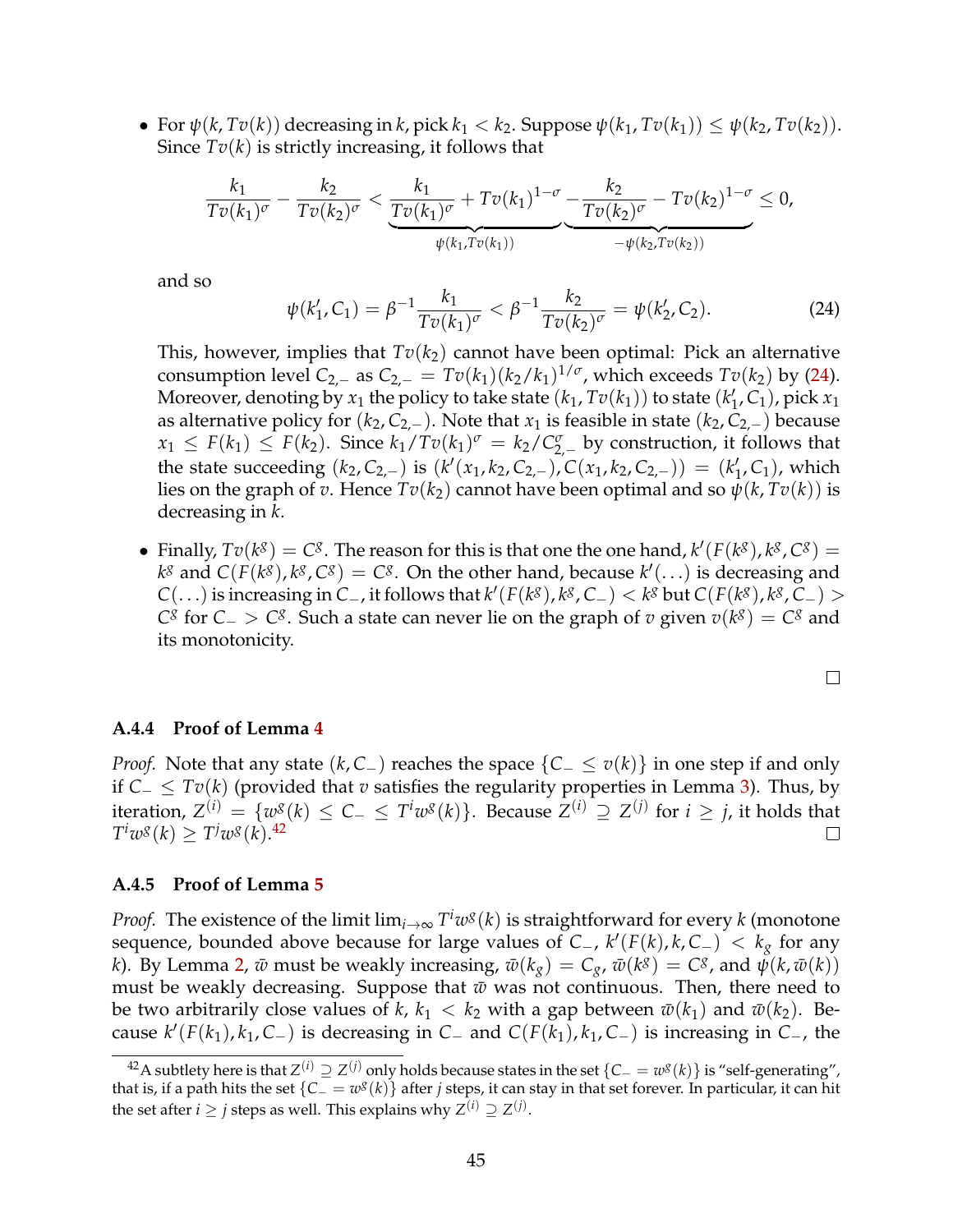fixed point property  $T\bar{w} = \bar{w}$  can only hold if  $\bar{w}$  were locally decreasing around state  $(k'(F(k_1), k_1, C^*(k_1)), C(F(k_1), k_1, C^*(k_1)),$  a contradiction. Therefore,  $\bar{w}$  is continuous.

Note that by the fixed point property,  $T\bar{w}(k) = \bar{w}(k)$ , from which it follows that  $c = 0$ , or in other words  $x = F(k)$ , is the only feasible policy for states with  $C_ = \bar{w}(k)$  (consider the representation of *T* in equation [\(22\)](#page-44-3) – this implies that  $v(k') < C$  for any  $c > 0$ , by a  $\Box$ similar logic as in [\(23\)](#page-44-4)).

#### <span id="page-47-0"></span>**A.4.6 Proof of Lemma [6](#page-39-4)**

*Proof.* Define *h* as before,  $h(k', C) \equiv k'/C^{\sigma}$ . Fix a state  $(k, C_{-})$  with  $C_{-} > \bar{w}(k)$ . First, consider the case  $C_-\geq (1-\beta)/\beta k$ . Note that such a path must have  $C_t>(1-\beta)/\beta k_{t+1}$ along the whole path unless  $k_{t+1} < k_g$ . This follows directly from  $C_t > \bar{w}(k_{t+1})$  (which must hold by construction of  $\bar{w}$ ) for  $k_{t+1} \leq k^g$ . If  $k_{t+1} > k^g$  it must be the case that  $k_{s+1} > k^g$  for all  $s < t$  as well.<sup>43</sup> But then, using  $x_t \leq F(k_t) < k_t/\beta$ ,

$$
\frac{k_{t+1}}{C_t} = \frac{x_t}{C_t} - 1 < \frac{k_t/\beta}{C_{t-1}} - 1 = \frac{\beta}{1-\beta}.
$$

We established that  $C_t > (1 - \beta)/\beta k_{t+1}$  along the whole path.

Thus,

$$
h(k_{t+1}, C_t) = \frac{k_{t+1}}{C_t^{\sigma}} = \frac{k_t}{C_{t-1}^{\sigma}} \underbrace{\frac{k_{t+1}}{\beta(k_{t+1} + C_t)}}_{< 1} < h(k_t, C_{t-1}).
$$

If  $h(k_{t+1}, C_t)$  converges to zero, then either  $k_{t+1} \to 0$  or  $C_t \to \infty$  (in which case  $k_{t+1} \to 0$ by the law of motion for capital and the fact that  $k_t \leq \bar{k}$ ). Such a path is not feasible because  $k_{t+1}$  $k_{t+1}$  $k_{t+1}$  drops below  $\tilde{k}$  in finite time (see proof of Lemma 1 for  $\tilde{k}$ ). Hence, suppose  $h(k_{t+1}, C_t) \rightarrow h > 0$ . Then,  $k_{t+1}/(\beta(k_{t+1} + C_t)) \rightarrow 1$ , so the path must approximate the steady state line described by  $C_ - = (1 - \beta)/\beta k$ . Because  $C_t > \bar{w}(k_{t+1})$  along the path,  $(k_{t+1}, C_t)$  must be converging to  $(k^g, C^g)$ .

Next we show that along this convergence,  $c_t$  can be zero. Suppose there were times with  $c_t > 0$ . Then, define a new path  $(\hat{k}_{t+1}, \hat{C}_t)$ , starting at the same initial state  $(k, C_-)$ 

- $\bullet$  if  $\psi(k', C) \geq \psi(k^g, C^g)$ , then the curve {(k'(*x*, *k*, *C*−), *C*(*x*, *k*, *C*−)), *x* > 0} (without resource constraint restriction) and the graph of  $\bar{w}$  intersect at a state with capital less than  $k^g$ . In particular, this implies that the intersection of  $\{(k'(x, k, C_{-}), C(x, k, C_{-})), x > 0\}$  and the steady state line  ${C = (1 - \beta)/\beta k}$  lies in the interior of  ${C \le \bar{w}(k)}$ . Therefore, if *C* were smaller than  $(1 - \beta)/\beta k^{\prime}$ , this would mean that  $C < \bar{w}(k')$  – a contradiction to  $C_{-} > \bar{w}(k)$  given the construction of  $\bar{w}$ .
- if  $\psi(k', C) = k/C_-^{\sigma} < \psi(k^g, C^g) = k^g/(C^g)^{\sigma}$ , then  $k' \leq F(k) C_- \left(\frac{\beta F(k)}{k}\right)$ *k*  $\int^{1/\sigma}$  <  $F(k^{g})$  –  $C^{g}$   $\left(\frac{\beta F(k^{g})}{k^{g}}\right)$ *kg*  $\bigg)^{1/\sigma} = k^g.$

<span id="page-47-1"></span><sup>&</sup>lt;sup>43</sup>The reason for this is that for any state (*k*, *C*−) with *k* ≤ *k<sup>g</sup>* and *C*− >  $\bar{w}(k)$  we have that  $k' \leq k^g$ :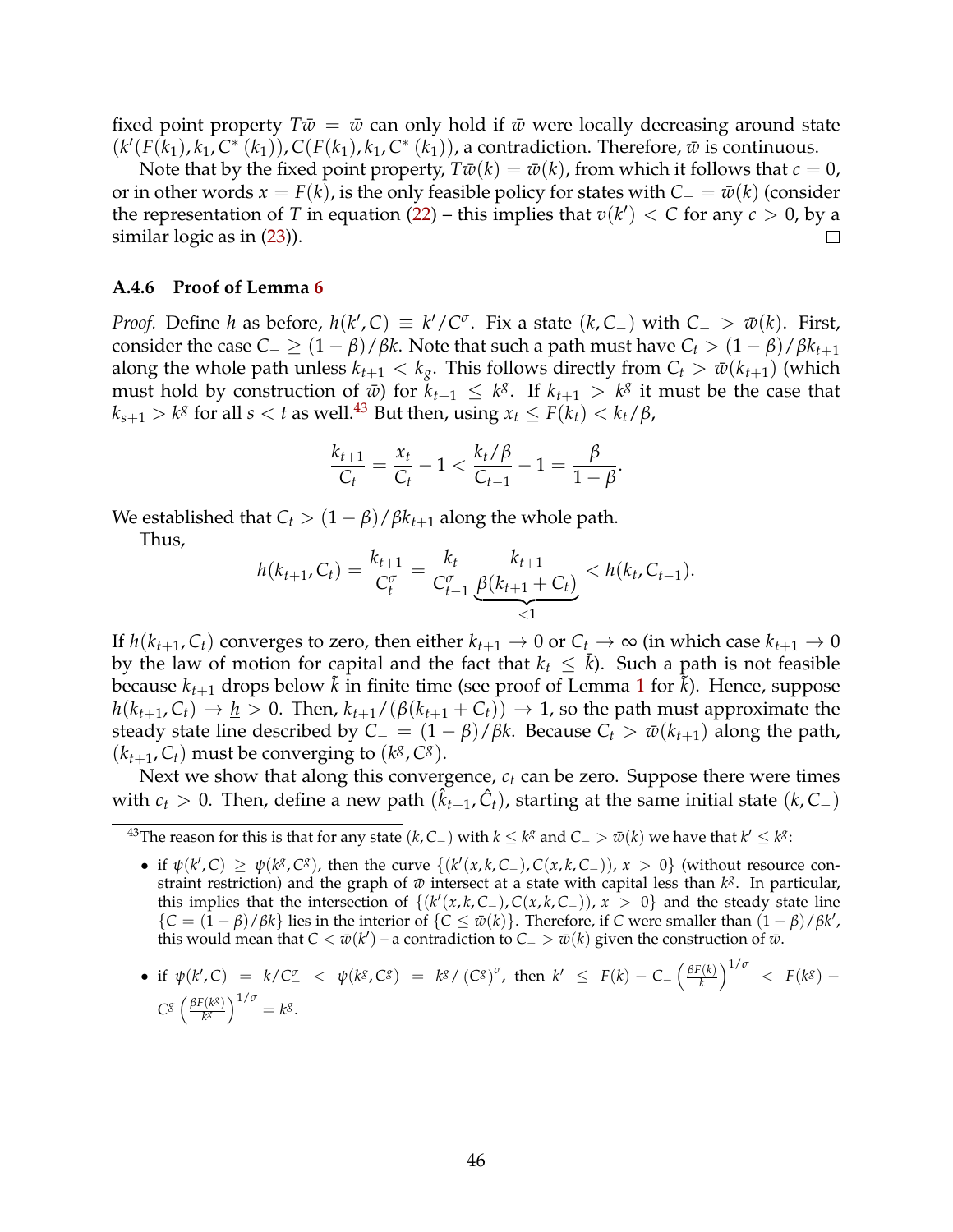but with controls  $c_t = 0$ . Observe that

$$
h(\hat{k}_{t+1}, \hat{C}_t) = \psi(\hat{k}_{t+1}, \hat{C}_t) - \hat{C}_t^{1-\sigma} = \beta^{-1} h(\hat{k}_t, \hat{C}_{t-1}) - h(\hat{k}_t, \hat{C}_{t-1})^{(\sigma-1)/\sigma} (\beta F(\hat{k}_t))^{-(\sigma-1)/\sigma}
$$

$$
\hat{k}_{t+1} = F(\hat{k}_t) - \left(\frac{\beta F(\hat{k}_t)}{h(\hat{k}_t, \hat{C}_{t-1})}\right)^{1/\sigma},
$$

where the first equation is increasing in  $h(\hat{k}_t, \hat{C}_{t-1})$  for the relevant parameters for which  $h(\hat{k}_{t+1}, \hat{C}_t) \geq 0$ , and similarly the second equation is increasing in  $F(\hat{k}_t)$  if  $\hat{k}_{t+1} \geq 0$ . By induction over *t*, if  $h(\hat{k}_t, \hat{C}_{t-1}) \geq h(k_t, C_{t-1})$  and  $\hat{k}_t \geq k_t$  (induction hypothesis), then, because  $F(\hat{k}_t) \geq x_t$ ,

$$
h(\hat{k}_{t+1}, \hat{C}_t) \ge \beta^{-1} h(k_t, C_{t-1}) - h(k_t, C_{t-1})^{(\sigma-1)/\sigma} (\beta x_t)^{-(\sigma-1)/\sigma} = h(k_{t+1}, C_t)
$$
  

$$
\hat{k}_{t+1} \ge F(k_t) - \left(\frac{\beta F(k_t)}{h(k_t, C_{t-1})}\right)^{1/\sigma},
$$

confirming that  $\hat{k}_t \geq k_t$  and  $h(\hat{k}_t, \hat{C}_{t-1}) \geq h(k_t, C_{t-1})$  for all  $t$ . Given that  $h(k_{t+1}, C_t) \rightarrow$  $\frac{h}{dt} > 0$ , either  $(\hat{k}_{t+1}, \hat{C}_t) \rightarrow (k^g, C^g)$  as well or  $(\hat{k}_{t+1}, \hat{C}_t)$  converges to some steady state between  $k_g$  and  $k^g$ . The latter cannot be because of  $C_t > \bar{w}(k_{t+1})$  along the path. But the former is precluded by Lemma [7](#page-39-3) below.

Now, consider the case *<sup>k</sup>* <sup>&</sup>gt; *<sup>k</sup><sup>g</sup>* and *<sup>C</sup>*<sup>−</sup> <sup>&</sup>lt; (<sup>1</sup> <sup>−</sup> *<sup>β</sup>*)/*βk*. If the succeeding state is above the steady state line,  $C \geq (1 - \beta)/\beta k'$ , the case above applies. Hence, suppose the path stayed below the steady state line forever, i.e.  $C_t < (1 - \beta)/\beta k_{t+1}$  for all *t*. In that case,

$$
h(k_{t+1}, C_t) = \frac{k_{t+1}}{C_t^{\sigma}} = \frac{k_t}{C_{t-1}^{\sigma}} \underbrace{\frac{k_{t+1}}{\beta(k_{t+1} + C_t)}}_{>1} > h(k_t, C_{t-1}).
$$

Note that  $h(k_{t+1}, C_t)$  is bounded from above, for example by  $h(k_g, C_g)$  (because all states below the steady state line with *h* equal to  $h(k_g, C_g)$  are below the graph of  $w^g$  and thus below  $\bar{w}$  as well). So,  $h(k_{t+1}, C_t)$  converges and  $k_{t+1}/(\beta(k_{t+1} + C_t)) \rightarrow 1$ . The state approximates the steady state line. Because the only feasible steady state with below the steady state line but above the graph of  $\bar{w}$  is ( $k^g$ ,  $C^g$ ) it follows that ( $k_{t+1}$ ,  $C_t$ )  $\rightarrow$  ( $k^g$ ,  $C^g$ ).

Following the same steps as before, it can be shown that without loss of generality, controls *ct* can be taken to be zero along the path. By Lemma [7](#page-39-3) below this is a contradiction.  $\Box$ 

#### <span id="page-48-0"></span>**A.4.7 Proof of Lemma [7](#page-39-3)**

*Proof.* We prove each of the results in turn.

(a) Notice that  $c = 0$  takes any state on the graph of  $\bar{w}$  to another state on the graph of  $\bar{w}$  (because  $T\bar{w} = \bar{w}$ ). Suppose  $k_0 < k^g$  (the case  $k_0 > k^g$  is analogous). Then, no future capital stock  $k_{t+1}$  can exceed  $k^g$ . Because if it did, there would have to be a capital stock  $k \in (k_g, k^g)$  with  $k'(F(k), k, C^*(k)) = k^g$ , by continuity of  $k \mapsto$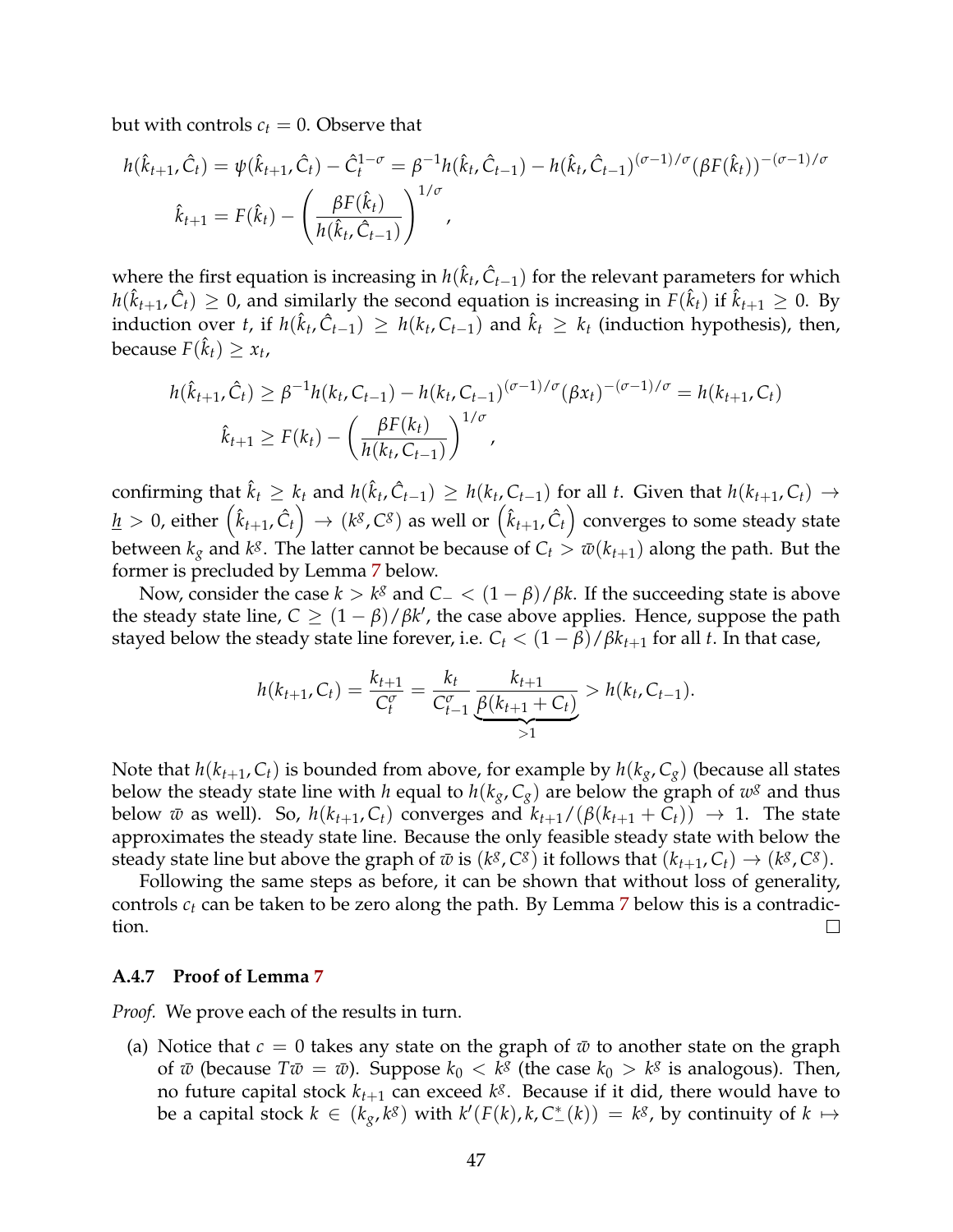$k'(F(k), k, C^*(k))$ . But this is impossible by definition of  $k^g$ .<sup>[44](#page-49-0)</sup> Thus, along the path,  $C_t$  >  $(1 - \beta)/\beta k_{t+1}$  and so  $h(k_{t+1}, C_t)$  is decreasing. As  $h(k_g, C_g)$  >  $h(k, \bar{w}(k))$  for all  $k > k_g$ , <sup>[45](#page-49-1)</sup> this means  $(k_{t+1}, C_t) \rightarrow (k^g, C^g)$ .

(b) For simplicity, focus on the case  $k_0 < k^g$ . Again, the case  $k_0 > k^g$  is completely analogous. Suppose  $(k_{t+1}, C_t)$  was converging to  $(k^g, C^g)$ . Note that at  $k^g$ ,  $F(k)/k$  is decreasing<sup>46</sup>. Thus, there exists a time  $T > 0$  for which the capital stock  $k<sub>T</sub>$  is sufficiently close to  $k^g$  that  $F(k)/k$  is decreasing for all  $k$  in a neighborhood of  $k^g$  which includes  $\{k_t\}_{t\geq T}$ . Let  $(\hat{k}_{t+1}, \hat{C}_t)$  denote the path with  $c_t = 0$ , starting from  $(k_T, \bar{w}(k_T))$ . Observe that both  $(k_{t+1}, C_t)$  and  $(\hat{k}_{t+1}, \hat{C}_t)$  have controls  $c_t = 0$  here, unlike in the proof of Lemma [6.](#page-39-4) Denote the zero-control laws of motion for capital and capitalists' consumption by  $L_k(k, C_-\) \equiv k'(F(k), k, C_-\)$  and  $L_C(k, C_-\) \equiv C(F(k), k, C_-\)$ . Since  $F(k)/k$  is locally decreasing, it follows that  $dL_k/dk > 0$ ,  $dL_k/dC − 0$  and  $dL_C/dk < 0$ ,  $dL_C/dC$  > 0. This implies that because  $C_{T-1} > \bar{w}(k_T)$  (which must hold or else *C*− ≤  $\bar{w}(k)$  by construction of  $\bar{w}$ ), *C<sub>t</sub>* >  $\hat{C}_t$  and  $k_{t+1} > \hat{k}_{t+1}$  for all  $t \geq T$ . Moreover, borrowing from equation [\(21\)](#page-43-2), we know that

$$
h(k_{t+1}, C_t) = h(k_t, C_{t-1}) \left( \frac{1}{\beta} - \left( \frac{1}{h(k_t, C_{t-1})} \right)^{1/\sigma} \frac{1}{(\beta F(k_t))^{1-1/\sigma}} \right),
$$

which implies that by induction  $h(k_{t+1}, C_t) \leq h(\hat{k}_{t+1}, \hat{C}_t)$ , that is,

$$
\log h(k_{t+T}, C_{t+T-1})
$$
\n
$$
= \log h(k_{T}, C_{T-1}) + \sum_{s=0}^{t-1} \log \left( \frac{1}{\beta} - \left( \frac{1}{h(k_{T+s}, C_{T+s-1})} \right)^{1/\sigma} \frac{1}{(\beta F(k_{T+s}))^{1-1/\sigma}} \right)
$$
\n
$$
\leq \log h(k_{T}, C_{T-1}) + \sum_{s=0}^{t-1} \log \left( \frac{1}{\beta} - \left( \frac{1}{h(\hat{k}_{T+s}, \hat{C}_{T+s-1})} \right)^{1/\sigma} \frac{1}{(\beta F(\hat{k}_{T+s}))^{1-1/\sigma}} \right)
$$
\n
$$
= \log h(\hat{k}_{t+T}, \hat{C}_{t+T-1}) + \log h(k_{T}, C_{T-1}) - \log h(\hat{k}_{T}, \hat{C}_{T-1}).
$$

As  $t \to \infty$ , this equation yields

$$
\log h(k^{g}, C^{g}) \leq \log h(k^{g}, C^{g}) + \underbrace{\log h(k_{T}, C_{T-1}) - \log h(\hat{k}_{T}, \hat{C}_{T-1})}_{=-k_{T}(\hat{C}_{T-1}^{-\sigma} - C_{T-1}^{-\sigma}) < 0}.
$$

which is a contradiction. Therefore,  $(k_{t+1}, C_t) \nrightarrow (k^g, C^g)$ .

 $\Box$ 

<span id="page-49-0"></span><sup>&</sup>lt;sup>44</sup>By definition of  $k^g$ ,  $F(k^g) = k^g + C^g$ , and so,  $F(k) < k^g + C^g$  for  $k < k^g$ .

<span id="page-49-1"></span><sup>&</sup>lt;sup>45</sup>Note that  $\bar{w}(k) > w_g(k)$  and  $h(k, w_g(k)) = const$ , see Lemmas [1](#page-38-0) and [2](#page-38-1) above.

<span id="page-49-2"></span> $^{46}$ This holds because  $\overline{F}'(k^g) < 1/\beta$  and  $F(k^g) = 1/\beta k^g$ .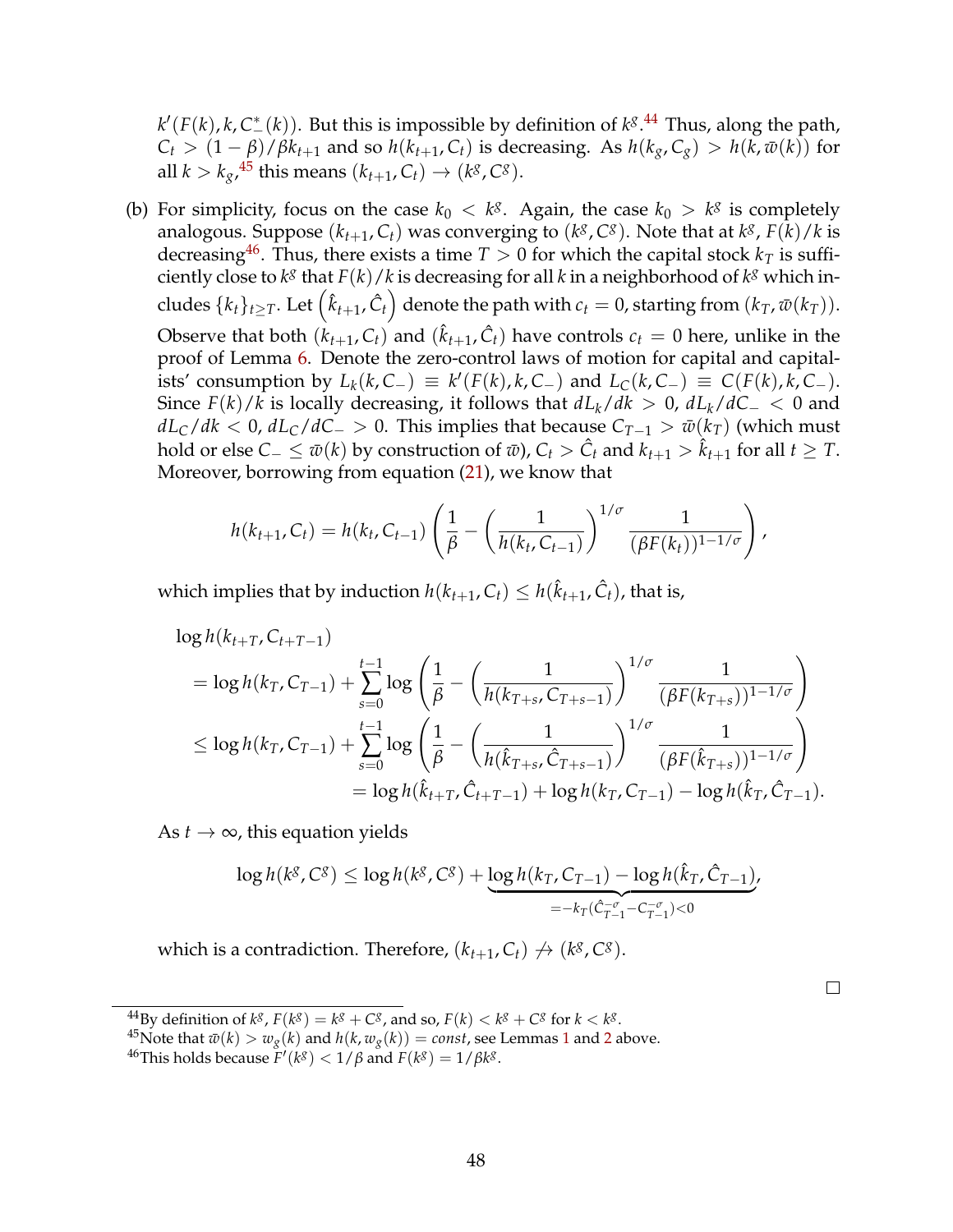# **B Numerical Method**

To solve the Bellman equation we must first compute the set *A*. As is standard, in practice, especially when  $\sigma > 1$ , we must restrict the range of capital to a closed interval  $[\underline{k}, \overline{k}]$  with *k* > 0 to avoid *k* = 0. This leads us to seek a subset  $A^{\underline{k}}$  ⊂ *A*. We compute this set numerically as follows.

Start with the set  $A_0$  defined by  $C_-=\frac{1-\beta}{\beta}k$  and  $k\in[\underline{k},\bar{k}].$  This set is self generating and thus  $A_0$  ⊂  $A^{\underline{k}}$ . We define an operator that finds all points ( $k$ ,  $C$ <sub>−</sub>) for which one can find *c*, *K'*, *C* satisfying the constraints of the Bellman equation and  $(k', C) \in A_0$ . This gives a set  $A_1$  with  $A_0 \subset A_1$ . Iterating on this procedure we obtain  $A_0, A_1, A_2 \ldots$  and we stop when the sets do not grow much.

We then solve the Bellman equation by value function iteration. We start with a guess for  $V_0$  that uses a feasible policy to evaluate utility. This ensures that our guess is below the true value function. Iterating on the Bellman equation then leads to a monotone sequence  $V_0, V_1, \ldots$  and we stop when iteration *n* yields a  $V_n$  that is sufficiently close to *Vn*−1. Our procedure uses a grid that is defined on a transformation of (*k*, *C*−) that maps *A* into a rectangle. We linearly interpolate between grid points.

The code was programmed in Matlab and executed with parallel 'parfor' commands, to improve speed and allow denser grids, on a cluster of 64-128 workers. Grid density was adjusted until no noticeable difference in the optimal paths were observed.

# **C Proof of Proposition [4](#page-17-3)**

The problem in continuous time is

$$
\max \int_0^\infty e^{-\rho t} \left( u(c_t) + \gamma U(C_t) \right) dt
$$
\n
$$
\text{s.t. } c_t + C_t + g + k_t = f(k_t) - \delta k_t
$$
\n
$$
\dot{C}_t = \frac{C_t}{\sigma} \left( \frac{f(k_t)}{k_t} - \delta - \frac{c_t}{k_t} - \rho \right).
$$

Let  $p_t$  and  $q_t$  denote the costates corresponding respectively to the states  $k_t$  and  $C_t$ . The FOCs are,

$$
u'_t = p_t c_t + q_t \frac{1}{\sigma} \frac{C_t}{k_t}
$$
  
\n
$$
\dot{p}_t = \rho p_t - p_t (f'(k_t) - \delta) + q_t \frac{\dot{C}_t}{k_t} - q_t \frac{C_t}{k_t} (f'(k_t) - \delta)
$$
  
\n
$$
\dot{q}_t = \rho q_t - \gamma U'(C_t) - q_t \frac{1}{\sigma} \left( \frac{f(k_t)}{k_t} - \delta - \frac{c_t}{k_t} - \rho \right).
$$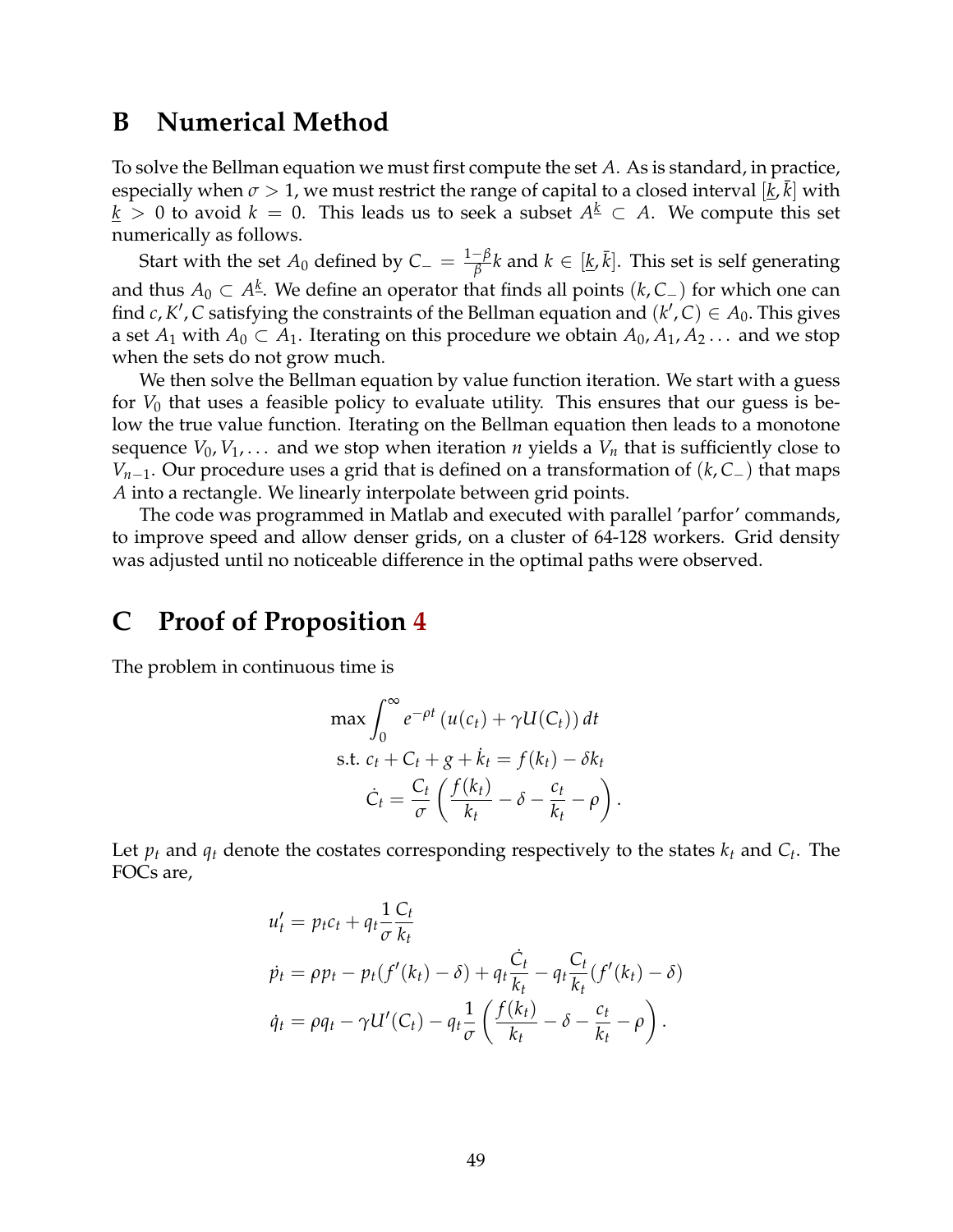In addition to the FOCs, we require the two transversality conditions to hold,

$$
\lim_{t \to \infty} e^{-\rho t} q_t C_t = 0 \quad \text{and} \quad \lim_{t \to \infty} e^{-\rho t} p_t k_t = 0. \tag{25}
$$

Denote the 4-dimensional state of this dynamic system by  $x_t$  and its unique positive steady state (the zero-tax steady state) by  $x^* = (k^*, C^*, p^*, q^*)$ . The linearized system is,

<span id="page-51-0"></span>
$$
\dot{x}_t = J(x_t - x^*),\tag{26}
$$

where the  $4 \times 4$  matrix *J* can be written as

$$
J = \left( \begin{array}{cc} A & B \\ C & \rho I - A' \end{array} \right),
$$

with  $2 \times 2$  matrices

$$
A = \begin{pmatrix} \rho + z & -1 - z/\rho \\ \rho z/\sigma & -z/\sigma \end{pmatrix},
$$
  
\n
$$
B = \begin{pmatrix} -1/u'' & -\rho/(\sigma u'') \\ -\rho/(\sigma u'') & -\rho^2/(\sigma^2 u'') \end{pmatrix} = B'
$$
  
\n
$$
C = \begin{pmatrix} z^2 u'' + \rho q^* (1 - 1/\sigma) f'' - \gamma U' f'' & -z q/(\sigma k^*) \\ -z q/(\sigma k^*) & z^2 u''/\rho^2 \end{pmatrix} = C',
$$

where  $z \equiv \rho q^*/(\sigma k^* u'')$ . Despite *J*'s somewhat cumbersome form, its determinant simplifies to

<span id="page-51-2"></span>
$$
\det J = (1 - \sigma) \underbrace{\frac{f''u'}{u''}}_{>0} \underbrace{\rho^2}_{\sigma^2'},
$$
 (27)

its characteristic polynomial is, det( $J - \lambda I$ ) =  $\lambda^4 - c_1 \lambda^3 + c_2 \lambda^2 - c_3 \lambda + c_4$ , with  $c_1$  =  ${\rm trace}(J) = 2\rho$ ,  $c_2 = \rho^2 + \rho z (1 - \sigma) / \sigma - f'' u' / u''$ ,  $c_3 = \rho (c_2 - \rho^2) = \rho^2 z (1 - \sigma) / \sigma - f'' u'' / u''$  $\rho f'' u'/u'', c_4 = \det J$ , and that its eigenvalues can be written as,

<span id="page-51-1"></span>
$$
\lambda_{1-4} = \frac{\rho}{2} \pm \left[ \left( \frac{\rho}{2} \right)^2 - \frac{\delta}{2} \pm \frac{1}{2} \left( \delta^2 - 4 \det J \right)^{1/2} \right]^{1/2},\tag{28}
$$

with  $\delta = c_2 - \rho^2 = \rho z (1 - \sigma) / \sigma - f'' u' / u''$ . Substituting in the formulas of *z* and  $q^*$ ,  $\delta$  can also be written as,

<span id="page-51-3"></span>
$$
\delta = \frac{\rho}{\sigma} \frac{u' - \gamma U'}{u''k^*} - \frac{f''u'}{u''}.
$$
\n(29)

In the remainder, let eigenvalues be numbered as follows:  $\lambda_1$  has  $++$ ,  $\lambda_2$  has  $+-$ ,  $\lambda_3$  has  $-+$ , and *λ*<sub>4</sub> has  $-$ . For convenience, define *γ*<sup>∗</sup> by *γ*<sup>∗</sup> = *u'* /*U'*.

Note that in general, a solution  $x_t$  to the linearized FOCs  $(26)$  can load on all four eigenvalues. However, taking the two transversality conditions into account, restricts the system to only load on eigenvalues with  $\text{Re}(\lambda_i) \leq \rho/2$ . In Lemma [12](#page-52-0) below, we show that this means the solution loads on eigenvalues  $\lambda_3$  and  $\lambda_4$ . Let Q be an invertible matrix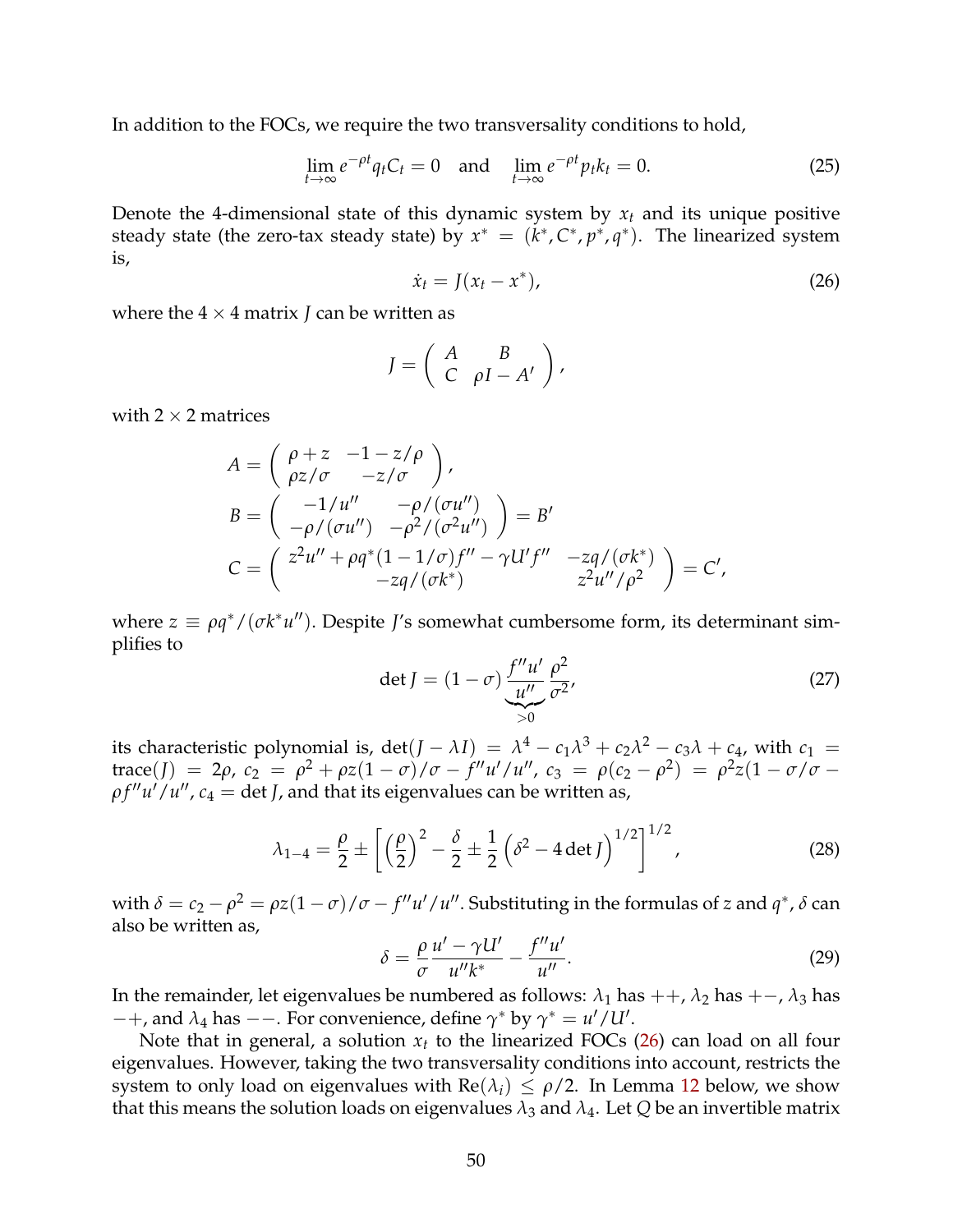such that  $QJQ^{-1} = \text{diag}(\lambda_1, \ldots, \lambda_4)$ . Write

$$
Q=\left(\begin{array}{cc}Q_{11}&Q_{12}\\Q_{21}&Q_{22}\end{array}\right).
$$

Thus, the initial values for the two multipliers,  $p_0$  and  $q_0$ , need to satisfy

$$
Q_{11}\left(\begin{array}{c}k_0\\C_0\end{array}\right)+Q_{12}\left(\begin{array}{c}p_0\\q_0\end{array}\right)=0.
$$

This completely specifies the trajectory of state  $x_t$  in the linearized system.

The following lemma proves properties about *J*'s eigenvalues {*λi*}, in particular about  $\lambda_3$  and  $\lambda_4$ , which are the relevant eigenvalues for the local dynamics of the state.

<span id="page-52-0"></span>**Lemma 12.** *The eigenvalues in [\(28\)](#page-51-1) can be shown to satisfy the following properties.*

*(a) It is always the case that*

$$
Re\lambda_1 \ge Re\lambda_2 \ge \rho/2 \ge Re\lambda_4 \ge Re\lambda_3.
$$

*(b) If*  $\sigma > 1$ *, then* det  $J < 0$ *, implying that* 

<span id="page-52-2"></span>
$$
Re\lambda_1 = \lambda_1 > \rho > Re\lambda_2 \ge \rho/2 \ge Re\lambda_4 > 0 > \lambda_3 = Re\lambda_3. \tag{30}
$$

*In particular, there is a exactly one negative eigenvalue. The system is saddle-path stable.*

*(c) If*  $\sigma$  < 1 *and*  $\gamma \leq \gamma^*$ *, then* det *J* > 0 *and*  $\delta$  < 0*, implying that* 

<span id="page-52-3"></span>
$$
Re\lambda_1, Re\lambda_2 > \rho > 0 > Re\lambda_4, Re\lambda_3. \tag{31}
$$

*In particular, there exist exactly two eigenvalues with negative real part. The system is locally stable.*

*(d)* If  $\sigma$  < 1 and  $\gamma$  >  $\gamma^*$ , the system may either be locally stable, or locally unstable (all *eigenvalues having positive real parts).*

*Proof.* We follow the convention that the square root of a complex number *a* is defined as the *unique* number *b* that satisfies  $b^2 = a$  and has nonnegative real part (if  $Re(b) = 0$  we also require  $Im(b) > 0$ ). Hence, the set of all square roots of *a* is given by  $\{\pm b\}$ . We prove the results in turn.

(a) First, observe the following fact: Given a real number *x* and a complex number *b* with nonnegative real part, it holds that Re  $(\sqrt{x+b}) \geq$  Re  $(\sqrt{x-b})$ .<sup>[47](#page-52-1)</sup> From

<span id="page-52-1"></span><sup>&</sup>lt;sup>47</sup>To prove this, let  $\bar{b}$  denote the complex conjugate of *b* and note that Re  $(\sqrt{x+b})$  is monotonic in the real number *x*. Then, Re  $(\sqrt{x+b})$  = Re  $(\sqrt{x+\overline{b}})$  = Re  $(\sqrt{x-b+(b+b)})$  $\left(\sqrt{x-b}\right)$  where  $\bar{b} + b = 2\text{Re}(b) \ge 0$  and monotonicity are used.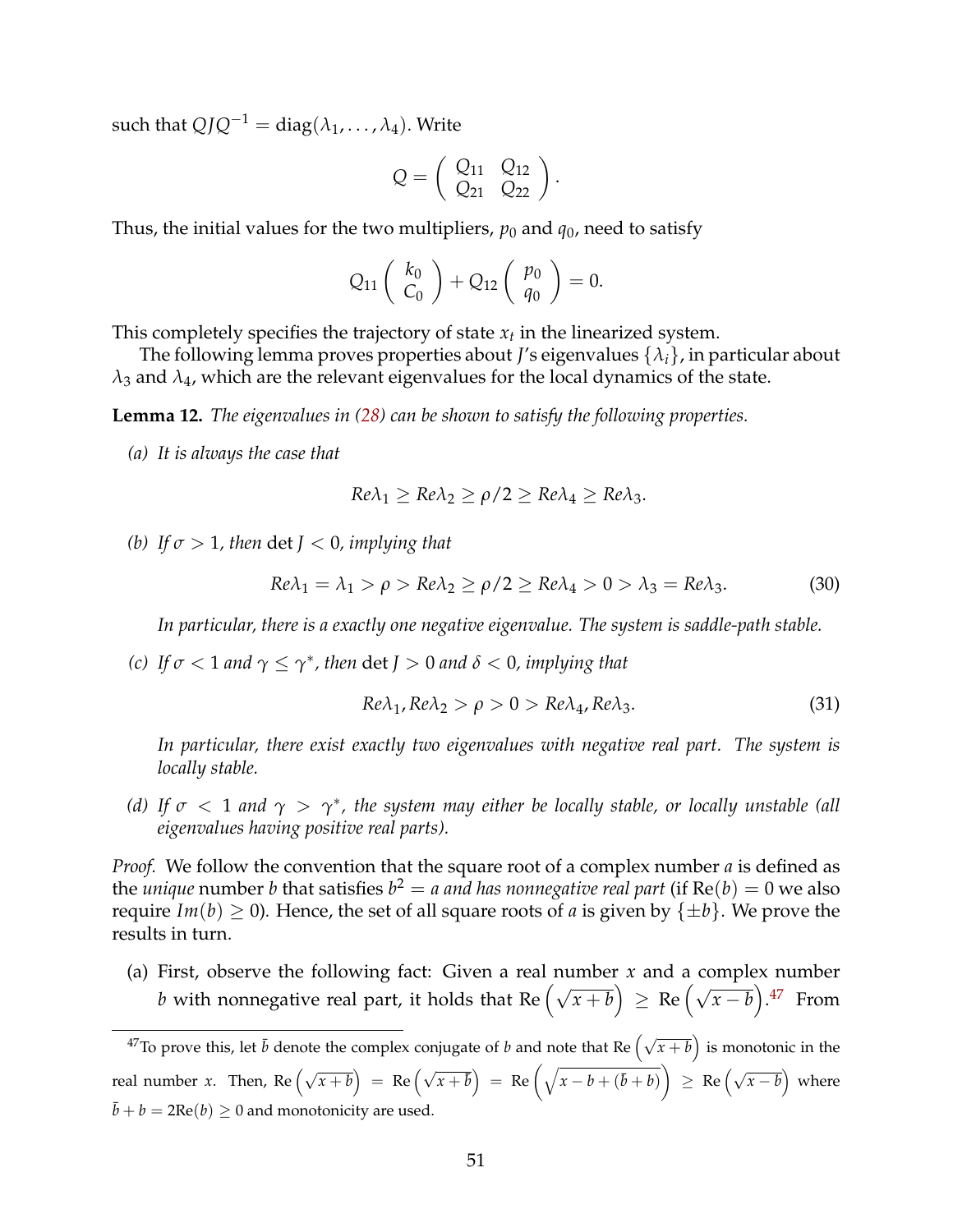there, it is straightforward to see that  $\text{Re}\lambda_1 \geq \text{Re}\lambda_2$  and  $\text{Re}\lambda_4 \geq \text{Re}\lambda_3$ . Finally  $\text{Re}\lambda_2 \geq \rho/2 \geq \text{Re}\lambda_4$  holds according to our convention of square roots having nonnegative real parts.

(b) The negativity of det *J* follows immediately from [\(27\)](#page-51-2). This implies

$$
-\frac{\delta}{2} + \frac{1}{2} (\delta^2 - 4 \det J)^{1/2} > 0 > -\frac{\delta}{2} - \frac{1}{2} (\delta^2 - 4 \det J)^{1/2},
$$

and so [\(30\)](#page-52-2) holds, using monotonicity of  $\text{Re}\sqrt{x}$  for real numbers *x*.

- (c) The signs of det *J* and *δ* follow immediately from [\(27\)](#page-51-2) and [\(29\)](#page-51-3). In this case,  $-\delta/2 \pm \delta/2$  $1/2$ Re  $(\delta^2 - 4 \det J)^{1/2} > 0$  proving [\(31\)](#page-52-3).
- (d) This is a simple consequence of the fact that if det  $J > 0$ , then either  $-\delta/2 \pm 1/2$ Re  $\left(\delta^2 - 4 \det J\right)^{1/2} > 0$ , or  $-\delta/2 \pm 1/2$ Re  $\left(\delta^2 - 4 \det J\right)^{1/2} < 0$ , where under the latter condition the system is locally unstable.  $\Box$

### **D Proof of Proposition [5](#page-19-0)**

First, we define the following object,

$$
\omega_{\tau} = \frac{dW_{\tau}}{dk_{\tau+1}} = \sum_{\tau' \geq \tau+1} \beta^{\tau'-\tau} u'(c_{\tau'})(F'(k_{\tau'}) - R_{\tau'}) \left( \prod_{s=\tau+1}^{\tau'-1} S_{I,s} R_s \right),
$$

which corresponds to the welfare response, measured in units of period *τ* utility, of a change in savings by an infinitesimal unit between periods  $\tau$  and  $\tau + 1$ . Now consider the effect of a one-time change in the capital tax, effectively changing  $R_t$  to  $R_t + dR$  in period *t*. This has three types of effects on total welfare: It changes savings behavior in all periods  $\tau < t$  through the effect of  $R_t$  on  $S_{\tau}$ . It changes capitalists' income in period *t* through the effect of  $R_t$  on  $R_t k_t$ . And finally it changes workers' income in period *t* directly through the effect of  $R_t$  on  $F(k_t) - R_t k_t$ . Summing up these three effects, one obtains a total effect of

$$
dW = \sum_{\tau=0}^{t-1} \beta^{\tau-t} \omega_{\tau}
$$
  
change in savings in period  $\tau < t$   

$$
+ \omega_t \underbrace{S_{\tau,R_t} dR}_{change in savings in period t} - u'(c_t) \underbrace{k_t dR}_{change in workers' income in period t}.
$$

The total effect needs to net out to zero along the optimal path, that is,

<span id="page-53-0"></span>
$$
\omega_t S_{I,t} - u'(c_t) = -\frac{1}{k_t} \sum_{\tau=0}^{t-1} \beta^{\tau-t} \omega_\tau S_{\tau,R_t}.
$$
 (32)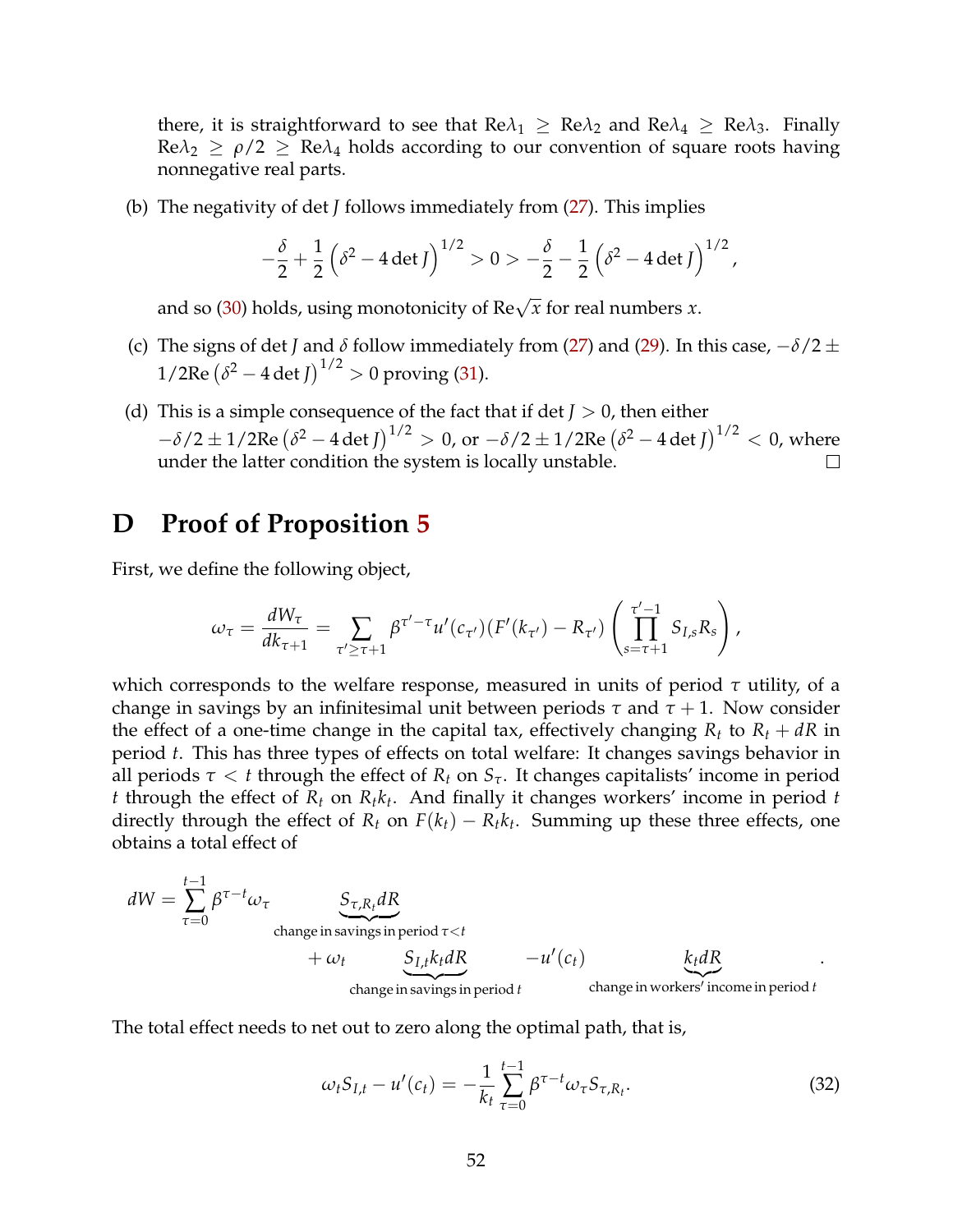Note that by optimization over the initial interest rate  $R_0$ , we find the condition

<span id="page-54-0"></span>
$$
\omega_0 S_{I,0} - u'(c_0) k_0 = 0. \tag{33}
$$

Due to the recursive nature of [\(32\)](#page-53-0), if  $\omega_{\tau} > 0$  for  $\tau < t$ , then

$$
\omega_t S_{I,t} - u'(c_t) = -\frac{1}{k_t} \sum_{\tau=0}^{t-1} \beta^{\tau-t} \underbrace{\omega_{\tau}}_{>0} \underbrace{S_{\tau,R_t}}_{\leq 0} \geq 0.
$$

In particular, using the initial condition [\(33\)](#page-54-0), this proves by induction that

<span id="page-54-2"></span>
$$
\omega_t S_{I,t} - u'(c_t) \ge 0 \quad \text{for all } t > 0. \tag{34}
$$

Now suppose the economy were converging to the zero tax steady state, that is,  $\Delta_t \equiv$  $F'(k_t) - R_t \to 0$ ,  $c_t \to c > 0$ , and  $S_{I,t}R_t \to S_I R > 0$ . In that case, for large  $\tau$ , we can approximate  $\omega_{\tau}$  by

$$
\tilde{\omega}_{\tau} = \beta u'(c) \sum_{\tau' \geq \tau+1} \Delta_{\tau'} (\beta S_I R)^{\tau' - (\tau+1)}.
$$

Note that we did not approximate  $\Delta_{\tau}$  to zero, but only quantities with a nonzero limit. Lemma [13](#page-54-1) below proves that because  $\tilde{\omega}_\tau$  exists for all  $\tau$ , and  $\Delta_{\tau'} \to 0$  it must be that  $\tilde{\omega}_{\tau} \to 0$  and so  $\omega_{\tau} \to 0$ . Observe, however, that  $\omega_{\tau'} \ge u'(c)$  for sufficiently large  $\tau'$  by [\(34\)](#page-54-2) and the assumed convergence to the zero tax steady state. This is a contradiction. Thus the economy cannot converge to the zero tax steady state.

<span id="page-54-1"></span>**Lemma 13.** Let  $\Delta_t \to 0$  be a real-valued sequence. Define  $x_T \equiv \sum_{t>T} \Delta_t b^{t-T}$  for  $b > 0$  and *assume*  $x_T$  *exists for all T. Then,*  $x_T \rightarrow 0$  *as*  $T \rightarrow \infty$ *.* 

*Proof.* We distinguish three cases.

- Case 1:  $b < 1$ . In that case, for any  $\epsilon > 0$  we can find  $T > 0$  such that  $|\Delta_t| < \epsilon(1 b)$ for all *t*  $\geq$  *T*. But this implies that  $|x_{T'}| < \epsilon$  for all *T'*  $\geq$  *T*, establishing the result.
- Case 2:  $b > 1$ . By the recursive nature of  $x_T$  we can express it as

$$
x_{T+k} = x_T b^{-k} - \sum_{\ell=0}^k \Delta_{T+k-\ell} b^{-\ell}.
$$

Here,  $x_Tb^{-k}$  → 0 as  $k \to \infty$ , so the first term vanishes. Write the absolute value of the second term as,

$$
\frac{\left|\sum_{\ell=0}^{[k/2]} \Delta_{T+k-\ell} b^{-\ell}\right|}{\leq b/(b-1)\max_{s\geq T+k-[k/2]}|\Delta_s|} + \frac{\left|\sum_{\ell= [k/2]+1}^{k} \Delta_{T+k-\ell} b^{-\ell}\right|}{\leq (\max_{s\geq T}|\Delta_s|) b^{-\lfloor k/2\rfloor}/(b-1)}
$$

which therefore converges to zero as well.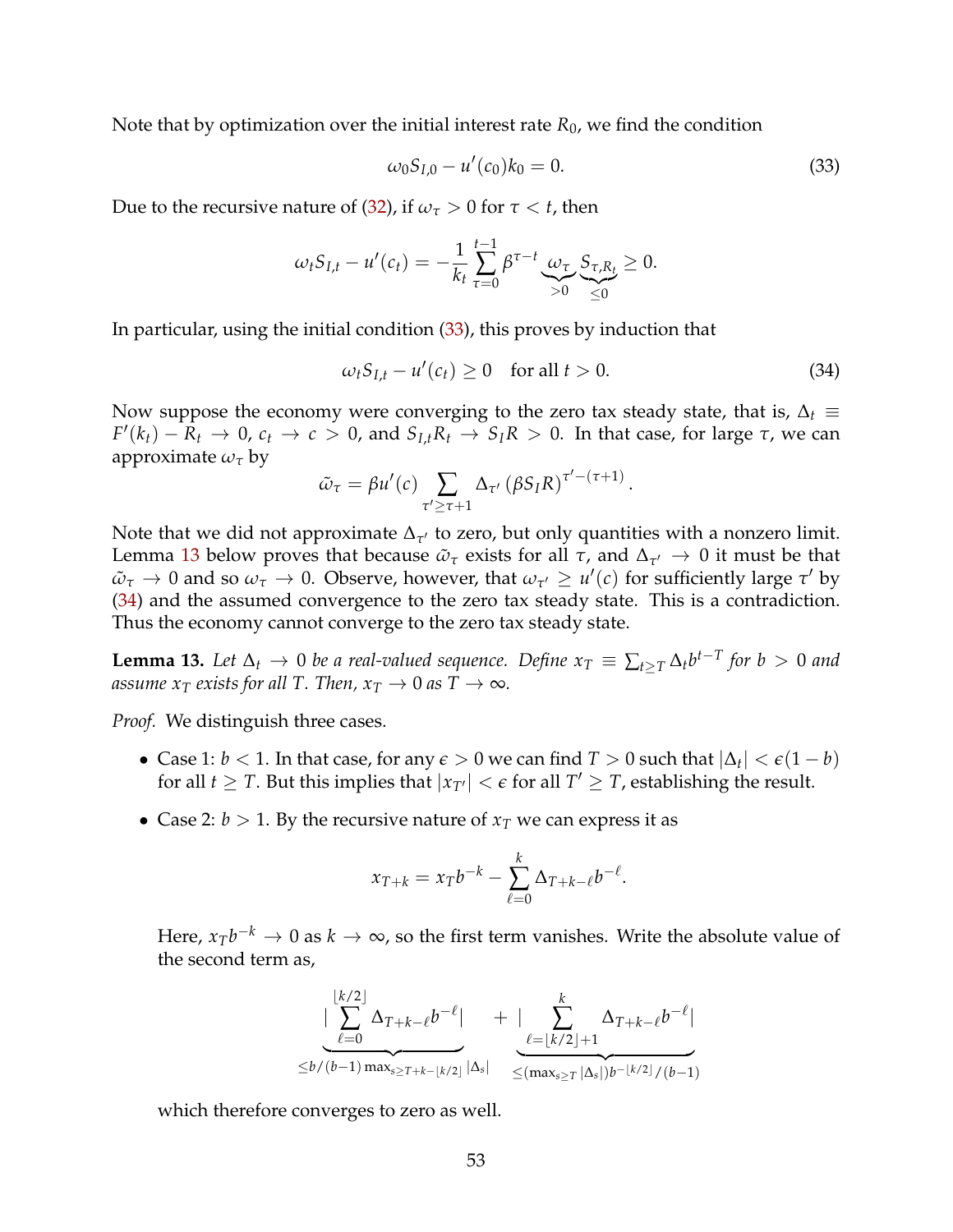• Case 3:  $b = 1$ . This case follows because  $\sum_t \Delta_t$  is a convergent series, so it must necessarily be the case that the sequence of truncated series  $\sum_{t\geq T} \Delta_t$  converges to zero. zero.

### **E Proof of Proposition [6](#page-20-1)**

The conditions for optimality are

$$
V_t = W (R_t a_t - a_{t+1}, V_{t+1})
$$
  
 
$$
W_c (R_t a_t - a_{t+1}, V_{t+1}) = R_{t+1} W_v (R_t a_t - a_{t+1}, V_{t+1}) W_c (R_{t+1} a_{t+1} - a_{t+2}, V_{t+2}).
$$

The first equation is the recursion for utility  $V_t$  and the second equation is the Euler equation. Linearizing these equations, around the steady state (denoted without time subscripts)

<span id="page-55-0"></span>
$$
W_v \, dV_{t+1} = -W_c R \, da_t + W_c \, da_{t+1} + dV_t - W_c a \, dR_t \tag{35}
$$

and

$$
(RW_cW_{vc} - RW_{cc} - W_{cc}) da_{t+1} + W_{cc} da_{t+2} - (W_vW_c + W_{cc}a) dR_{t+1} + (W_{cv} - RW_cW_{vv}) dV_{t+1} - W_{cv} dV_{t+2} = (R^2W_cW_{vc} - W_{cc}R) da_t + (RW_cW_{vc}a - W_{cc}a) dR_t.
$$
 (36)

Where we have used that  $RW_v = 1$  at a steady state. All derivatives are evaluated at the steady state  $((R - 1)a, V)$ . We solve [\(35\)](#page-55-0) and [\(36\)](#page-55-1) by the method of undetermined coefficients, guessing

<span id="page-55-1"></span>
$$
da_{t+1} = \overline{\lambda} da_t + \sum_{s=0}^{\infty} \theta_s dR_{t+s}
$$
 (37a)

<span id="page-55-3"></span><span id="page-55-2"></span>
$$
dV_t = W_c R \, da_t + (W_c a) \sum_{s=0}^{\infty} W_v^s \, dR_{t+s}.
$$
 (37b)

The form of equation [\(37a\)](#page-55-2) is what is required by the Envelope condition. We are left to find  $\lambda$  and the sequence  $\{\theta_s\}$ .

Replacing the guesses [\(37a\)](#page-55-2) and [\(37b\)](#page-55-3) into [\(36\)](#page-55-1) we obtain an expression featuring  $da_t$ ,  $da_{t+1}$ ,  $da_{t+2}$  and  $dR_{t+s}$  for  $s = 0, 1, \ldots$  Setting the coefficient on  $da_t$  to zero gives a quadratic

$$
\overline{\lambda}^2 + \left(\frac{2RW_cW_{vc} - W_{cc}(1+R) - R^2W_c^2W_{vv}}{W_{cc} - W_{vc}W_cR}\right)\overline{\lambda} + R = 0
$$
\n(38)

for  $\lambda$ . Note that in the additive separable case (when  $W(c, V)$  linear)  $\overline{\lambda} = 1$  is a solution.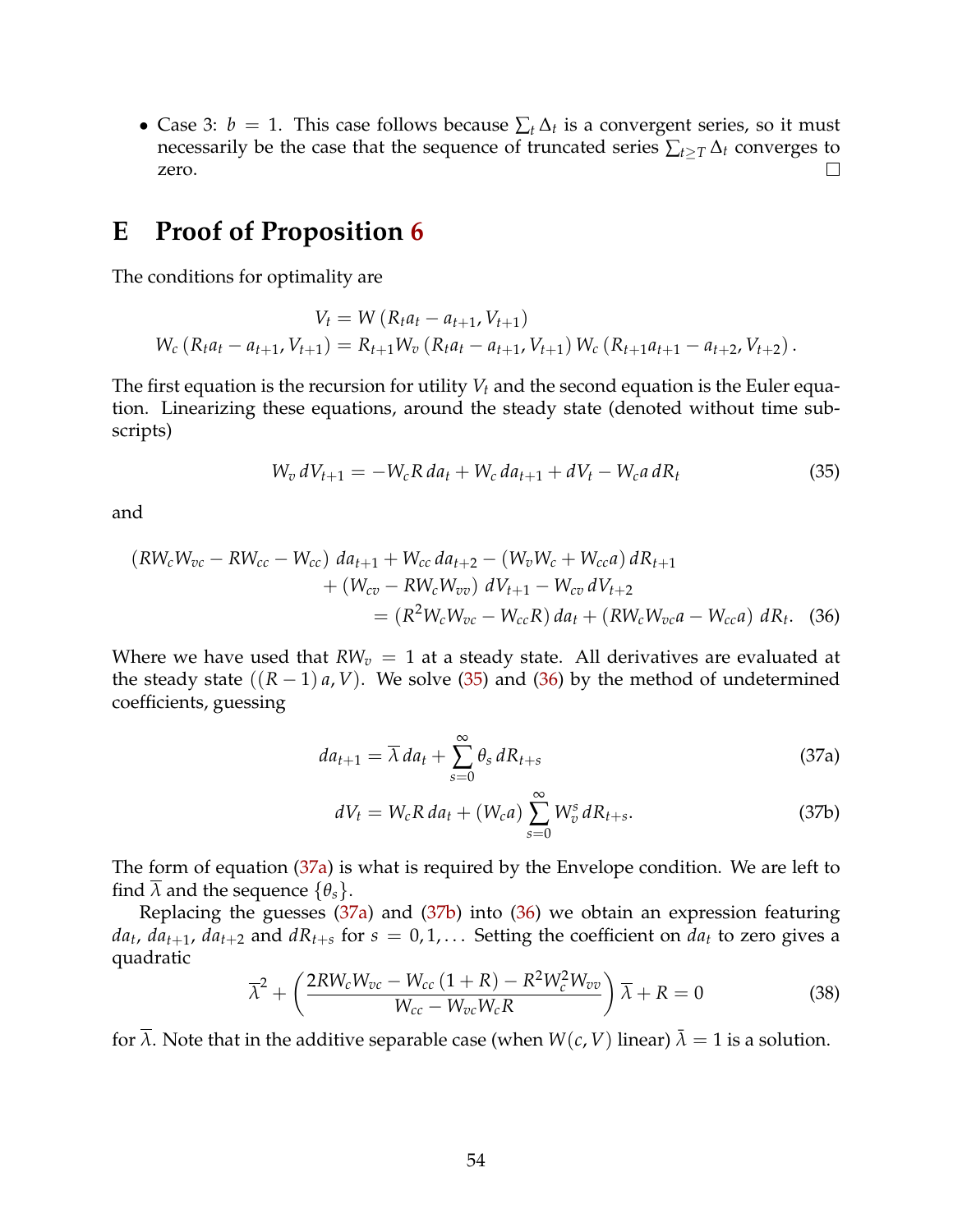Setting the coefficient on  $dR_t$  to zero gives

$$
\theta_0 = \frac{(RW_cW_{vc} - W_{cc})a}{2RW_cW_{vc} - W_{cc} (1 + R) + (W_{cc} - RW_{cv}W_c)\overline{\lambda} - R^2W_c^2W_{vv}} \\
= \frac{\overline{\lambda} (RW_cW_{vc} - W_{cc})a}{-R(W_{cc} - W_{vc}W_cR)} = \overline{\lambda}\frac{a}{R}
$$

Similarly for  $dR_{t+1}$  (after various simplifications)

$$
\theta_1 = W_v \overline{\lambda} \theta_0 + \overline{\lambda} W_v \frac{W_v^2 + \left(\frac{W_{cc}}{W_c} + R^* W_c W_{vv} - W_{cv}\right) W_{v} a}{W_{vc} - \frac{W_v}{W_c} W_{cc}}
$$

for  $dR_{t+s}$  (after many simplifications)

$$
\theta_s = W_v \overline{\lambda} \theta_{s-1} + \overline{\lambda} \left( W_v \right)^s (1 - W_v) \frac{W_{vc} + \frac{W_c}{1 - W_v} W_{vv}}{W_{vc} - \frac{W_v}{W_c} W_{cc}} a,
$$

for  $s = 2, 3, ...$ 

The result follows immediately from this expression. If  $W_{vc} + \frac{W_c}{1-W_v}W_{vv} = 0$  then  $\bar{\lambda} = 1$ and  $\theta_s = W_v \theta_{s-1}$ . Otherwise, the second term is nonzero and is geometric in  $W_v^s$ .

## **F Derivation of Implementability Condition**

The agent is subject to the budget constraint

$$
c_t + a_{t+1} \leq w_t n_t + R_t a_t
$$

and the No Ponzi condition  $\frac{a_{t+1}}{R_1R_2\cdots R_t}\to 0$ . The intratemporal optimality condition is

$$
U_n(c_t,n_t)=w_tU_c(c_t,n_t)
$$

and the intertemporal Euler equation is

$$
W_{U}(U_{t}, V_{t+1})U_{c}(c_{t}, n_{t}) = R_{t+1}W_{V}(U_{t}, V_{t+1})W_{U}(U_{t+1}, V_{t+1})U_{c}(c_{t+1}, n_{t+1}).
$$

Substituting these into the budget constraint and using that  $\frac{a_{t+1}}{R_1R_2\cdots R_t} \to 0$  we obtain the implementability condition*.*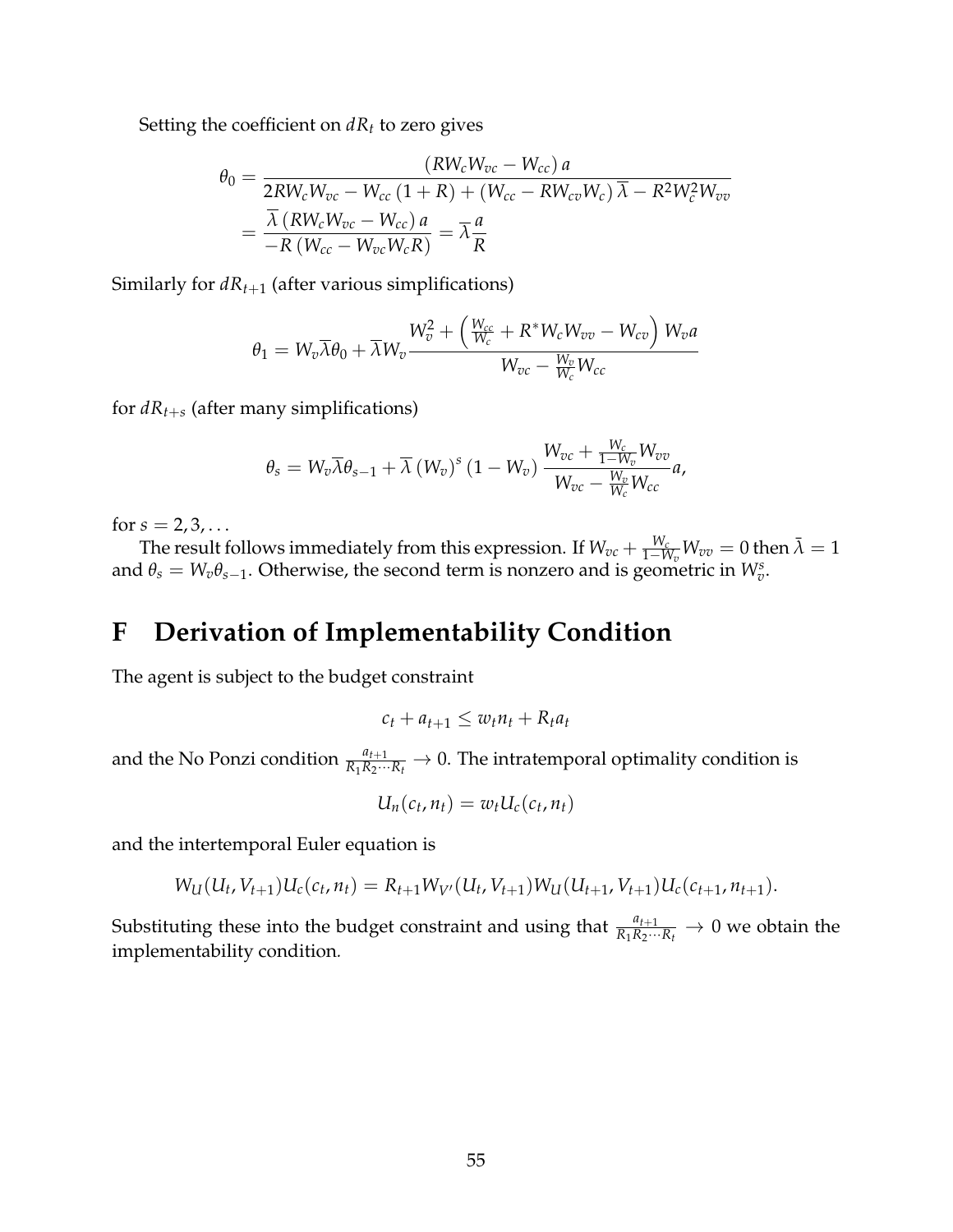### **G Proof of Proposition [7](#page-23-3)**

Defining  $A_t = \frac{\partial}{\partial V_{t+1}} \sum_{t=0}^{\infty} \beta_t W_{t, U} (U_{t, c} c_t + U_{t, n} n_t)$  and  $B_t = \sum_{t=0}^{\infty}$  $\frac{\partial (\beta_t W_{t, U})}{\partial U_t}(U_{t, c}c_t + U_{t, n}n_t)$ , and using the current value multipliers  $v_t$  and  $\lambda_t$ , the first order conditions are

$$
1 + \nu_0 = 0
$$
  
\n
$$
-\nu_t + \nu_{t+1} + \mu \frac{A_t}{\beta_{t+1}} = 0
$$
  
\n
$$
-\nu_t W_{t,U} U_{t,c} + \mu W_{t,U} (U_{t,c} + U_{t,cc}c_t + U_{t,nc}n_t) + \mu \frac{B_t}{\beta_t} U_{t,c} = \lambda_t
$$
  
\n
$$
\nu_t W_{t,U} U_{t,n} - \mu W_{t,U} (U_{t,n} + U_{t,cn}c_t + U_{t,nn}n_t) - \mu \frac{B_t}{\beta_t} U_{t,n} = \lambda_t f_{n,t}
$$
  
\n
$$
-\lambda_t + \lambda_{t+1} W_{t,V} f_{k,t+1} = 0.
$$

If the allocation converges to a steady state, then  $A_t/\beta_{t+1} \rightarrow A$  and  $B_t/\beta_t \rightarrow B$  so

$$
-v_t + \nu_{t+1} + \mu A = 0
$$
  

$$
-\nu_t + \mu \left( 1 + \frac{U_{cc}c}{U_c} + \frac{U_{nc}}{U_c}n \right) + \mu \frac{B}{W_U} = \lambda_t \frac{1}{W_U U_{tc}}
$$
  

$$
-\nu_t + \mu \left( 1 + \frac{U_{cn}c_t}{U_n} + \frac{U_{nn}n}{U_n} \right) + \mu \frac{B}{W_U} = -\lambda_t \frac{f_n}{W_U U_{t,n}}
$$
  

$$
-\lambda_t + \lambda_{t+1} \beta f_k = 0,
$$

where  $\beta \equiv W_V$ . Note that

$$
\beta f_k - 1 = \frac{\lambda_t}{\lambda_{t+1}} - 1 = -\frac{W_U U_c}{\lambda_t} \mu A. \tag{39}
$$

We now argue that this implies that  $\beta f_k = 1$  at *any* steady state. If  $A = 0$  or  $\mu = 0$  the result is immediate from the last equation. If instead  $A \neq 0$  and  $\mu \neq 0$  then  $-\nu_t + \nu_{t+1} +$  $\mu A = 0$  implies that  $\nu_t$  and hence  $\lambda_t$  diverges to  $+\infty$  or  $-\infty$ . The result then follows since  $\beta f_k - 1 = -\frac{W_U U_c}{\lambda t} \mu A \rightarrow 0$ . The case with  $\mu = 0$  implies that the entire solution is first best, which is uninteresting. The cases with  $A = 0$  and  $A \neq 0$  are discussed below.

Combining

$$
\lambda_t \frac{f_n}{W_U U_n} \tau^L = \mu \left( \frac{U_{cc} c}{U_c} + \frac{U_{nc}}{U_c} n - \frac{U_{cn} c}{U_n} - \frac{U_{nn} n}{U_n} \right),
$$

where  $\tau^L$  is the steady state tax on labor. By normality of consumption and labor  $\frac{U_{cc}c}{U_c}$  +  $\frac{U_{nc}}{U_c}n - \frac{U_{cn}c}{U_n} - \frac{U_{nn}n}{U_n} < 0.$ 

Now distinguish three cases according to the asymptotic behavior of *νt*:

- Case A:  $\nu_t \to +\infty$ , then,  $\lambda_t \to -\infty$  and thus  $\tau^L = 0$ . This requires  $A \leq 0$ .
- Case B:  $\nu_t \to \nu \in \mathbb{R}$ , then:  $\lambda_t \to \lambda$ . This requires  $A \leq 0$ . There are two subcases to consider. If  $\lambda \neq 0$  then  $\tau^L \neq 0$  is possible. If instead  $\lambda = 0$ , then  $\tau^L = 0$ . However,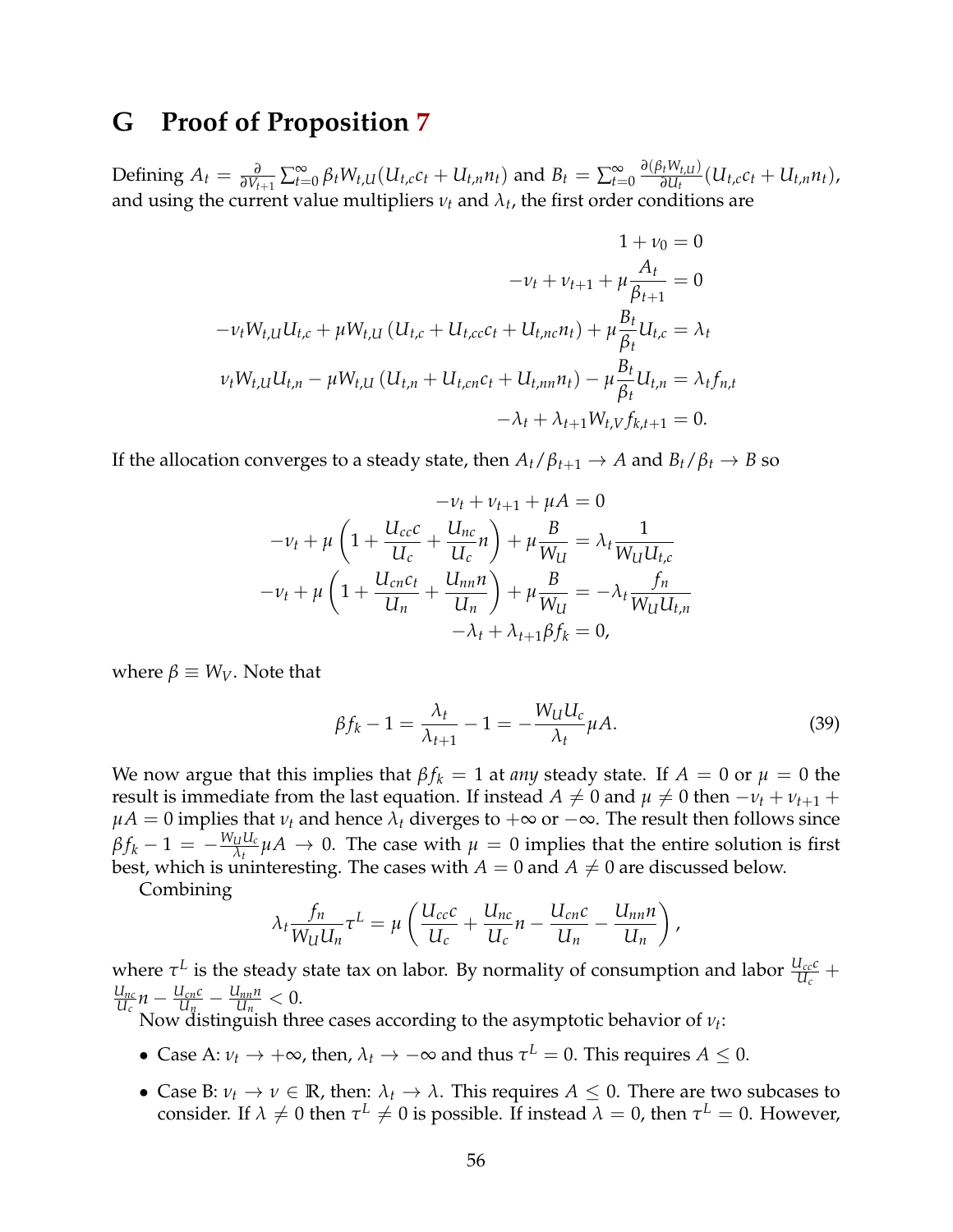the first order conditions also imply that  $\mu = 0$ . Thus, the economy was first best to start with.

• Case C:  $\nu_t \to -\infty$ . Then,  $\lambda_t \to \infty$  and we converge to a first best with  $\tau^L = 0$ . This case requires  $A \geq 0$ .

What are the condition for Case B with  $\tau^L > 0$ ? We require  $A = 0$ . Starting from the definition, we have

$$
A_t = \frac{\partial}{\partial V_{t+1}} \sum_{t=0}^{\infty} \beta_t W_{t,UI}(U_{t,c}c_t + U_{t,n}n_t)
$$
  
=  $\beta_t W_{t,UV}(U_{t,c}c_t + U_{t,n}n_t) + \beta_t W_{t,VV} \sum_{s=t+1}^{\infty} \beta_{t+1}^{-1} \beta_s W_{s,UI}(U_{t,c}c_t + U_{t,n}n_t)$   
=  $\beta_t W_{t,UV}(U_{t,c}c_t + U_{t,n}n_t) + \beta_t W_{t,VV}W_{t+1,UI}u'_{t+1}R_{t+1}a_{t+1}.$ 

and so

$$
\frac{A_t}{\beta_{t+1}} = \frac{W_{t,UV}}{W_{t,V}} (U_{t,c}c_t + U_{t,n}n_t) + \frac{W_{t,VV}}{W_{t,V}} W_{t+1,U} U_{t+1,c} R_{t+1} a_{t+1} \n\to A = \frac{\beta_{U}}{\beta} (U_{t,c}c_t + U_{t,n}n_t) + \frac{\beta_{V}}{\beta} W_{U} U_{t,c} R a,
$$

where  $\beta_X \equiv W_{VX}$  and  $X = U, V$ .

Note that  $\sum_{s=0}^{\infty}\beta_{t,t+s}W_{t+s,U}(U_{t,c}c_t+U_{t,n}n_t)=W_{t,U}U_{t,c}R_t a_t$ , so at a steady state  $U_c c$  +  $U_n n = (1 - \beta) U_c R a$ . Hence,

$$
A = \frac{\beta_{U}}{\beta} (U_{c}c + U_{n}n) + \frac{\beta_{V}}{\beta} W_{U}U_{c}Ra
$$
  
= 
$$
\left(\beta_{U} + \beta_{V}\frac{W_{U}}{1-\beta}\right) \frac{U_{c}Ra}{\beta(1-\beta)} = \bar{\beta}'(V)\frac{U_{c}Ra}{\beta(1-\beta)}.
$$

This implies that either  $a = 0$  or  $\bar{\beta}'(V) = 0$ .

# **H Proof of Proposition [8](#page-26-2)**

The problem under scrutiny in this proof is

$$
V(k_0, b_0) \equiv \max \int_0^\infty e^{-\rho t} \left( u(c_t) - v(n_t) \right), \tag{40a}
$$

<span id="page-58-3"></span><span id="page-58-0"></span>
$$
\dot{c}_t \ge -\frac{\rho}{\sigma}c_t,\tag{40b}
$$

<span id="page-58-2"></span><span id="page-58-1"></span>
$$
c_t + g_t + \dot{k}_t = f(k_t, n_t) - \delta k_t, \qquad (40c)
$$

$$
\int_0^{\infty} e^{-\rho t} \left( u'(c_t)c_t - v'(n_t)n_t \right) \geq u'(c_0)(k_0 + b_0), \tag{40d}
$$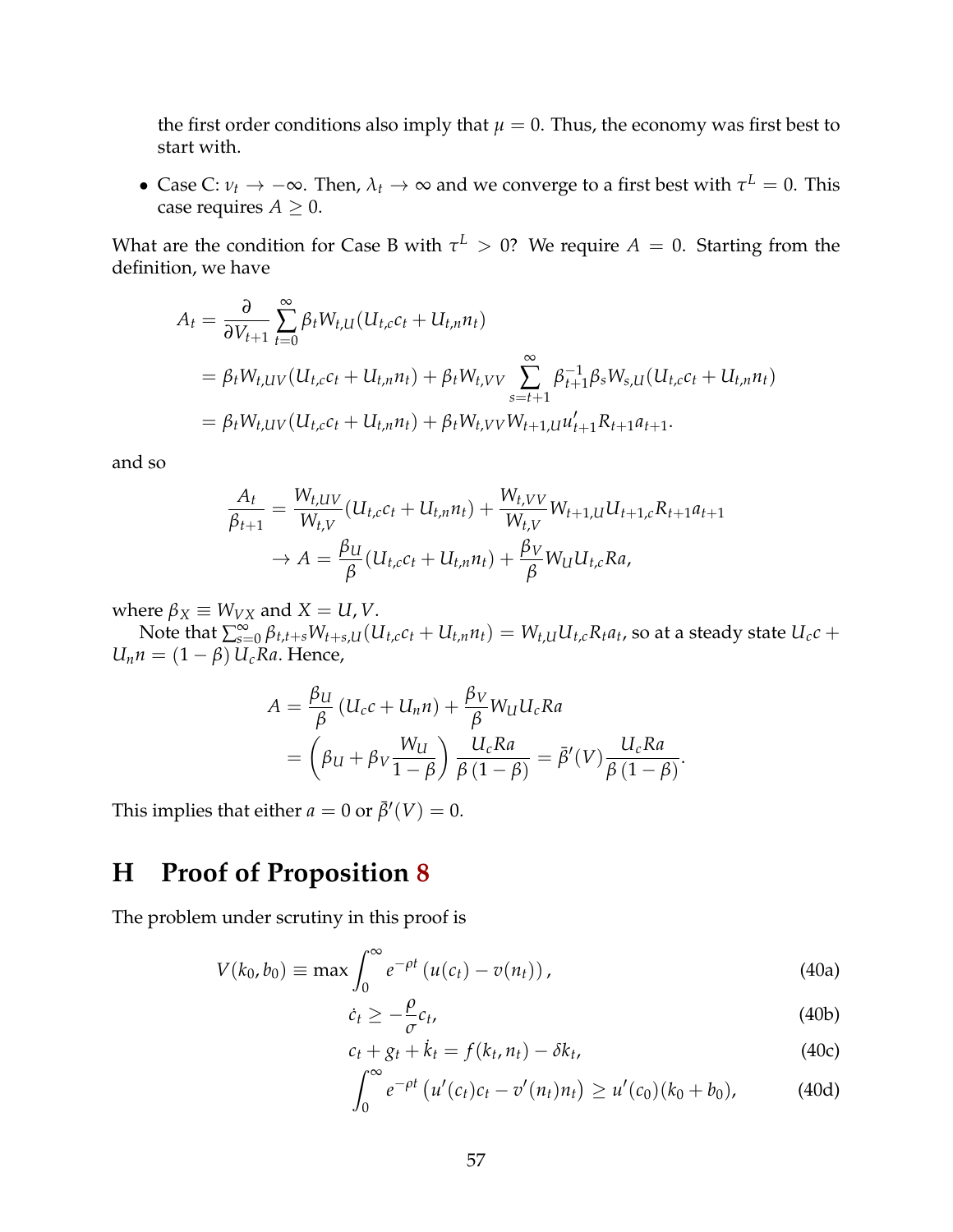where we parametrize the isoelastic disutility from labor by  $v(n) = \frac{1}{1+\zeta} n^{1+\zeta}$ . The value function is decreasing in  $b_0$ . Problem [\(40a\)](#page-58-0) has the following necessary first order conditions

$$
\Phi_v^W v'(n_t) = \lambda_t f_n(k_t, n_t), \qquad (41a)
$$

$$
\dot{\eta}_t - \rho \eta_t = \eta_t \frac{\rho}{\sigma} + \lambda_t - \Phi_u^W u'(c_t), \qquad (41b)
$$

<span id="page-59-3"></span><span id="page-59-2"></span><span id="page-59-1"></span><span id="page-59-0"></span>
$$
\dot{\lambda}_t = (\rho - r_t^*) \lambda_t, \tag{41c}
$$

$$
\eta_0 = -\mu \sigma c_0^{-\sigma - 1} (k_0 + b_0), \tag{41d}
$$

where we defined  $\Phi_v^W \equiv 1 + \mu(1+\zeta)$  and  $\Phi_u^W \equiv 1 + \mu(1-\sigma)$  and denoted by  $r_t^*$  the before-tax interest rate  $f_k - \delta$ . Here,  $\mu$  is the multiplier on the IC constraint [\(40d\)](#page-58-1),  $\lambda_t$  is the multiplier of the resource constraint [\(40c\)](#page-58-2), and  $\eta_t$  denotes the costate of consumption *c<sub>t</sub>*. If  $\eta_t < 0$ , then constraint [\(40b\)](#page-58-3) is binding. Further, if at  $T < \infty$  we have  $\eta_t = 0$  for  $t \in [T, T + \varepsilon)$  then we must have

$$
\eta_T = 0
$$
 and  $\lambda_T = \Phi_u^W u'(c_T)$ .

Otherwise, the conditions for optimality of  $T = \infty$  are satisfied provided

−*ρt*

$$
\eta_t < 0 \quad \text{for all } t,\tag{42}
$$

$$
e^{-\rho t}\eta_t c_t \to 0. \tag{43}
$$

We first prove a helpful lemma relating the occurrence of  $T = \infty$  to the multiplier on the IC constraint, *µ*. This lemma will become important below.

<span id="page-59-4"></span>**Lemma 14.** *If*  $\mu > 1/(\sigma - 1)$  *then*  $T = \infty$ *. Thus, if*  $T < \infty$ *,*  $\mu$  *is bounded from above by*  $1/(\sigma - 1)$ .

*Proof.* If  $\mu > 1/(\sigma - 1)$  then  $\Phi_{\mu}^{W} < 0$ . Suppose *T* were finite. Using the laws of motion for  $\lambda$  and  $\eta$ , [\(41b\)](#page-59-0) and [\(41c\)](#page-59-1) it is straightforward to show that this implies that

$$
\dot{\eta}_T = 0 \quad \text{and} \quad \ddot{\eta}_T = r^* \Phi_u^W u'(c_T) > 0.
$$

In particular *η* can only reach 0 from above, so *T* would have to be zero. But from [\(41d\)](#page-59-2) we see that  $\eta_0 < 0$ . Therefore,  $\eta_t$  cannot be hitting zero at all, and  $T = \infty$ .  $\Box$ 

It is convenient to characterize a restricted problem, where *T* is required to be infinite. Effectively, this implies that constraint [\(40b\)](#page-58-3) holds with equality throughout and the path of  $c_t$  is entirely characterized by  $c_0$ . First define

$$
\tilde{v}(c_0, k_0) \equiv \min \int e^{-\rho t} v(n_t)
$$
\n
$$
\text{s.t. } c_t + g_t + \dot{k}_t \le f(k_t, n_t) - \delta k_t
$$
\n
$$
c_t = c_0 e^{-\rho/\sigma t},
$$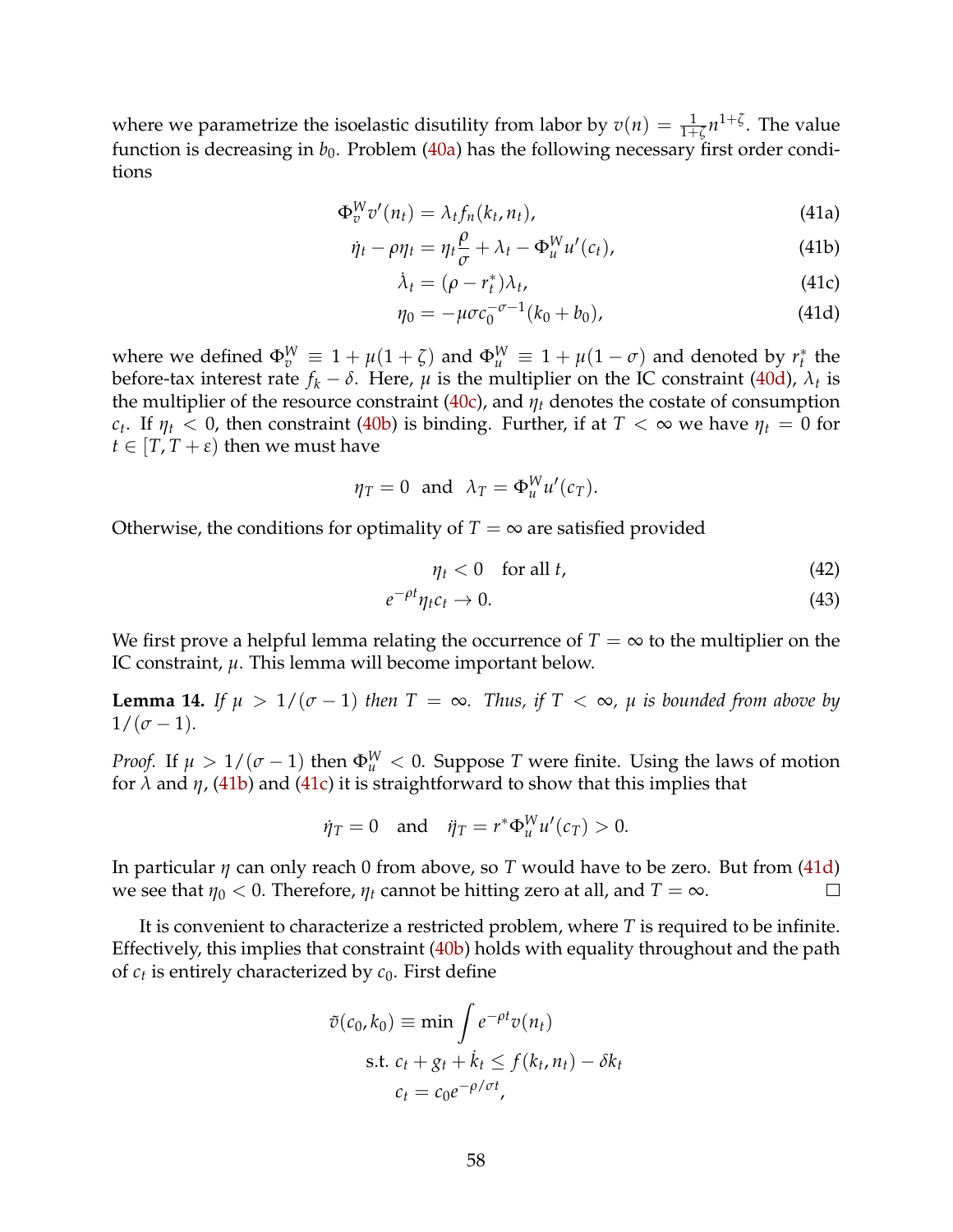Notice that  $\tilde{v}$  is continuous, strictly increasing in  $c_0$ , and  $\tilde{v}$  is convex in  $c_0$ . As  $c_0$  goes to zero,  $\tilde{v}$  remains finite and for large values of  $c_0$ ,  $\tilde{v}$  tends to infinity. Next, define the restricted problem

$$
V_{\infty}(k_0, b_0) \equiv \max_{c_0} u(c_0) \frac{\sigma}{\rho} - \tilde{v}(c_0, k_0)
$$
\n(44a)

<span id="page-60-2"></span><span id="page-60-0"></span>
$$
c_0^{1-\sigma} \frac{\sigma}{\rho} - (1+\zeta)\tilde{v}(c_0, k_0) \ge u'(c_0)(k_0 + b_0).
$$
 (44b)

By definition,  $V_{\infty} \leq V$ , but whenever  $T = \infty$  is optimal,  $V_{\infty} = V$ . We now show the following result about the restricted problem.

<span id="page-60-3"></span>Lemma 15. *There exists a level of initial debt*  $\bar{b}$  such that a solution to the restricted planner's *problem exists for all*  $b_0 \leq \bar{b}$ *. The restricted value function is differentiable in a neighborhood of*  $\bar{b}$ and becomes infinitely steep at  $\bar{b}$ ,  $V'_{\infty}(b) \rightarrow -\infty$  as  $b_0 \nearrow \bar{b}$ .

*Proof.* Denote the multiplier on the IC constraint [\(44b\)](#page-60-0) by  $\tilde{\mu}$ . Define

<span id="page-60-1"></span>
$$
\bar{b} \equiv \max_{c_0} c_0 \frac{\sigma}{\rho} - (1+\zeta)c_0^{\sigma} \tilde{v}(c_0, k_0) - k_0.
$$
\n(45)

Using the convexity and the limit properties of  $\tilde{v}$  that were derived above, we see that  $c_0^{\sigma} \tilde{v}(c_0, k_0)$  is flat in  $c_0$  around 0 and rises faster than  $c_0$  for large  $c_0$ . In particular, this implies that the max in [\(45\)](#page-60-1) is attained for some interior  $c_0^*$ . Also, for any  $b_0 < \bar{b}$  one can find a value for  $c_0$  satisfying the IC constraint  $(44b)$ . In particular, the planner's problem [\(40a\)](#page-58-0) has a solution for all  $b_0 \leq \bar{b}$ . Note that around  $c_0^*$ , the objective function is strictly increasing because for  $c_0 = c_0^*$ ,

$$
u'(c_0)\frac{\sigma}{\rho}-\tilde{v}_{c_0}=\frac{\zeta}{1+\zeta}u'(c_0)\frac{\sigma}{\rho}+\sigma c_0^{-1}\tilde{v}>0.
$$

Therefore, for  $b_0$  in a neighborhood of  $\bar{b}$ , the larger of the two solutions for  $c_0$  is picked and the optimal choice of  $c_0$ ,  $c_0(b)$ , is continuous, strictly decreasing, and differentiable. Therefore, the value function  $V_\infty(b)$  is differentiable in a neighborhood  $(b_1,\bar{b})$  with  $b_1<\bar{b}$ .

Now write the Lagrangian for problem [\(44a\)](#page-60-2) with  $b_0 < \bar{b}$ , letting  $\tilde{\mu}$  be the multiplier on [\(44b\)](#page-60-0) in problem [\(44a\)](#page-60-2),

$$
L(c_0, \mu) \equiv u(c_0) \frac{\sigma}{\rho} - \tilde{v}(c_0, k_0) + \tilde{\mu} c_0^{-\sigma} \left( c_0 \frac{\sigma}{\rho} - (1 + \zeta) c_0^{\sigma} \tilde{v}(c_0, k_0) - (k_0 + b_0) \right).
$$

The necessary first order condition for  $c_0$  is then,

$$
u'(c_0)\frac{\sigma}{\rho} - \tilde{v}_{c_0} + \tilde{\mu}c_0^{-\sigma}\frac{d}{dc_0}\left(\frac{\sigma}{\rho}c_0 - (1+\zeta)c_0^{\sigma}\tilde{v}(c_0,k_0)\right) = 0,
$$

which, as  $b_0\to \bar b$  and  $c_0\to c_0^*$ , implies that  $\tilde\mu\to\infty$  because  $\frac{\rm d}{{\rm d}c_0}$  $\left(\frac{\sigma}{\rho}c_0 - (1+\zeta)c_0^{\sigma}\tilde{v}(c_0, k_0)\right)$  $\rightarrow$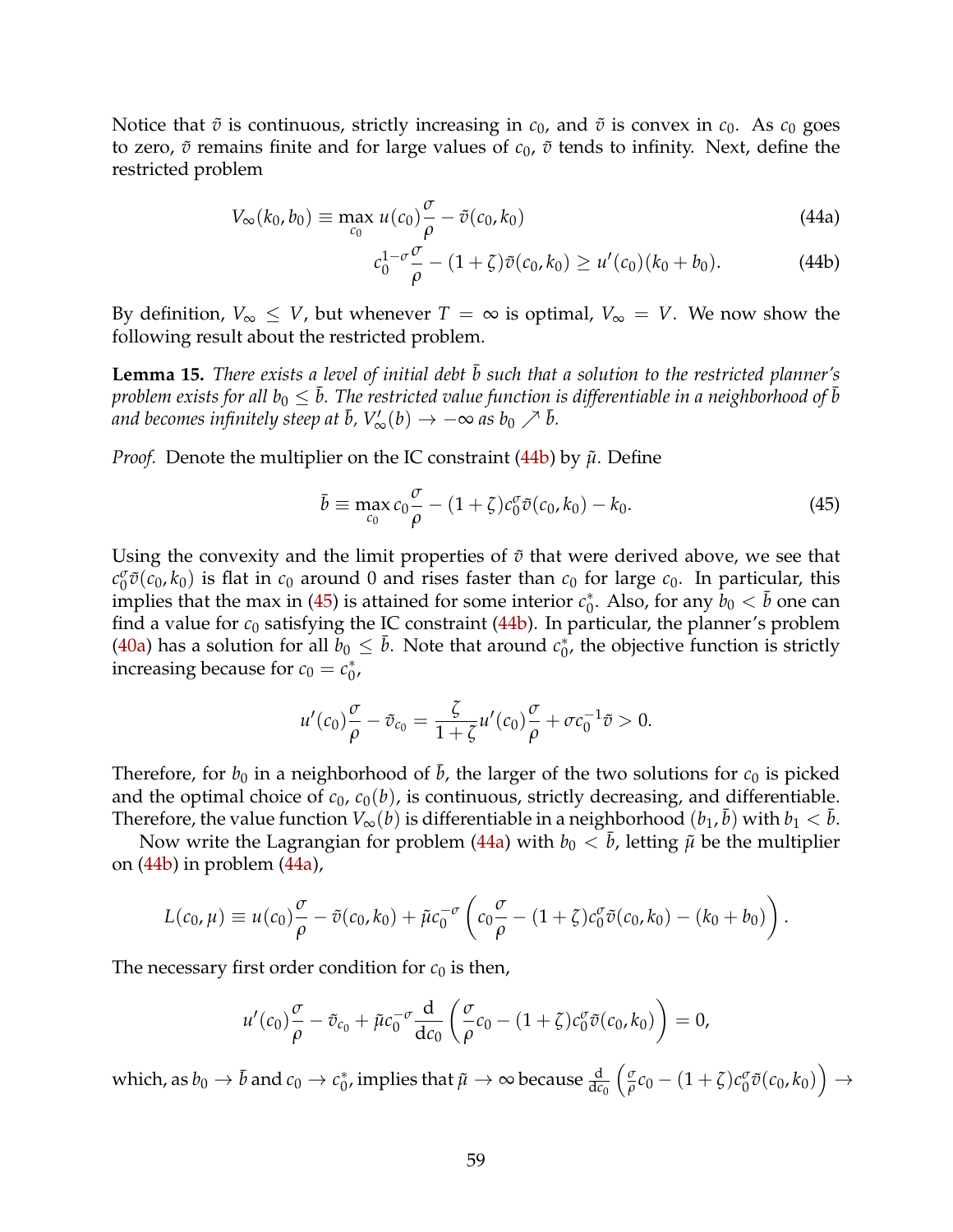0 but  $u'(c_0)\frac{\sigma}{\rho}-\tilde{v}_{c_0}\nrightarrow 0.^{48}$  $u'(c_0)\frac{\sigma}{\rho}-\tilde{v}_{c_0}\nrightarrow 0.^{48}$  $u'(c_0)\frac{\sigma}{\rho}-\tilde{v}_{c_0}\nrightarrow 0.^{48}$  When changing variables from  $c_0$  to  $u_0\equiv c_0^{1-\sigma}/(1-\sigma)$  in problem [\(44a\)](#page-60-2), it is evident that the problem is convex. Therefore, by Berge's Maximum Theorem, there is a unique maximizer  $c_0$  and a unique multiplier  $\tilde{\mu}$ , for every  $b_0 \leq \bar{b}$ . Therefore, the value function is continuously differentiable in  $b_0$  with  $V'_{\infty}(b) = -\tilde{\mu}c_0^{-\sigma}$ . In particular, as  $b \to \bar{b}$ ,  $c_0(b) \to c_0^* > 0$ , and so

$$
\lim_{b \to \bar{b}} V'_{\infty}(b) = -\infty. \qquad \qquad \Box
$$

Lemma [15](#page-60-3) provides a characterization of the problem conditional on  $T = \infty$ . As a corollary, for  $b \leq \bar{b}$  the constraint set of the original problem [\(40a\)](#page-58-0) is nonempty as well.

To show that there is an interval  $[\underline{b}, \bar{b}]$  with  $\underline{b} < \bar{b}$  for which  $T = \infty$  is optimal, or equivalently  $V = V_{\infty}$ , assume to the contrary that there exists a sequence  $(b_n)$  approaching  $\bar{b}$  for which  $T < \infty$  is optimal. In particular,  $V(b) > V_{\infty}(b)$  for all  $b = b_n$  along the sequence. Because *V* and  $V_{\infty}$  are both continuous functions, the set  $\{V \neq V_{\infty}\} = \{T < \infty\}$  has nonzero measure in any neighborhood  $(b_1, \bar{b})$  of  $\bar{b}$ . For  $b = \bar{b}$ , we prove that the value functions need to coincide in the following lemma.

<span id="page-61-2"></span>**Lemma 16.** *The maximum b* =  $\bar{b}$  *is only feasible if*  $T = \infty$ *. Hence,*  $V(\bar{b}) = V_{\infty}(\bar{b})$ *.* 

*Proof.* Suppose  $b = \bar{b}$  was feasible for  $T < \infty$ . Then, the process for consumption at the optimum is governed by  $49$ 

$$
\begin{cases} \n\dot{c}_t = -\frac{\rho}{\sigma} c_t & \text{for } t < T \\ \n\dot{c}_t = c_t (r_t^* - \rho) / \sigma & \text{for } t \geq T, \n\end{cases}
$$

with a particular initial consumption value  $c_0$ . Denote by  $\hat{c}_t$  the path which starts at the same initial consumption  $\hat{c}_0 = c_0$  but keeps falling at rate  $-\rho/\sigma$  forever. Similarly, define by  $\hat{n}_t$  the path for labor which keeps  $k_t$  fixed but satisfies the resource constraint with consumption equal to  $\hat{c}_t$ . Clearly,  $\hat{n}_t \leq n_t$  for all *t*. Because the right hand side of [\(40d\)](#page-58-1) is strictly decreasing in  $c_t$  and for  $t > 0$ , this strictly relaxes the IC constraint. Hence,

$$
\int e^{-\rho t} \hat{c}_t^{1-\sigma} - \int e^{-\rho t} v(\hat{n}_t) > \hat{c}_0^{-\sigma} (k_0 + \bar{b}).
$$

Notice, however, that for  $T = \infty$ , we can do even better by optimizing over labor (not necessarily keeping capital constant), leading to

$$
\hat{c}_0^{1-\sigma} \frac{\sigma}{\rho} - (1+\zeta)\tilde{v}(\hat{c}_0,k_0) > \hat{c}_0^{-\sigma}(k_0+\bar{b}).
$$

By definition of  $\bar{b}$  this is a contradiction. Therefore, an initial level of public debt of  $\bar{b}$ necessarily requires  $T = \infty$ .  $\Box$ 

<span id="page-61-0"></span> $^{48}$ This holds because if  $u'(c_0)\frac{\sigma}{\rho}-\tilde{v}_{c_0}=0$  at  $c_0^*$  then,  $\zeta\tilde{v}_{c_0}+(1+\zeta)\sigma c_0^{-1}\tilde{v}=0$  at  $c_0^*$ , contradicting the fact that  $\tilde{v}$  is positive and strictly increasing.

<span id="page-61-1"></span><sup>&</sup>lt;sup>49</sup>Note that  $r_t^* > 0$  by standard Inada conditions for *v* and [\(41a\)](#page-59-3).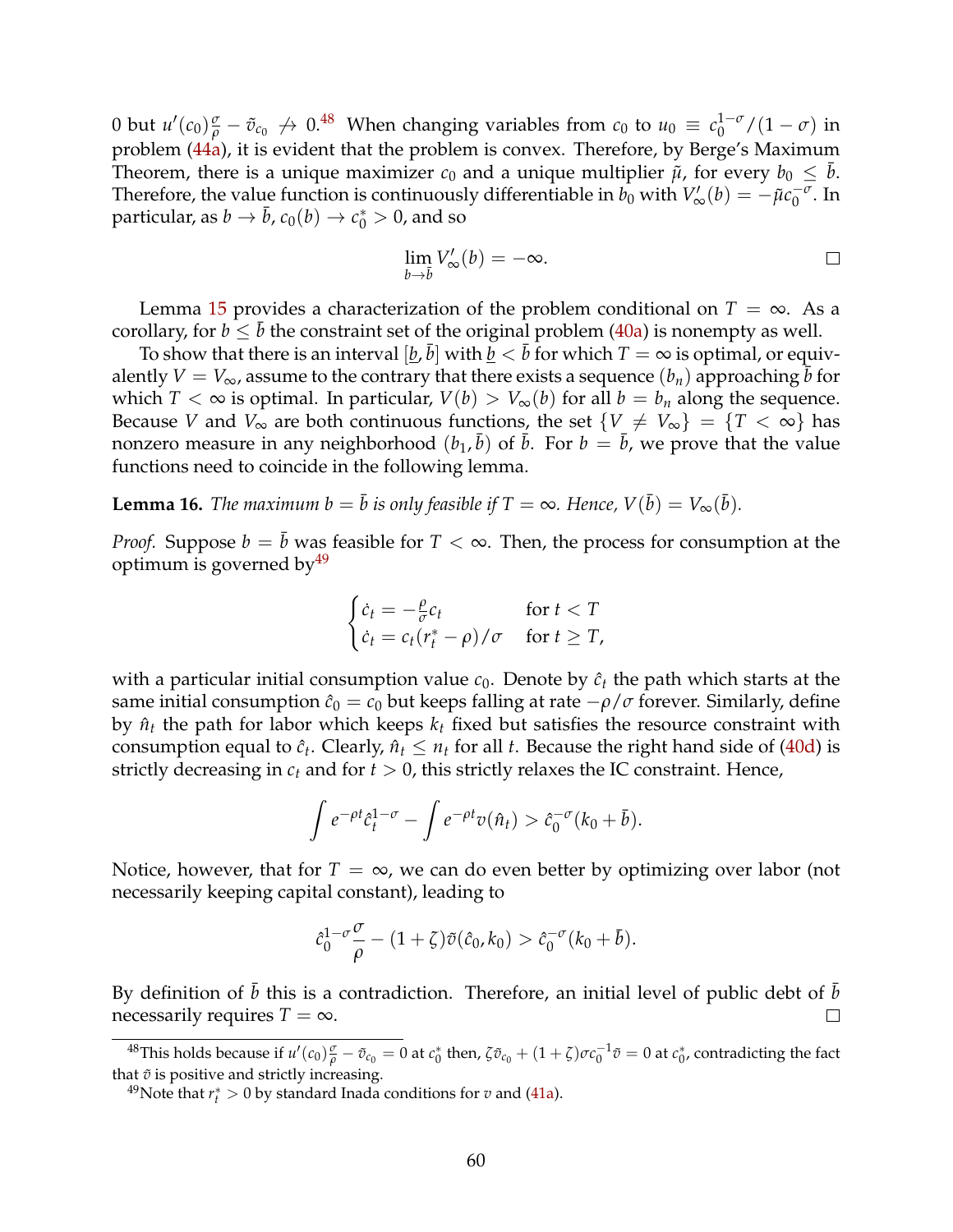Together with Lemma [15,](#page-60-3) this implies that  $V(b)$  must become infinitely steep as  $b \to \bar{b}$ . We would like to use the Envelope Theorem now to link the local behavior of *V* to what we know about the  $\mu$  multiplier from Lemma [14.](#page-59-4) In order to be able to do so, notice that the value function *V*(*b*) is actually the value of a convex problem. To see this, regard the problem in terms of  $u_t \equiv u(c_t)$  and  $v_t \equiv v(n_t)$ ,

$$
V(b_0) = \max_{u_t, v_t, k_t} \int_0^\infty e^{-\rho t} (u_t - v_t),
$$
  
\n
$$
\dot{u}_t \ge (\sigma - 1) \frac{\rho}{\sigma} u_t,
$$
  
\n
$$
((1 - \sigma)u_t)^{-1/(\sigma - 1)} + g_t + \dot{k}_t = f\left(k_t, ((1 + \zeta)v_t)^{1/(1 + \zeta)}\right) - \delta k_t,
$$
  
\n
$$
\int_0^\infty e^{-\rho t} ((1 - \sigma)u_t - (1 + \zeta)v_t) \ge ((1 - \sigma)u_t)^{\sigma/(\sigma - 1)} (k_0 + b_0).
$$
\n(46)

Therefore, there is a globally unique maximizer and a unique multiplier *µ* on the IC constraint. By Berge's Maximum Theorem, the multiplier  $\mu$  and the optimal choice of  $u_0$  (and thus  $c_0$ ) vary continuously in  $b_0$ . In particular, this implies that *V* is continuously differentiable in  $b_0$  with derivative  $V'(b) = -\mu c_0^{-\sigma}$ . By optimality of  $T < \infty$  and Lemma [14,](#page-59-4) the multiplier  $\mu$  is bounded from above by  $1/(\sigma - 1)$  and  $c_0$  can be uniformly bounded from below by  $\mathfrak{c}_0$  using the IC constraint, where  $\mathfrak{c}_0 > 0$  is the smaller of the two solutions to  $c_0 \sigma / \rho - (1 + \zeta) c_0^{\sigma} \tilde{\sigma}(c_0, k_0) = k_0$ .<sup>[50](#page-62-0)</sup> Therefore,

<span id="page-62-2"></span><span id="page-62-1"></span>
$$
V'(b) \ge -\frac{c_0^{-\sigma}}{\sigma - 1'},\tag{47}
$$

for all  $b \in \{V \neq V_{\infty}\}$ . For  $b \in \{V = V_{\infty}\}$  it is the case that  $V'(b) = V'_{\infty}(b)$  while for *b* ∈ {*V*  $\neq$  *V*<sub>∞</sub>} close enough to *b*, *V*<sup>'</sup>(*b*) < *V*<sub>∞</sub><sup>'</sup>(*b*) by [\(47\)](#page-62-1). Because {*V*  $\neq$  *V*<sub>∞</sub>} has nonzero measure in any neighborhood of  $\bar{b}$ , the fundamental theorem of calculus implies for  $b$ close to  $\bar{b}$ ,

$$
V(b) = V(\bar{b}) + \int_{\bar{b}}^{b} V'(\tilde{b}) d\tilde{b} < V(\bar{b}) + \int_{\bar{b}}^{b} V'_{\infty}(\tilde{b}) d\tilde{b} = V_{\infty}(b),
$$

contradicting the optimality of  $T < \infty$ . Hence, there exists a neighborhood  $[\underline{b}, \bar{b}]$  for which  $T = \infty$  is optimal.

### **I Proof of Proposition [9](#page-27-2)**

We proceed by solving the necessary first order conditions to problem [\(40a\)](#page-58-0). Noting that the problem is convex, see [\(46\)](#page-62-2), this implies that we are characterizing the unique solution.

By demanding equal growth rates of  $c_t$ ,  $n_t$ ,  $k_t$ , we demand that  $c_t/k_t = c_0/k_0$  and  $n_t/k_t = n_0/k_0$  at all times. Define  $\Phi_u^W \equiv 1 + \mu(1 - \sigma)$  and  $\Phi_v^W = 1 + \mu(1 + \zeta)$ . Solving

<span id="page-62-0"></span><sup>&</sup>lt;sup>50</sup>Write the IC constraint as  $g(c_0, T) = (k_0 + b_0)$ . Notice that in the proof of Lemma [16](#page-61-2) we showed that  $g(\cdot,T)$  can only increase as we move to  $T=\infty$ , where  $g(c_0,\infty)=c_0\frac{\sigma}{\rho}-(1+\zeta)c_0^\sigma\tilde{v}(c_0,k_0)$  is strictly concave and *g*(0,  $\infty$ ) = 0. Therefore, the smallest *c*<sub>0</sub> allowed by the IC constraint occurs if *T* =  $\infty$  and *b*<sub>0</sub> = 0.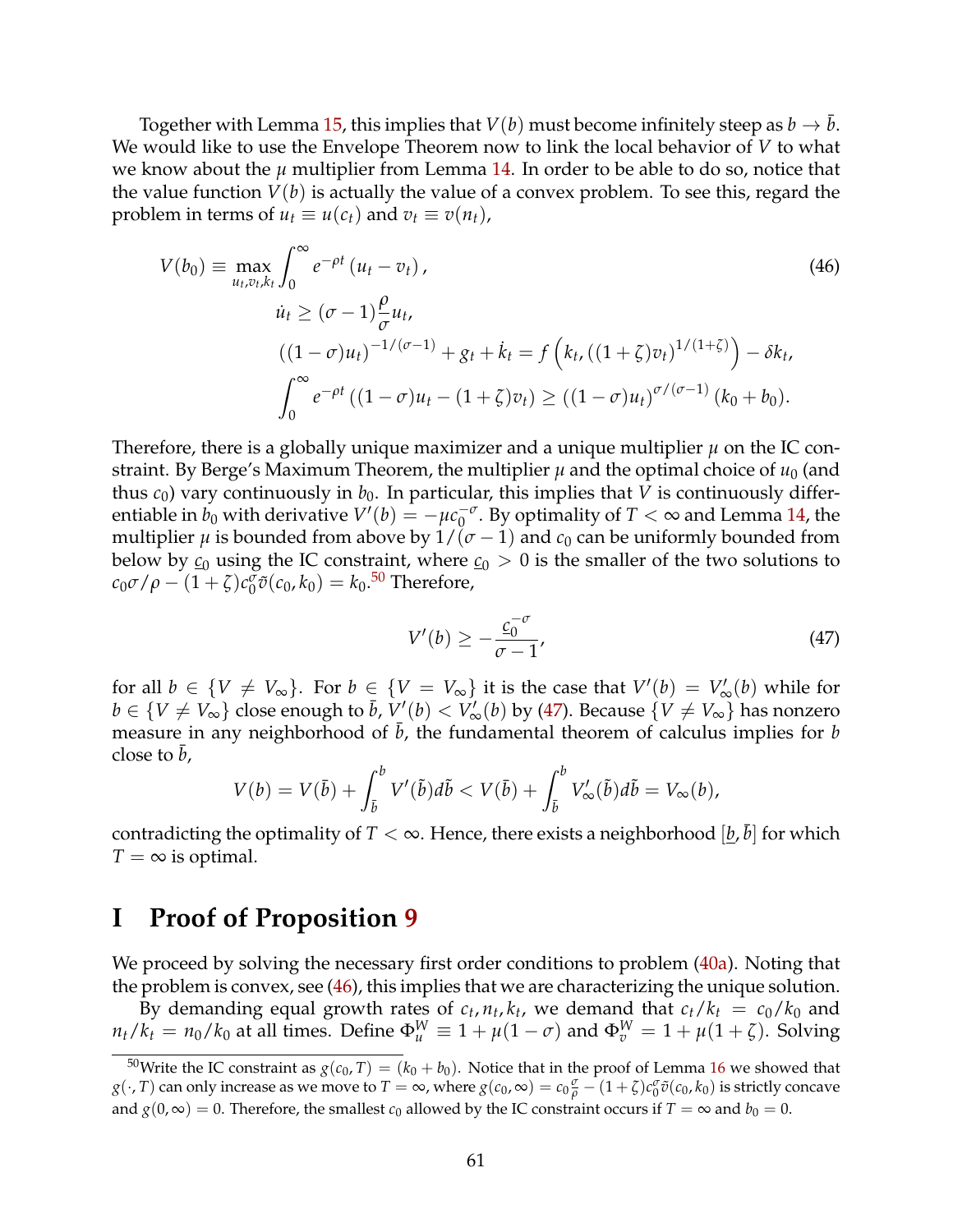the necessary FOCs,

$$
\Phi_v^W v'(n_t) = \lambda_t f_n(k_t, n_t)
$$
  
\n
$$
c_t + \dot{k}_t = f(k_t, n_t) - \delta k_t
$$
  
\n
$$
\int e^{-\rho t} \left( c_t^{1-\sigma} - n_t^{1+\zeta} \right) = c_0^{-\sigma} (k_0 + b_0),
$$
\n(48)

and defining  $g \equiv (f_k(1, \cdot))^{-1}$  we find expressions for  $c_0$ ,  $n_0$ ,  $b_0$  and the constant interest  $\text{rate } r^* = f_k(k_0, n_0) - δ \text{ and wage } w^* = f_n(k_0, n_0),$ 

$$
r^* = \zeta \frac{\rho}{\sigma} + \rho
$$
  
\n
$$
w^* = f_n \left( 1, g \left( \zeta \frac{\rho}{\sigma} + \rho + \delta \right) \right)
$$
  
\n
$$
n_0 = k_0 g \left( \zeta \frac{\rho}{\sigma} + \rho + \delta \right)
$$
  
\n
$$
c_0 = k_0 \left[ f \left( 1, g \left( \zeta \frac{\rho}{\sigma} + \rho + \delta \right) \right) - \delta + \frac{\rho}{\sigma} \right]
$$
  
\n
$$
b_0 = c_0 \frac{\sigma}{\rho} - \frac{1}{\rho + (1 + \zeta)\rho/\sigma} c_0^{\sigma} n_0^{1 + \zeta} - k_0.
$$

Here, it is straightforward to show that  $c_0 > 0$  by definition of *g*.

The process for  $\eta_t$  can be inferred from its law of motion,  $\dot{\eta}_t - \rho \eta_t = \eta_t \frac{\rho}{\sigma} + \lambda_t - \frac{\rho}{\sigma}$  $\Phi_u^W u'(c_t)$ , and the transversality condition,  $e^{-\rho t}\eta_t c_t \to 0$ ,

$$
\eta_t = -\frac{\lambda_0}{\rho + (1+\zeta)\rho/\sigma}e^{-\zeta\rho/\sigma t} + \frac{\sigma}{\rho}\Phi_u^W c_0^{-\sigma}e^{\rho t}.
$$

This leaves us with three conditions for  $\lambda_0$ ,  $\eta_0$ ,  $\mu$ ,

 $\int$ 

$$
\eta_0 = -\frac{\lambda_0}{\rho + (1+\zeta)\rho/\sigma} + \frac{\sigma}{\rho} \Phi_u^W c_0^{-\sigma}
$$

$$
\eta_0 = -\mu \sigma c_0^{-\sigma-1} (k_0 + b_0)
$$

$$
\Phi_v^W n_0^{\zeta} = \lambda_0 w^*,
$$

and the inequality  $\Phi_u^W \leq 0$  ensuring that  $\eta_t < 0$  for all *t*. Define  $1 - \tau_0^{\ell} \equiv n_0^{\zeta} c_0^{\sigma} / w^*$ . Then,  $\mu$  can be determined as

$$
\mu = \frac{\tau_0^{\ell} + \sigma + \zeta}{\sigma\left((1-\tau_0^{\ell})w^*n_0/c_0 - 1\right) - \tau_0^{\ell}(1+\zeta)}.
$$

Note that  $\tau_0^\ell$  is a decreasing function of  $k_0$ , with  $\tau_0^\ell\to 1$  as  $k_0\to 0$ . In particular  $\mu$  varies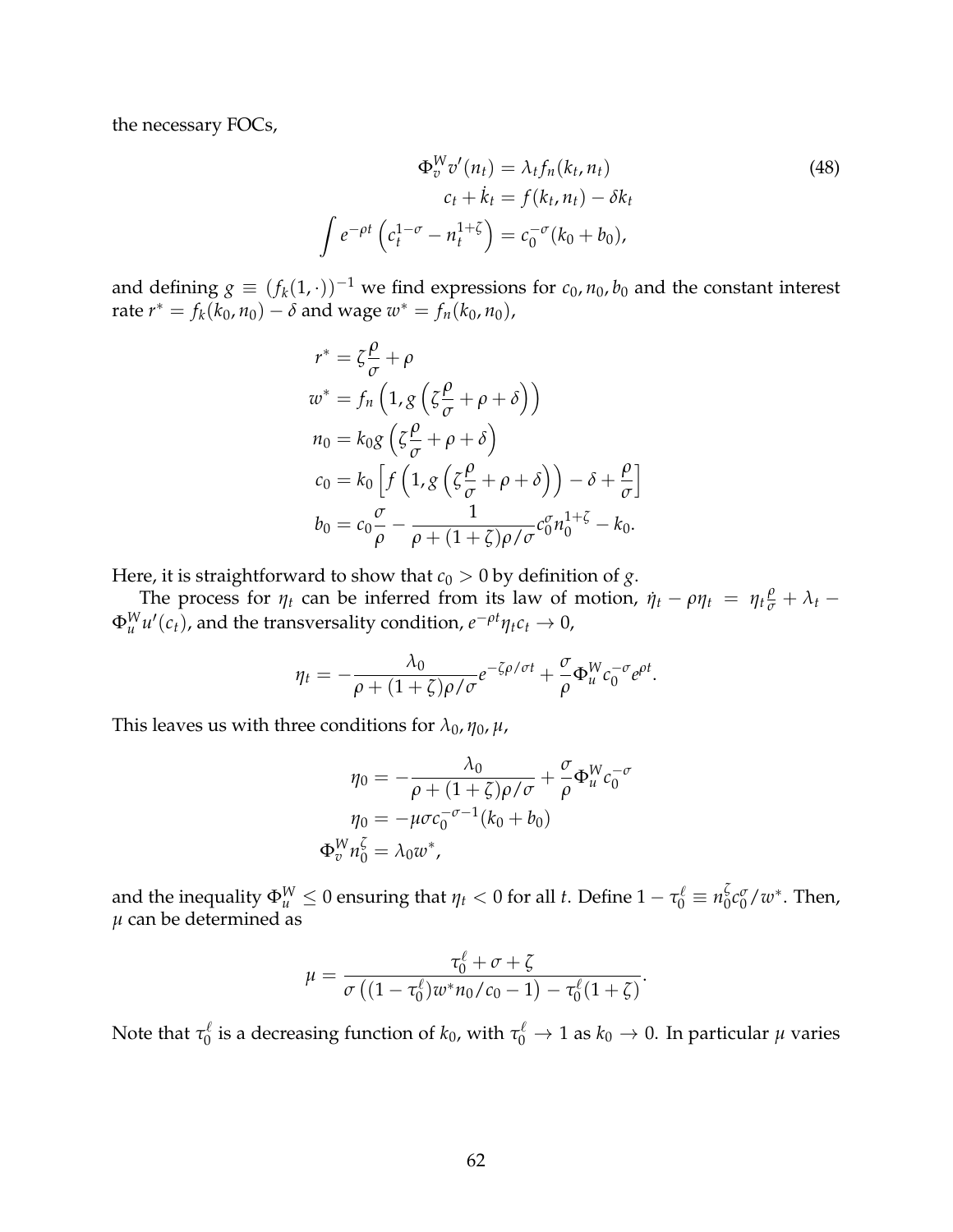with  $k_0$  according to<sup>51</sup>

$$
\mu < 0 \quad \text{for} \quad k_0 < \underline{k} \\
\mu \ge 1/(\sigma - 1) \quad \text{for} \quad k_0 \in (\underline{k}, \overline{k}] \\
\mu < 1/(\sigma - 1) \quad \text{for} \quad k_0 > \overline{k}.
$$

This proves that for  $k_0 \in (k, \bar{k}]$ , there exists a debt level  $b_0(k_0)$  for which the quantities  $c_t$ ,  $n_t$ ,  $k_t$  all fall to zero at equal rate  $-\rho/\sigma$  and all the necessary optimality conditions of the problem are satisfied.

# **J Proof of Proposition [10](#page-30-0)**

First, we show that the planner's problem is equivalent to [\(15\)](#page-30-1). Then we show that the functions  $\psi$  and  $\bar{\tau}$  are increasing, have  $\psi(0) = \tau(0) = 0$  and bounded derivatives.

The planner's problem in this linear economy can be written using a present value resource constraint, that is,

$$
\max \int e^{-\rho t} (u(c_t) - v(n_t))
$$
\n
$$
\text{s.t. } \dot{c} \geq c \frac{1}{\sigma} ((1 - \bar{\tau})r^* - \rho)
$$
\n
$$
\int e^{-r^*t} (c_t - w^* n_t) + G = k_0
$$
\n
$$
\int e^{-\rho t} [(1 - \sigma)u(c_t) - (1 + \zeta)v(n_t)] \geq u'(c_0) a_0,
$$
\n(49)

where  $G = \int_0^\infty e^{-r^*t} g_t$  is the present value of government expenses,  $k_0$  is the initial capital stock,  $a_0$  is the representative agent's initial asset position, and per-period utility from consumption and disutility from work are given by  $u(c_t) = c_t^{1-\sigma}/(1-\sigma)$  and  $v(n_t) =$  $n_t^{1+\zeta}/(1+\zeta)$ . Note that we assumed  $\sigma > 1$ . The FOCs for labor imply that given  $n_0$ ,

<span id="page-64-3"></span><span id="page-64-1"></span>
$$
n_t = n_0 e^{-(r^* - \rho)t/\zeta}.
$$
\n(50)

Part (a) and (b) in Claim [3.2](#page-25-9) imply the existence of  $T \in [0, \infty]$  such that  $\tau_t = \bar{\tau}$  for  $t \leq T$ and zero thereafter. In particular, the after-tax (net) interest rate will be  $r_t = (1 - \bar{\tau})r^* \equiv \bar{r}$ for  $t \leq T$  and  $r_t = r^*$  for  $t > T$ . Then, by the representative agent's Euler equation, the path for consumption is determined by

<span id="page-64-2"></span>
$$
c_t = c_0 e^{-\frac{\rho - \bar{r}}{\sigma} t + \frac{r^* - \bar{r}}{\sigma} (t - T)^+}.
$$
\n(51)

<span id="page-64-0"></span> $^{51}$ In particular, *μ* has a pole at  $\tau_{0,\text{pole}}^\ell=\sigma(w^*n_0/c_0-1)/(1+\zeta+\sigma w^*n_0/c_0).$  We define <u>k</u> to be the value of  $k_0$  corresponding to  $\tau_{0,\text{pole}}^{\ell}$ . Notice that one can show that  $\tau_{0,\text{pole}}^{\ell} > -(\sigma + \zeta)$ , implying that the pole is always to the left of  $\mu = 0$ .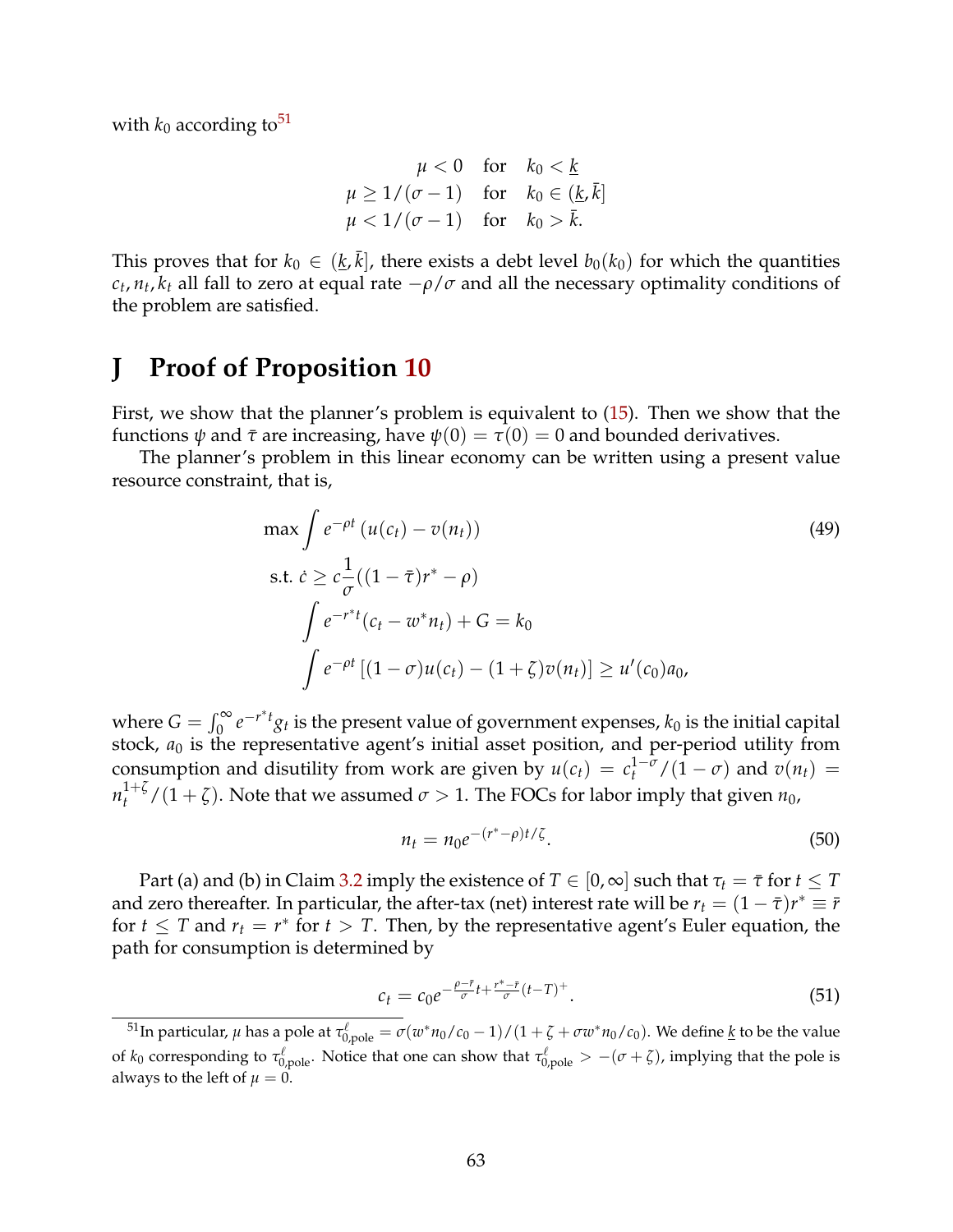Substituting equations [\(50\)](#page-64-1) and [\(51\)](#page-64-2) into [\(49\)](#page-64-3), the planner's problem simplifies to,

<span id="page-65-0"></span>
$$
\max_{T,c_0,\bar{n}} \psi_1(T) \frac{c_0^{1-\sigma}}{1-\sigma} - \psi_3 \frac{n_0^{1+\zeta}}{1+\zeta}
$$
\n
$$
\text{s.t. } \psi_2(T) \frac{1}{\chi^*} c_0 + G = k_0 + \psi_3 w^* n_0
$$
\n
$$
\psi_1(T) c_0^{1-\sigma} - \psi_3 n_0^{1+\zeta} = \chi^* c_0^{-\sigma} a_0,
$$
\n(52)

where  $\psi_1(T)=\frac{\chi^*}{\chi}\left(1-e^{-\chi T}\right)+e^{-\chi T}$ ,  $\psi_2(T)=\frac{\chi^*}{\hat{\chi}}\left(1-e^{-\hat{\chi}T}\right)+e^{-\hat{\chi}T}$ ,  $\psi_3=\chi^*\left(r^*+\frac{r^*-\rho}{\zeta}\right)$  $\setminus$ <sup>-1</sup> and  $\chi = \frac{\sigma - 1}{\sigma}\bar{r} + \frac{\rho}{\sigma}$ ,  $\chi^* = \frac{\sigma - 1}{\sigma}r^* + \frac{\rho}{\sigma}$ ,  $\hat{\chi} = r^* + \frac{\rho - \bar{r}}{\sigma}$ . Notice that  $\hat{\chi} > \chi^* > \chi$ .

Now normalize consumption and labor

$$
c \equiv \psi_1(T)^{1/(1-\sigma)} c_0 / \chi^* \qquad n \equiv \psi_3^{1/(1+\zeta)} n_0 / (\chi^*)^{(1-\sigma)/(1+\zeta)}
$$

and define an efficiency cost  $\psi(T) \equiv \psi_2(T)\psi_1(T)^{1/(\sigma-1)} - 1$ , a capital levy  $\tau(T) \equiv 1 \psi_1(T)^{-\sigma/(\sigma-1)}$ , and the present value of wage income  $\omega n \equiv w^* \psi_3^{\zeta/(1+\zeta)} n$ . Then, we can rewrite problem [\(52\)](#page-65-0) as

$$
\max_{T,c,n} u(c) - v(n)
$$
  
s.t. 
$$
(1 + \psi(T))c + G = k_0 + \omega n
$$

$$
c - \frac{v'(n)}{u'(c)}n = (1 - \tau(T))a_0,
$$

which is what we set out to show. Notice that  $\psi_1(0) = \psi_2(0) = 1$  and so  $\psi(0) = \tau(0) = 0$ . Further, given our assumption that  $\sigma > 1$ ,  $\psi_1(T)$  and  $\tau(T)$  are increasing in *T*. To show that  $\psi'(T) \geq 0$ , notice that, after some algebra,

$$
\frac{d}{dT}\left(\psi_2\psi_1^{1/(\sigma-1)}\right)\geq 0 \quad \Leftrightarrow \quad \hat{\chi}\left(e^{\chi T}-1\right)\leq \chi\left(e^{\hat{\chi}T}-1\right),
$$

which is true for any  $T \ge 0$  because  $\hat{\chi} > \chi$ . Therefore,  $\psi'(T) \ge 0$ , with strict inequality for  $T > 0$ , implying that  $\psi(T)$  is strictly increasing in *T*.

Now consider the ratio of derivatives,

$$
\frac{\psi'(T)}{\tau'(T)} = \frac{1}{\sigma}\psi_2\psi_1^{(1+\sigma)/(\sigma-1)}\left((\sigma-1)\,\frac{\psi_2'}{\psi_2}\frac{\psi_1}{\psi_1'}+1\right).
$$

Notice that  $\psi_1(T) \in [1, \chi^*/\chi]$  and  $\psi_2(T) \in [\chi^*/\hat{\chi}, 1]$ , so both are bounded away from infinity and zero. Further, the ratio  $\psi'_2/\psi'_1$  is also bounded away from infinity,  $\psi'_2/\psi'_1 =$  $-\frac{1}{\sigma-1}e^{-(\hat{X}-\chi)T}$  ∈ [−1/( $\sigma$  − 1), 0], implying that  $\psi'(T)/\tau'(T)$  is bounded away from ∞.